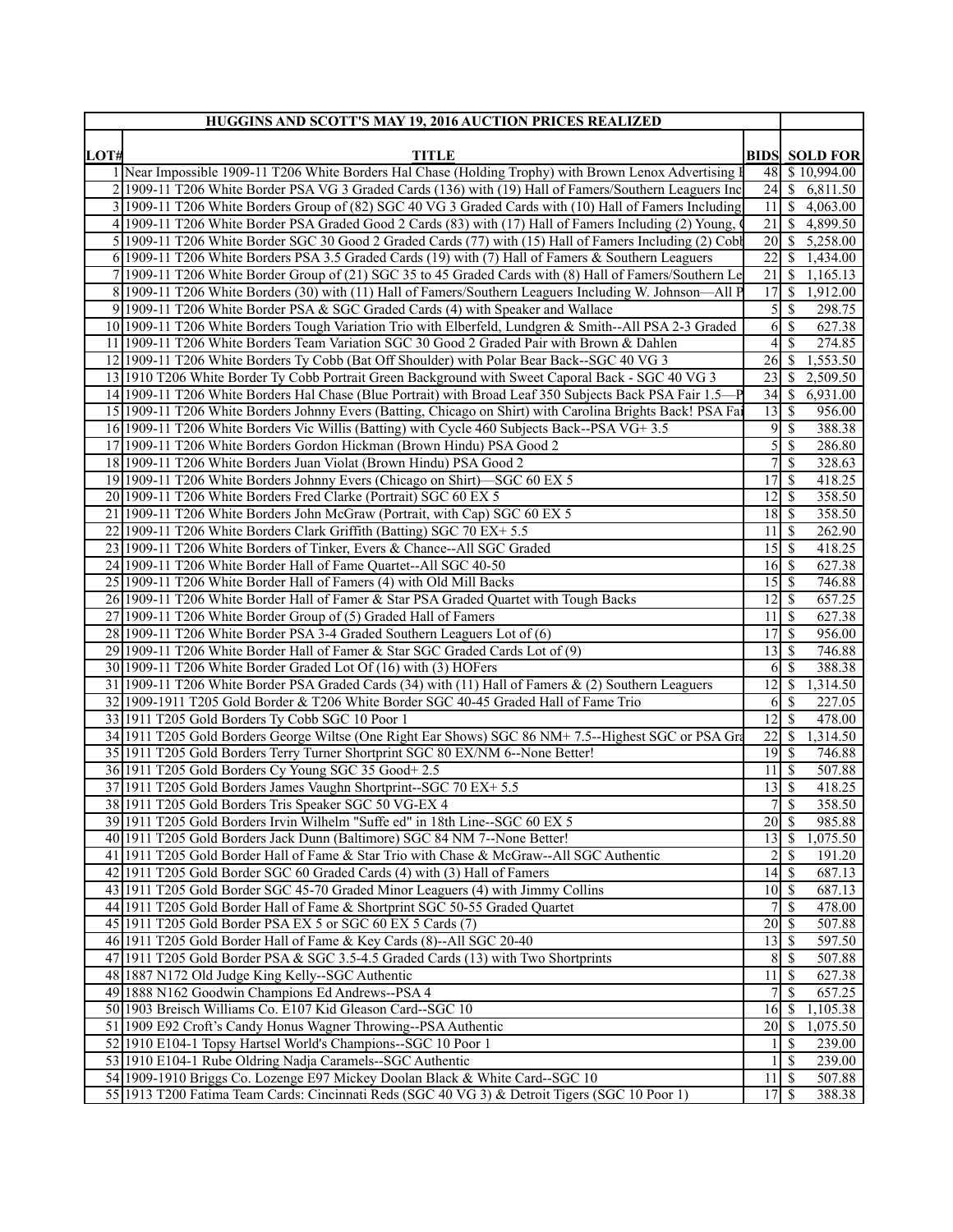| 56 1911 T201 Mecca Double Folders PSA Graded Lot (7) with 2 HOFers and Cicotte                                      |                    | $4$   \$                  | 298.75                             |
|---------------------------------------------------------------------------------------------------------------------|--------------------|---------------------------|------------------------------------|
| 57 1912 T202 Triple Folder Johnson/Street "Birmingham Gets to Third" - PSA VG-EX 4                                  | $\overline{9}$     | $\overline{\mathcal{S}}$  | 227.05                             |
| 58 1912 T202 Hassan Triple Folders #130 Moriarty/Cobb "Cobb Steals Third" - SGC Authentic                           | 7                  | $\mathcal{S}$             | 274.85                             |
| 59 1909 T204 Ramly Eddie Cicotte SGC 30 Good 2                                                                      | 13                 | -\$                       | 896.25                             |
| 60 1912 T207 Brown Background Walter Johnson SGC 40 VG 3                                                            | 6                  | -S                        | 448.13                             |
| 61 1912 T207 Buck Weaver with Broadleaf Back--SGC 30 Good 2                                                         | 9                  | $\mathcal{S}$             | 567.63                             |
| 62 1912 T207 Brown Background Bill McKechnie PSA 1                                                                  |                    | <sup>\$</sup>             | 239.00                             |
| 63 1912 T207 Brown Background PSA Graded Trio with Chance, Marquard & McGraw                                        | 2                  | -S                        | 262.90                             |
| 64 1912 T207 Brown Background SGC Graded Cards (8) with Shortprint                                                  | $\overline{c}$     | -\$                       | 328.63                             |
| 65 1912 T207 Brown Background PSA Graded Cards (28)                                                                 | 3                  | $\mathcal{S}$             | 567.63                             |
| 66 1910 T210 Old Mill Series 2 & Series 3 Graded Lot of (7) Different--All SGC 60 EX 5                              | 8                  | -S                        | 567.63                             |
| 67 1912 T227 Series of Champions Rube Marquard - SGC 1.5                                                            | 10                 | S                         | 262.90                             |
| 68 1914 Cracker Jack #65 Tris Speaker SGC 60 EX 5                                                                   | 19                 | ∣\$.                      | 1,912.00                           |
| 69 1914 Cracker Jack #66 Napoleon Lajoie- PSA Authentic                                                             | 8                  | -\$                       | 567.63                             |
| 70 1913 Napoleon Lajoie Red Back Game Card Graded Lot of (10) - All SGC 96                                          | 7                  | $\mathcal{S}$             | 286.80                             |
|                                                                                                                     |                    |                           |                                    |
| 71 1912 S81 Silks #108 Christy Mathewson - SGC Authentic                                                            | $\overline{c}$     | $\mathbb{S}$              | 627.38                             |
| 72 1914 E&S Postcard Buck Weaver SGC 50 VG-EX 4                                                                     | 9                  | $\mathcal{S}$             | 537.75                             |
| 73 1884-1921 Pre-War Baseball Group of (21) Cards with (10) Graded Including (5) Hall of Famers                     | 5                  | -S                        | 657.25                             |
| 74 1921 E121 American Caramel Babe Ruth SGC 20 Fair 1.5                                                             | 30                 | -S                        | 6,214.00                           |
| 75 1921 & 1922 E121 American Caramel Ty Cobb SGC Graded Pair                                                        | 18                 | -S                        | 1,434.00                           |
| 76 1923 W515 Strip Card #10 Ty Cobb (Hand Cut)--SGC Authentic                                                       |                    | <sup>S</sup>              | 131.45                             |
| 77 1933 Goudey Baseball #53 Babe Ruth SGC 35 Good+ 2.5                                                              | 19                 | $\mathcal{S}$             | 2,987.50                           |
| 78 1933 Goudey Baseball #211 Hack Wilson SGC 70 EX+ 5.5                                                             | 9                  | -S                        | 274.85                             |
| 79 1934 Goudey Baseball #37 Lou Gehrig SGC 20 Fair 1.5                                                              | 15                 | l \$                      | 627.38                             |
| 80 1934 Goudey Baseball #61 Lou Gehrig SGC 20 Fair 1.5                                                              | 12                 | 8                         | 597.50                             |
| 81 1934 Goudey Baseball #60 Lynn Nelson PSA NM 7                                                                    | 2                  | <sup>S</sup>              | 131.45                             |
| 82 1933-1936 Pre-War Baseball Hall of Fame SGC Graded Cards (11)                                                    | 18                 | S                         | 1,015.75                           |
| 83 1934-36 Diamond Stars SGC Graded High Number Trio with Traynor                                                   | 2                  | -S                        | 250.95                             |
| 84 1936 R312 Pastels Premium Joe DiMaggio RC--PSA Authentic                                                         | 21                 | $\mathcal{S}$             | 537.75                             |
| 85 1937 Goudey Flip Movie #12A Jimmy Foxx - Beckett NM-MT 8                                                         |                    | -S                        | 239.00                             |
| 86 1938 Goudey Heads Up #250 Joe DiMaggio - SGC 20 Fair 1.5                                                         | 15                 | -S                        | 597.50                             |
| 87 1887-1941 Lot Of (17) Graded Cards With (10) Hall Of Famers                                                      | 10                 | $\sqrt{S}$                | 507.88                             |
| 88 1941 Play Ball #71 Joe DiMaggio SGC 20 Fair 1.5                                                                  | 12                 | l \$                      | 388.38                             |
| 89 1887-1972 Baseball Hall of Fame & Star Graded Cards (13)                                                         | 17                 | $\mathcal{S}$             | 896.25                             |
| 90 1948 Leaf Baseball Shortprint Group of (6) with (5) PSA Graded                                                   | 14                 | 8                         | 597.50                             |
| 91 1948 & 1951 Bowman New York Yankees Hall of Fame Rookie SGC Graded Pair with Berra & Ford                        | 15                 | S                         | 657.25                             |
| 92 1950 Drake's Cookies #24 Yogi Berra PSA EX-MT 6                                                                  | 12                 | $\sqrt{S}$                | 507.88                             |
| 93 1950 & 1951 Bowman Baseball Ted Williams SGC 40-60 Graded Pair                                                   | 6                  | $\sqrt{S}$                | 358.50                             |
| 94 1952 Topps #311 Mickey Mantle - PSA EX 5 (MC) [reserve not met]                                                  | 7                  | $\overline{\mathcal{S}}$  | $\overline{\phantom{a}}$<br>985.88 |
| 95 1952 Topps Baseball #1 Andy Pafko (Black Back) PSA EX 5                                                          | $\overline{20}$ \$ |                           |                                    |
| 96 1952 Topps Baseball #1 Andy Pafko (Red Back) PSA VG-EX+4.5                                                       | 13                 | $\overline{\mathcal{S}}$  | 478.00                             |
| 97 1952 Topps Baseball #175 Billy Martin PSA NM 7                                                                   | 24                 | -S                        | 896.25                             |
| 98 1952 Topps Baseball #261 Willie Mays PSA VG-EX 4                                                                 | 20                 | -\$                       | 2,390.00                           |
| 99 1952 Topps Baseball #261 Willie Mays PSA VG 3                                                                    | 13                 | $\sqrt{S}$<br>$\mathbf s$ | 776.75                             |
| 100 1952 Topps Baseball #312 Jackie Robinson PSA VG+ 3.5<br>101 1952 Topps Baseball #314 Roy Campanella PSA EX+ 5.5 | 18<br>13           | $\mathbb{S}$              | 1,165.13                           |
| 102 1952 Topps Baseball #333 Pee Wee Reese PSA VG-EX+ 4.5                                                           | 14                 | S                         | 1,105.38<br>776.75                 |
| 103 1952 Topps Baseball #407 Eddie Mathews Rookie PSA Good+ 2.5                                                     | 27                 | -S                        | $\overline{2,}509.50$              |
| 104 1952 Topps Baseball PSA Graded High Numbers (5) with Dickey & Wilhelm                                           | 19                 | -S                        | 836.50                             |
| 105 1952 Topps Baseball High Numbers (7) with (5) PSA Graded 2-3                                                    | 20                 | $\sqrt{S}$                | 627.38                             |
| 106 1952 Topps Baseball PSA 6-7 Graded High Numbers (11)                                                            | 18                 | 8                         | 2,987.50                           |
| 107 1952 Topps Baseball High Number Group of (16) PSA 4 to 4.5 Graded Cards                                         | 28                 | \$                        | 3,346.00                           |
| 108 1952 Topps Baseball High Number Graded Group (21)--Each PSA 5 to 5.5                                            | 23                 | - S                       | 5,138.50                           |
| 109 1953 Bowman Color Baseball #59 Mickey Mantle BVG 6 EX-MT                                                        | 11                 | -S                        | 926.13                             |
| 110 1953 Topps Baseball #82 Mickey Mantle PSA EX 5                                                                  | 29                 | - S                       | 2,390.00                           |
| 111 1953 Topps Baseball #220 Satchel Paige SGC 50 VG-EX 4                                                           | 8                  | 8                         | 262.90                             |
| 112 1953 Bowman Color Baseball BVG 5 to 7.5 Graded Group of (73) Different Cards with Stars                         | 21                 | $\mathbb{S}$              | 2,987.50                           |
| 113 1953 Bowman Color Baseball BVG Graded Cards (111) with Stars                                                    | $16 \mid S$        |                           | 1,314.50                           |
|                                                                                                                     |                    |                           |                                    |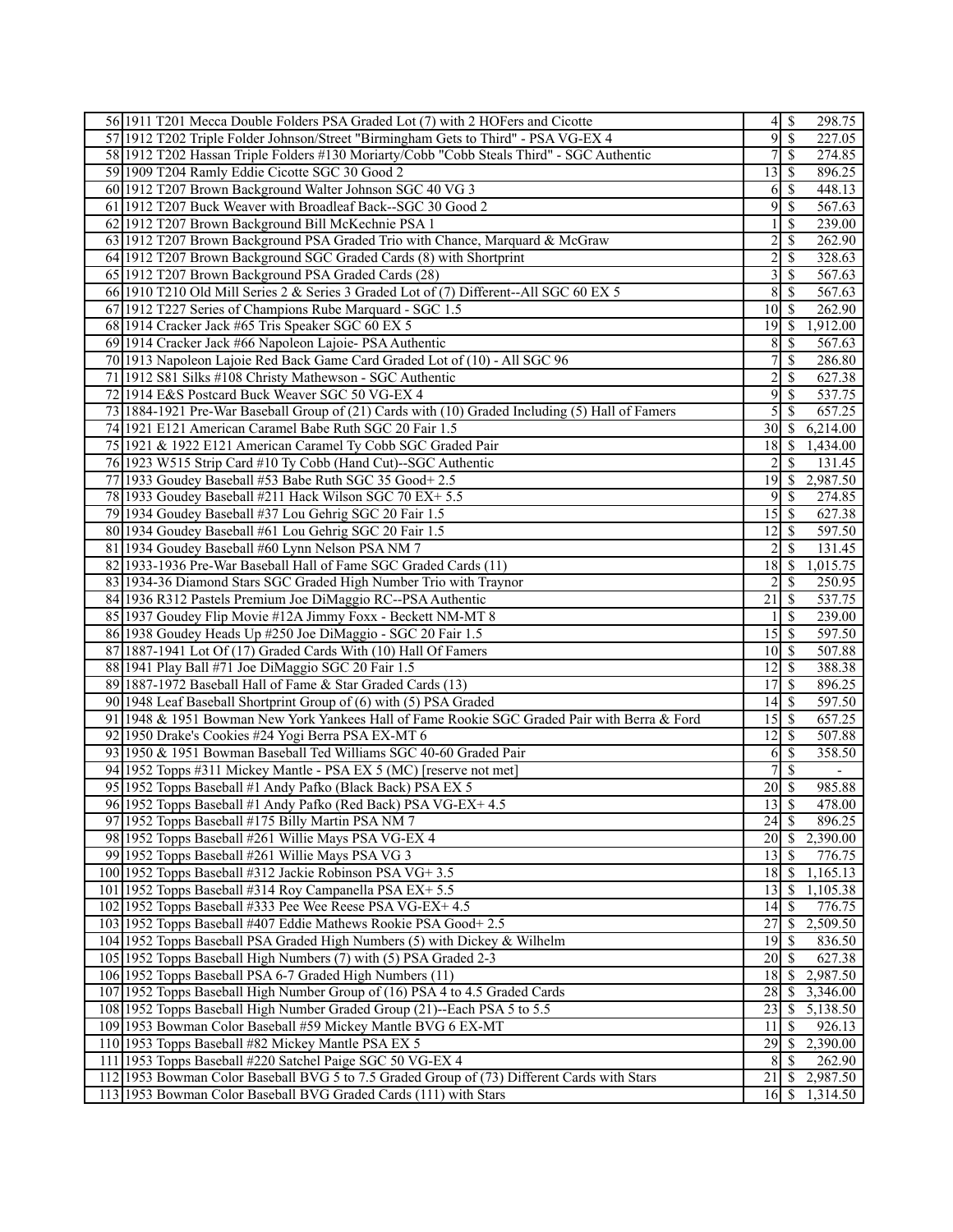| 114 1953 Bowman Color Baseball #44 Berra/Bauer/Mantle SGC 55 VG-EX+ 4.5                                  |                    |                           | 274.85             |
|----------------------------------------------------------------------------------------------------------|--------------------|---------------------------|--------------------|
| 115 1954 Red Heart Mickey Mantle PSA NM 7                                                                | 13                 | $\mathsf{S}$              | 717.00             |
| 116 1955 Topps Baseball #164 Roberto Clemente Rookie SGC 45 VG+ 3.5                                      | 36S                |                           | 2,031.50           |
| 117 1955 Bowman Baseball #22 Roy Campanella PSA NM-MT 8                                                  | 9                  | -S                        | 215.10             |
| 118 1951-1955 Bowman Baseball Mickey Mantle & Ted Williams SGC Graded Cards Trio                         | 6                  | \$                        | 478.00             |
| 119 1954 & 1957 Topps Baseball Ted Williams--Each Graded 60 EX 5                                         | 9                  | -S                        | 328.63             |
| 120 1956 Topps Baseball #135 Mickey Mantle (Gray Back) SGC 70 EX+ 5.5                                    | 13                 | <sup>\$</sup>             | 597.50             |
| 121 1956 Topps Baseball #135 Mickey Mantle (Gray Back) SGC 55 VG-EX+4.5                                  | 7                  | <sup>\$</sup>             | 507.88             |
| 122 1956 Topps Baseball #135 Mickey Mantle (Gray Back) SGC 50 VG-EX 4                                    | 26                 | -\$                       | 836.50             |
| 123 1956 Topps SGC Graded Trio: Aaron, Koufax and Mathews                                                | 9                  | -S                        | 328.63             |
| 124 1955 & 1960 Topps Baseball Sandy Koufax PSA Graded EX 5 Pair with Rookie                             | 33                 | S                         | 1,792.50           |
| 125 1957 Topps Baseball #95 Mickey Mantle SGC 70 EX+ 5.5                                                 | 8                  | - \$                      |                    |
| 126 1959 Topps Baseball #163 Sandy Koufax PSA NM-MT 8                                                    | $20$   \$          |                           | 418.25<br>1,045.63 |
|                                                                                                          |                    |                           |                    |
| 127 1952 Bowman & 1967 Topps Baseball Mickey Mantle SGC Graded Cards                                     | 7                  | \$                        | 567.63             |
| 128 1957-1968 Topps Baseball Mickey Mantle PSA EX-MT 6 Graded Quartet                                    | 11                 | -S                        | 717.00             |
| 129 1959-1969 Mickey Mantle Graded Card Lot Of (5)                                                       | 7                  | -S                        | 328.63             |
| 130 1954-1964 Mickey Mantle PSA & SGC Graded Cards (10)                                                  | 15                 | -\$                       | 866.38             |
| 131 1954-67 Topps & Bowman Baseball Hall of Fame SGC Graded Lot of (8) with (3) Mantle                   | $\overline{16}$ \$ |                           | 746.88             |
| 132 1958-1964 Topps Baseball SGC 60-80 Graded Trio                                                       | 11                 | -\$                       | 448.13             |
| 133 1951-1966 Baseball Hall of Fame PSA 6-8 Graded Cards (7) with (2) Mays, Aaron & Clemente             | $14 \mid$ \$       |                           | 1,045.63           |
| 134 1960 Post Cereal Sports Stars Harmon Killebrew Panel--BGS Authentic                                  | 14                 | l S                       | 478.00             |
| 135 1960 Morrell Meats Lot Of (8) SGC Graded Cards with Koufax and Drysdale                              | 31                 | $\boldsymbol{\mathsf{S}}$ | 1,673.00           |
| 136 1963 Salada-Junket Baseball Coins PSA Mint 9 Graded Hall of Fame Trio                                | 1                  | -S                        | 119.50             |
| 137 1964 Topps Baseball #440 Roberto Clemente PSA NM-MT 8                                                | 11                 | - \$                      | 687.13             |
| 138 1964 Topps Giants #27 Ed Brinkman Vault File Copy Binder Page--BGS Authentic                         | 3                  | $\mathbf{\$}$             | 155.35             |
| 139 1967 Topps Baseball High Number SGC 84-86 Graded Pair with Carew Rookie                              |                    |                           | 1,045.63           |
| 140 1967 Topps Baseball SGC Graded High Number Lot Of (5) with Carew RC                                  | 23                 | S                         | 1,075.50           |
| 141 1966-1970 Topps Baseball PSA Graded Collection of (122) Cards—Sharp!                                 | 21                 | S                         | 836.50             |
| 142 1968 & 1971 Nolan Ryan Pair of SGC Graded Cards with Rookie Card                                     | 11                 | - \$                      | 627.38             |
| 143 1969 Topps Super SGC Graded Lot Of (4) With B. Robinson                                              | 7                  | <sup>\$</sup>             | 250.95             |
| 144 1970 Topps #189 Thurman Munson RC PSA NM-MT 8                                                        | 22                 | -S                        | 507.88             |
| 145 1966-1975 Topps Baseball Rookies & Stars SGC Graded Lot of (12)                                      | $25$   \$          |                           | 956.00             |
| 146 1970-1975 Topps Baseball SGC Graded Lot Of (5) with Rookies and Stars                                | 33                 | $\mathsf{S}$              | 2,509.50           |
| 147 1972 Topps Baseball PSA Graded Group of (265) Different Cards with (239) PSA NM-MT 8 Including Stars | $20$   \$          |                           | 1,792.50           |
| 148 1972 Topps Baseball PSA Graded Group of (21) with (20) Mint 9                                        | 13                 | l Si                      | 358.50             |
| 149 1973 Topps Baseball PSA 8-9 Graded Collection of (264) Different Cards                               | 27                 | 8                         | 1,195.00           |
| 150 1977 Topps Baseball #140 Mike Schmidt Cards from Vending (95) with (16) PSA Graded Including Mint 9  | 16S                |                           | 746.88             |
| 151 1989 Ken Griffey Jr. Rookie Cards (64) with (26) Graded Gem Mint 10                                  | $14$ $\sqrt{5}$    |                           | 567.63             |
| 152 1980s-2000s Baseball Graded Collection of (478) Cards with Many Hall of Famers, Rookies & Stars      | 9                  | S                         | 537.75             |
| 153 1934 Sport Kings Near Set of (46/48) Cards with Two Graded                                           | 10                 | S                         | 1,912.00           |
| 154 1934 V354 World Wide Gum Baseball Near Set of (89/96) Cards with (49) Graded                         | $\overline{17}$ \$ |                           | 2,031.50           |
| 155 1934 Batter Up Baseball Complete #1-80 Low Number Set Plus Wrapper                                   | $12 \mid$ \$       |                           | 866.38             |
| 156 1934-36 Diamond Stars Graded Near Set of (97/108) Cards Plus Lombardi Error                          | 14                 | <sup>\$</sup>             | 2,629.00           |
| 157 1935 M120 Detroit Free Press Tigers Complete Set (18)                                                | $12$   \$          |                           | 250.95             |
| 158 1941 Play Ball Near Set of (69/72) Cards                                                             | $13 \mid$ \$       |                           | 985.88             |
| 159 1946 Remar Bread Oakland Oaks Complete Set of (23) Cards                                             | 7                  | S                         | 274.85             |
| 160 1948 Bowman Baseball Complete Set (48/48)                                                            | 21                 | -\$                       | 1,105.38           |
| 161 1948 Bowman & Leaf Baseball Near/Starter Sets with (3) PSA Graded                                    | 17                 | \$                        | 1,135.25           |
| 162 1949 Bowman Baseball Near Set of (220/240) Cards with (4) PSA Graded Stars                           | 19                 | S                         | 2,151.00           |
| 163 1950 Bowman Baseball Complete Set (252/252)                                                          | $14 \mid$ \$       |                           | 1,673.00           |
| 164 1950-52 Royal Desserts Baseball Complete Set of (24) Cards                                           | 4                  | \$                        | 567.63             |
| 165 1951 Topps Baseball Red & Blue Back Complete Sets                                                    | 16                 | -\$                       | 1,075.50           |
| 166 1951 Topps Baseball Blue Back & Red Back Complete Sets                                               | $\overline{30}$ \$ |                           | 2,270.50           |
| 167 1951 Topps Baseball Red Backs Complete Set (52/52) with Both Variations                              | 19                 | -\$                       | 776.75             |
| 168 1952 Topps Baseball Low Numbers Near Set (307/310) with (3) PSA Graded Stars                         | 28                 | S                         | 4,660.50           |
| 169 1952 Bowman Baseball PSA Graded Set of (252) Cards--#48 on PSA Registry                              | 4                  | -S                        | 3,346.00           |
| 170 1952 Bowman Baseball Complete Set (252/252) with (2) PSA Graded Stars Including PSA EX-MT 6 Mantle   | 29                 | -\$                       | 4,063.00           |
| 171 1952 Bowman Baseball Near Set of (249/252) Cards                                                     |                    |                           | 985.88             |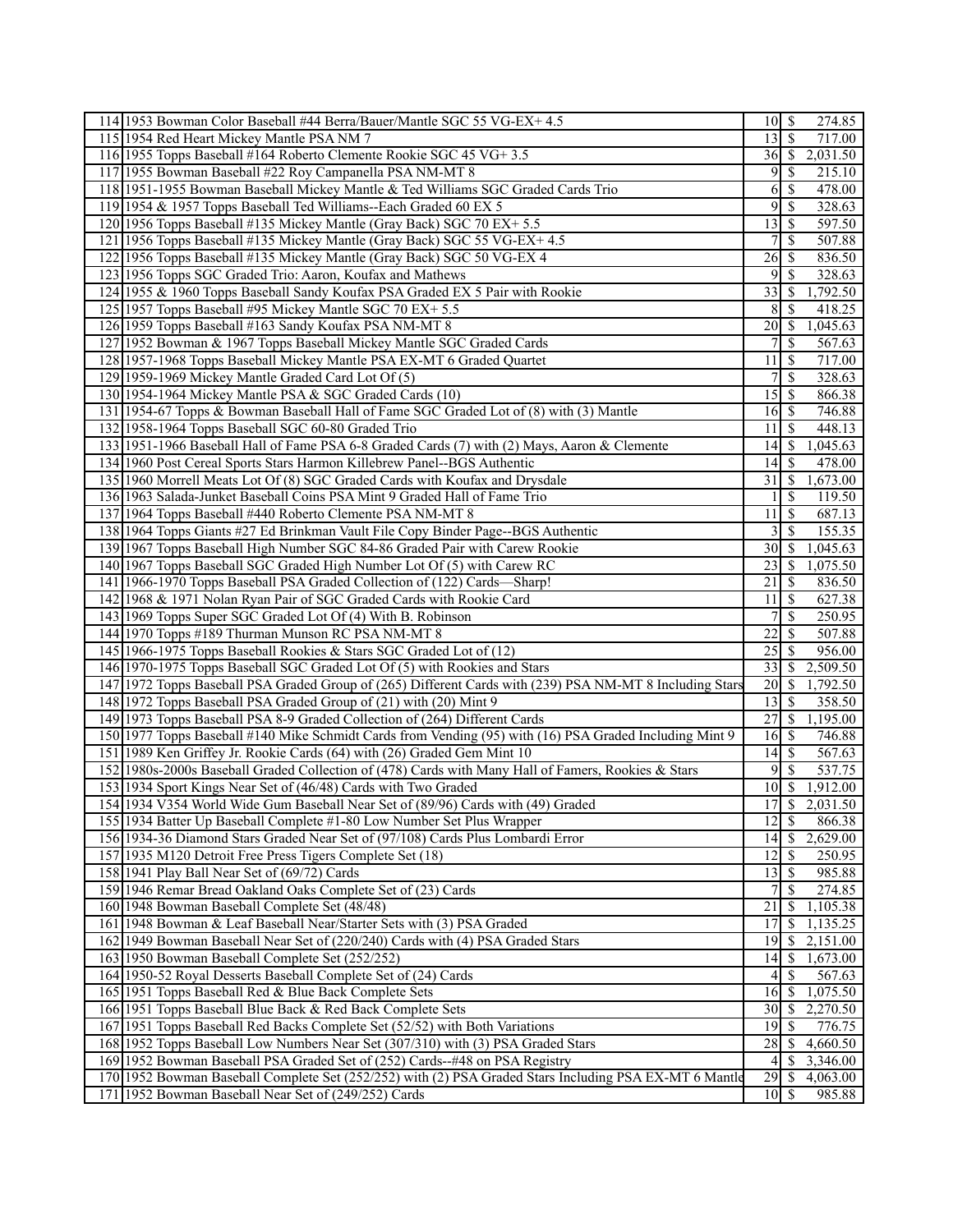| 172 1952 Red Man Tobacco Complete Set (52) Including 32 With Tabs                                              | 8                                         | $\sqrt{S}$               | 627.38                |
|----------------------------------------------------------------------------------------------------------------|-------------------------------------------|--------------------------|-----------------------|
| 173 1953 Topps Baseball Complete Set of (274) Cards with (156) PSA 5-8 Graded Cards                            | 30 <sup>1</sup>                           | $\overline{\mathcal{S}}$ | 4,182.50              |
| 174 1953 Topps Baseball Complete Set of (274/274) Cards with (8) PSA Graded Keys                               | 22                                        | <sup>\$</sup>            | 3,824.00              |
| 175 1953 Topps Baseball Near Set (246/274)                                                                     | 12                                        | $\mathbb{S}$             | 1,314.50              |
| 176 1953 Bowman Baseball Color and Black & White Complete Sets with (4) PSA Graded                             | 27                                        | <sup>\$</sup>            | 2,868.00              |
| 177 1953 Bowman Color Baseball Complete Set (160/160) with (7) PSA Graded Stars                                | 18                                        | - S                      | 2,151.00              |
| 178 1953 Bowman Black & White Complete Set (64/64)                                                             | 12                                        | -S                       | 657.25                |
| 179 1954 Topps Baseball Complete Set (250/250) with (6) PSA Graded Stars                                       | 24                                        | -S                       | 3,346.00              |
| 180 1954 Topps Baseball Near Set of (248/250) Cards                                                            | 12                                        | -S                       | 926.13                |
| 181 1954 Bowman Baseball Complete Set (224/224) Plus PSA 3 Williams                                            | 15                                        | \$                       | 1,553.50              |
| 182 1954 Bowman Baseball Complete Set of (224/224) Cards                                                       | 12                                        | \$                       | 1,015.75              |
| 183 1954 Bowman Baseball Complete Set of (224) Cards                                                           | 14                                        | - S                      | 896.25                |
| 184 1954 Red Heart Dog Food Complete Set (33/33) with (5) Graded Stars Including BVG 7 Mantle                  | 22                                        | -S                       | 1,553.50              |
| 185 1955 Topps Baseball Complete Set of (206) Cards with (3) PSA Graded Stars                                  | 21                                        | -S                       | 2,031.50              |
| 186 1955 Topps Baseball Complete Set of (206) Cards                                                            | 14                                        | S                        | 1,673.00              |
| 187 1955 Topps Baseball Near Set of (192/206) Cards with PSA Graded Jackie Robinson                            | 31                                        | -S                       | 3,346.00              |
| 188 1955 Bowman Baseball Complete Set (320/320) with (2) PSA Graded Stars Including Mantle                     | 16                                        | l \$                     | 1,434.00              |
| 189 1955 Bowman Baseball Complete Set of (320/320) Cards                                                       | 7                                         | -\$                      | 896.25                |
| 190 1955 Bowman Baseball Near Set of (297/320) Cards                                                           | 14                                        | -S                       | 866.38                |
| 191 1956 Topps Baseball Complete Set of (340/340) Cards with (8) PSA Graded Stars                              | 19                                        | -S                       | 2,748.50              |
| 192 1956 Topps Baseball Complete Set of (340) Cards                                                            | 24                                        | S                        | 2,629.00              |
| 193 1957 Topps Baseball Complete Set of (407) Cards with (4) PSA Graded Stars Plus Checklist                   | 19                                        | $\sqrt{S}$               | 2,151.00              |
| 194 1957 Topps Baseball Complete Set of (407) Cards with (3) PSA Graded Stars                                  | 20                                        | $\mathcal{S}$            | 2,629.00              |
| 195 Very Nice 1957 Topps Baseball Near Set of (394/407) Cards Plus (4) Checklist/Contest Cards Including (5) l |                                           |                          | 4,780.00              |
| 196 1958 Topps Baseball Complete Set (494/494) with (7) PSA Graded Stars                                       | 9                                         | -\$                      | 1,673.00              |
| 197 1958 Topps Baseball Complete Set of (494) Cards with PSA 5 Maris Rookie                                    | 12                                        | -S                       | $\overline{1,553.50}$ |
| 198 1958 Topps Baseball Near Set (492/494) with (13) Yellow Letter Variations Including Aaron & Clemente       | 12                                        | S                        | 1,673.00              |
| 199 Crisp 1958 Topps Baseball Near Set of (476/494) Cards with (4) PSA Graded Stars Including PSA 8 Cepeda     | 25                                        | <sup>\$</sup>            | 3,943.50              |
| 200 1959 Topps Baseball Complete Set (572/572) with (17) PSA Graded Stars                                      | 22                                        | <sup>\$</sup>            | 2,270.50              |
| 201 1959 Topps Baseball Complete Set of (572/572) Cards with (12) PSA Graded Stars                             | 25                                        | -S                       | 2,509.50              |
| 202 1959 Topps Baseball Complete Set of (572/572) Cards with (11) PSA Graded Stars                             | 25                                        | -S                       | 2,031.50              |
| 203 1959 Topps Baseball Complete Set (572/572)                                                                 |                                           |                          | 1,434.00              |
| 204 1959 Topps Baseball Complete Set of (572) Cards                                                            | 12                                        | -S                       | 985.88                |
| 205 1959 Topps Baseball Near Set of (555/572) Cards                                                            | 9                                         | $\mathbb{S}$             | 926.13                |
| 206 1959 Topps Baseball Near Set of (532/572) Cards with Most Stars-Sharp!                                     | 36                                        | $\sqrt{S}$               | 3,465.50              |
| 207 1959 Fleer Ted Williams Complete Set of (80) Cards                                                         | 23                                        | -S                       | 1,075.50              |
| 208 1960 Topps Baseball Complete Set (572/572) with (7) PSA Graded Stars                                       | 21                                        | -S                       | 2,151.00              |
| 209 1960 Topps Baseball Complete Set (572/572) with (2) PSA Graded                                             |                                           |                          | 2,987.50              |
| 210 1960 Topps Baseball Complete Set (572/572)                                                                 | 16                                        | $\sqrt{S}$               | 1,314.50              |
| 211 1960 Topps Baseball Complete Set of (572/572) Cards                                                        | $\overline{15}$ $\overline{\overline{S}}$ |                          | 1,314.50              |
| 212 1960 & 1961 Fleer Greats Complete Sets Pair                                                                | $\tau$                                    | $\overline{\mathcal{S}}$ | 448.13                |
| 213 1961 Topps Baseball Complete Set of (587) Cards with (63) Graded—Sharp!                                    | 32                                        | -S                       | 4,660.50              |
| 214 1961 Topps Baseball Complete Set (587/587) with (5) PSA Graded Stars                                       | 10                                        | $\mathbb{S}$             | 1,673.00              |
| 215 1961 Topps Baseball Complete Set (587/587) with (4) PSA Graded Stars                                       | 11                                        | <sup>\$</sup>            | 2,270.50              |
| 216 1961 Topps Baseball Complete Set of (587/587) Cards                                                        | 15                                        | -\$                      | 1,792.50              |
| 217 1961 Post Cereal Baseball Complete Set (200/200)                                                           | 15                                        | - \$                     | 806.63                |
| 218 1961 Baseball Oddball Complete Sets (3) with Fleer Greats with (3) Graded                                  | 8                                         | -S                       | 657.25                |
| 219 1962 Topps Baseball Master Set of (598/598) Base Plus All Pose, Team, Tint and Checklist Variations with ( | 20                                        | -\$                      | 2,987.50              |
| 220 1962 Topps Baseball Complete Set (598/598) with (8) PSA Graded Stars                                       | 12                                        | \$                       | 1,912.00              |
| 221 1962 Topps Baseball Complete Set of (598/598) Cards with (2) PSA Graded High Numbers                       | $\overline{2}$ 4 \$                       |                          | 2,270.50              |
| 222 1962 Topps Baseball Complete Set of (598/598) Cards with (4) PSA Graded Plus (3) Variations                | 10                                        | -\$                      | 2,031.50              |
| 223 1962 Topps Baseball Near Set of (572/598) Cards                                                            | 14                                        | \$                       | 1,673.00              |
| 224 1959-1963 Fleer Baseball Collection with Near & Starter Sets                                               | 14                                        | - \$                     | 746.88                |
| 225 1963 Topps Baseball Complete Set of (576) Cards with (7) PSA Graded Stars                                  | 27                                        | -S                       | 3,226.50              |
| 226 1963 Topps Baseball Near Set of (546/576) Cards with (6) PSA Graded—Sharp!                                 | 35                                        | -S                       | 3,465.50              |
| 227 1963 Topps Baseball Near Set of (512/576) Cards Including Rose Rookie                                      | 15                                        | 8                        | 1,434.00              |
| 228 1963 Fleer Baseball Complete Set (67/67) with (10) SGC Graded 86-96                                        | 24                                        | $\mathcal{S}$            | 1,553.50              |
| 229 1963 Fleer Baseball Complete Set (67/67) with (4) Graded                                                   | $16$ $\sqrt{ }$                           |                          | 717.00                |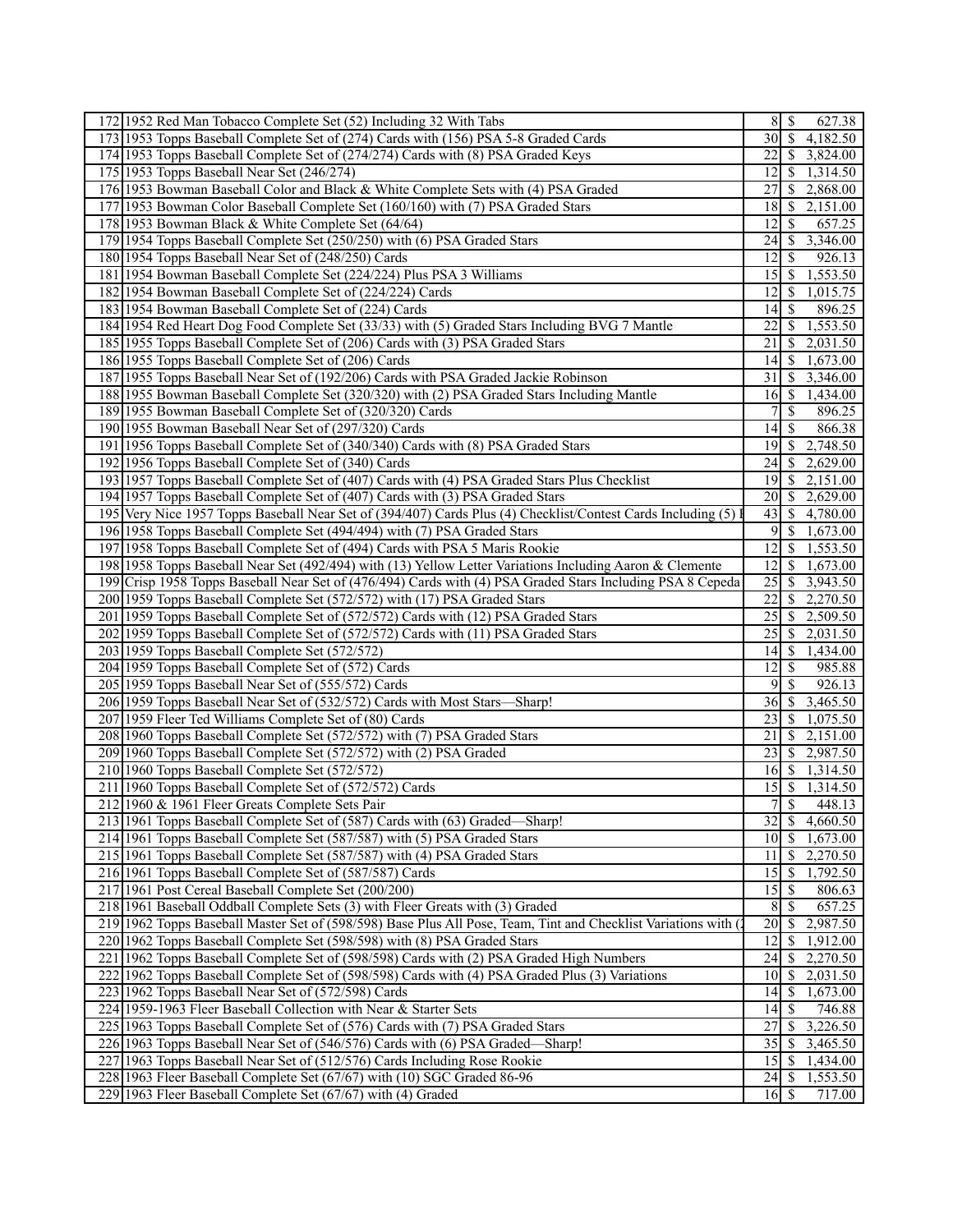| 230 1963 Topps Peel-Offs Complete/Near Sets (4) Plus (65) Duplicates                                    | 37                 | <sup>\$</sup>            | 2,270.50 |
|---------------------------------------------------------------------------------------------------------|--------------------|--------------------------|----------|
| 231 1964 Topps Baseball Complete Set (587/587) with (8) SGC Graded Stars-Sharp!                         | 30                 | $\sqrt{S}$               | 4,541.00 |
| 232 1964 Topps Baseball Complete Set (587/587) with (5) PSA Graded Stars                                | 12                 | $\sqrt{S}$               | 1,792.50 |
| 233 1964 Topps Baseball Complete Set (587/587) Plus Giants Set of (60) Cards                            | 28                 | $\sqrt{S}$               | 3,346.00 |
| 234 1964 Topps Baseball Complete Set of (587/587) Cards                                                 | $18$   \$          |                          | 2,031.50 |
| 235 1964 Topps Baseball Giants PSA 7-9 Graded Set of (60/60) Cards--#50 on PSA Registry                 | 16                 | \$                       | 1,135.25 |
| 236 1964 & 1965 Topps Baseball Near Sets with (2) Graded Keys                                           | 20                 | - \$                     | 3,107.00 |
| 237 1965 Topps Baseball Complete Set of (598/598) Cards with (8) SGC Graded Stars--Sharp!               | 35                 | -S                       | 4,660.50 |
| 238 1965 Topps Baseball Complete Set (587/587) with (4) PSA Graded Stars                                | $19$ $\sqrt{5}$    |                          | 1,553.50 |
| 239 1965 Topps Baseball Near Set of (558/598) Cards                                                     | 5                  | $\mathbb{S}$             | 687.13   |
| 240 1966 Topps Baseball Complete Set of (598) Cards with (12) SGC 80-88 Graded Stars—Sharp!             | 46                 | \$                       | 6,214.00 |
| 241 1966 Topps Baseball Complete Set of (598) Cards with (4) PSA Graded Stars                           | 19                 | \$                       | 2,270.50 |
| 242 1966 Topps Baseball Complete Set (598/598)                                                          | 20                 | - \$                     | 1,912.00 |
| 243 1967 Topps Baseball Complete Set of (609) Cards with (2) PSA Graded Stars Including PSA 6 Seaver RC | 21                 | -S                       | 2,509.50 |
| 244 1967 Topps Baseball Complete Set (609/609)                                                          |                    |                          | 2,629.00 |
| 245 1967 Topps Baseball Near Set of (608/609) Cards with (12) PSA Graded                                | $16 \mid$ \$       |                          | 2,390.00 |
| 246 1967 Topps Baseball Near Set of (608/609) Cards                                                     | 31                 | \$                       | 3,585.00 |
| 247 1967 Topps Baseball Near Set of (596/609) Cards with (3) PSA Graded Including PSA 6 Mantle—Sharp!   | 36                 | \$                       | 4,660.50 |
| 248 1967 O-Pee-Chee Baseball Complete Set (196/196) with (178) PSA Graded-#2 on Registry                | 11                 | -S                       | 1,673.00 |
| 249 1968 Topps Baseball Complete Set (598/598) with (3) PSA Graded Stars                                | 12                 | -S                       | 896.25   |
| 250 1968 Topps Baseball Complete Set (598/598)                                                          | 12                 | $\mathcal{S}$            | 1,015.75 |
| 251 1968 Topps Baseball Complete Set of (598) Cards                                                     | 12                 | $\mathcal{S}$            | 776.75   |
| 252 1968 Topps Baseball Near Set (593/598) with (8) SGC Graded Stars--Sharp!                            | 27                 | <sup>\$</sup>            | 2,390.00 |
| 253 1968 Topps Baseball Near Set of (556/598) Cards with Most Major Stars                               | 20                 | \$                       | 1,314.50 |
| 254 1969 Topps Baseball Complete Set of (664/664) Cards Plus (6) Variations                             | 11                 | -S                       | 657.25   |
| 255 1969 Topps Baseball Complete Set of (664) Cards with (8) SGC Graded Keys-Sharp!                     | 34                 | ∣\$.                     | 3,943.50 |
| 256 1969 Topps Baseball Complete Set of (664/664) Cards                                                 | 9                  | -S                       | 806.63   |
| 257 1969 Topps Baseball Complete Set (664)                                                              | 6                  | -\$                      | 836.50   |
| 258 1969 Topps Baseball Complete Set of (664) Cards                                                     | 13                 | -\$                      | 806.63   |
| 259 1970 Topps Baseball Complete Set of (720/720) Cards with PSA 5 Ryan                                 | $13$ $\sqrt{5}$    |                          | 866.38   |
| 260 1970 Topps Baseball Complete Set of (720) Cards                                                     | 8                  | - \$                     | 567.63   |
| 261 1970 Topps Baseball Complete Set (720/720)                                                          | 7                  | $\mathbb{S}$             | 478.00   |
| 262 1970 Topps Baseball Complete Set (720)                                                              | 5                  | $\mathcal{S}$            | 478.00   |
| 263 1970 Topps Baseball Complete Set of (720/720) Cards                                                 | 20                 | $\mathbb{S}$             | 1,553.50 |
| 264 1970 Topps Baseball Partial Set (597/720) with (3) PSA 7 Graded Stars                               | 9                  | -S                       | 537.75   |
| 265 1971 Topps Baseball Complete Set of (752) Cards                                                     | 6                  | -S                       | 478.00   |
| 266 1971 Topps Baseball Complete Set (752/752) with PSA 6 Ryan                                          | 8                  | -\$                      | 537.75   |
| 267 1971 Topps Baseball Complete Set (752)                                                              | 4                  | -\$                      | 507.88   |
| 268 1971 Topps Baseball Complete Set of (752) Cards                                                     | 8                  | $\mathbb{S}$             | 836.50   |
| 269 1971 Topps Baseball Complete Set of (752) Cards                                                     | $\overline{12}$ \$ |                          | 627.38   |
| 270 1971 Topps Baseball Near Set of (704/752) Cards with (116) Dupes                                    | 6                  | $\overline{\mathcal{S}}$ | 478.00   |
| 271 1971 Topps Baseball Partial Set of (608/752) Cards with Most Key Stars                              | 3                  | $\mathcal{S}$            | 262.90   |
| 272 1972 Topps Baseball Complete Set of (787/787) Cards--Sharp!                                         | 27                 | \$                       | 2,270.50 |
| 273 1972 Topps Baseball Complete Set of (787) Cards                                                     | 10                 | $\overline{\mathcal{S}}$ | 567.63   |
| 274 1972 Topps Baseball Complete Set (787)                                                              | 22                 | \$                       | 1,553.50 |
| 275 1972 Topps Baseball Complete Set (787/787)                                                          | 15                 | $\sqrt{3}$               | 776.75   |
| 276 1972 Topps Baseball Complete Set of (787/787) Cards                                                 | 8                  | <b>S</b>                 | 507.88   |
| 277 1972 Topps Baseball Complete Set of (787/787) Cards                                                 | 11                 | -\$                      | 597.50   |
| 278 1972 Topps Baseball Near Set of (754/787) Cards with (133) Duplicates                               | 9                  | -\$                      | 567.63   |
| 279 1972 Topps Baseball Posters Complete Set (24/24)                                                    | $\overline{11}$    | -\$                      | 507.88   |
| 280(5) 1959-1976 Baseball Oddball Complete, Near & Partial Sets Plus (106) 1947-1971 Singles            | $10\sqrt{3}$       |                          | 537.75   |
| 281 1970 & 1976 Topps Baseball Complete Sets                                                            | 8                  | -\$                      | 567.63   |
| 282 1971 & 1976 Topps Baseball Complete Sets                                                            | 9                  | -\$                      | 627.38   |
| 283 1970-1973 Topps Baseball Complete Set Run                                                           | 11                 | -S                       | 2,868.00 |
| 284 1972 & 1973 Topps Baseball Complete Sets                                                            | 15                 | -S                       | 1,434.00 |
| 285 1973-1975 Topps Baseball Complete Set Run                                                           | 28                 | <sup>5</sup>             | 1,195.00 |
| 286 1973-1975 Topps Baseball Complete Sets                                                              | $26 \mid$ \$       |                          | 1,195.00 |
| 287 1973 & 1974 Topps Baseball Complete Sets                                                            | $19$ $\sqrt{5}$    |                          | 1,135.25 |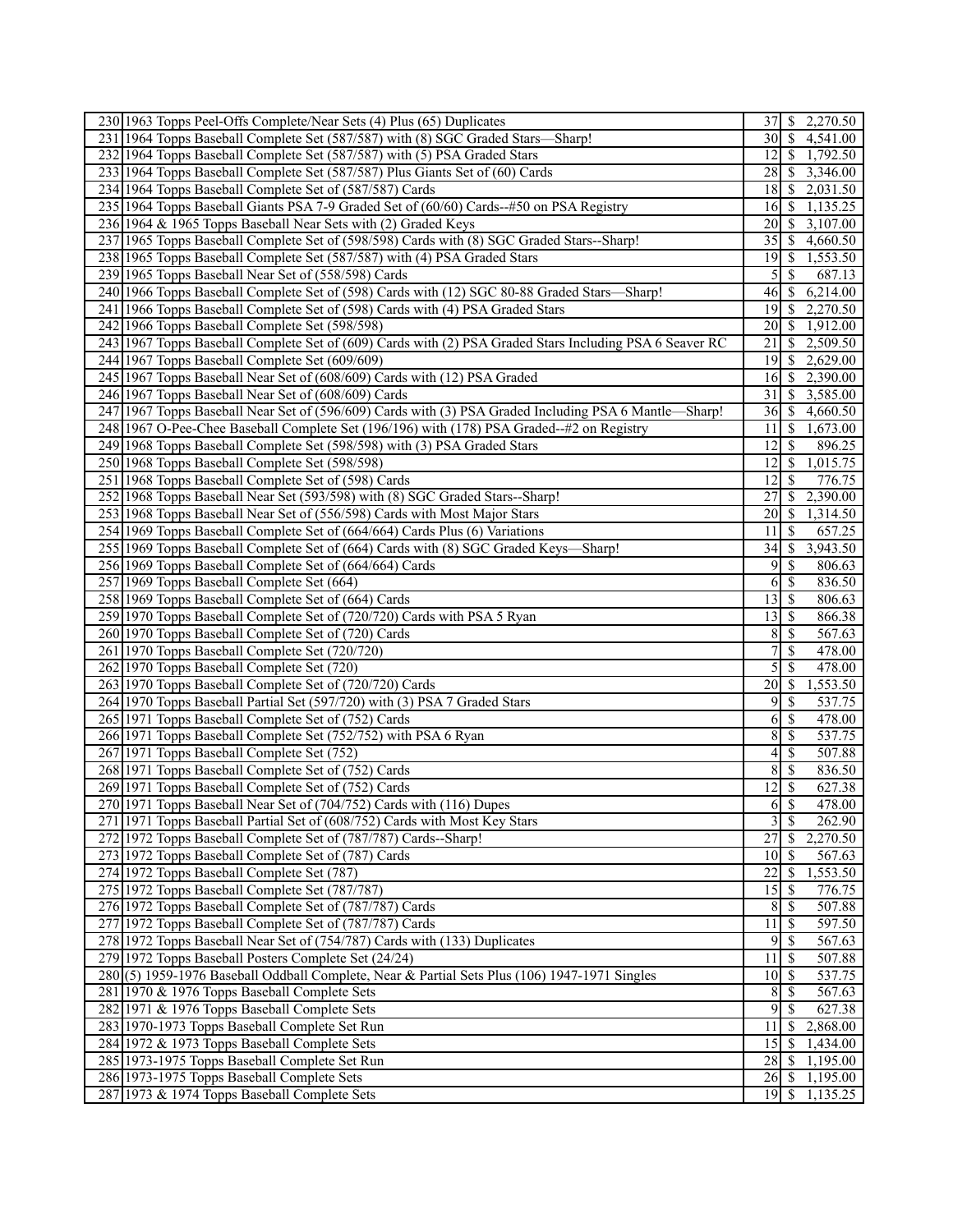| 288 1973 & 1974 Topps Baseball Near Set Pair with (2) PSA Graded Including Schmidt RC                      | 19                              | $\mathcal{S}$            | 956.00   |
|------------------------------------------------------------------------------------------------------------|---------------------------------|--------------------------|----------|
| 289 1974 Topps Baseball High-Grade Complete Set Trio                                                       | 13                              | $\overline{\mathcal{S}}$ | 896.25   |
| 290 1975 Topps Baseball High-Grade Complete Set Trio                                                       | 27                              | -S                       | 1,553.50 |
| 291 1974-1976 Topps Baseball Complete Set Run                                                              | 28                              | -S                       | 1,195.00 |
| 292 1974-76 Topps Baseball Complete Set Trio                                                               | 7                               | S                        | 478.00   |
| 293 1975 Topps and O-Pee-Chee Baseball Complete Sets (3 Different)                                         | 19                              | -S                       | 1,553.50 |
| 294 1970-1976 Kellogg's Baseball Complete, Partial & Starter Sets (5) with (24) PSA Graded                 | 14                              | <sup>\$</sup>            | 597.50   |
| 295 1964-1977 Topps Baseball Oddball Complete, Near & Partial Sets (8)                                     | 6                               | -S                       | 358.50   |
| 296 1975-1979 Topps Baseball Complete Sets (4)                                                             | 7                               | $\mathbb{S}$             | 507.88   |
| 297 1976 & 1977 Topps Baseball Complete Sets                                                               | 14                              | -\$                      | 657.25   |
| 298 1976-1979 Topps Baseball Complete Sets (4)                                                             | 15                              | -S                       | 896.25   |
| 299 1974-1980 Topps Baseball Complete Set Run with 1975 Topps Mini                                         | 16                              | -S                       | 1,195.00 |
|                                                                                                            | 18                              |                          |          |
| 300 1977 Topps Baseball High-Grade Complete Sets (5)                                                       |                                 | -\$                      | 806.63   |
| 301 1978 Topps Baseball High-Grade Complete Sets (10)                                                      | 21                              | -S                       | 985.88   |
| 302 1979 Topps Baseball High-Grade Complete Sets Lot of (10)                                               | $16 \mid$ \$                    |                          | 985.88   |
| 303 1976-1980 Topps Baseball Complete Set Run                                                              | 18                              | -S                       | 836.50   |
| 304(5) 1977-1978 Baseball Disc Sets with Holiday Inn & Wiffle Ball                                         | 10                              | -S                       | 448.13   |
| 305 1977-1992 Baseball Complete Sets (41)                                                                  | 17                              | \$                       | 896.25   |
| 306 1981 Topps Traded Baseball Complete Sets (50)                                                          | 12                              | -S                       | 627.38   |
| 307 1982 Topps Traded Baseball Complete Sets Lot of (10)                                                   | 10                              | -S                       | 776.75   |
| 308 1970s-1980s Complete Sets, Update Sets, Rack Cases and Wax Boxes (44 Items)                            | 14                              | $\mathcal{S}$            | 926.13   |
| 309 1984 Renata Galasso 1927 New York Yankees PSA Graded Set of (30) Cards-#1 on Registry                  | 1                               | $\mathbb{S}$             | 298.75   |
| 310 1984 Renata Galasso Hall of Fame Art Card Complete PSA Graded Set-+#2 on Registry                      | 1                               | \$                       | 298.75   |
| 311 1983-1991 O'Connell & Son Ink Baseball Greats & Mini-Prints Sets                                       | 12                              | $\mathbb{S}$             | 478.00   |
| 312 1921 E121 American Caramel Series of 80 Partial Set of (91/121) Cards with (20) Hall of Famers         | 13                              | -S                       | 2,748.50 |
| 313 1922 E121 American Caramel Series of 120 Group of (52) Different with (11) Hall of Famers              | 20                              | <sup>\$</sup>            | 1,135.25 |
| 314 1921-1923 American & Canadian Baseball Caramel Cards (54) with (9) Hall of Famers                      | 17                              | <sup>\$</sup>            | 1,195.00 |
| 315 1909-1924 Boston Red Sox Pre-War Grab Bag of (39) Cards with (2) Speaker                               | 4                               | -S                       | 717.00   |
| 316 1929-1963 Boston Red Sox Complete/Near Team Collection of (101) Cards with (22) Hall of Famers Includi | 29                              | <sup>\$</sup>            | 1,912.00 |
| 317 1934-36 Diamond Stars Partial Set of (83/108) Cards                                                    | 24                              | <sup>\$</sup>            | 2,151.00 |
| 318 1933 Goudey Baseball Starter Set of (99) Different with (18) Hall of Famers                            | 24                              | -S                       | 1,434.00 |
| 319 1933 U.S. Caramel Baseball Group of (4) Hall of Famers                                                 | 7 <sup>1</sup>                  | <sup>\$</sup>            | 358.50   |
| 320 1933-1936 Goudey Baseball Singles (81) with (14) Hall of Famers                                        | 10                              | -S                       | 657.25   |
| 321 Pre-War Baseball Type Group of (26) with More Difficult Issues and (3) Graded                          | 9                               | -S                       | 537.75   |
| 322 Pre-War Baseball Grab Bag of (79) Cards with (15) Hall of Famers Including Gehrig & Hornsby            | 17                              | $\mathbb{S}$             | 776.75   |
| 323 1933-1941 Pre-War Baseball Grab Bag of (56) Cards with (44) Hall of Famers                             | 20                              | -S                       | 1,434.00 |
| 324 1912 S81 Silks #98 Sherry Magee                                                                        | 11                              | -S                       | 239.00   |
| 325 1916 BF2 Ferguson's Bakery Pennants (3) with Gandil                                                    | 9                               | $\mathcal{S}$            | 227.05   |
| 326 1940s Honus Wagner "Eagle Hall of Fame" Plaque Display                                                 | 8 <sup>1</sup>                  | $\mathbb{S}$             | 203.15   |
| 327 1909-1958 Baseball Hall of Fame Grab Bag (9) with Ruth and (3) Graded                                  | $\overline{15}$ $\overline{\$}$ |                          | 687.13   |
| 328 1934-1962 Baseball Oddball Grab Bag of (45) Cards                                                      | 11                              | $\mathcal{S}$            | 776.75   |
| 329 1939-46 Baseball Salutation Exhibits (28) with (8) Hall of Famers                                      | $\vert 4 \vert$                 | $\mathbb{S}$             | 274.85   |
| 330 1930s-1950s Baseball Oddball & Exhibits Group of (74) with Hall of Famers                              | 9                               | $\mathbb{S}$             | 537.75   |
| 331 1912-1968 Baseball Stars (8) with Carew RC, Mathewson & Seaver RC                                      |                                 |                          | 836.50   |
| 332 1939-1966 Baseball Exhibits Collection (312) with Many Hall of Famers & Stars                          | 17                              | <sup>\$</sup>            | 1,015.75 |
| 333 1933-1960 Baseball Shoebox Collection (981) with Many Stars Including 1960 Topps Partial Set (421/572) | 14                              | $\mathbb{S}$             | ,075.50  |
| 334 1941-1964 Baseball Hall of Famers (13) with Mays & Robinson                                            | 11                              | -S                       | 687.13   |
| 335 1948-49 Leaf Baseball Starter Set of (42/98) Different with Stars                                      | 14                              | -S                       | 597.50   |
| 336 1949 Bowman Baseball Double Stamped Group of (38)                                                      | 1                               | -S                       | 179.25   |
| 337 1948-1954 Baseball Card Grab Bag (151) Plus (5) Publications/Records                                   |                                 |                          | 926.13   |
| 338 1950-1955 Bowman Baseball Collection Of (18) with (4) Mantle                                           | 13                              | -S                       | 746.88   |
| 339 1948-1953 Bowman Baseball Lot (155)—Loaded with HOFers & Stars with Mantle                             | 28                              | -S                       | 2,987.50 |
| 340 1952-1955 Topps Baseball Collection of (173) Cards—Loaded with Hall of Famers & Stars Including Banks  | $\overline{27}$                 | \$                       | 2,629.00 |
| 341 1952 Topps Baseball #1-310 Starter Set of (102) Different with Stars                                   | $\vert$                         | \$                       | 418.25   |
| 342 1952 Topps Baseball Group of (11) Different High Numbers                                               | 22                              | -S                       | 2,151.00 |
| 343 1952 Topps Baseball Brooklyn Dodgers High Numbers (7) with Black, Herman & Williams                    | $18$   \$                       |                          | 1,165.13 |
| 344 1952 Topps Baseball High Number Group of (4) Different Chicago Cubs                                    | $13 \mid S$                     |                          | 687.13   |
| 345 1952 Topps Baseball Boston Red Sox High Numbers (4)                                                    | 7 <sup>1</sup>                  | <sup>\$</sup>            | 418.25   |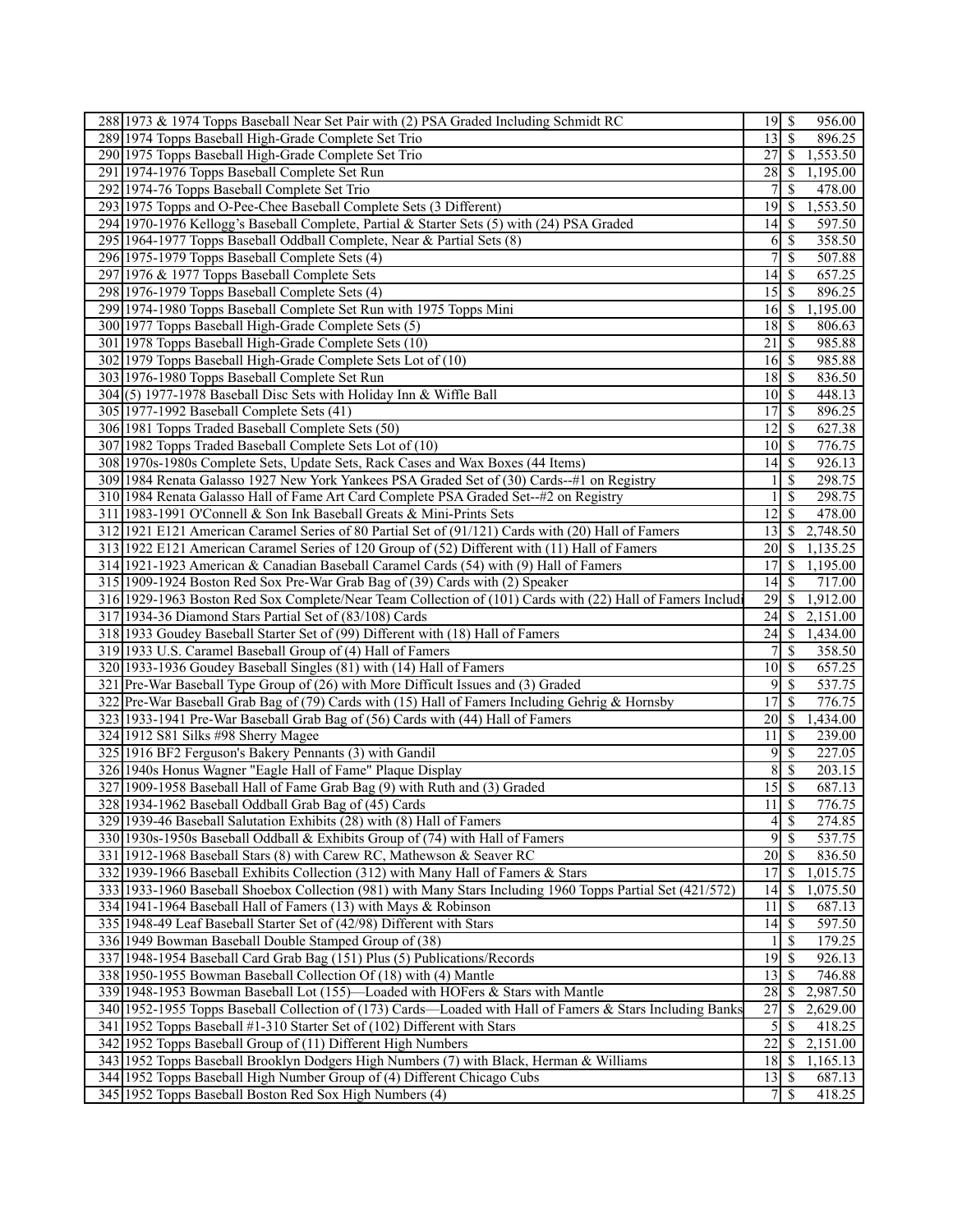| 346 1952 Topps Baseball High Number New York Giants Group of (3) Different with Durocher                                                                       | 627.38                                               |
|----------------------------------------------------------------------------------------------------------------------------------------------------------------|------------------------------------------------------|
| 347 1952 Topps Baseball New York Yankees High Number Trio with McDougald                                                                                       | $15\overline{\smash{)}\,}$<br>717.00                 |
| 348 1952 & 1953 Mother's Cookies PCL Group of (11) with Connors & Shortprint                                                                                   | $12 \mid$ \$<br>478.00                               |
| 349 1952 Tip-Top Bread Labels Starter Set of (12) Different with (2) Hall of Famers                                                                            | 8<br>1,105.38<br><sup>\$</sup>                       |
| 350 1952 Tip-Top Bread Label Quartet with Robin Roberts                                                                                                        | <sup>\$</sup><br>956.00<br>11 I                      |
| 351 1952 Tip-Top Bread Labels (4)--All Different                                                                                                               | 6 \$<br>448.13                                       |
| 352 1952 Tip-Top Bread Labels Group of (4) Different with Furillo                                                                                              | 14<br><sup>\$</sup><br>806.63                        |
| 353 1952 Tip-Top Bread Label Trio with Advertising Backs!                                                                                                      | 2,270.50<br><b>20</b><br>S                           |
| 354 1952 Tip-Top Bread Labels of Hank Bauer & Allie Reynolds                                                                                                   | 4 <sup>1</sup><br><sup>\$</sup><br>418.25            |
| 355 1952 Tip-Top Bread Label Yogi Berra                                                                                                                        | \$<br>806.63<br>14                                   |
| 356 1952 Tip-Top Bread Label Gil Hodges                                                                                                                        | 9 <sup>1</sup><br>507.88<br><sup>\$</sup>            |
| 357 1952 Tip-Top Bread Label Phil Rizzuto with Advertising Back                                                                                                | 1,792.50                                             |
| 358 1952 Tip-Top Bread Label Warren Spahn                                                                                                                      | 985.88                                               |
| 359 1952 Tip-Top Bread Label Stars of Baseball Album                                                                                                           | 10 <sup>1</sup><br><sup>\$</sup><br>507.88           |
| 360 1951-1956 Topps & Bowman Baseball Group of (69) Cards--Loaded with Hall of Famers Including 1953 Bo                                                        | <sup>\$</sup><br>2,390.00<br>20                      |
| 361 1953 Topps Baseball Partial Set of (220/274) Cards                                                                                                         | 35<br>2,270.50<br><sup>\$</sup>                      |
| 362 1953 Bowman Color Baseball Stars (16) with (3) Hall of Famers                                                                                              | <sup>\$</sup><br>239.00<br>11                        |
| 363 1954 Topps Baseball Partial Set of (178/250) Cards                                                                                                         | 1,673.00                                             |
| 364 1952-1956 Topps Baseball Singles Group (350) with Many Stars & (4) PSA Graded                                                                              | 20<br><sup>\$</sup><br>2,151.00                      |
| 365 1953-1956 Topps & Bowman Baseball Cards (633)                                                                                                              | 657.25                                               |
| 366 1955 Topps Baseball Lot (320) with Numerous High Series Cards                                                                                              | 18<br><sup>\$</sup><br>985.88                        |
| 367 1956 Topps Baseball Partial Set of (227/340) Cards with Many Stars Including Mantle                                                                        | $\mathbb{S}$<br>1,792.50<br>15 <sup>1</sup>          |
| 368 1949-1957 Topps & Bowman Baseball Singles Collection of (1,059) Cards                                                                                      | $10 \mid S$<br>985.88                                |
| 369 1956 & 1957 Topps Baseball Starter Set Pair                                                                                                                | $\overline{1}2$ \$<br>$\overline{1,}015.75$          |
| 370 1951-1959 Topps & Bowman Baseball Singles Group (533) with Many Hall of Famers & Stars                                                                     | $15 \overline{\smash{)}8}$<br>1,015.75               |
| 371 1951-1959 Topps & Bowman Baseball Collection of (1,783) Cards                                                                                              | $18\overline{3}$<br>1,792.50                         |
| 372 1948-1959 Topps & Bowman Baseball Off-Grade Collection of (1,770) Cards                                                                                    | $16 \mid$ \$<br>1,673.00<br><sup>\$</sup>            |
| 373 1953-1959 Topps Baseball Singles Lot Of (86) with (2) Mantle<br>374 1957-1962 Topps Baseball Singles (437)--Loaded with HOFers & Stars with (6) PSA Graded | 13 <sup>1</sup><br>836.50<br>1,792.50<br>$16 \mid S$ |
| 375 1952-1959 Topps & Bowman Baseball Shoebox Collection (1,320)—Loaded with Hall of Famers & Stars                                                            | 28<br>$\overline{3,824.00}$<br>S                     |
| 376 1954-1969 Mostly Topps Mickey Mantle Group of (21) Different                                                                                               | $\overline{1,314.50}$<br>16S                         |
| 377 1959 Fleer Ted Williams Lot (281 Cards)                                                                                                                    | 8S<br>657.25                                         |
| 378 1959 "Home Run Derby" Ed Mathews                                                                                                                           | 12<br>\$<br>537.75                                   |
| 379 1953-1959 Topps Baseball Singles Group of (1,287) Cards                                                                                                    | 15 <sup>1</sup><br><sup>\$</sup><br>1,075.50         |
| 380 1961 Topps Baseball Stamps Collection (241) with (32) Hall of Famers                                                                                       | <sup>6</sup><br>-S<br>507.88                         |
| 381 1951-1962 Topps & Bowman Baseball Singles Collection (390) with Many Stars                                                                                 | 12<br>806.63<br>-S                                   |
| 382 1957-1961 Topps Baseball Group of (1,296) Cards with Hall of Famers & Stars                                                                                | 985.88<br>$14$ $\sqrt{5}$                            |
| 383 1961 Post Cereal Complete Boxes Pair                                                                                                                       | 8S<br>537.75                                         |
| 384 1961-1962 Post Cereal Baseball Card Uncut Panel Lot of (9) with Mantle & Koufax                                                                            | 19<br><sup>\$</sup><br>1,135.25                      |
| 385 1962 Topps Baseball Cards (1,093) with Stars                                                                                                               | \$<br>806.63<br>11 I                                 |
| 386 1962 Topps Baseball Hoard of (1,680) Cards with Many Stars                                                                                                 | $\overline{24}$ \$<br>1,673.00                       |
| 387 1962 Topps Baseball Stamps Lot (250) with (42) Hall of Famers                                                                                              | $4\vert$<br>\$<br>448.13                             |
| 388 1939-1964 Baseball Oddball Grab Bag (52) with Mostly Hall of Famers & Stars                                                                                | <sup>\$</sup><br>6<br>418.25                         |
| 389 1958-1963 Topps Baseball Singles Collection (948) with Stars                                                                                               | 1,135.25                                             |
| 390 1962-1963 Salada Coin Collection of (171) with 1962 Near Set of (150/221) & Tea Box                                                                        | 23<br><sup>\$</sup><br>1,912.00                      |
| 391 1963 Mostly Jell-O Baseball Lot (55) with 29 HOFers Featuring Mantle, Mays (9), Clemente (2) and Aaron                                                     | 8<br>597.50<br>S                                     |
| 392 1963 & 1964 Topps Baseball Shoebox Group of (584) Cards with Many Stars Including Mantle                                                                   | $\overline{6}$<br>448.13<br><sup>\$</sup>            |
| 393 1959-1963 Topps Baseball Singles Group of (581) Cards with Many Hall of Famers & Stars                                                                     | $\overline{22}$<br>956.00<br>S                       |
| 394 Early 1960s Baseball Team Photo Pack Lot (253)                                                                                                             | 328.63<br>S                                          |
| 395 1963-1965 Topps Baseball Collection of (1,785) Cards with Many Stars                                                                                       | 22<br>1,314.50<br><sup>\$</sup>                      |
| 396 1947-1965 Baseball & Football Oddball Collection of (722) Cards with Many Stars                                                                            | S<br>717.00<br>111                                   |
| 397 1954-1968 Mickey Mantle Oddball Cards (12) with PSA 5 Red Heart                                                                                            | 14<br>866.38<br>-S<br>5S                             |
| 398 1966 Topps Baseball High Number Shortprints (7) Different with #591 Grant Jackson Rookie<br>399 1967 Topps Uncut Sheet (132 Cards)                         | 328.63<br>956.00<br>- \$                             |
| 400 1950s-1960s Mickey Mantle Oddball Singles Group of (12) Cards                                                                                              | 111<br>13<br>537.75<br>-S                            |
| 401 1959-1969 Topps Baseball Singles (3,700+)                                                                                                                  | $12$   \$<br>1,195.00                                |
| 402 1969 Topps Baseball Uncut Sheets Pair                                                                                                                      | $36 \mid$ \$<br>4,302.00                             |
|                                                                                                                                                                |                                                      |
| 403   1938-1974 Baseball Oddball Treasure Chest (614) with Multiple Complete/Near Sets Including 1954 Dixie I                                                  | 16 <sup> </sup><br><sup>\$</sup><br>1,912.00         |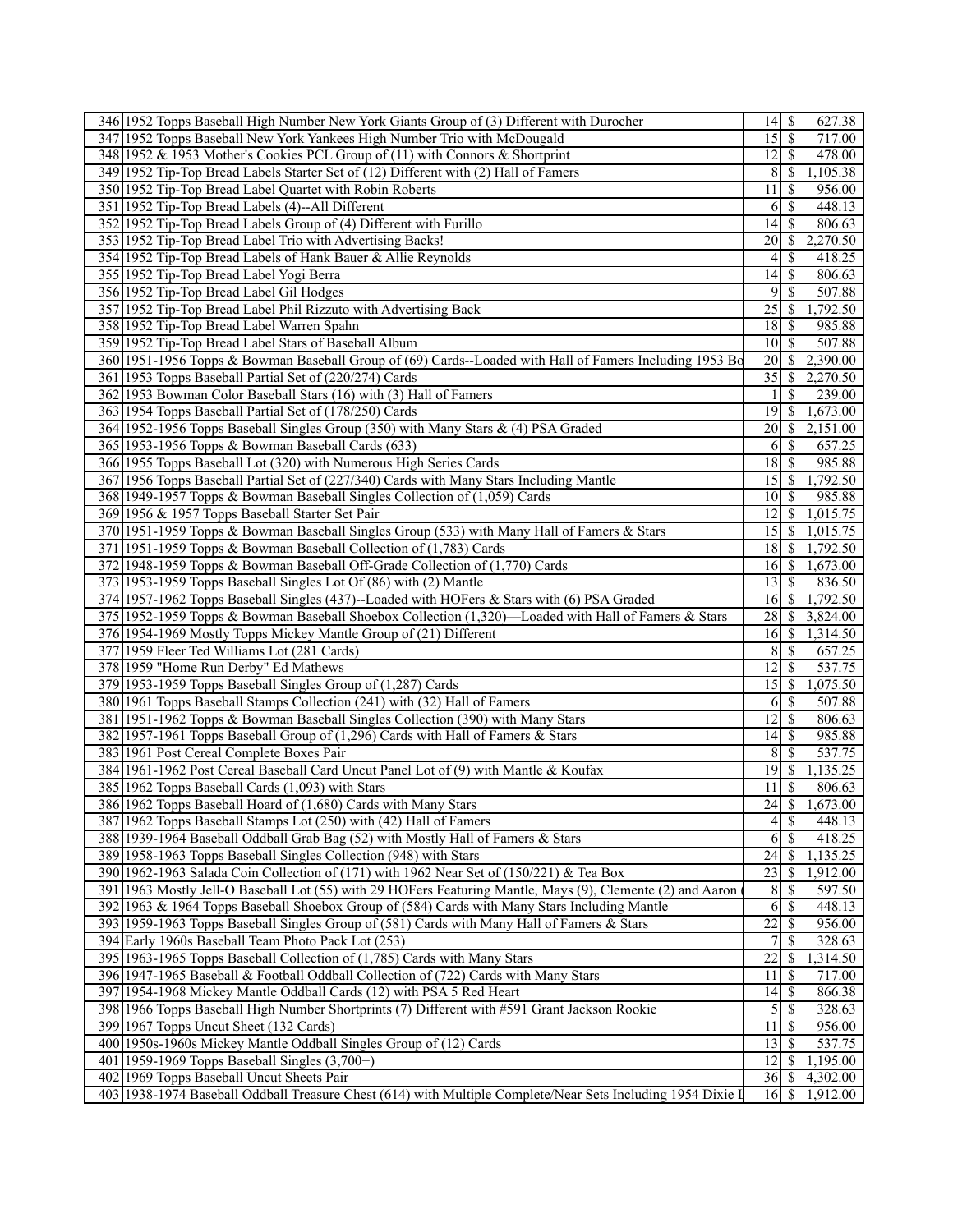| 404 1952-1979 Mostly Baseball Oddball Treasure Chest with (14) Sets & (108) Singles                         |                                  |                           | 985.88   |  |
|-------------------------------------------------------------------------------------------------------------|----------------------------------|---------------------------|----------|--|
| 405 1949-1983 Topps, Bowman & Fleer Boston Red Sox Complete/Near Team Set Run of (1,051) Cards              | 15                               | $\overline{\mathcal{S}}$  | 926.13   |  |
| 406 1950-1983 Boston Red Sox Oddball Collection of (555) Cards with Complete/Near Team Sets & Many Stars    |                                  | $15 \mid$ \$              | 985.88   |  |
| 407 1957-1969 Topps Mickey Mantle Group of (29) Cards with Inserts                                          | $14 \mid$ \$                     |                           | ,434.00  |  |
| 408 1958-1969 Mostly Topps Baseball Low-Grade Singles Hoard (6,700+)                                        | 16                               | - \$                      | 896.25   |  |
| 409 1960-1969 Mostly Topps Baseball Collection of (4,100+) Cards with Stars                                 | 28                               | -\$                       | 2,868.00 |  |
| 410 1963-1969 Topps Baseball Partial & Starter Set Run                                                      | 25                               | -\$                       | 1,912.00 |  |
| 411 1960-1969 Topps & Fleer Baseball Inserts (188) with Many Hall of Famers                                 | 27                               | <sup>\$</sup>             | 717.00   |  |
| 412 1964-1969 Topps Baseball Starter Sets (3) Plus (835) Dupes                                              | $\overline{25}$                  | $\mathbb{S}$              | 1,105.38 |  |
| 413 1969 Topps Baseball White Letter Variations (7) with Mantle                                             | 11                               | - \$                      | 478.00   |  |
| 414 1969 Transogram Mets Complete Three-Player Boxes Pair                                                   | 4                                | S                         | 155.35   |  |
| 415 1970 Topps Baseball Singles Collection (2,500+) with Many from Vending                                  | 10                               | - \$                      | 627.38   |  |
| 416 1966-1971 Topps Baseball Collection (748) with Oddball Sets & Stars                                     | 21                               | -S                        | 2,987.50 |  |
| 417 1967-1971 Bazooka Bubble Gum Complete Box Lot of (2) Both with "Yaz"                                    | 9                                | -S                        | 298.75   |  |
| 418 1971 Topps Baseball Card Collection of (583) Cards with Many Stars-Sharp!                               | $\overline{11}$                  | -\$                       | 746.88   |  |
| 419 1971 Topps Baseball Singles (790)—Loaded with Hall of Famers & Stars!                                   | 13                               | -\$                       | 657.25   |  |
| 420 1971 O-Pee-Chee Baseball Group (249) with (10) Hall of Famers                                           | $\bf{0}$                         | -\$                       |          |  |
| 421 1961-1979 Topps Baseball Shoebox Collection (4,488) Cards—Loaded with Hall of Famers & Stars            | 30                               | -\$                       | 2,629.00 |  |
| 422 1910-1979 Multi-Sport Card Collection of (2,750+) with Many Stars and Hall of Famers                    | 23                               | -S                        | 2,031.50 |  |
| 423 1960-1972 Topps Baseball Collection of (1,369) Cards with Stars & High Numbers                          | 25                               | -\$                       | 956.00   |  |
| 424 1962-1972 Topps Baseball Collection of $(1,200+)$                                                       |                                  |                           | 806.63   |  |
| 425 1955-1979 Topps Baseball Shoebox Collection (777) with Many Stars                                       | 7                                | \$                        | 388.38   |  |
| 426 1955-1977 Topps & Bowman Baseball Shoebox Collection of (1,588) Cards                                   | 3                                | \$                        | 388.38   |  |
| 427 1957-1972 Topps Baseball Card Group (305) with (14) Hall of Famers                                      | 7                                | -S                        | 250.95   |  |
| $428 1970-1972$ Topps Baseball Card Hoard (10,000+) with Stars                                              | 12                               | -\$                       | 926.13   |  |
| 429 1972 Topps Baseball Singles Hoard of (14,500+) with Stars                                               | 14                               | -\$                       | 866.38   |  |
| 430 1972 Topps Baseball Cards (486) with Many Stars                                                         | 11                               | -\$                       | 448.13   |  |
| 431 1971 & 1972 Topps Baseball Singles Collection (9,000+)                                                  | 7                                | \$                        | 567.63   |  |
| 432 1973 Topps Baseball Hoard of (18,000+) Cards with Stars                                                 | 7                                | \$                        | 806.63   |  |
| 433 1960-1975 Topps & Fleer Baseball Singles Lot of (126)                                                   | 15                               | S                         | 836.50   |  |
| 434 1975 Topps Baseball Singles Hoard of (24,000+) with Stars                                               | 18                               | - \$                      | 896.25   |  |
| 435 1976 Topps Baseball Singles Hoard of (19,500+) with Stars                                               | 9                                | $\overline{\mathcal{S}}$  | 448.13   |  |
| 436 1958-1979 Topps Baseball Team Cards & Checklists (2,923)                                                | 10                               | $\overline{\mathcal{S}}$  | 478.00   |  |
| 437 1970-1979 Topps Baseball Collection (10,600+) with 1978 & 1979 Topps Sets                               | 29                               | - \$                      | 1,135.25 |  |
| 438 1951-1977 Baseball Treasure Chest of (197) Cards & New York Yankee Publications with Signed 1957 Topp   | 14                               | -\$                       | 537.75   |  |
| 439 1974-1979 Topps Baseball Singles Hoard of (42,000+) Cards with Stars                                    | 16                               | - \$                      | 1,314.50 |  |
| 440 1960-1982 Topps Baseball Singles Collection (931)—Loaded with Hall of Famers & Stars                    | 25                               | -\$                       | 2,031.50 |  |
| 441 1960s-1990s Baseball Treasure Chest (215) with Oddball Cards & Several Mantle Items                     | 9                                | -\$                       | 567.63   |  |
| 442 1976-1983 Topps, Donruss & Fleer Baseball Card Hoard of (35,000+)                                       | 6                                | -S                        | 358.50   |  |
| 443 1978-1980 Topps Baseball Singles Hoard of (14,500+) Cards with Many Stars                               | 14                               | $\boldsymbol{\mathsf{S}}$ | 567.63   |  |
| 444 1930s-1980s Baseball Treasure Chest (495) with Oddball, Stars & Publications                            | $10\vert S$                      |                           | 328.63   |  |
| 445 1980-1985 Baseball Hall of Fame Card Collection (6,156)                                                 | $11 \mid$ \$                     |                           | 418.25   |  |
| 446 1979-1982 Topps, Donruss & Fleer Baseball Uncut Sheets Lot (19)                                         | 6                                | $\overline{\mathcal{S}}$  | 507.88   |  |
| 447 1957 Topps Baseball Unopened Five-Cent Wax Pack PSA NM 7                                                |                                  | $\overline{19}$ \$        | 2,151.00 |  |
| 448 1960 Topps Baseball Series 2 Unopened 36-Card Rack Pack from Variety Shop Find                          | $\overline{27}$                  | <sup>\$</sup>             | 2,509.50 |  |
| 449 1960 Topps Baseball Series 2 Unopened 36-Card Rack Pack—New Find!                                       | 18                               | $\mathcal{S}$             | 2,390.00 |  |
| 450 Duo of 1977 Topps Cloth Stickers Unopened Boxes                                                         | 15                               | - \$                      | 567.63   |  |
| 451 1981-1986 Topps Baseball Grocery Rack Packs (57)                                                        | 12                               | $\mathsf{S}$              | 567.63   |  |
| 452 1983-1987 Fleer Baseball Wax Pack Racks Group of (280)                                                  | 19                               | -\$                       | 746.88   |  |
| 453 1987 Donruss & Fleer Baseball Unopened Cello and Wax Boxes Lot of (30)                                  | $15 \overline{\smash{\big)}\ 5}$ |                           | 687.13   |  |
| 454 1983-1989 Topps, Donruss & Fleer Baseball Rack/Cello Packs (235) with Many Stars Showing                | $\overline{\mathbf{c}}$          | $\mathcal{S}$             | 328.63   |  |
| 455 1982-1990 O-Pee-Chee Baseball Wax Box & Pack Collection                                                 | 6                                | $\mathcal{S}$             | 298.75   |  |
| 456 1986-1990 Unopened Baseball Case Lot of (18)                                                            | 14                               | $\mathbb{S}$              | 507.88   |  |
| 457 1993 Topps Baseball Vending Boxes (38) with (21) First Series                                           | 29                               | -\$                       | 1,015.75 |  |
| 458 Scarce 1890 "Illustrated American" Magazine Page Featuring Yale Pitcher A.A. Stagg and Correspondent Wa | $\vert 0 \vert$                  | $\mathbb{S}$              |          |  |
| 459 1894-1895 Waterbury, Connecticut Baseball Game Broadsides Lot (10)                                      | $\boldsymbol{8}$                 | $\overline{\mathcal{S}}$  | 328.63   |  |
| 460 1890s Player Position Pinbacks Large (7) and Small (8) Types                                            | 6                                | $\overline{\mathcal{S}}$  | 358.50   |  |
| 461 1896 Position Pins Complete Set of (10) with Captain                                                    |                                  |                           | 717.00   |  |
|                                                                                                             |                                  |                           |          |  |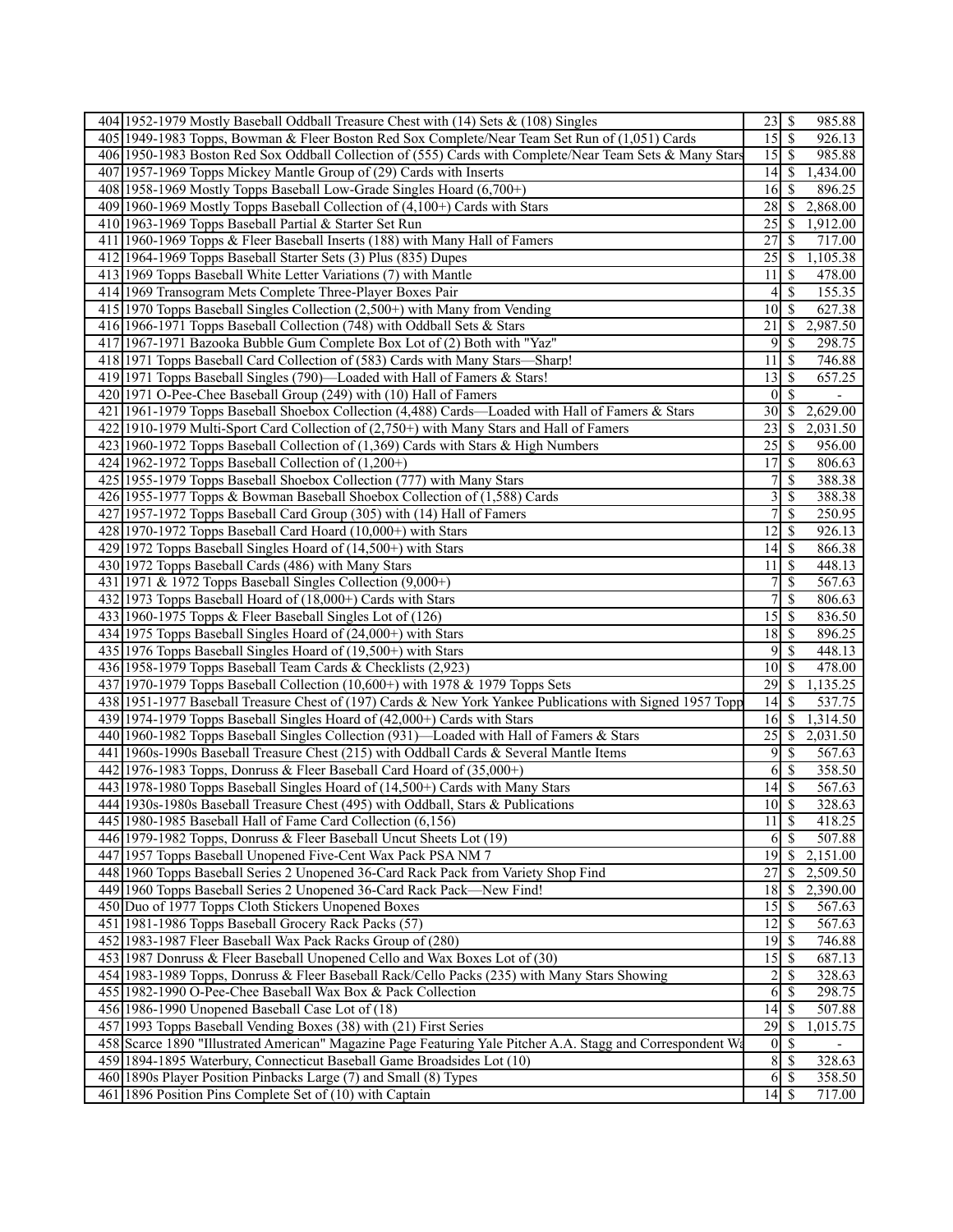| 462 1903 Neal Ball American Association Baseball Contract Signed by Club President                                                                                          |                                |                                | 262.90                   |  |
|-----------------------------------------------------------------------------------------------------------------------------------------------------------------------------|--------------------------------|--------------------------------|--------------------------|--|
| 463 1907 Bachrach & Bro. Baltimore Orioles 1894-1896 Champions Postcard                                                                                                     | 16                             | $\mathbb{S}$                   | 567.63                   |  |
| 464 1908 Cy Young Real Photo Postcard with Interesting "Cy Young Day" Content                                                                                               | $30\vert S$                    |                                | 1,045.63                 |  |
| 465 1913 Police Gazette Supplement - Joe Jackson                                                                                                                            | 19                             | <sup>S</sup>                   | 1,912.00                 |  |
| 466 1914 Federal League Baltimore Terrapins Stock Certificate Twice Signed By Carroll Rasin                                                                                 | $\mathfrak{S}$                 | <sup>\$</sup>                  | 227.05                   |  |
| 467 Rare 1914 Giants/White Sox World Tour Commemorative Pin                                                                                                                 | 40 <sup> </sup>                | -S                             | 7,767.50                 |  |
| 468 1914 Giants/White Sox World Tour "Welcome Home" Ornate Ribbon plus Bain Photo (2 Items)                                                                                 | 25                             | <sup>\$</sup>                  | 8,604.00                 |  |
| 469 Tremendous 1914 Giants/White Sox World Tour 12x16 Photo at Sea with Comiskey, McGraw and Weaver                                                                         | $\mathbf{1}$                   | <sup>\$</sup>                  | 358.50                   |  |
| 470 Historic 1918, 1920 Chicago White Sox Handwritten Payroll/Notes Sheets (3) - From Harry Grabiner's Person                                                               | 11                             | <sup>\$</sup>                  | 2,390.00                 |  |
| 471 1917 Chicago White Sox Panoramic Print with "Eight Men Out"                                                                                                             | 7 <sup>1</sup>                 | <sup>\$</sup>                  | 358.50                   |  |
| 472 1931 St. Louis Cardinals Player Contract Signed by Branch Rickey & Tony Kaufmann + 1931 Metropolitan                                                                    | $\overline{15}$                | $\mathbb{S}$                   | 418.25                   |  |
| 473 Scarce 1935 Wheaties Series 1 Pepper Martin Complete Cereal Box                                                                                                         | $7\vert$                       | $\mathbf S$                    | 388.38                   |  |
| 474 1936 Ford Frick Official National League Baseball In Original Unopened Box                                                                                              |                                |                                | 985.88                   |  |
| 475 1948 All Star Game Original Sketch Cartoon by Burris Jenkins Jr.                                                                                                        | 7                              | -S                             | 274.85                   |  |
| 476 1935-55 Boston Baseball Lot of (16) Items With Scorecards, Photos & Programs                                                                                            | 61                             | <sup>\$</sup>                  | 262.90                   |  |
| 477 1940s-1950s Boston Red Sox Pennants Trio                                                                                                                                | 8                              | <sup>\$</sup>                  | 239.00                   |  |
| 478 Extremely Rare "Exhibit Cards for 1950" Dealer Advertising Sheet                                                                                                        | $\mathbf{1}$                   | <sup>\$</sup>                  | 119.50                   |  |
| 479   1950 All-Star Baseball Pin-Up Book Complete with All (10) Photos                                                                                                      | $\overline{5}$                 | $\mathcal{S}$                  | 687.13                   |  |
| 480 Satchel Paige 1952 St. Louis Browns Contract (Unsigned)                                                                                                                 | $\overline{5}$                 | <sup>\$</sup>                  | 203.15                   |  |
| 481 1954, 1955 Honus Wagner "A Great Day" Calendars Lot (6)                                                                                                                 | $\overline{4}$                 | $\mathcal{S}$                  | 274.85                   |  |
| 482 1954 Baltimore Orioles Collection of (14) items with Signed Team Photograph                                                                                             | 8                              | $\mathcal{S}$                  | 388.38                   |  |
| 483 1930s-1950s Wrigley Field Chicago Cubs Green Folding Chair                                                                                                              | 4                              | <sup>\$</sup>                  | 167.30                   |  |
| 484 Warren Spahn 1958 World Series Game 4 Original Cartoon Sketch by Willard Mullin                                                                                         | $\overline{10}$                | -S                             | 597.50                   |  |
| 485 1959 Gunther Beer Baltimore Orioles Large Framed Team Photo                                                                                                             | 0                              | <sup>\$</sup>                  |                          |  |
| 486 Huge 1960 "Narragansett Lager Beer" Boston Red Sox Team Photo Advertisement Featuring Ted Williams                                                                      | $\overline{7}$                 |                                | 215.10                   |  |
| 487 1960 Pirates "Iron City Beer" Season Schedule Advertising Sign                                                                                                          | $\overline{5}$                 | <sup>S</sup>                   | 388.38                   |  |
| 488 1961 Nu-Card "Baseball Scoops" Christy Mathewson #477 Store Advertising Display                                                                                         | 6                              | $\mathcal{S}$                  | 155.35                   |  |
| 489 1961 Mantle/Maris/Ruth Louisville Slugger Home Run Derby Display Piece                                                                                                  | $\mathfrak{S}$                 | <sup>\$</sup>                  | 358.50                   |  |
| 490 1950s-60s Yankees Collection of (5) with (4) Mantle Items                                                                                                               | $\overline{9}$                 | <sup>\$</sup>                  | 286.80                   |  |
| 491 1960s Baseball Card Vending Machine                                                                                                                                     | $\overline{13}$                | -S                             | 746.88                   |  |
| 492 1964 Don Zimmer Washington Senators Contract                                                                                                                            |                                | S                              | 119.50                   |  |
| 493 1966, 1969 Baltimore Orioles Championship Pennants Trio                                                                                                                 |                                | <sup>\$</sup>                  | 179.25                   |  |
| 494 1969 Milton Bradley Official Baseball Board Game Lot of (4) with mostly uncut sheets                                                                                    | 11                             | $\mathcal{S}$                  | $\overline{687.13}$      |  |
| 495 Washington Senators Manager/Coach/Player Owned Jewelry Lot of (4) with Manush, Fox & Harris                                                                             | $\overline{\mathbf{3}}$        | <sup>\$</sup>                  | 203.15                   |  |
| 496 1891 Cedar Rapids Canaries Cabinet Photo with John McGraw                                                                                                               | $\overline{0}$                 | $\mathcal{S}$                  | $\overline{\phantom{a}}$ |  |
| 497 Joe Jackson 1911-1916 J. F. Hillerich & Son Full Size Decal Bat                                                                                                         | 17                             | <sup>\$</sup>                  | 1,015.75                 |  |
| 498 1927 New York Yankees World Series Press Pin                                                                                                                            | <b>20</b>                      | <sup>\$</sup>                  | 3,226.50                 |  |
| 499 Satchel Paige 1969 Presentational Silver Trophy                                                                                                                         | 8                              | <sup>\$</sup>                  | 836.50                   |  |
| 500 Gigantic 5-Foot-Long Joe DiMaggio Louisville Slugger Bat                                                                                                                | 21                             | $\mathbb{S}$                   | 1,553.50                 |  |
| 501 Scarce 19th Century Two-Toned Inlaid Baseball Bat                                                                                                                       | 24                             | -S                             | 956.00                   |  |
| 502 Gabby Hartnett and Mel Ott Store Model Bats Pair                                                                                                                        | $1\vert$                       | $\overline{\mathcal{S}}$       | 59.75                    |  |
| 503 1937 New York Yankees World Series H&B Commemorative Brown Bat                                                                                                          | $11 \mid$ \$                   |                                | 448.13                   |  |
| 504 1961 & 1975 Cincinnati Reds Commemorative Bats Pair                                                                                                                     | 12                             | $\mathcal{S}$                  | 250.95                   |  |
| 505 1983 Hall of Fame Induction Brown Bat (LE #119/500)                                                                                                                     |                                | $4 \mid$ \$                    | $\overline{107.55}$      |  |
| 506 1949 Brooklyn Dodgers World Series Press Pin                                                                                                                            | 13                             | -S                             | 358.50                   |  |
| 507 1952 New York Yankees World Series Press Pin                                                                                                                            | $\overline{9}$                 | -S                             | 328.63                   |  |
| 508 1887 Penn Quakers Baseball Team Imperial Cabinet Photo by Gilbert & Bacon                                                                                               | 6                              | -S                             | 179.25                   |  |
| 509 Circa 1909-1910 Harry Hooper Rookie-Era Mounted Photo                                                                                                                   | 7 <sup>1</sup>                 | -S                             | 191.20                   |  |
| 510 1926 St. Louis Browns Team Panorama with George Sisler and Ernie Nevers                                                                                                 | 14                             | <sup>\$</sup>                  | 866.38                   |  |
| 511 1928 AA Opening Day Original Type I Photograph of Carr & Killelia                                                                                                       | $18$ $\sqrt{5}$                |                                | 388.38                   |  |
| 512 1934 World Series at St. Louis Glass Plate (6) and Acetate (3) Original Negatives                                                                                       |                                | -S                             | 215.10                   |  |
|                                                                                                                                                                             | $\mathfrak{S}$<br>$\mathbf{1}$ | <sup>\$</sup>                  | 59.75                    |  |
| 513 Babe Ruth 1948 News Service Photos Pair<br>514 Circa 1950s Jacobellis Original Type I Photo of Eddie Yost Used for 1952 Bowman Baseball Card--BGS Au                    |                                | <sup>\$</sup>                  | 119.50                   |  |
|                                                                                                                                                                             | $\mathbf{1}$                   |                                |                          |  |
| 515 Original Type I 1955 World Series Wire Photographs Lot Of (8) - Each Full PSA/DNA                                                                                       | $\mathbf{1}$                   | <sup>\$</sup><br><sup>\$</sup> | 298.75<br>179.25         |  |
| 516 Pittsburgh Pirates Wire Photograph Lot of (22) with Traynor, Wagner, 1960 & 1971 WS photos                                                                              | $\overline{0}$                 | <sup>S</sup>                   |                          |  |
| 517 1930s-1970s Baseball Wire Photograph Lot of (29)                                                                                                                        | 22                             | -S                             | 985.88                   |  |
|                                                                                                                                                                             |                                |                                |                          |  |
| 518 1930s-1980s Baseball News Photos Hoard (925) with 94 HOFers<br>519 1960s Baltimore Orioles Photograph Lot of (6) with 1966 World Series Game 4 F. Robinson HR & Memoria | 1 <sup>1</sup>                 | <sup>\$</sup>                  | 239.00                   |  |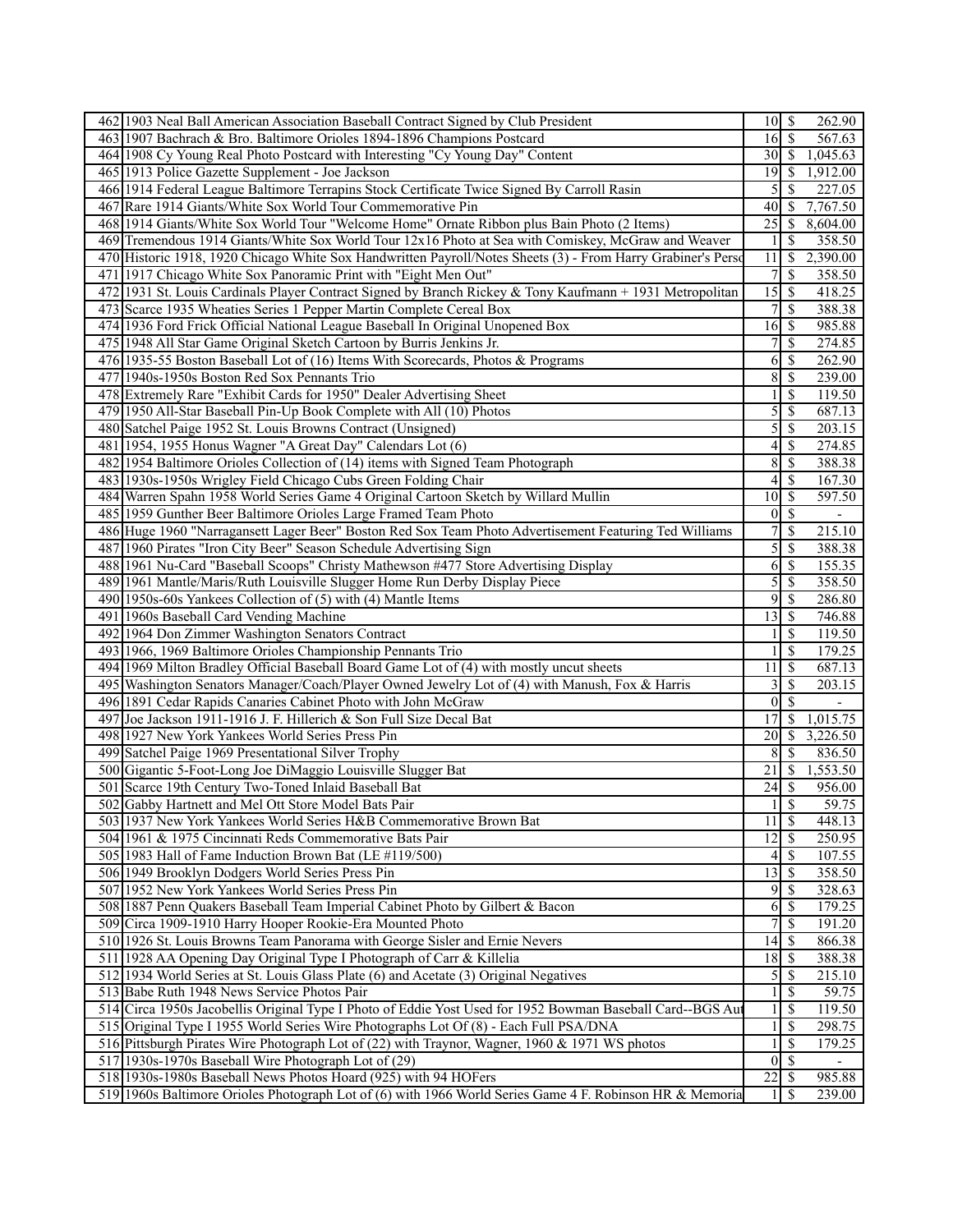| 520 Circa 1970 Taylor-Merchant Sell-O-Vue Partridge Meats Baseball Slide Strip Lot of (2) with Pete Rose & To |                               | $\overline{0 S}$ | $\overline{\phantom{a}}$ |
|---------------------------------------------------------------------------------------------------------------|-------------------------------|------------------|--------------------------|
| 521 Jackie Robinson 1982 Postmarked First Day Covers Hoard (250)                                              | $\mathbf{1}$                  | $\mathcal{S}$    | 298.75                   |
| 522 Vintage 1960s-1990s Sports Board Games and Jigsaw Puzzles (225+) Plus (75+) Kenner Starting Lineups       | 14                            | $\mathbb{S}$     | 1,195.00                 |
| 523 1970s-1990s Philadelphia Phillies Treasure Chest of (45) Items                                            | 16                            | -S               | 627.38                   |
| 524 Boston Red Sox Baseball Memorabilia Collection of (33) Items with 1995 ASG Multi-Signed Baseball          | 4                             | \$               | 388.38                   |
| 525 2014 NSCC Promo "The Card That Never Was" Lot of (353)                                                    | 3                             | \$               | 358.50                   |
|                                                                                                               |                               |                  |                          |
| 526 Babe Ruth and Willie Mays Original 1958-1962 Hartland Baseball Statues With Original Boxes and Tags       | 13                            | \$               | 776.75                   |
| 527 1958-62 Hartland Plastics Statue Collection Of (3) with Mantle & T. Williams                              | 14                            | <sup>\$</sup>    | 328.63                   |
| 528 1958-62 Hartland Plastics Statues Collection of (5) with Aaron, Mantle & T. Williams                      | 7                             | \$               | 328.63                   |
| 529 1963 Baseball Hall of Fame Bust Complete Set of (20)                                                      | 6                             | \$               | 866.38                   |
| 530 1960s Oakland and Minnesota Bobbing Head Dolls Pair                                                       | 5                             | \$               | 179.25                   |
| 531 Original Case of (10) 2003 Mickey Mantle Hartland Plastics "Mantle Rookie" Statues                        | 6                             | \$               | 262.90                   |
| 532 1873 Daily Graphic "The Baltimore Baseball Nine" Publication with Candy Cummings Image                    | 14                            | \$               | 657.25                   |
| 533 1892 Illinois-Iowa League Constitution and By-Laws Guide                                                  | $\vert 0 \vert$               | $\mathbb{S}$     |                          |
| 534 1898 Washington Post Professional Baseball Pocket Schedule                                                | $\overline{2}$                | \$               | 191.20                   |
| 535 Harry Wright & 1878 NL Champion Boston Red Caps 1908 Commemorative Old Timers Game Program                | $\overline{23}$               | -\$              | 866.38                   |
| 536 1910 Cleveland vs. Cincinnati "Ohio Championship Series" Scorecard Featuring Jackson, Lajoie and Young    | 11                            | \$               | 448.13                   |
| 537 Scarce 1927 World Series Game 1 Program at Pittsburgh                                                     | 16                            | -\$              | 1,075.50                 |
| 538 1916, 1917 Chicago White Sox "Annual Tour" Booklets Pair Featuring Joe Jackson and Black Sox Teammat      | 23                            | <sup>\$</sup>    | 985.88                   |
| 539 1927 "Mid-Week Pictorial" Featuring Babe Ruth                                                             | 11                            | S                | 298.75                   |
|                                                                                                               |                               |                  |                          |
| 540 1929 A's vs. Cubs World Series Game 1 Program at Chicago                                                  | $\vert 4 \vert$               | \$               | 388.38                   |
| 541 1913-1948 Washington Senators Scorecard Lot of (13) with DiMaggio & Gomez Signed                          | 18                            | $\mathcal{S}$    | 448.13                   |
| 542 1922-1948 Washington Senators Special Event Program Lot of (4) with Walter Johnson Memorial               | 3                             | \$               | 203.15                   |
| 543 1941 All Star Game Program and Ticket Stub (PSA Authentic)                                                | 4                             | \$               | 746.88                   |
| 544 1910s-1950s "Baseball Magazine" and "Who's Who in Baseball" Lot (65 Issues)                               | 9                             | \$               | 286.80                   |
| 545 1950s-60s New York Yankees World Series Programs (6) and Team Yearbooks (6)                               | 14                            | <sup>\$</sup>    | 627.38                   |
| 546 1940s-1970s Famous Slugger Yearbook Lot (27 Different)                                                    | 10 <sup>1</sup>               | - \$             | 507.88                   |
| 547 1940s-1970s World Series Programs Lot (15)                                                                | 9                             | \$               | 537.75                   |
| 548 1960s Boston Red Sox Yearbooks (9), Scorecards (18) and World Series Programs (2)                         | 10 <sup>1</sup>               | S                | 388.38                   |
| 549 Baseball Stadium-Issued Tribute and Farewell Program Lot of (50+) with Clemente, J. Robinson and Schmid   | 4                             | \$               | 155.35                   |
| 550 1971-2011 Baseball World Series, Playoff & All-Star Game Program Lot of (169)                             | 6                             | $\mathcal{S}$    | 358.50                   |
| 551 1924 World Series Game 3 Ticket Stub--PSA 2.5                                                             | $\left 4\right $              | \$               | 215.10                   |
| 552 1924 World Series Game 5 Ticket Stub from the Polo Grounds--PSA 1                                         | 8                             | \$               | 358.50                   |
| 553 1936 MLB All Star Game Stub - SGC Authentic                                                               | $\vert 0 \vert$               | $\mathcal{S}$    | $\overline{\phantom{a}}$ |
|                                                                                                               |                               |                  |                          |
| 554 1943 MLB All Star Game Ticket Stub - SGC Authentic                                                        | $\vert 0 \vert$               | \$               | $\overline{\phantom{a}}$ |
| 555 1946 World Series Game Four Full Ticket (Punch Cancelled) - PSA Authentic                                 | 7                             | \$               | 191.20                   |
| 556 1948 MLB All Star Game Full Ticket - PSA 2                                                                | 2                             | \$               | 507.88                   |
| 557 1948 All Star Game Ticket Stub - SGC Authentic                                                            |                               | \$               | 239.00                   |
| 558 1951 MLB All Star Game Ticket Stub - SGC Authentic                                                        | $\vert 0 \vert$               | \$               |                          |
| 559 1953 World Series Game 6 Full Ticket - PSA 2                                                              | 3                             | \$               | 657.25                   |
| 560 1954 World Series Game 4 Full Ticket - PSA 1                                                              | $\mathbf{1}$                  | <sup>\$</sup>    | 478.00                   |
| 561 1940-1972 Baseball Playoff/World Series Ticket Stub Lot of (27)                                           | $18$ $\overline{\phantom{1}}$ |                  | 717.00                   |
| 562 1965 World Series Minnesota Twins Ticket Stubs Set of (4) Home Games                                      | 8                             | -\$              | 203.15                   |
| 563 May 12, 1970 Ernie Banks 500th Home Run Ticket Stub - PSA 6                                               |                               | $\mathcal{S}$    | 358.50                   |
| 564 1970 World Series Game 5 Full Ticket - PSA 3                                                              | 2                             | \$               | 388.38                   |
| 565 1954-1973 MLB All Star Game Ticket Stub Lot of (22)                                                       | 19                            | <sup>\$</sup>    | 926.13                   |
| 566 1977 World Series Game 6 Full Ticket From Jackson's 3-HR Game - PSA Authentic                             | $\vert 0 \vert$               | <sup>\$</sup>    |                          |
| 567 Massive Full Ticket/Stub PSA Encapsulated Lot of (209)                                                    | 21                            | \$               | 1,792.50                 |
|                                                                                                               |                               |                  |                          |
| 568 3000 Hit Club Ticket Collection of (14) with (4) Signed                                                   | 15                            | -S               | 896.25                   |
| 569 1969-1999 ALCS/NLCS Near Run of (89) Tickets with (12) PSA Authentic                                      | 14                            | -\$              | 286.80                   |
| 570 1993 World Series Complete Set of (6) PSA Graded Full Tickets                                             | $\overline{0}$                | -\$              |                          |
| 571 1972 World Series Games 3-5 Full Ticket Panel with (3) Tickets                                            | 15                            | -S               | 537.75                   |
| 572 1974 Hank Aaron Home Run #s 714 and 715 Ticket Stubs (2 Items)                                            | 6                             | -S               | 250.95                   |
| 573 1980 World Series Game 6 Full Ticket - PSA 4                                                              | $\vert 0 \vert$               | $\mathcal{S}$    |                          |
| 574 Mike Schmidt 1987 500th Career Home Run PSA 8 Full Ticket                                                 | 18                            | - \$             | 537.75                   |
| 575 1991 World Series Game 7 Full Ticket - PSA 2                                                              | $\overline{0}$                | -\$              |                          |
| 576 August 5, 1999 Mark McGwire 500th HR PSA 10 Full Ticket                                                   | 0                             | -\$              | $\overline{\phantom{a}}$ |
| 577 Cal Ripken Jr. 3000th Hit Full Ticket Lot of (100)                                                        | $11 \mid S$                   |                  | 358.50                   |
|                                                                                                               |                               |                  |                          |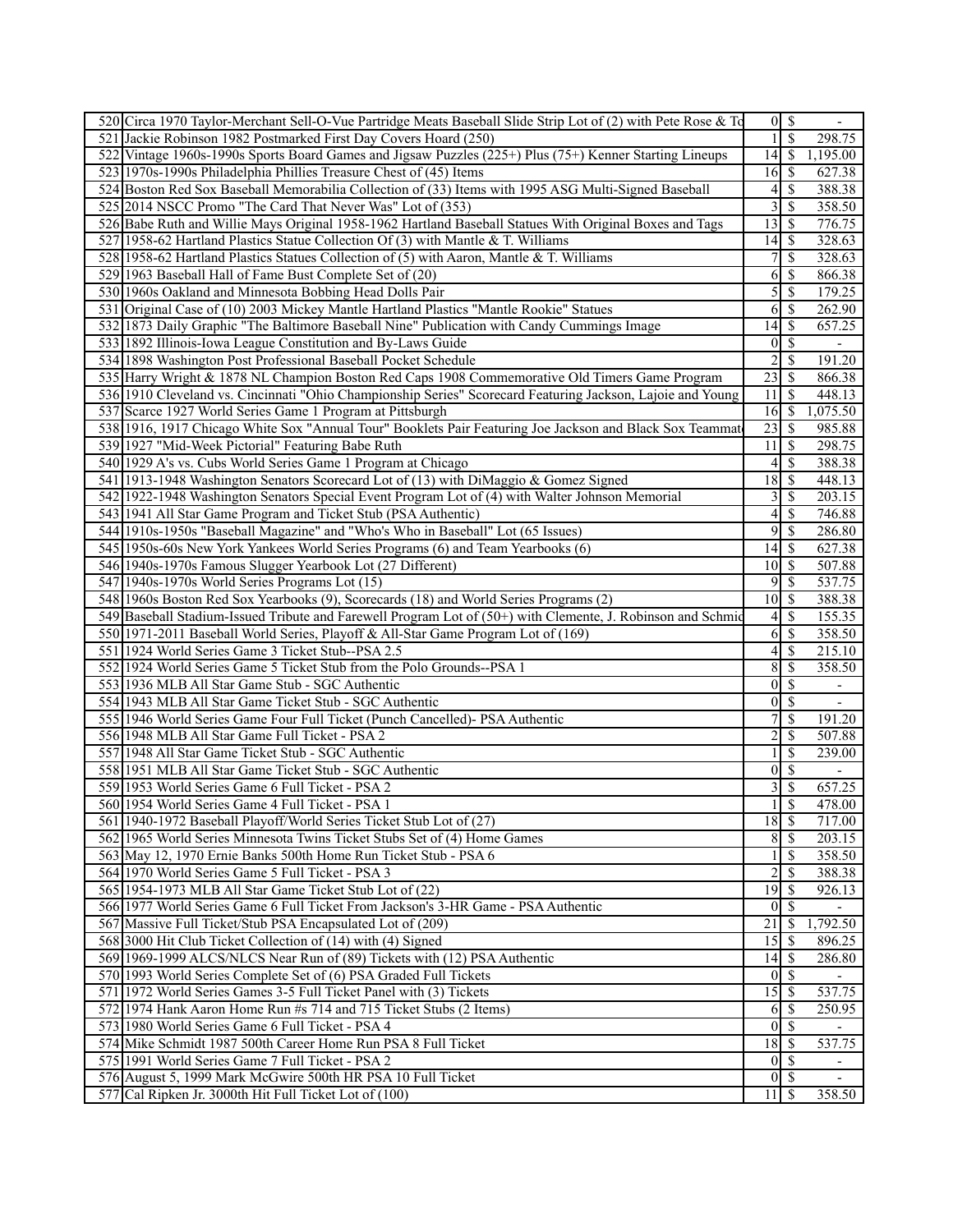|     | 578 June 20, 2004 Ken Griffey Jr. 500th Home Run Full Ticket - PSA 9                                       |                                   | $0 \mid \mathsf{S}$ |          |
|-----|------------------------------------------------------------------------------------------------------------|-----------------------------------|---------------------|----------|
|     | 579 1954 Jim Busby Washington Senators Game Worn Jersey                                                    | $12$ $\sqrt{5}$                   |                     | 746.88   |
|     | 580 1961 John Buzhardt Game Used "Restored" Phillies Jersey                                                | $16 \mid$ \$                      |                     | 806.63   |
|     | 581 1967 John Kennedy Game Used Los Angeles Dodgers Spring Training Flannel Home Jersey                    | 8                                 | S                   | 388.38   |
|     | 582 1976 Centennial All-Star Game Worn Phillies Uniform - Maje McDonnell                                   | 19                                | S                   | 597.50   |
|     | 583 1985-86 Steve Carlton Team-Issued Spring Training Jersey                                               | 12                                | -S                  | 250.95   |
|     | 585 1981-88 Philadelphia Phillies Game Used Jersey Lot of (11)                                             | 24                                | S                   | 1,912.00 |
|     | 586 1979-82 Pete Rose Signed Game Used Spring Training Jersey - Full JSA                                   | 24                                | S                   | 2,031.50 |
|     | 587 1979-1991 Philadelphia Phillies Game Used Spring Training Jersey Lot of (15) with (6) Signed           | $\overline{1}9$ \$                |                     | 2,031.50 |
|     | 588 1990s-2000s Philadelphia Phillies Game Used Jersey Lot Of (16)                                         | 12                                | S                   | 806.63   |
|     | 589 1983-2004 Philadelphia Phillies Signed Game Used Jersey Lot of (8) with Schilling                      | 19                                | -\$                 | 1,912.00 |
|     | 590 2010-2013 Philadelphia Phillies Game Used Jersey Lot Of (6) - All MLB Or Steiner Hologram              | 15                                | S                   | 507.88   |
|     | 591 1975-82 New York Mets Game Used Trio with (2) Jerseys and Pants                                        | $\frac{3}{2}$                     | -\$                 | 262.90   |
|     |                                                                                                            |                                   |                     |          |
|     | 592 1979-82 New York Mets Game Used Jersey/Pants Lot of (4)                                                | 6                                 | \$                  | 418.25   |
|     | 593 1979-87 New York Mets Game Used Lot of (4)                                                             | $\frac{4}{3}$                     | -\$                 | 328.63   |
|     | 594 Hanley Ramirez 2009 Game-Worn Jersey with MLB Hologram                                                 | 2                                 | \$                  | 388.38   |
|     | 595 Mickey Tettleton 1989 Baltimore Orioles Game Worn Road Jersey                                          | 11                                | \$                  | 388.38   |
|     | 596 Ben McDonald 1992 Baltimore Orioles Game Worn Road Jersey                                              | 2                                 | <sup>\$</sup>       | 328.63   |
|     | 597 Rick Sutcliffe 1992-1993 Baltimore Orioles Signed Game Worn Road Uniform                               | 10 <sup>1</sup>                   | - \$                | 274.85   |
|     | 598 1980s-1990s Baltimore Orioles Finley and Coppinger Game Worn Road Jerseys Pair                         | 6                                 | S                   | 328.63   |
|     | 599 1990s Baltimore Orioles Mills and Milligan Game Worn Home Jerseys Pair                                 | 7                                 | $\mathcal{S}$       | 328.63   |
|     | 600 Mike Mussina 1994 Baltimore Orioles Signed Game Issued Black Alternate Jersey                          | 6                                 | \$                  | 358.50   |
|     | 601 2001 Matt Kinney "Turn Back the Clock" Game Used Jersey & Hat                                          | $\overline{c}$                    | \$                  | 131.45   |
|     | 602 2002 Orel Hershiser "Turn Back The Clock" Senators Game Used Jersey                                    | 3                                 | \$                  | 262.90   |
|     | 603 2002 Texas Rangers "Turn Back The Clock" Game Used Jersey and Helmet Pair                              | $\overline{2}$                    | \$                  | 131.45   |
|     | 605 1965-68 Harmon Killebrew Game-Used Bat- PSA/DNA GU 8.5                                                 | 40                                | S                   | 6,931.00 |
|     | 606 1964 Brooks Robinson Game Used Bat-PSA/DNA GU 6                                                        | 4                                 | -S                  | 567.63   |
|     | 607 1965-68 Tony Conigliaro Game-Used Bat - PSA/DNA GU 7.5                                                 | 4                                 | \$                  | 567.63   |
|     | 608 1969-72 Thurman Munson Game-Used Bat - PSA/DNA GU 6                                                    | 3                                 | \$                  | 956.00   |
|     | 609 Nettles, Garvey, Parker and J. Wynn Game Used Bats Lot (4)                                             | 8                                 | -S                  | 746.88   |
|     | 610 Circa 1920s Ossie Bluege Washington Senators Game Used Bat                                             | 22                                | S                   | 1,434.00 |
|     | 611 1936 Johnny Stone Washington Senators Game Used Bat                                                    | $\overline{\mathbf{c}}$           | S                   | 131.45   |
|     | 612 1960s Mike Epstein Washington Senators Game Used Bat                                                   | 8                                 | -\$                 | 358.50   |
|     | 613 Bob Doerr 1968 Yankee Stadium Old Timers Game Bat                                                      | 4                                 | S                   | 191.20   |
|     | 614 Dave Kingman 1977-1979 H&B Signed Game Used Bat - PSA/DNA GU 9                                         | 5                                 | <sup>\$</sup>       | 567.63   |
|     | 615 Mark Belanger 1977-79 Game Used Bat                                                                    | 6                                 | -S                  | 179.25   |
|     | 616 Dale Murphy 1980-1983 Louisville Slugger Signed Game Used Bat - PSA/DNA GU 10                          | 12                                | -S                  | 866.38   |
|     | 617 Trammell, Buckner, Joyner, Porter, Plummer and Rader Game Used Bats Lot (6)                            | 12                                | -S                  | 627.38   |
|     |                                                                                                            |                                   |                     |          |
|     | 618 Keith Hernandez 1984-1985 Louisville Slugger Game Used Bat                                             | 3                                 | $\mathcal{S}$       | 262.90   |
|     | 619 Circa 1935 Charles "Buddy" Myer Game Used Washington Senators Road Pants                               | $10\overline{\smash{)}\,}$        |                     | 358.50   |
|     | 620 Ted Kubiak 1970s Oakland A's Game Used Pair - Glove and Signed Cap                                     |                                   | 9S                  | 286.80   |
|     | 621 1979 Doug DeCinces Game Used Road Jersey & Locker Room Chair                                           | 13                                | S                   | 866.38   |
| 622 | Boston Red Sox Memorabilia Lot of (7) with Autos and Game Used                                             | 4                                 | S                   | 388.38   |
| 623 | Boston Red Sox Game Used Pair with Ortiz Game Used Batting Gloves & Tiant Signed Hat                       | $\overline{13}$ \ $\overline{\$}$ |                     | 328.63   |
|     | 624 Alex Rodriguez Signed Game Worn Spikes and Batting Gloves                                              | 4                                 | S                   | 418.25   |
| 625 | Cal Ripken Jr. Mid-1980s Signed Game Used Baseball Glove                                                   | 30                                | \$                  | 5,497.00 |
|     | 626 Mariano Rivera Signed/Game Used Pitching Rubber - Steiner Hologram                                     | $\mathfrak{S}$                    | -S                  | 478.00   |
| 627 | Circa 1993 Chris Hoiles Game Used Catchers Gear & Equipment Bag                                            |                                   |                     | 274.85   |
|     | 628 Scott Erickson 1990s-2000s Baltimore Orioles Signed Game Worn Cleats                                   |                                   | S                   | 59.75    |
| 629 | Game Used First Base (Fourth to Sixth Inning) From October 3, 2015 Max Scherzer No-Hitter - MLB Holog      | $\overline{c}$                    | $\mathcal{S}$       | 250.95   |
|     | 630 Walter Johnson Single Signed 1927 OAL Johnson Baseball - Full JSA                                      | 18                                | S                   | 985.88   |
| 631 | Goose Goslin Single Signed 1927 OAL Johnson Baseball - Full JSA                                            | 30                                | \$                  | 1,553.50 |
|     | 632 1926 OAL Reach Washington Senators Signed Baseball with (5) Signatures including Goslin, Harris & Rice |                                   | S                   | 478.00   |
|     | 633 1928 Babe Ruth/Lou Gehrig Signed Baseball - Full JSA                                                   | 15                                | S                   | 3,585.00 |
|     | 634 Babe Ruth/Rabbit Maranville Signed Baseball - Full JSA                                                 | 24                                | S                   | 3,824.00 |
|     | 635 Multi-Signed Baseball with (5) Signatures of T206 Era Players                                          |                                   | $4\sqrt{3}$         | 227.05   |
|     | 636 1937 New York Giants N.L. Champions Team Signed Ball (24 Signatures) with Ott, Hubbell and Terry       |                                   |                     | 1,912.00 |
|     | 637 1940 New York Giants Team Signed Ball (26 Signatures) with Ott, Hubbell and Terry                      |                                   |                     | 866.38   |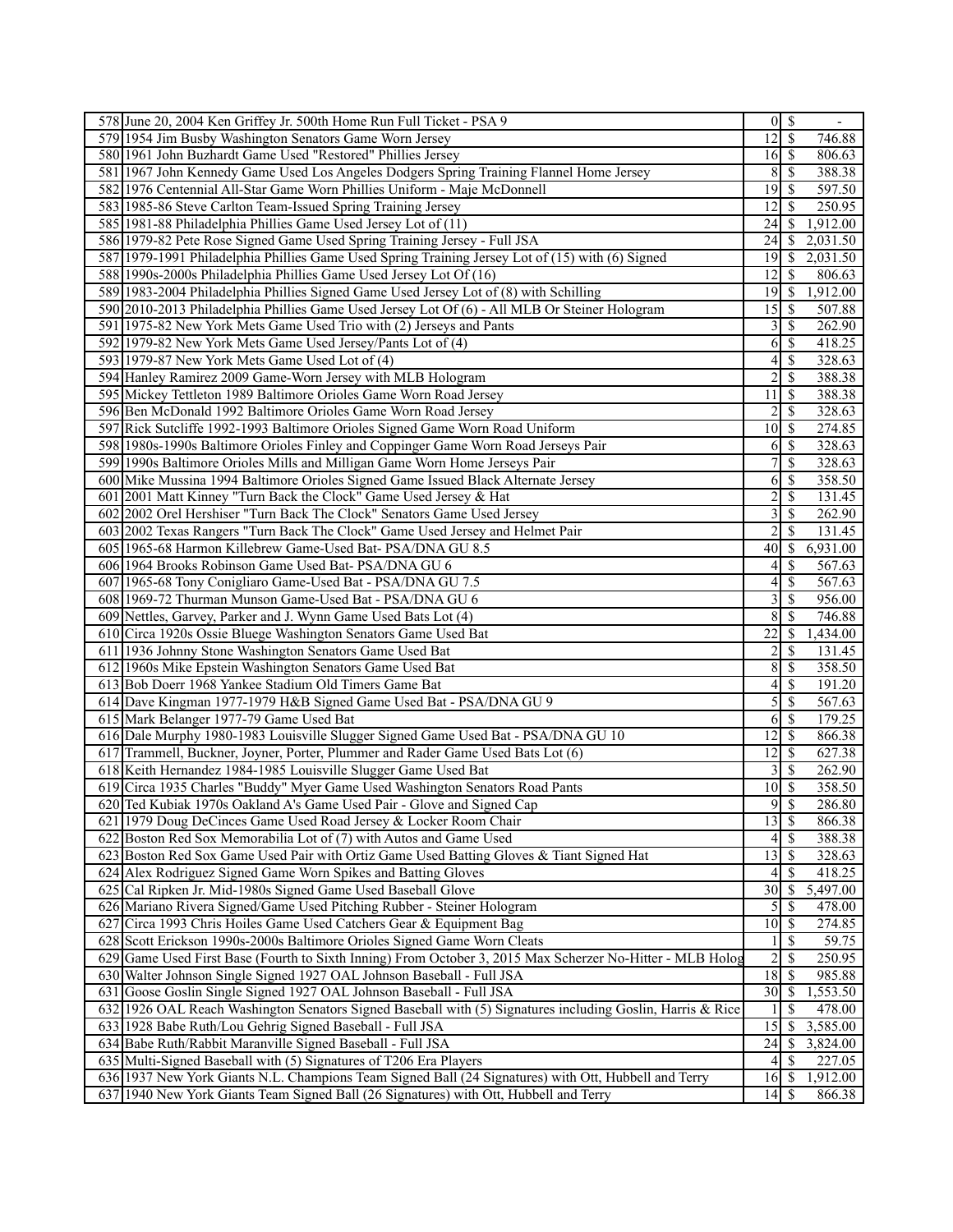| 638 1940 Boston Red Sox Team-Signed Baseball in Original Box with (20) Autographs Including Foxx & Willia                                                                     | 17                      | -\$<br>985.88                      |
|-------------------------------------------------------------------------------------------------------------------------------------------------------------------------------|-------------------------|------------------------------------|
| 639 1946 New York Giants Team Signed Ball (24 Signatures) Ott, Lombardi and Mize                                                                                              | 13                      | $\overline{\mathcal{S}}$<br>896.25 |
| 640 1949 Philadelphia Athletics Team Signed Ball (24 Signatures) with Al Simmons                                                                                              | $15 \mid$ \$            | 328.63                             |
| 1955 New York Yankees A.L. Champions Team Signed Ball (25 Signatures) - Full PSA/DNA<br>641 I                                                                                 | $\vert 3 \vert$         | <sup>\$</sup><br>358.50            |
| 642 1955 Boston Red Sox Team Signed Ball (25 Signatures) Including Agganis and Jensen                                                                                         | 7                       | \$<br>250.95                       |
| 643 1956 N.L. All-Star Team Signed Ball (26 Signatures) with Campanella, Aaron and Mays - Full JSA                                                                            | 25                      | \$<br>1,912.00                     |
| 644 1950s Washington Senators Signed Ball with (28) Signatures including Berg, Coveleski, Cronin, Goslin, Ma                                                                  | 11                      | <sup>\$</sup><br>746.88            |
| 645 1950s NY Yankees Old-Timers Signed Ball (21 Signatures) with Baker, DiMaggio and Wheat                                                                                    | 9                       | $\overline{\mathcal{S}}$<br>746.88 |
| 646 1958 Pittsburgh Pirates Team Signed Baseball with (27) Signatures including Clemente - Full JSA                                                                           | 13                      | <sup>\$</sup><br>836.50            |
| 647 1960 Pittsburgh Pirates World Champions Team Signed Ball (21 Signatures) Including Clemente and Mazero                                                                    | 21                      | \$<br>1,165.13                     |
| 648 1961 New York Yankees Team-Signed Baseball with Berra, Ford & Maris - Full JSA                                                                                            | 11                      | \$<br>597.50                       |
| 649 1962 Red Sox Team Signed Ball (17 Signatures) Including Carl Yastrzemski                                                                                                  | $\overline{\mathbf{3}}$ | \$<br>83.65                        |
| 650 1963 San Francisco Giants Team Signed Baseball with Cepeda, Marichal & Willie Mays - Full JSA                                                                             | $\overline{7}$          | $\mathbb{S}$<br>191.20             |
| 651 1964 Chicago White Sox Team Signed Ball (28 Signatures)                                                                                                                   | $\overline{5}$          | $\sqrt{S}$<br>167.30               |
| 652 1940 Cincinnati Reds World Champions Team Signed Ball (29 Signatures) with McKechnie and Hershberge                                                                       | 10 <sup>1</sup>         | -\$<br>567.63                      |
| 653 1941 New York Yankees World Champions Team Signed Ball (21 Signatures) with DiMaggio, Rizzuto and L                                                                       | 26                      | <sup>\$</sup><br>3,346.00          |
| 654 1942 St. Louis Cardinals World Champions Team Signed Ball (22 Signatures) with Musial, Slaughter and So                                                                   | 36                      | <sup>S</sup><br>4,063.00           |
| 655 1943 New York Yankees World Champions Team Signed Ball (28 Signatures) with Dickey and McCarthy                                                                           | 24                      | 1,553.50<br>\$                     |
| 656 1944 St. Louis Cardinals World Champions Team Signed Ball (25 Signatures) with Musial and Southworth                                                                      | 26                      | -S<br>1,553.50                     |
| 657 1945 Detroit Tigers World Champions Team Signed Ball (29 Signatures) with Greenberg and Newhouser                                                                         | 14                      | $\mathbb{S}$<br>836.50             |
| 658 1946 St. Louis Cardinals World Champions Team Signed Ball (31 Signatures) with Musial and Slaughter                                                                       | 19                      | <sup>\$</sup><br>926.13            |
| 659 1947 New York Yankees World Champions Team Signed Ball (29 Signatures) with DiMaggio, Berra and Riz                                                                       | 17                      | \$<br>1,195.00                     |
| 660 1948 Cleveland Indians World Champions Team Signed Ball (17 Signatures) with Satchel Paige                                                                                | 17                      | -S<br>717.00                       |
| 661 1949 New York Yankees World Champions Team Signed Ball (24 Signatures) with DiMaggio, Berra and Riz                                                                       | 8 <sup>1</sup>          | $\mathbb{S}$<br>657.25             |
| 662 1950 & 1951 New York Yankees World Champions Team Signed Balls Pair                                                                                                       | 15                      | $\mathcal{S}$<br>717.00            |
| 663 1953 New York Yankees World Champions Team Signed Ball (29 Signatures) with Mantle, Ford, Rizzuto, Bo                                                                     | 13                      | 1,015.75<br>\$                     |
| 664 1954 New York Giants World Champions Team Signed Ball (27 Signatures) with Mays, Wilhelm and Irvin                                                                        | 3                       | <sup>\$</sup><br>418.25            |
| 665 1955 Brooklyn Dodgers World Champions Team Signed Ball (22 Signatures) with Robinson, Campanella an                                                                       | 21                      | <sup>\$</sup><br>806.63            |
| 666 1956 New York Yankees World Champions Team Signed Ball (29 Signatures) with Mantle, Berra, Ford, Rizz                                                                     | 18                      | 1,135.25<br><sup>S</sup>           |
| 667 1957 Milwaukee Braves World Champions Team Signed Ball (27 Signatures) with Aaron and Mathews                                                                             | 11                      | <sup>\$</sup><br>537.75            |
| 668 1958 New York Yankees World Champions Team Signed Ball (28 Signatures) with Mantle, Stengel, Ford and                                                                     | 21                      | <sup>\$</sup><br>2,509.50          |
| 669 1960s Willie Mays Single Signed Ball                                                                                                                                      | 17                      | $\mathbb{S}$<br>597.50             |
| 670 Satchel Paige Single Signed Ball                                                                                                                                          | 26                      | 2,629.00<br>\$                     |
| Cool Papa Bell Single-Signed Pre-Stroke Baseball - Full JSA<br>671                                                                                                            | 2                       | \$<br>358.50                       |
| 672 1971 New York Yankees Team-Signed Baseball with (21) Autographs Including Munson--Full JSA                                                                                | 4                       | \$<br>388.38                       |
| 673 1971 Washington Senators Final Season Team Signed Ball (17 Signatures) with Williams and Fox                                                                              | 14<br>11                | -S<br>358.50<br><sup>\$</sup>      |
| 674 1975 American League Champion Boston Red Sox Signed Baseball with (24) Signatures including Yastrzem                                                                      | $\overline{c}$          | 250.95<br>$\overline{\mathcal{S}}$ |
| 675 Multi-Signed OAL MacPhail Baseball with (19) Signatures including DiMaggio<br>676 500 Home Run Club Ball Signed by (11) With Aaron, Mantle, Mays & T. Williams - Full JSA | 11                      | 191.20<br>$\mathbb{S}$             |
| 677 Multi-Signed Hall of Fame Baseball: (9) Autos with DiMaggio, Koufax, Mantle & Williams - Full JSA                                                                         | 13                      | 597.50<br>\$<br>1,314.50           |
| 678 HOFers Signed Ball (5 Signatures) with Williams and Koufax - Full JSA                                                                                                     | $\overline{5}$          | $\mathcal{S}$<br>167.30            |
| 679 HOFers Multi Signed Ball (18 Signatures) with Koufax, Berra and Snider - Full PSA/DNA                                                                                     | $10 \mid$ \$            | 358.50                             |
| 680 Baseball HOFer Multi-Signed OAL Brown Ball with (16) Autographs Including Koufax & Mantle                                                                                 | 3                       | \$<br>262.90                       |
| 681 Mickey Mantle Signed Ball with South Panel Bust Painting - Full JSA                                                                                                       | 0                       | $\mathbb{S}$                       |
| 682 Mickey Mantle Single-Signed OAL Brown Baseball with Full JSA                                                                                                              | 9                       | -S<br>274.85                       |
| 683 500 Home Run Club Ball with (12) Signatures including Aaron, Mantle, Mays & Williams - Full JSA                                                                           | 14                      | 806.63<br>\$                       |
| 684 1987 Houston Astros Team Signed Baseball with (30) Signatures including Berra & Ryan                                                                                      | $\mathfrak{Z}$          | \$<br>143.40                       |
| 685 2004 Boston Red Sox World Series Champions Team-Signed Ball with (20) Signatures including Ortiz                                                                          | $\mathbf{1}$            | $\mathbb{S}$<br>239.00             |
| 686 1942-1948 New York Giants Team Signed Balls (5)                                                                                                                           | 7                       | <sup>\$</sup><br>567.63            |
| 687 1948-1950 New York Giants Team Signed Balls Trio                                                                                                                          | $\overline{5}$          | 298.75<br><sup>\$</sup>            |
| 688 1951-1959 New York/San Francisco Giants Team Signed Balls Lot (6)                                                                                                         | 1                       | 597.50<br><sup>\$</sup>            |
| 689 Exceptional 1957 & 1958 New York/San Francisco Giants Team Signed Balls (2) - Final and Inaugural Sease                                                                   | 10                      | 2,151.00<br>S                      |
| 690 1960-1969 San Francisco Giants Team Signed Balls Complete Run (10)                                                                                                        | 1                       | 896.25<br>\$                       |
| 691 1970-1978 San Francisco Giants Team Signed Balls Near Complete Run (8)                                                                                                    | $\mathbf{1}$            | 478.00<br><sup>\$</sup>            |
| 692 1980-1989 San Francisco Giants Team Signed Balls Near Complete Run (9)                                                                                                    | 1                       | 478.00<br><sup>\$</sup>            |
| 693 1990-2001 San Francisco Giants Team Signed Balls Near Complete Run (11)                                                                                                   |                         | <sup>\$</sup><br>478.00            |
| 694 HOFers and Stars Single Signed Balls Lot (110) with 42 HOFers                                                                                                             | 21                      | 1,912.00<br><sup>\$</sup>          |
| 695 Single-Signed Baseball Collection of (361) with Herman, Verlander                                                                                                         | 15                      | 926.13<br>-S                       |
|                                                                                                                                                                               |                         |                                    |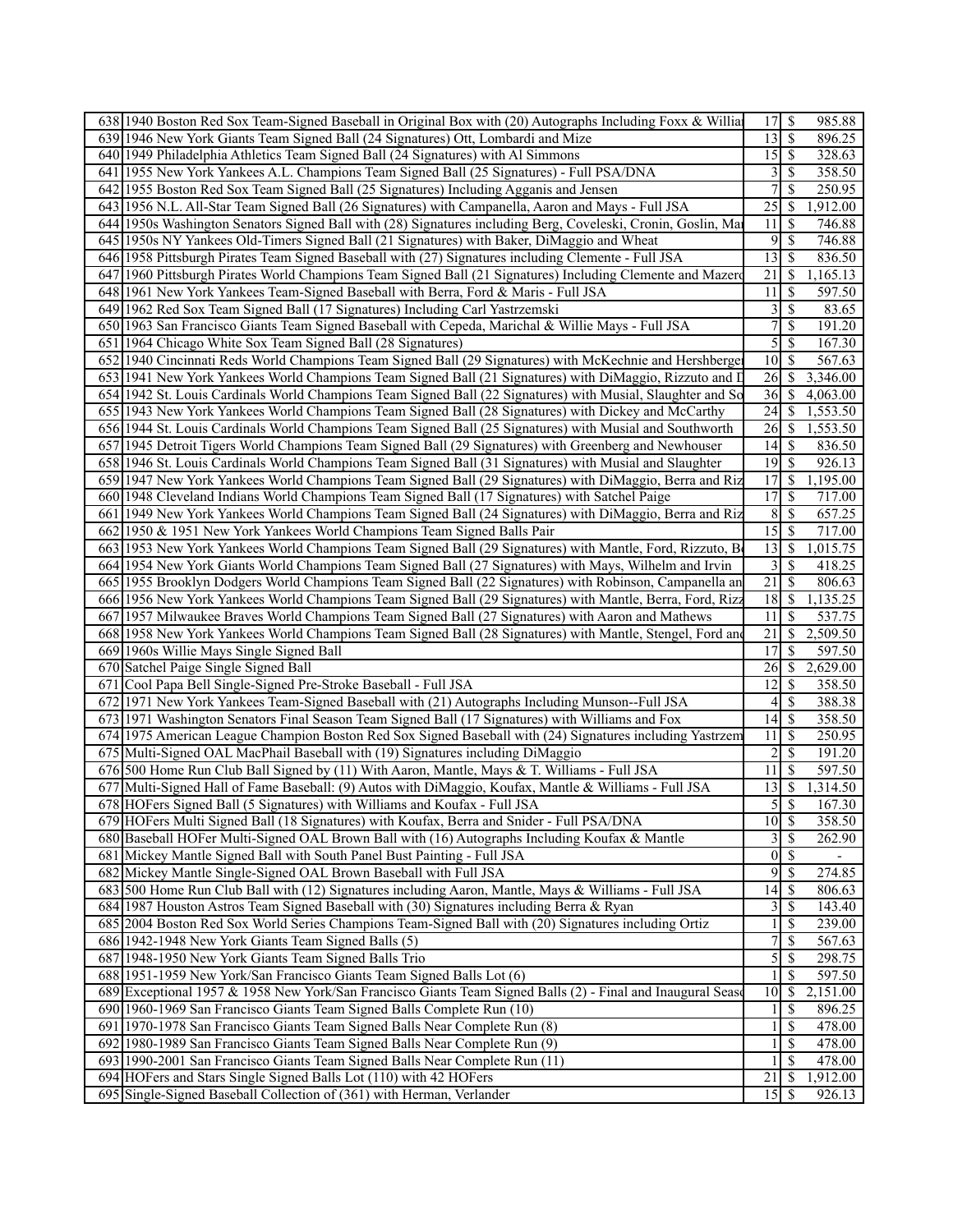| 696 Single-Signed Hall of Fame Baseball Lot of (45) with C.P. Bell, Gehringer, Koufax, Mays, Ripken Jr. & Rya                                                               | 24                                            | \$<br>1,553.50                       |
|-----------------------------------------------------------------------------------------------------------------------------------------------------------------------------|-----------------------------------------------|--------------------------------------|
| 697 New York Yankees Single Signed Balls Lot (47)                                                                                                                           | 11                                            | $\overline{\mathcal{S}}$<br>687.13   |
| 698 New York Yankees Single Signed Balls Lot (13) with Rizzuto, Richardson, Guidry and Nettles                                                                              | $5 \overline{\smash{)}\,}$                    | 167.30                               |
| 699 Brooklyn and L.A. Dodgers Single Signed Balls Lot (45)                                                                                                                  | 17                                            | \$<br>926.13                         |
| 700 Tom Lasorda Single Signed Balls Lot (35)                                                                                                                                | 16 <sub>l</sub>                               | -\$<br>896.25                        |
| 701 Los Angeles Dodgers Baseballs Signed Pair                                                                                                                               |                                               | \$<br>119.50                         |
| 702 Pittsburgh Pirates Theme Balls Signed Pair                                                                                                                              | 12                                            | \$<br>239.00                         |
| 703 1960s-1990s Boston Red Sox Multi-Signed Baseball Lot of (4)                                                                                                             | $\frac{3}{3}$                                 | <sup>\$</sup><br>173.28              |
| 704 Boston Red Sox Multi/Team Signed Ball Lot of (4) with 2004 & 1972 Team-Signed                                                                                           | $\overline{7}$                                | <sup>\$</sup><br>328.63              |
| 705 1977-93 Boston Red Sox Team Signed Baseball Lot of (4)                                                                                                                  | $\overline{c}$                                | \$<br>191.20                         |
| 706 1940s-1970s San Diego Padres Signed Balls (4) Including 3 PCL Examples                                                                                                  | 2                                             | $\mathbb{S}$<br>71.70                |
| 707 1952, 1962 Baseball Umpires Signed Balls Pair with Hubbard and Chylak                                                                                                   | 6                                             | \$<br>274.85                         |
| 708 1934-1963 Washington Senators Signed Team Balls (4) with (106) Signatures including Harris, Hodges, Kill                                                                | 10 <sup>1</sup>                               | $\mathcal{S}$<br>507.88              |
| 709 1963 AL All Star Game & 1983 NL All Star Game Multi-Signed Baseball Pair                                                                                                | $\overline{3}$                                | $\sqrt{S}$<br>143.40                 |
| 710 HOFers and Stars Multi-Signed Balls Lot (7)                                                                                                                             | $\tau$                                        | $\overline{\mathcal{S}}$<br>328.63   |
| 711 Single-Signed Baseball Stars and HOFers Lot of (14) with DiMaggio, Jeter, Koufax & T. Williams                                                                          | 25                                            | \$<br>1,314.50                       |
| 712 Hall of Famers Single Signed Balls Lot (10)                                                                                                                             | 5                                             | S<br>286.80                          |
| 713 Trio Of ReggieJackson.com Signed Statballs: Carew, Carter & Snider                                                                                                      | 10                                            | -\$<br>627.38                        |
| 714 Team Signed Baseball Lot of (15) with (10) Full JSA                                                                                                                     | $\left 4\right $                              | \$<br>155.35                         |
| 715 Stan Musial (2) and Eddie Mathews (2) Limited Edition Signed "Fingerprint" Baseballs in Displays (8 Total                                                               | 5                                             | \$<br>250.95                         |
| 716 Multi-Signed HOF Pitcher Baseball Pair with (23) Signatures including Drysdale, Hubbell, Koufax & Ryan                                                                  | $\bf 8$                                       | $\mathbb{S}$<br>507.88               |
| 717 Single-Signed Baseball Lot of (24) with Aaron & Ryan                                                                                                                    | 12                                            | \$<br>537.75                         |
| 718 Single/Multi-Signed Baseball Lot of (33) with Aaron, Bonds, Rose & Ryan                                                                                                 | 13                                            | \$<br>776.75                         |
| 719 Single Signed Baseball Lot of (25) with DiMaggio, Drysdale, Koufax, Mays, Reese & Ryan                                                                                  | 15                                            | $\mathbb{S}$<br>687.13               |
| 720 Single-Signed Baseball Lot of (32) with Aaron, Dandridge, Herman, Hunter, Mathews & Mays                                                                                | 16                                            | $\mathbb{S}$<br>1,015.75             |
| 721 Single-Signed Baseball Lot Of (26) Inscribed with Rose & Ryan                                                                                                           | 17                                            | $\mathbb{S}$<br>776.75               |
| 722 Single Signed HOF Baseball Collection of (29) with Aaron, Ripken Jr. & Ryan                                                                                             | 20                                            | <sup>\$</sup><br>1,045.63            |
| 723 Signed/Game Used Baseball Lot Of (32) with Griffey Jr., Ripken Jr. and Ryan                                                                                             | 21                                            | S<br>956.00                          |
| 724 Single Signed HOF Baseball Lot Of (3) with Multiple Statistical Inscriptions                                                                                            | 14                                            | \$<br>657.25                         |
| 725 Single-Signed Baseball Lot Of (48) with Minoso, Soriano                                                                                                                 | 11                                            | <sup>\$</sup><br>358.50              |
| 726 Single-Signed Baseball Lot of (98) with Rose                                                                                                                            | 11                                            | \$<br>478.00                         |
| 727 Mickey Mantle Signed Duo with Single Signed Baseball (Full PSA/DNA) & Vintage Cut Signature                                                                             | 12                                            | $\overline{\mathcal{S}}$<br>507.88   |
| 728 Joe DiMaggio Signed Lot of (4) with Single-Signed OAL Brown                                                                                                             | 17 <sup>1</sup>                               | $\mathbb{S}$<br>806.63               |
| 729 Hank Aaron Autograph Trio with Bat, Display & Oversized Baseball--All JSA Certified                                                                                     | 5                                             | \$<br>478.00                         |
| 730 Cal Ripken Jr. Autographed Collection of (13) with Ball and Tickets including 2,131 Game Ticket                                                                         | 13                                            | $\mathbb{S}$<br>776.75               |
| 731 Miguel Cabrera Signed Lot Of (4) Items: (3) Baseballs & Triple Crown Bat                                                                                                | $\overline{\mathbf{c}}$                       | \$<br>567.63                         |
| 732 2013 Mike Trout Single-Signed Baseball (full JSA) and MLB Cycle Ticket (PSA 10)                                                                                         | 5                                             | \$<br>298.75                         |
| 733 Chas. A. Comiskey 1926 TLS to John Heydler Concerning Kenesaw Landis - Full JSA                                                                                         |                                               | 956.00                               |
| 734 Walter Johnson 1941 Personal Check - PSA/DNA Authentic                                                                                                                  |                                               | 1,673.00                             |
| 735 Rare 1954 James Emory Foxx Signed Florida Driver's License - Full JSA                                                                                                   | 17                                            | $\overline{\mathcal{S}}$<br>1.045.63 |
| 736 Tremendous 1940s-1960s Satchel Paige/Goose Tatum Archive (4 Items) Including 3 Signatures                                                                               | $10 \mid \mathsf{S}$                          | 866.38                               |
| 737 HOFers and Stars Signed Grab-Bag Collection (137 Items, 158 Signatures) Including Williams and DiMaggi                                                                  | 8                                             | \$<br>657.25                         |
| 738 Baseball Photos and Flats Lot (136 Items) with 120 HOFers                                                                                                               | 29                                            | $\mathbb{S}$<br>1,314.50             |
|                                                                                                                                                                             | 7s                                            | 478.00                               |
| 739 May 29, 1947 Dodgers vs. Giants Program with (8) signatures including Mize & J. Robinson                                                                                |                                               |                                      |
| 740 1939-1941 Puerto Rican Baseball League Contract Trio: Len Pearson, James Greene & Dan Wilson                                                                            | $\overline{9}$                                | $\mathcal{S}$<br>274.85              |
| 741 1980 & 1981 Negro League Reunion Trio of Items with Book, Ball & Sheet including Paige, Hilton Smith, J                                                                 | 9                                             | \$<br>597.50                         |
| 742 Negro League Signed Poster & Postcard Lot with (100+) Signatures including Dandridge, Day, Leonard & V                                                                  | 11                                            | $\mathbb{S}$<br>478.00               |
| 743 Negro League HOFers and Stars Signed Flats Lot (43 Items with 50 Signatures)                                                                                            | $\overline{\mathbf{c}}$                       | \$<br>250.95                         |
| 744 1960 Jackie Robinson Signed Check Framed Display - Full JSA                                                                                                             | 14                                            | $\mathbb{S}$<br>836.50               |
| 745 1961 Satchel Paige Signed Letter (with Portland Beavers Content) and Business Card                                                                                      | $24 \mid$ \$                                  | 1,553.50                             |
| 746 Hank Aaron Signed Photos and Cards Lot (10 Items)                                                                                                                       | 13                                            | $\mathcal{S}$<br>448.13              |
| 747 Hank Aaron Signed Braves Jersey with HOF Inscription - Full JSA                                                                                                         | 2                                             | \$<br>657.25                         |
| 748 Ty Cobb 1958 Signed Personal Check - Full JSA                                                                                                                           | 13                                            | $\mathbb{S}$<br>1,045.63             |
| 749 Jimmie Foxx Signed Magazine Photograph - Full JSA                                                                                                                       | 12                                            | \$<br>478.00                         |
| 750 1940s-1950s Washington Senators Team Signed Sheet/Page Lot of (5) with R. Ferrell                                                                                       |                                               | $\mathbb{S}$<br>239.00               |
| 751 Scarce 1940s Pee Wee Reese Signed EM-JAY Left-Hander's Glove in Store Box                                                                                               | $24 \overline{\smash{)}\,}$                   | 985.88                               |
| 752 Multi-Signed 1948 Chesterfield Advertisement with (4) Signatures including DiMaggio & T. Williams<br>753 Roger Maris Signed 1961 Baseball Magazine Cover - Full PSA/DNA | $14 \overline{\smash{)}\,}$<br>7 <sup>1</sup> | 478.00<br>$\mathbb{S}$<br>250.95     |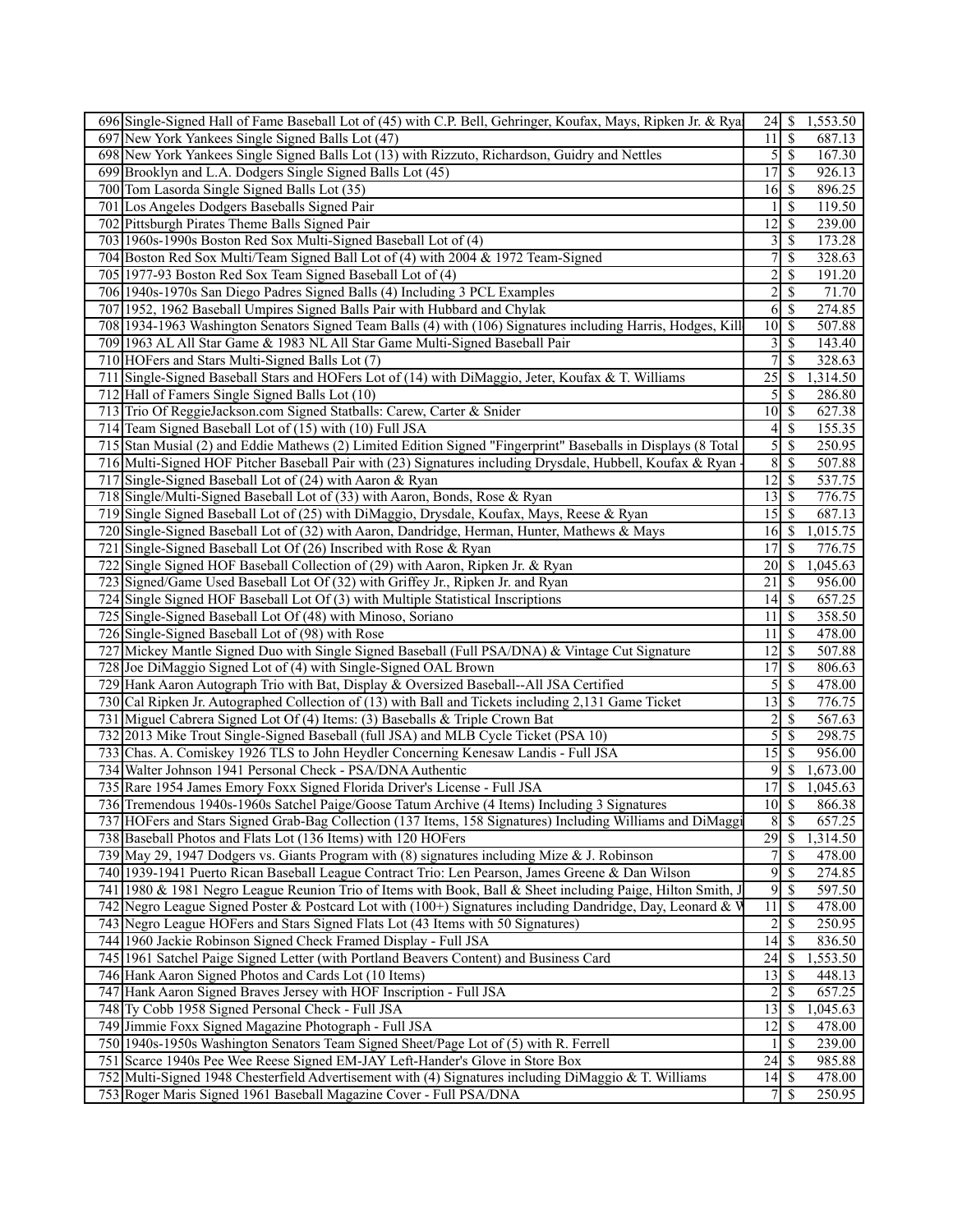| 754 Baseball Personal Check Lot of (8) with Haines & Hoyt                                                                                                                         | 11                          | $\mathbb{S}$<br>239.00    |
|-----------------------------------------------------------------------------------------------------------------------------------------------------------------------------------|-----------------------------|---------------------------|
| 755 Baseball Players Signed Personal Letter & Checks Lot Of (86) with Hubbell, Rizzuto and Roe                                                                                    | $\overline{4}$              | \$<br>215.10              |
| 756 3000 Hit Club Collage with (24) Signatures including Clemente, Cobb, Collins, Lajoie, Wagner & P. Waner                                                                       | 16                          | \$<br>3,585.00            |
| 757 Multi-Signed Baseball Framed Lot Of (4) with Aaron, Mantle, Mays & Ryan Autos                                                                                                 | $\mathcal{S}$               | \$<br>478.00              |
| 758 Signed HOF Baseball Display Lot Of (6) with (2) Mantle & Koufax                                                                                                               | 61                          | \$<br>478.00              |
| 759 1985 "Topps Baseball Cards" Signed Coffee Table Book (302 Signatures) with 55 HOFers                                                                                          | 17                          | \$<br>985.88              |
| 760 Signed Baseball Card & Photograph Lot of (15) with (72) Signatures including Spahn and Snider                                                                                 | 8                           | \$<br>507.88              |
| 761 Baseball Flats and Ephemera Signed Grab-Bag Lot (138 Items, 189 Signatures)                                                                                                   | 18                          | \$<br>687.13              |
| 762 Mickey Mantle "No. 7" Signed N.Y. Yankees Baseball Cap                                                                                                                        | 11                          | 567.63<br>8               |
| 763 Mickey Mantle Signed Restaurant Menu with No.7 Inscription - Full JSA                                                                                                         | $\overline{7}$              | \$<br>298.75              |
| 764 Mickey Mantle Signed Flats Lot (6 Items)                                                                                                                                      | 20                          | \$<br>806.63              |
| 765 New York Yankees Single and Multi-Signed Grab-Bag Lot (17 Items, 83 Signatures) with Mantle                                                                                   | 13                          | \$<br>507.88              |
| 766 Multi-Signed Baseball Legends Book with (20) Signatures Including DiMaggio, Koufax, Mantle & T. Willia                                                                        |                             | $\mathbb{S}$<br>418.25    |
|                                                                                                                                                                                   | $\mathfrak{S}$              |                           |
| 767 Signed Baseball Oversized Photo/Framed Display Lot of (10) with Hubbell & Mantle                                                                                              | 7                           | \$<br>215.10              |
| 768 Joe DiMaggio Signed Flats Lot (6)                                                                                                                                             | $15 \overline{\smash{)}\,}$ | 537.75                    |
| 769 1940-1990 Autographed Baseball Publication Lot Of (34) with DiMaggio (Full JSA), Hubbell, Jeter & Starg                                                                       | 14                          | \$<br>507.88              |
| 770 Baseball Flats Autographed Treasure Chest Of (200+) with Dickey, DiMaggio, & Ryan                                                                                             | 14                          | \$<br>657.25              |
| 771   1940s-1990s Baseball Executives/Owners/Front Office Personnel Signed Letter Lot of (83) with Allen, Giam                                                                    | 6                           | \$<br>358.50              |
| 772 Marvin Miller Signed Check Lot of (2)                                                                                                                                         | $\overline{0}$              | $\mathcal{S}$             |
| 773 Stan Musial Signed Trio of Items: Bat, Hat & Jersey                                                                                                                           | $16$ \$                     | 627.38                    |
| 774 HOFers Signed Flats Lot (34 Items) with Musial (7)                                                                                                                            | 61                          | \$<br>388.38              |
| 775 Baseball HOFers Multi-Signed Sheets Lot (7) with 78 Signatures                                                                                                                | 9                           | $\mathbb{S}$<br>448.13    |
| 776 Baseball Hardbacks (3) and Paperbacks (16) Signed Lot                                                                                                                         | 7 <sup>1</sup>              | \$<br>358.50              |
| 777 HOFers and Stars Signed Paper Ephemera Lot (185 Items)                                                                                                                        | 11                          | \$<br>298.75              |
| 778 HOFers and Stars Signed Publications and Ephemera Lot (8) with 41 Signatures                                                                                                  | $\overline{2}$              | \$<br>131.45              |
| 779 Carl Yastrzemski Signed Lot Of (3) Items with Jersey & 8x10 Photos                                                                                                            | $\overline{2}$              | \$<br>262.90              |
| 780 Pedro Martinez Signed "Pedro" Books Lot (6)                                                                                                                                   | 7                           | \$<br>191.20              |
| 781 Boston Red Sox Pair Of Signed Items with M. Ramirez Game Used Hat                                                                                                             | $\overline{\mathbf{3}}$     | \$<br>143.40              |
| 782 Single-Signed Masters Golf Flags Lot of (2) with Tom Glavine & John Smoltz--Both Certified                                                                                    | $\mathbf{1}$                | \$<br>119.50              |
| 783 Ichiro Suzuki Signed Seattle Mariners Home Jersey - Full JSA                                                                                                                  | $\vert 4 \vert$             | \$<br>418.25              |
| 784 Multi Signed Bowie Baysox Jersey with (175+) Signatures including Machado                                                                                                     | $\theta$                    | $\overline{\mathcal{S}}$  |
|                                                                                                                                                                                   | 22                          | <sup>\$</sup>             |
| 785 Babe Ruth Cut Signature Display with Stunning Signature - Full JSA                                                                                                            |                             | 3,346.00                  |
| 786 Lou Gehrig Cut Signature Framed Display - Full JSA                                                                                                                            | 13                          | <sup>\$</sup><br>2,270.50 |
| 787 Johnny Evers Signed Cut with "Tinker Evers & Chance" Inscription - Full JSA                                                                                                   | 23                          | \$<br>1,673.00            |
| 788 Ty Cobb Signed HOF Cachet Dated June 13, 1939 - Full JSA                                                                                                                      | $\vert 3 \vert$             | \$<br>776.75              |
| 789 Ty Cobb Signed Check Display with (3) Photographs - Full JSA                                                                                                                  | 6                           | \$<br>687.13              |
| 790 Mel Ott Signed 1946-52 Albertype Type 2 HOF Postcard - PSA/DNA Mint 9                                                                                                         | 4 <sup>1</sup>              | \$<br>1,045.63            |
| 791 Autographed GPC/Index Card Lot of (5) Rarely Seen Baseball Players of the 1890s-1910s with Hippo Vaugh                                                                        | 6                           | <sup>\$</sup><br>448.13   |
| 792 Larry Lajoie Cut Signature Display with (4) Photographs - Full JSA                                                                                                            | $\frac{3}{ }$               | \$<br>657.25              |
|                                                                                                                                                                                   |                             |                           |
| 793 Napoleon Lajoie Signed Cut - SGC Authentic                                                                                                                                    | 8                           | \$<br>274.85              |
| 794 Mel Ott Signed Cut Photo - PSA/DNA 9                                                                                                                                          | 9                           | \$<br>597.50              |
| 795 Mel Ott Signed Cut in Framed Display - Full PSA/DNA                                                                                                                           | $3 \mid$ \$                 | 358.50                    |
| 796 Charles "Kid" Nichols Signed Hall of Fame Announcement - Full JSA                                                                                                             | $\overline{14}$ \$          | 746.88                    |
| 797 Arky Vaughan Cut Signature - PSA/DNA 9                                                                                                                                        |                             | 597.50                    |
|                                                                                                                                                                                   | 6 <sup>1</sup>              | \$<br>597.50              |
| 798 Tris Speaker Signed 3x5 Index Card - PSA/DNA 9                                                                                                                                |                             | -S                        |
| 799 Walsh, Cochrane and Crawford Signed GPCs Trio - Full JSAs                                                                                                                     | 11                          | 567.63                    |
| 800 Rogers Hornsby Signed 3x5 Index Card - PSA/DNA 8                                                                                                                              | $\overline{11}$             | \$<br>687.13              |
| 801 Jimmie Foxx Signed Magazine Cut - PSA/DNA 9                                                                                                                                   | $\overline{3}$              | \$<br>418.25              |
| 802 Jimmie Foxx Cut Signature Display with (4) Photographs - Full JSA                                                                                                             | $\overline{0}$              | \$                        |
| 803 Paul Waner Signed 3x5 Index Card - PSA/DNA 8                                                                                                                                  | $13 \mid$ \$                | 328.63                    |
| 804 Single-Signed 3x5, Cut & Flat Lot of (21) with Griffith, Hoyt, Landis, Mack, Rizzuto & P. Waner                                                                               | 14                          | \$<br>627.38              |
| 805 Dizzy Dean Collectible Duo with 1953 Signed Cubs Schedule & 1938 World Series Type I Photograph                                                                               | 3                           | \$<br>286.80              |
| 807 Extensive Single Signed Baseball Index Card Collection of (3094)                                                                                                              | $\overline{27}$             | $\sqrt{\ }$<br>2,031.50   |
| 808 Baseball Hall of Fame Lot of (319) Items with (115) Signed including Dickey, Herman, Hubbell & Hunter                                                                         | 19                          | \$<br>1,195.00            |
| 809 Signed Baseball Postcards, Index Cards & Cuts Lot Of (163) with DiMaggio (Full JSA), Rizzuto, Terry & L                                                                       | 19                          | \$<br>1,075.50            |
| 810 Historic Autographs PSA/DNA Slabbed Index Card/Postcard Lot of (60)                                                                                                           |                             | 717.00                    |
| 811 Baseball Hall of Famer Signed First Day Cover Lot of (19) with Coveleski, Mize, Stargell & T. Williams<br>812 Perez-Steele Framed Cut Signature Display Duo with Dean & Paige | $0 \mid \text{\$\$\}$<br>5S | 250.95                    |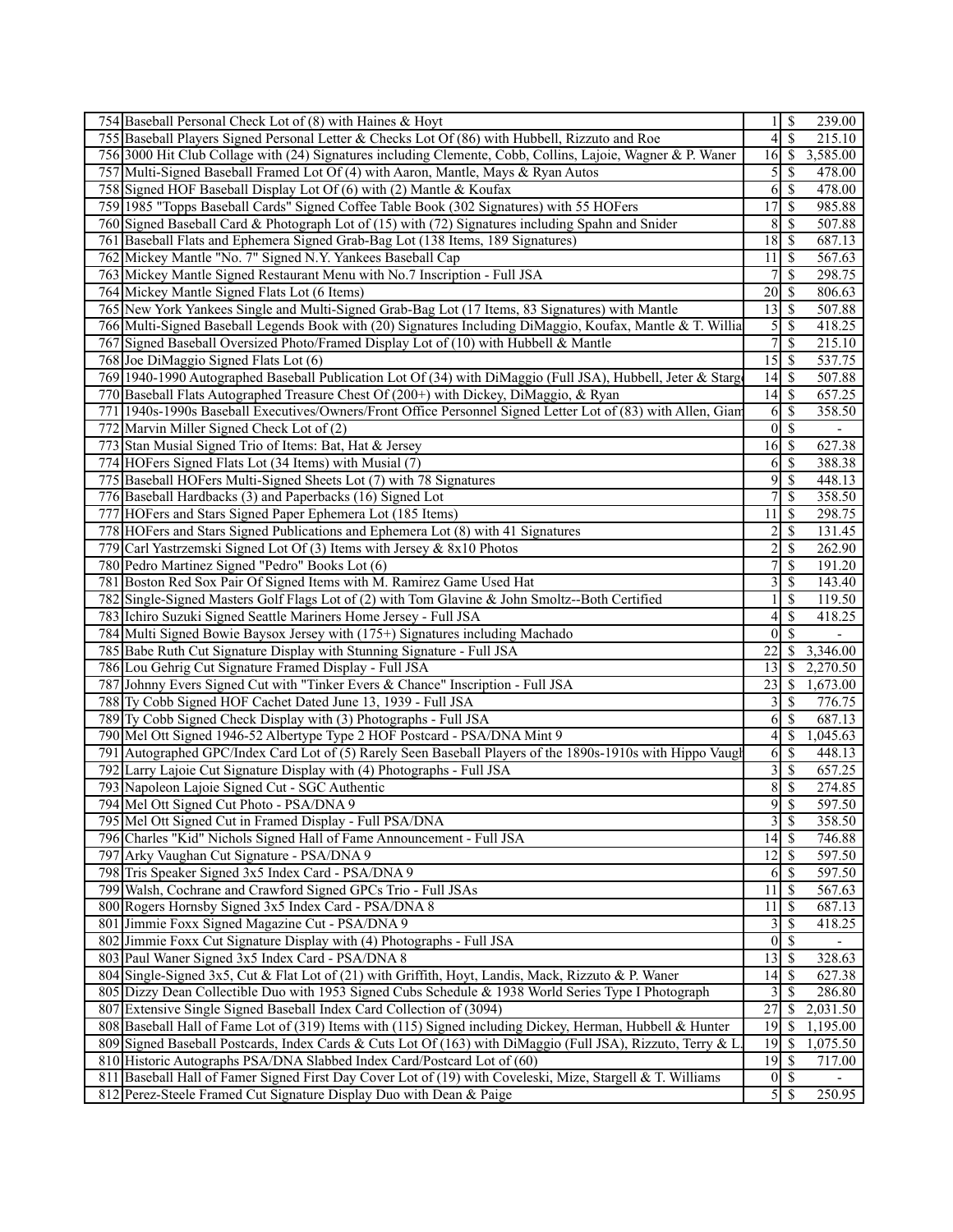| 813 Baseball Hall of Famer Signed Display Lot of (3) with Paige                                                                                                                        |                    | $8 \mid S$                                | 358.50           |
|----------------------------------------------------------------------------------------------------------------------------------------------------------------------------------------|--------------------|-------------------------------------------|------------------|
| 814 Baseball HOFer Cut Signature Display Lot of (4)                                                                                                                                    | 1                  | \$                                        | 239.00           |
| 815 Mickey Mantle/Billy Martin Framed Cut Signature Display with 16x20 Photograph - Full JSA                                                                                           | $\vert 0 \vert$    | $\sqrt{s}$                                | $\overline{a}$   |
| 816 Roger Maris Signed 3x5 - PSA/DNA 9                                                                                                                                                 | 9                  | \$                                        | 507.88           |
| 817 Roger Maris Boldly Signed 3x5 Index Card in Framed Display                                                                                                                         | 8                  | \$                                        | 478.00           |
| 818 Roger Maris 11x14 Framed Cut Signature Display                                                                                                                                     | $10 \mid S$        |                                           | 418.25           |
| 819 Perez-Steele Postcard Lot of (132) with (48) Signed including Dandridge, Dickey, Leonard & Reese                                                                                   | 9                  | -\$                                       | 627.38           |
| 820 1989 Perez-Steele "Celebration" Signed Cards (39) with Mantle and Williams in Presentation Box                                                                                     | 13                 | -S                                        | 776.75           |
| 821 Juan Marichal Perez-Steele "Celebration" Postcards Signed Lot (25)                                                                                                                 | 3                  | <sup>5</sup>                              | 143.40           |
| 822 Yellow HOF Plaque Postcards Signed Lot (61) with DiMaggio (2)                                                                                                                      | 19                 | - \$                                      | 1,075.50         |
| 823 Signed Yellow HOF Plaque Postcards Lot (70)                                                                                                                                        | 11                 | \$                                        | 448.13           |
| 824 Hank Aaron Signed Yellow HOF Plaque Postcards Lot (25)                                                                                                                             | 21                 | -\$                                       | 1,434.00         |
| 825 Ernie Banks Signed Yellow HOF Plaque Postcards Lot (33)                                                                                                                            | 13                 | - \$                                      | 717.00           |
| 826 Yogi Berra Signed Yellow HOF Plaque Postcards Lot (30)                                                                                                                             | 23                 | S                                         | 806.63           |
| 827 Wade Boggs Signed Yellow HOF Plaque Postcards Lot (33)                                                                                                                             | 5                  | 8                                         | 448.13           |
| 828 Rod Carew Signed Yellow HOF Plaque Postcards Lot (20)                                                                                                                              | 12                 | \$                                        | 567.63           |
| 829 Gary Carter Signed HOF Yellow Plaque Postcards Lot (25)                                                                                                                            | 19                 | -S                                        | 1,045.63         |
| 830 Whitey Ford Signed Yellow HOF Plaque Postcards Lot (30)                                                                                                                            | 16                 | l \$                                      | 657.25           |
| 831 Umpire Doug Harvey Yellow HOF Plaque Postcards Signed Lot (25)                                                                                                                     | 3                  | $\mathbb{S}$                              | 388.38           |
| 832 Buck Leonard Signed Postcards and Notecards Lot (52)                                                                                                                               | 4                  | S                                         | 298.75           |
| 833 Robin Roberts Signed Yellow HOF Plaque Postcards Lot (33)                                                                                                                          | 8                  | -\$                                       | 250.95           |
| 834 Brooks Robinson Signed Yellow HOF Plaque Postcards Lot (30)                                                                                                                        |                    |                                           | 239.00           |
| 835 Mike Schmidt Signed Yellow HOF Plaque Postcards Lot (25)                                                                                                                           | 18                 | $\boldsymbol{\mathsf{S}}$                 | 896.25           |
| 836 Tom Seaver Signed Yellow HOF Plaque Postcards Lot (16)                                                                                                                             | 17                 | - \$                                      | 776.75           |
| 837 Ozzie Smith Signed Yellow HOF Plaque Postcards Lot (16)                                                                                                                            | 11                 | -S                                        | 418.25           |
| 838 Duke Snider Signed Yellow HOF Plaque Postcards Lot (50)                                                                                                                            | 6                  | <sup>\$</sup>                             | 507.88           |
| 839 Hall of Famer & Stars Signed Card/PC Lot of (17) with Drysdale, Fox, Howard, Hubbell and Speaker                                                                                   | 17                 | -S                                        | 956.00           |
| 840 1933 Goudey #188 Rogers Hornsby Signed Card - Full JSA                                                                                                                             | 41                 | S                                         | 8,484.50         |
| 841 1934-36 Diamond Stars Autographed Cards (16) with (7) HOFers—All Encapsulated                                                                                                      | 12                 | S                                         | 866.38           |
| 842 1934-36 Diamond Stars Signed Cards (12) with (7) HOFers—All Encapsulated                                                                                                           | $19$ $\sqrt{5}$    |                                           | 1,314.50         |
| 843 1934-36 Diamond Stars Baseball Signed Group of (17) Cards with Tough Cy Blanton                                                                                                    | 15                 | -S                                        | 956.00           |
| 844 1949 Bowman Baseball Signed Cards (38) with Hall of Famers and Deceased                                                                                                            | 9                  | <sup>\$</sup>                             | 627.38           |
| 845 Ed Walsh Signed 1950 Callahan Card - PSA/DNA 9                                                                                                                                     | 8                  | -\$                                       | 358.50           |
| 846 1961 Fleer #28 Jimmie Foxx Boldly Signed Card                                                                                                                                      | 17                 | \$                                        | 896.25           |
| 847 1930s-1970s Signed Baseball Cards Lot (88) with 59 HOFers                                                                                                                          | 20                 | - \$                                      | 1,135.25         |
| 848 1962-1969 Signed Topps Baseball Card Lot of (257) with Drysdale, Koufax                                                                                                            | 12                 | -\$                                       | 776.75           |
| 849 1950s-1980s Topps and Other Issues Signed Cards Lot (474)                                                                                                                          | 15                 | <sup>\$</sup>                             | 657.25           |
| 850 1959-2004 Baseball Signed Card Lot of (2,000+)                                                                                                                                     | 27                 | -\$                                       | 1,195.00         |
|                                                                                                                                                                                        |                    |                                           |                  |
| 851 1970 Topps Baseball Singles Collection (419) with (47) Signed Cards<br>852 1991 Topps Archives 1953 Collection Of (216) Cards with (198) Signed Including Berra, Ford, Mathews, Re | 4                  | <sup>\$</sup><br>$\overline{\mathcal{S}}$ | 155.35           |
|                                                                                                                                                                                        | 4                  |                                           | 567.63           |
| 853 1986 Fleer Signed Near Set (600/660 with 614 Signatures)<br>854 1986 Donruss Signed Near Set (604/653) with 6 HOFers                                                               | 6<br>11            | $\overline{\mathcal{S}}$<br>$\mathcal{S}$ | 627.38<br>687.13 |
|                                                                                                                                                                                        |                    |                                           |                  |
| 855 1980s-2000s Signed Reprint Baseball Cards Lot (333) with 188 HOFers Featuring Mantle and DiMaggio                                                                                  | 21                 | \$                                        | 1,792.50         |
| 856 1930s-1950s "Baseball Magazine" Signed Premiums (13) with 4 HOFers                                                                                                                 |                    | <sup>\$</sup>                             | 239.00           |
| 857 Roger Maris 1958 Signed Photograph Display with 60th & 61st HR Photographs                                                                                                         | $\vert 0 \vert$    | $\mathcal{S}$                             |                  |
| 858 1963 Los Angeles Dodgers World Championship Signed 8x10 Photographs with Drysdale & Koufax                                                                                         |                    | \$                                        | 239.00           |
| 859 1960s Roberto Clemente Signed "Sport Magazine" Photo - Full JSA                                                                                                                    | 19                 | - \$                                      | 1,075.50         |
| 860 Exceptional Satchel Paige Signed 8x10 Photo                                                                                                                                        | 12                 | \$                                        | 597.50           |
| 861 Duo of Signed 8x10s: Willie/Mickey/Duke and DiMaggio/Williams - Both Full PSA/DNA                                                                                                  | 7                  | $\mathbb{S}$                              | 627.38           |
| 862 Ted Williams Signed Photos Lot (8)                                                                                                                                                 | 13                 | $\mathsf{S}$                              | 776.75           |
| 863 DiMaggio/Mantle/Williams Signed 14x11 Photograph Display - Full JSA                                                                                                                |                    |                                           | 836.50           |
| 864 HOFers and Stars Signed 8x10 Photos Lot (20) with DiMaggio/Williams                                                                                                                | 14                 | -\$                                       | 657.25           |
| 865 Philadelphia Phillies & Athletics Signed 8x10 Photo Lot of (127)                                                                                                                   | $\overline{9}$     | 8                                         | 274.85           |
| 866 Ripken Family Signed 8x10 Matted Photograph with Ripken Jr.                                                                                                                        |                    | S                                         | 239.00           |
| 867 Johnny Damon & Scott Brosius Signed 16x20 Lot of (34) with Inscriptions                                                                                                            | $\overline{2}$     | $\boldsymbol{\mathsf{S}}$                 | 203.15           |
| 868 Miguel Cabrera Signed 11x14 Photograph - Full PSA/DNA with Gem Mint 10 Auto Grade                                                                                                  |                    | 3S                                        | 143.40           |
| 869 Negro League Stars Multi-Signed Bat from 1994 White House Visit with (13) Autographs including Day, Irv                                                                            | $\vert 4 \vert$    | -\$                                       | 298.75           |
| 870 Orlando Cepeda Limited Edition Single Signed Bats Dozen                                                                                                                            | $\overline{13}$ \$ |                                           | 836.50           |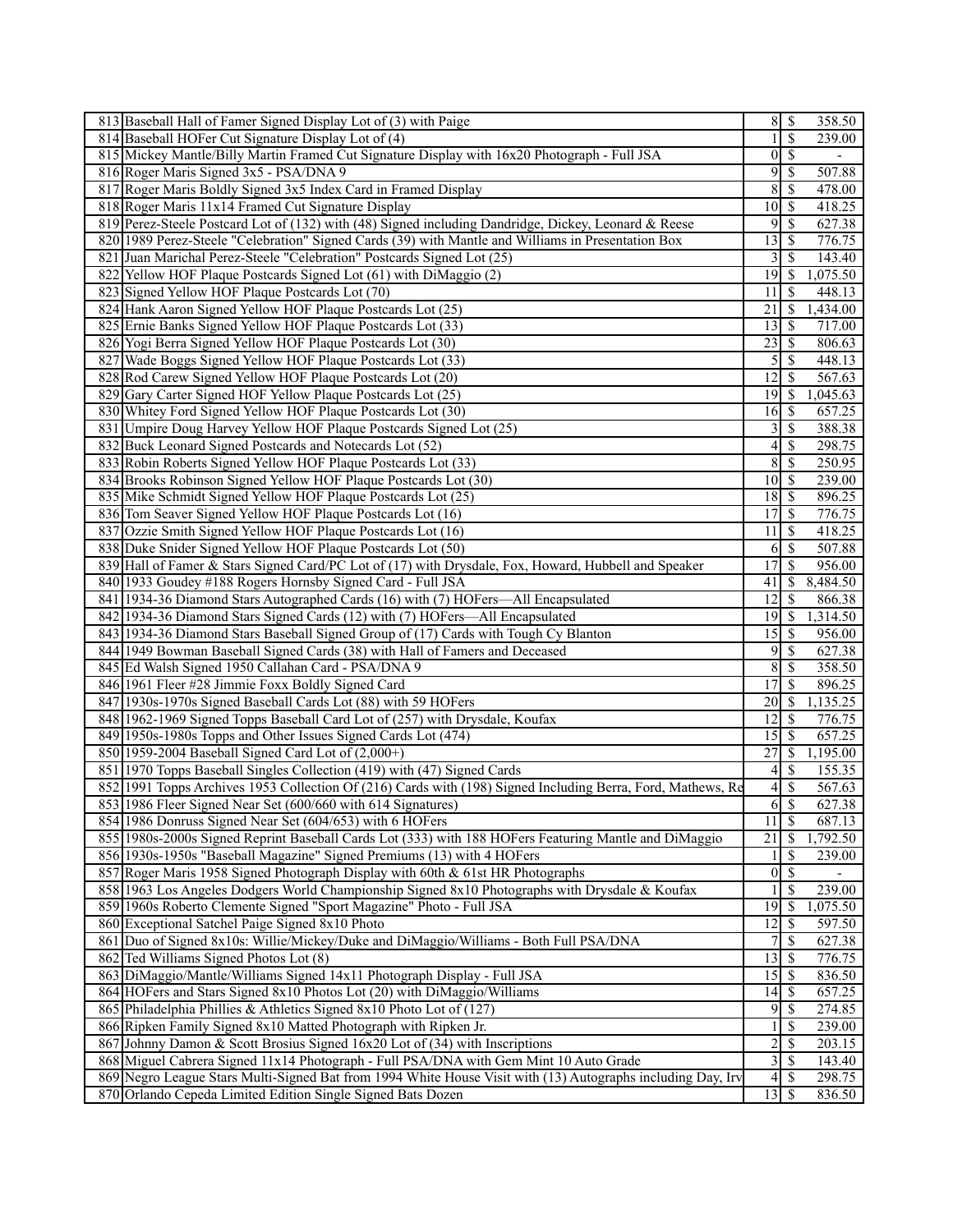|     | 871 McCovey and Garvey Single-Signed Bats Pair                                                              |                            | $\overline{5 S}$         | 167.30   |
|-----|-------------------------------------------------------------------------------------------------------------|----------------------------|--------------------------|----------|
|     | 872 Baltimore Orioles Signed Bat Lot of (4) with Ripken Jr.                                                 | 4                          | $\overline{\mathcal{S}}$ | 274.85   |
|     | 873 Barry Bonds "1993 N.L. MVP" Signed Commemorative Bat                                                    | $10 \mid S$                |                          | 262.90   |
| 874 | "Joe DiMaggio Legacy" LE Signed Lithographs Quartet by Robert Stephen Simon                                 | 11                         | <sup>\$</sup>            | 776.75   |
|     | 875 500 HR Club 1986 Ron Lewis Lithograph Signed by (11) With Mantle, Mays and T. Williams - Full JSA       | 16                         | S                        | 746.88   |
|     | 876 Triple Crown Winners Signed Print Featuring Mantle and Williams - Full PSA/DNA                          | 3                          | S                        | 358.50   |
|     | 877 Williams, Campanella and Aaron Signed Large Framed Displays Trio                                        | 18                         | <sup>\$</sup>            | 687.13   |
|     | 878 Willie, Mickey & Duke Signed Ron Lewis LE (253/500) Lithograph Plaque - Full JSA                        | 7                          | \$                       | 388.38   |
|     | 879 Mantle, Mays and Snider Signed Large Print by Amato - Full PSA/DNA                                      | 3                          | <sup>\$</sup>            | 328.63   |
|     | 880 HOFers Signed Photos and Illustrations Grab-Bag Lot (5 Items) with DiMaggio, Aaron and Mays             | 7                          | \$                       | 478.00   |
|     |                                                                                                             | 5                          | \$                       | 262.90   |
|     | 881 1955 Brooklyn Dodgers World Championship Signed Poster With (6) Signatures Including Drysdale, Koufay   |                            |                          |          |
|     | 882 Mickey Mantle Signed LE Litho by Christopher Paluso                                                     | $\overline{5}$             | -\$                      | 167.30   |
|     | 883 Mickey Mantle Signed Limited Edition 147th Home Run Lithograph - Full JSA                               | $\overline{7}$             | \$                       | 388.38   |
|     | 884 RARE Ted Williams Signed "Ted's Creamy Root Beer" Original Cardboard Display with Stand                 | 14                         | \$                       | 627.38   |
|     | 885 Ted Williams Signed USMC Print by Merv Corning 26x22 LE 191/999                                         | 8                          | $\mathcal{S}$            | 215.10   |
|     | 886 Stan Musial Large Signed Print on Canvas                                                                | 9                          | \$                       | 250.95   |
|     | 887 Upper Deck Collector Series Multi-Signed Framed Display Lot Of (7) with Mathews & Mays                  | 4                          | <sup>\$</sup>            | 262.90   |
|     | 888 Mike Schmidt LE Artist's Proof Serigraph and Mark McGwire Litho (2 Items) - Both Signed by Artist Leroy | 13                         | -\$                      | 627.38   |
|     | 889 1948 Bowman Football Near Set (101/108) with (7) Graded                                                 | $10 \mid S$                |                          | 1,015.75 |
|     | 890 1948 Leaf Football Near Set of (69/98) Cards                                                            | 13                         | -\$                      | 836.50   |
|     | 891 1948 Leaf Football Low Number #1-49 Set with One PSA Graded                                             |                            | \$                       | 597.50   |
|     | 892 1949 Leaf Football Near Set of (48/49) Cards with (9) PSA Graded                                        | 12                         | \$                       | 836.50   |
|     | 893 1951 Bowman Football Complete Set of (144) Cards                                                        | 12                         | $\mathcal{S}$            | 985.88   |
|     | 894 1951 Topps Magic Football Complete Set of (75) Cards                                                    | 12                         | -\$                      | 478.00   |
|     | 895 1950, 1951 & 1953 Bowman Football Near Set Trio                                                         | 16                         | <sup>\$</sup>            | 1,792.50 |
|     | 896 1952 Bowman Football Large Near Set of (142/144) Cards                                                  | 31                         | -\$                      | 3,226.50 |
| 897 | 1954 & 1955 Bowman Football Complete Sets                                                                   | 10 <sup>1</sup>            | -\$                      | 717.00   |
|     | 898 1955 Topps All-American & 1956 Topps Football Complete Sets                                             | 24                         | \$                       | 1,912.00 |
|     |                                                                                                             |                            |                          |          |
|     | 899 1956 Topps Football Complete Set of (120) Cards                                                         | 8                          | <sup>5</sup>             | 388.38   |
|     | 900 1956-1959 Topps Football Complete/Near Sets (3)                                                         | 27                         | \$                       | 2,270.50 |
|     | 901 1958 & 1959 Topps Football Complete Sets                                                                | 16                         | S                        | 985.88   |
|     | 902 1960 & 1961 Topps Football Complete Sets                                                                | 23                         | -\$                      | 1,105.38 |
| 903 | 1961 & 1962 Topps Football Complete Sets                                                                    | 25                         | \$                       | 2,270.50 |
|     | 904 1961 & 1962 Topps Football Near Set Pair with All Major Stars Including (7) Graded                      | 31                         | \$                       | 1,792.50 |
|     | 905 1962 Topps Football Near Set (165/176) Cards with All Keys—Sharp!                                       | 40                         | \$                       | 3,585.00 |
|     | 906 1962 Post Football Complete Set of (200) Cards Plus Ad Card                                             | 17                         | S                        | 1,792.50 |
| 907 | 1960-1963 Fleer Football Complete/Near Set Run                                                              | 19                         | S                        | 2,031.50 |
|     | 908 1963 Fleer Football Complete Set (88/88) Plus Checklist                                                 |                            |                          | 1,792.50 |
|     | 909 1963 & 1964 Topps Football Complete/Near Sets                                                           | $10\overline{\smash{)}\,}$ |                          | 657.25   |
|     | 910 1964 Topps Football Complete Set of (176) Cards                                                         | 6                          | \$                       | 478.00   |
|     | 911 1965 Topps Football Complete Set of (176) Cards                                                         | $35\overline{3}$           |                          | 3,704.50 |
|     | 912 1964-1967 Philadelphia Gum Football Near Set Run                                                        | 21                         | $\sqrt{S}$               | 1,912.00 |
|     | 913 1965 & 1966 Topps Football Near Sets with (19) Graded                                                   | 22                         | \$                       | 985.88   |
|     | 914 1965-1967 Philadelphia Gum Football Near Set Run with Most Stars                                        |                            |                          | 2,629.00 |
|     | 915 1966 & 1967 Topps Football Complete/Near Set Pair                                                       | $10 \mid S$                |                          | 507.88   |
|     | 916 1968 & 1969 Topps Football Complete Sets                                                                | 30                         | \$                       | 2,031.50 |
|     | 917 1965 Philadelphia Gum & 1970 Kellogg's Football Complete Sets                                           | 13                         | -S                       | 507.88   |
|     | 918 1961-1976 Football Oddball Complete & Near Sets Lot of (13)                                             | $\overline{19}$ \$         |                          | 1,165.13 |
|     | 919 1968 & 1969 Topps Football Complete & Near Sets                                                         |                            | S                        | 478.00   |
|     |                                                                                                             |                            |                          |          |
|     | 920 1968-1972 Football Oddball Complete/Near Sets (9) Plus (56) 1972 Sunoco Stamps Booklets                 | 16                         | $\mathsf{S}$             | 1,045.63 |
| 921 | 1970 & 1971 Topps Football Complete/Near Sets                                                               | 7                          | <sup>\$</sup>            | 328.63   |
|     | 922 1971 Bazooka Football Complete 36-Card Set in (12) Complete Boxes                                       | 18                         | \$                       | 657.25   |
|     | 923 1972 Topps Football Near Set of (343/351) Cards                                                         | 24                         | -S                       | 1,165.13 |
| 924 | 1972 Topps Football High Number Set of (88) Cards                                                           | 28                         | S                        | 1,434.00 |
|     | 925 1973-1989 Football Complete/Near Sets (16)                                                              | 32                         | \$                       | 2,509.50 |
|     | 926 1978 & 1986 Topps Football Complete Sets Plus (3,600+) High-Grade Singles                               | 8                          | -S                       | 448.13   |
|     | 927 1979-1989 Topps & Score Football Collection of (21) Complete Sets                                       | 25                         | $\mathcal{S}$            | 1,314.50 |
|     | 928 1981 Topps Football High-Grade Complete Set (528/528) with PSA 9 Montana RC                             | 16S                        |                          | 866.38   |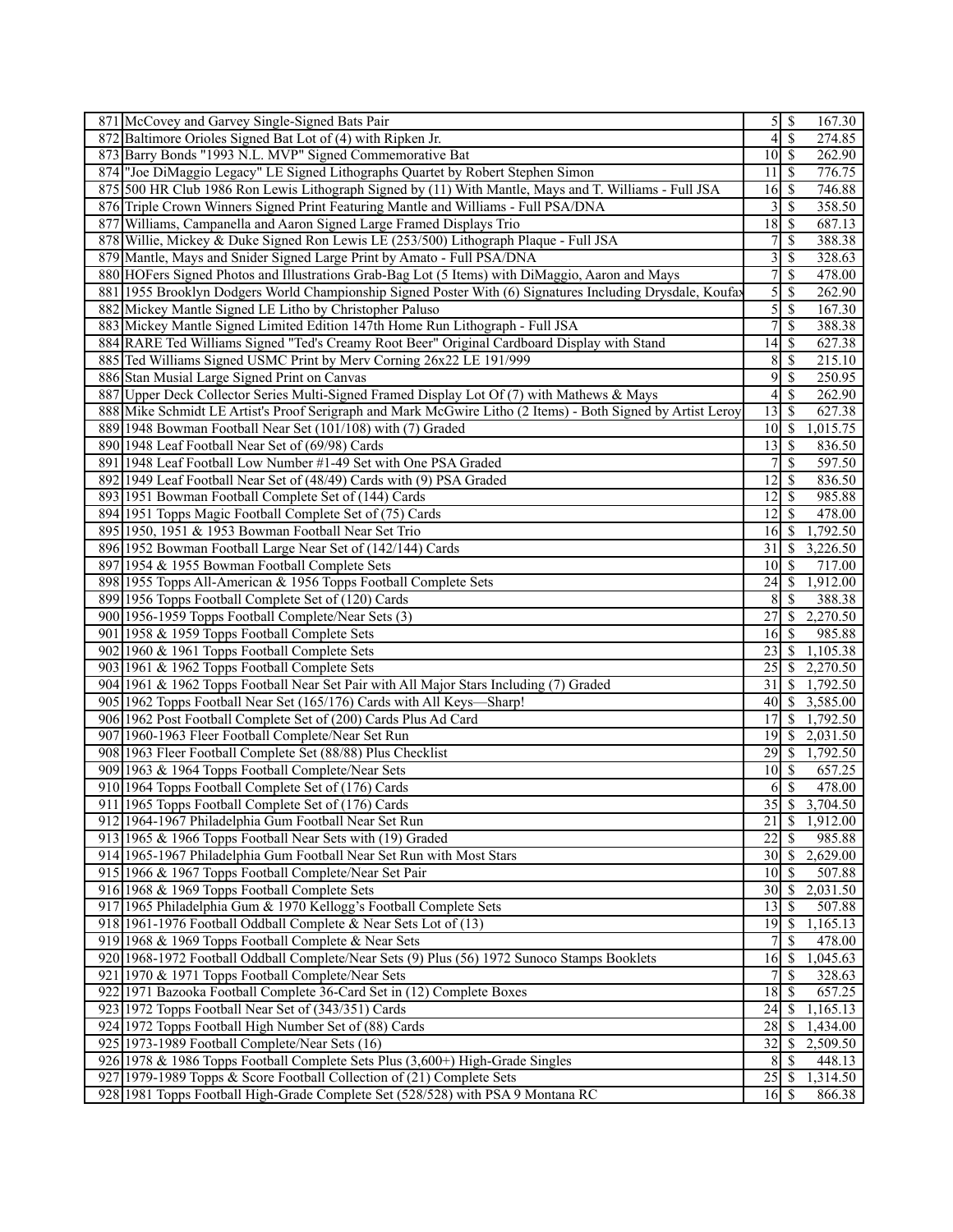| 929 1981 Topps Football High-Grade Complete Set Pair with PSA 8 & 9 Montana Rookies                       |                     |                          | 836.50   |
|-----------------------------------------------------------------------------------------------------------|---------------------|--------------------------|----------|
| 930 1981 Topps Football High-Grade Group of (5) Sets with PSA NM-MT 8 #216 Joe Montana Rookies            | 17                  | -S                       | 717.00   |
| 931 1984 Topps Football High-Grade Complete Sets Lot of (10)                                              | 12                  | 8                        | 657.25   |
| 932 1985 Topps Football Complete Set Lot of (27)                                                          | 31                  | -S                       | 1,553.50 |
| 933 1989-1991 Score Football Set/Supplemental Set Lot of (41)                                             | 24                  | -S                       | 2,151.00 |
| 934 1948 Leaf Football Starter Set of (42/98) with (20) High Numbers & Stars                              | 18                  | -\$                      | 746.88   |
| 935 1950 Bowman Football Partial Set (101/144) with (41) Graded Cards                                     | 8                   | $\mathcal{S}$            | 507.88   |
| 936 1950 Bowman Football Group of (77) Cards with Stars                                                   | 3                   | -\$                      | 203.15   |
| 937 1951 Bowman Football Partial Set of (115/144) Cards with Most Stars                                   | 3                   | \$                       | 478.00   |
| 938 1950-1952 Bowman Football Cards (188) with 1950 Partial Set (111/144)                                 | 8                   | -S                       | 657.25   |
| 939 1952 Bowman Football Large #144 Jim Lansford SP - PSA EX 5                                            | 14                  | \$                       | 1,075.50 |
| 940 1952 Bowman Large Lot (55) with 7 HOFers                                                              | 11                  | -\$                      | 537.75   |
| 941   1952 Bowman Football Large "High Numbers" PSA-Graded Trio: Groza, Waterfield and Rechichar SP       | 3                   | $\mathcal{S}$            | 203.15   |
| 942 1952 Bowman Small Football Group of (32) Different with Hall of Famers & Stars                        | $\overline{2}$      | $\mathcal{S}$            | 250.95   |
|                                                                                                           |                     |                          |          |
| 943 1952 Bowman Football Small PSA 5-7 Graded Cards (22) with Hall of Famers & Stars                      | 13                  | $\mathcal{S}$            | 896.25   |
| 944 1948-52 Football Exhibits Herman Wedemeyer Shortprint SGC 30 Good 2                                   | 6                   | $\mathbb{S}$             | 286.80   |
| 945 1951-1953 Bowman Football Lot of (26) with (20) PSA Graded                                            | 4                   | $\mathcal{S}$            | 167.30   |
| 946 1953-1959 Topps & Bowman Football Collection (365) with Hall of Famers & Stars                        | 9                   | $\mathcal{S}$            | 657.25   |
| 947 1958-1961 Topps Football Shoebox Collection of (575) Cards with Many Stars                            | 10                  | -\$                      | 627.38   |
| 948 1954-1966 Football Shoebox Collection of (1,119) Cards with Many Stars                                | 22                  | -\$                      | 2,509.50 |
| 949 1948-1980 Football Shoebox Collection of (1,087) Cards—Loaded with (200+) Hall of Famers!             | 8                   | <sup>\$</sup>            | 507.88   |
| 950 1950-1989 Football Shoebox Collection (494) with Many Hall of Famers & Stars                          | 9                   | <sup>\$</sup>            | 597.50   |
| 951 1966-1971 Topps & Philadelphia Gum Football Collection (658) with Many Stars                          | 16                  | \$                       | 1,792.50 |
| 952 Massive 1951-1986 Football Collection of (8,192) Cards—Absolutely Loaded with Several Hundred Hall of | 54                  | -S                       | 6,453.00 |
| 953 1967 American Oil All-Pro Football Group of (27) with (14) PSA Graded                                 |                     | <sup>\$</sup>            | 239.00   |
| 954 1968 Unitas and Namath "MacGregor Advisory Staff" BGS Graded Photos Pair                              | 5                   | $\mathcal{S}$            | 286.80   |
| 955 1957-1979 Topps & Philadelphia Gum Football Collection of (3,109) Cards                               | 25                  | -S                       | 1,553.50 |
| 956 1971-1979 Topps Football Collection of (3,703) Cards with Near/Partial Sets                           | 5                   | <sup>\$</sup>            | 418.25   |
|                                                                                                           |                     |                          |          |
| 957 1970-1980 Topps Football Singles Collection (6,350+) with 1973 Near Set (520/528)                     | 18                  | -\$                      | 806.63   |
| 958 1976 Topps Payton RC & 1981 Topps Montana RC SGC Graded Trio                                          | 39                  | -S                       | 3,704.50 |
| 959 Modern Football Graded Collection of (216) with Hall of Famers and Stars                              | 27                  | -S                       | 1,015.75 |
| 960 1990s-2000s Football Graded Card Collection (451) with Many Hall of Famers, Rookies & Stars           | 15                  | -S                       | 717.00   |
| 961 1981-1991 Football Hall of Fame Rookie Hoard (442) with (38) 1986 Topps Jerry Rice Rookies            | 24                  | -S                       | 2,390.00 |
| 962 1990s-Modern Football Card Treasure Chest (18,000+) with Numerous Inserts & Hall of Famers            | 30                  | -S                       | 2,270.50 |
| 963 1999-2009 Modern Football High Grade Autographed RC Card Lot of (1,000+)                              | 23                  | - S                      | 1,553.50 |
| 964 Modern Football Graded Hoard Of (2500+) with Many Rookie Cards                                        | 31                  | -S                       | 2,629.00 |
| 965 1998 Peyton Manning Rookie Cards (28) with Shortprints & Inserts Including Certified Autograph & More | 33                  | -S                       | 2,031.50 |
| 966 Massive Football Certified Autograph Collection of (5,000+) Cards                                     | 56 S                |                          | 5,138.50 |
| 967 Modern Football Game-Used & Auto/Patch Collection of (1,205) Cards                                    | 25                  | $\mathsf{S}$             | 1,553.50 |
| 968 [2010 Topps Football Chrome #C150 Sam Bradford Rookie PSA GEM MINT 10 (10 Cards) plus Chrome Au       | 2                   | -S                       | 250.95   |
| 969 1961 Nu-Card Football Unopened Wax Box of (24) Packs                                                  | $\overline{12}$ \$  |                          | 537.75   |
| 970 1961 Nu-Card Football Unopened Near Wax Box of (21/24) Packs                                          | $20 \mid$ \$        |                          | 537.75   |
| 971 1948-1983 Football Wrapper Collection Near Run                                                        | $\overline{31}$     | $\mathcal{S}$            | 1,314.50 |
| 972 1977 Fleer NFL "Hi-Gloss Patches Plus Teams-In-Action Cards" Unopened Box (24 Packs)                  | $9 \mid \text{\$\}$ |                          | 179.25   |
| 973 1987 Topps UK Football Collection with (3) Sealed Boxes                                               | 9                   | $\mathcal{S}$            | 358.50   |
| 974 1990 Fleer Update Football Set Case Lot of (2)                                                        | 22                  |                          | 1,045.63 |
|                                                                                                           |                     | \$                       |          |
| 975 Walter Camp Signed Handwritten Letter & "The Substitute" Book                                         | 6                   | - \$                     | 388.38   |
| 976 1934 Chicago Bears Signed Team Sheet with (7) Signatures including Grange & Hewitt                    | 16                  | \$                       | 896.25   |
| 977 Elmer Layden Signed 1938 Notre Dame Team Photo Display - Full JSA                                     | $\overline{0}$      | $\sqrt{S}$               |          |
| 978 Arnie Herber Signed Envelope - Full JSA                                                               | 6                   | -\$                      | 239.00   |
| 979 August 1942 George Marshall Signed Photograph - Full JSA                                              | 8                   | $\mathcal{S}$            | 274.85   |
| 980 1947 Green Bay Packers Signed Notebook with (30) Signatures Including Canadeo, Smith                  | $\overline{0}$      | $\overline{\mathcal{S}}$ |          |
| 981 1950 Detroit Times Multi-Signed Banquet Program with (12) Signatures Including Leahy & Thorpe         | $\boldsymbol{8}$    | $\mathcal{S}$            | 627.38   |
| 982 1951 "Fabulous Redmen" 1st Edition Book Signed by Jim Thorpe - Full JSA                               | 12                  | $\mathcal{S}$            | 776.75   |
| 983 Greasy Neale & Steve Owen Signed PSA/DNA Authentic Cut/Index Card Duo                                 | $\overline{7}$      | $\mathcal{S}$            | 388.38   |
| 984 1955 Leonard Ford Cleveland Browns Contract Also Signed by Bell & Brown                               | 23                  | <sup>\$</sup>            | 1,135.25 |
| 985 Jim Crowley Signed January 10, 1956 Letter Display - Full JSA                                         | $\boldsymbol{0}$    | <b>S</b>                 |          |
| 986 Bert Bell Signed Collection of (6) Items with (2) Handwritten Letters                                 | $1 \mid S$          |                          | 239.00   |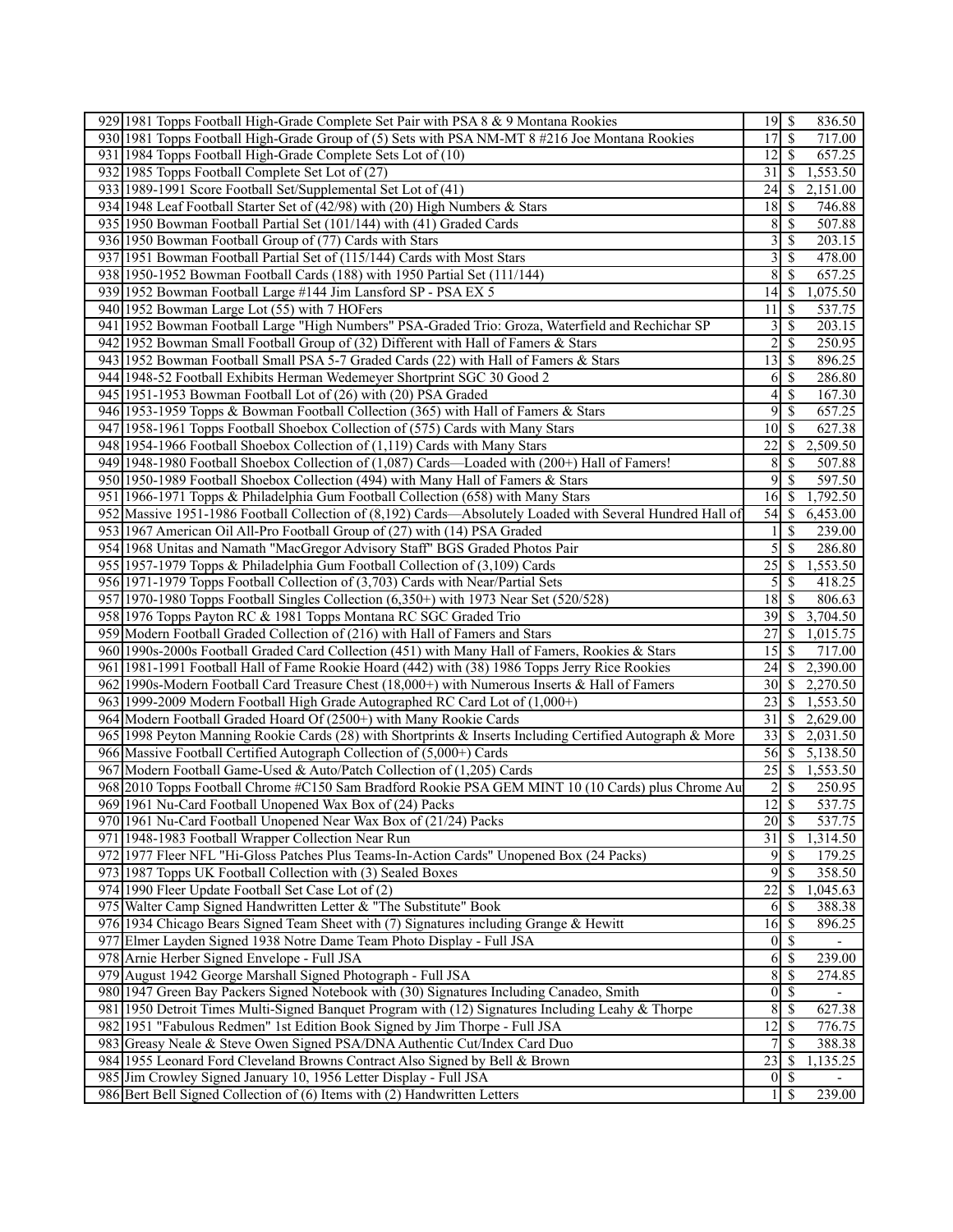| 987 July 16, 1959 Vince Lombardi Signed Check - Full JSA                                                      | 18<br>\$<br>866.38                                    |
|---------------------------------------------------------------------------------------------------------------|-------------------------------------------------------|
| 988 Vince Lombardi Collection Of (4) Items with Signed Yearbook Cover (Full JSA)                              | $\overline{\mathcal{S}}$<br>25<br>1,105.38            |
| 989 1958 Colts Giants "Greatest Game Ever Played" NFL Championship Program Signed by Unitas                   | 9<br>$\overline{\mathcal{S}}$<br>627.38               |
| 990 1960 Lenny Moore Baltimore Colts Player Contract                                                          | \$<br>4<br>388.38                                     |
| 991 1961 Lenny Moore Signed Baltimore Colts Player Contract                                                   | 17<br><sup>\$</sup><br>776.75                         |
| 992 1960s Football Autograph Book with (125+) Signatures including Lombardi, Starr & Unitas                   | $\overline{22}$<br>,045.63<br><sup>\$</sup>           |
| 993 The Colts Story Multi-Signed Book with (50) Signatures Including Lipscomb, Marchetti, Moore & Unitas      | 12<br><sup>\$</sup><br>746.88                         |
| 994 Signed Football Lot of (6) Items with G. Allen & Mara Letter                                              | 33<br>2,031.50<br>8                                   |
| 995 Multi-Signed/Cut Signature Collection of (107) with Driscoll, Grange, Halas & Luckman                     | $\overline{18}$<br>-\$<br>657.25                      |
| 996 Signed Football Photograph Collection of (9) with Brown                                                   | 2<br><sup>\$</sup><br>191.20                          |
| 997 Football Signed Check Collection of (9) with Bell & Baugh                                                 | 17<br><sup>\$</sup><br>1,314.50                       |
| 998 Single-Signed Football Photograph Lot Of (5) with Halas & Trafton                                         | $\overline{34}$<br>2,868.00<br>-\$                    |
| 999 1973 National Football Foundation Signed Dinner Program (10 Signatures) with Gerald Ford and John Wayr    | $\sqrt{5}$<br><sup>\$</sup><br>286.80                 |
| 1000 Football HOFers Signed Flats Lot (77) with 116 Signatures                                                | 12<br><sup>\$</sup><br>717.00                         |
| 1001 Football HOFers Multi-Signed Sheets Lot (6) with 61 Signatures                                           | $\sqrt{5}$<br>$\overline{\mathcal{S}}$<br>507.88      |
| 1002 Single-Signed Football Photograph & Flats Lot of (81) with Brown, Huff, Nitschke, Payton, Turner & Water | $\overline{17}$<br>\$<br>866.38                       |
| 1003 Multi-Signed Football Photograph Lot of (59) with H. Jordan (full JSA), Unitas                           | 9<br><sup>\$</sup><br>717.00                          |
| 1004 1950s-1980s Signed Football Magazine Cutout Lot of (153) with Bradshaw, Namath, Nitschke, Simpson, Sta   | 17<br>\$<br>,075.50                                   |
| 1005 Football Auto/Memorabilia Lot of (11) with Nitschke, Sayers                                              | 9<br>\$<br>418.25                                     |
| 1006 1970 University of Texas National Championship Team Signed Football with (76) Signatures Including Roya  | $\sqrt{2}$<br>\$<br>358.50                            |
| 1007 Multi-Signed Football HOF Mini-Helmet with Graham & Unitas - Full JSA                                    | $\overline{7}$<br>$\mathbb{S}$<br>418.25              |
| 1008 Football HOFers Signed Grab-Bag Lot (11 Items, 16 Signatures) Including J. Brown (3) and Favre (2)       | 9<br>\$<br>448.13                                     |
|                                                                                                               |                                                       |
| 1009 Heisman Winners Signed Flats Lot (32 Items)                                                              | <sup>\$</sup><br>155.35<br>4                          |
| 1010 1950s-2000s Heisman Winners Signed Football Cards Lot (126) with 25 HOFers                               | 11<br>$\mathcal{S}$<br>1,015.75                       |
| 1011 Signed Football Hall of Famer Index Card Lot of (24) with Ditka, Lane, Starr, Strong & Waterfield        | <sup>\$</sup><br>298.75<br>1                          |
| 1012 Football Autographed Lot of (17) Items with Elway & Favre                                                | $\overline{15}$<br>$\overline{\mathcal{S}}$<br>836.50 |
| 1013 Green Bay Packers Multi-Signed Reunion Print with (67) Signatures Including Adderly, W. Davis, Hornung   | $\overline{7}$<br><sup>\$</sup><br>448.13             |
| 1014 1980s-2000s Football HOFers Signed Cards Lot (145)                                                       | 14<br>-\$<br>1,673.00                                 |
| 1015 1940s-1970s Football HOFers Signed Cards Lot (81)                                                        | 10<br>1,135.25<br>8                                   |
| 1016 Football HOFers Signed Flats Lot (48 Items) with Unitas (3) and Grange (6)                               | 5<br><sup>\$</sup><br>448.13                          |
| 1017 1998 Ron Mix NFL HOF Platinum Signature Series Complete Set of (116) with Original Box                   | 16<br>$\mathcal{S}$<br>1,434.00                       |
| 1018 Huge Signed Football Goal Line Art Card Lot of (304)                                                     | 5<br>2,390.00<br>\$                                   |
| 1019 Signed Football Goal Line Art Card Lot of (20)                                                           | $\overline{13}$<br>$\overline{\mathcal{S}}$<br>627.38 |
| 1020 1989-1995 Goal Line Art Near Complete Set with (103) Signed Cards Including P. Brown, Buchanan, Grang    | 27<br>\$<br>2,270.50                                  |
| 1021 Alex Wojciechowicz Signed Goal Line Art Card - Full JSA                                                  | 23<br>-S<br>2,270.50                                  |
| 1022 Chuck Bednarik Signed Checks Lot (65)                                                                    | 3<br><sup>\$</sup><br>418.25                          |
| 1023 Dante Lavelli Signed Checks Lot (50)                                                                     | $\overline{c}$<br>\$<br>328.63                        |
| 1024 George Trafton Signed Checks Lot (50)                                                                    | 23<br>-\$<br>926.13                                   |
| 1025 Bob Waterfield Signed Checks Lot (38)                                                                    | 10<br>$\mathcal{S}$<br>448.13                         |
| 1026 Willie Wood Signed Checks Lot (56)                                                                       | \$<br>$\vert$<br>155.35                               |
| 1027 Brett Favre Signed Collection of (5) with (4) Framed Displays                                            | $\overline{\mathcal{S}}$<br>$\mathbf{1}$<br>239.00    |
| 1028 Green Bay Packers Autographed Lot Of (5) With Favre, Starr & White                                       | 6<br>$\mathbf{s}$<br>388.38                           |
| 1029 Joe Namath Signed "Touchdown Mickey" Limited Edition Lithograph                                          | 6<br><sup>\$</sup><br>262.90                          |
| 1030 Walter Payton Signed Replica Jersey with Inscriptions - Steiner Hologram                                 | 6<br>\$<br>985.88                                     |
| 1031 Walter Payton Autographed Chicago Bears Jersey with (6) Inscriptions - Full PSA                          | 9<br>\$<br>1,165.13                                   |
| 1032 Walter Payton Single Signed Football - Full JSA                                                          | 10 <sup>1</sup><br><sup>\$</sup><br>507.88            |
| 1033 Walter Payton Signed and Inscribed "A Legend Among Us" 8x10 Lot of (5)                                   | 9<br>-\$<br>507.88                                    |
| 1034 Walter Payton Signed Index Card Lot of (10) - All PSA/DNA Authentic                                      | 13<br>$\mathcal{S}$<br>627.38                         |
| 1035 Walter Payton Signed Duo with Football (Full JSA) & Index Card                                           | 9<br>\$<br>328.63                                     |
| 1036 Tom Brady Signed Limited Edition Vince Lombardi Replica Trophy from Super Bowl XLIX                      | $20\,$<br>-\$<br>1,792.50                             |
| 1037 Marshawn Lynch Signed Game Issued Jersey & Pant Pair                                                     | 15<br>S<br>717.00                                     |
| 1038 1880s-1910s Harvard and Yale Football/Baseball Ephemera Lot (4 Items)                                    | 3<br><sup>\$</sup><br>143.40                          |
| 1039 1913, 1914 "Harvard 2nd Football Squad" Large Panoramic Photos Pair                                      | $\overline{7}$<br>\$<br>250.95                        |
| 1040 1931 Chicago Bears vs. Cleveland Bulldogs Broadside with Grange and Nagurski                             | 5<br><sup>\$</sup><br>358.50                          |
| 1041 1901-1972 Football Charm Hoard of (146) with Gold & Silver                                               | 21<br>985.88<br>-S                                    |
| 1042 Original Football Photograph Lot Of (42) with Graham & Thorpe                                            | 6<br>$\mathcal{S}$<br>239.00                          |
| 1043 Circa 1940s Alex Wojciechowicz Detroit Lions Game Used Helmet                                            | <sup>\$</sup><br>478.00                               |
| 1044 1960s-1980s Football Laserwire/Telephoto Treasure Chest of (600+) with Graham, Namath, Payton, Starr &   | $\overline{2}$<br>8<br>250.95                         |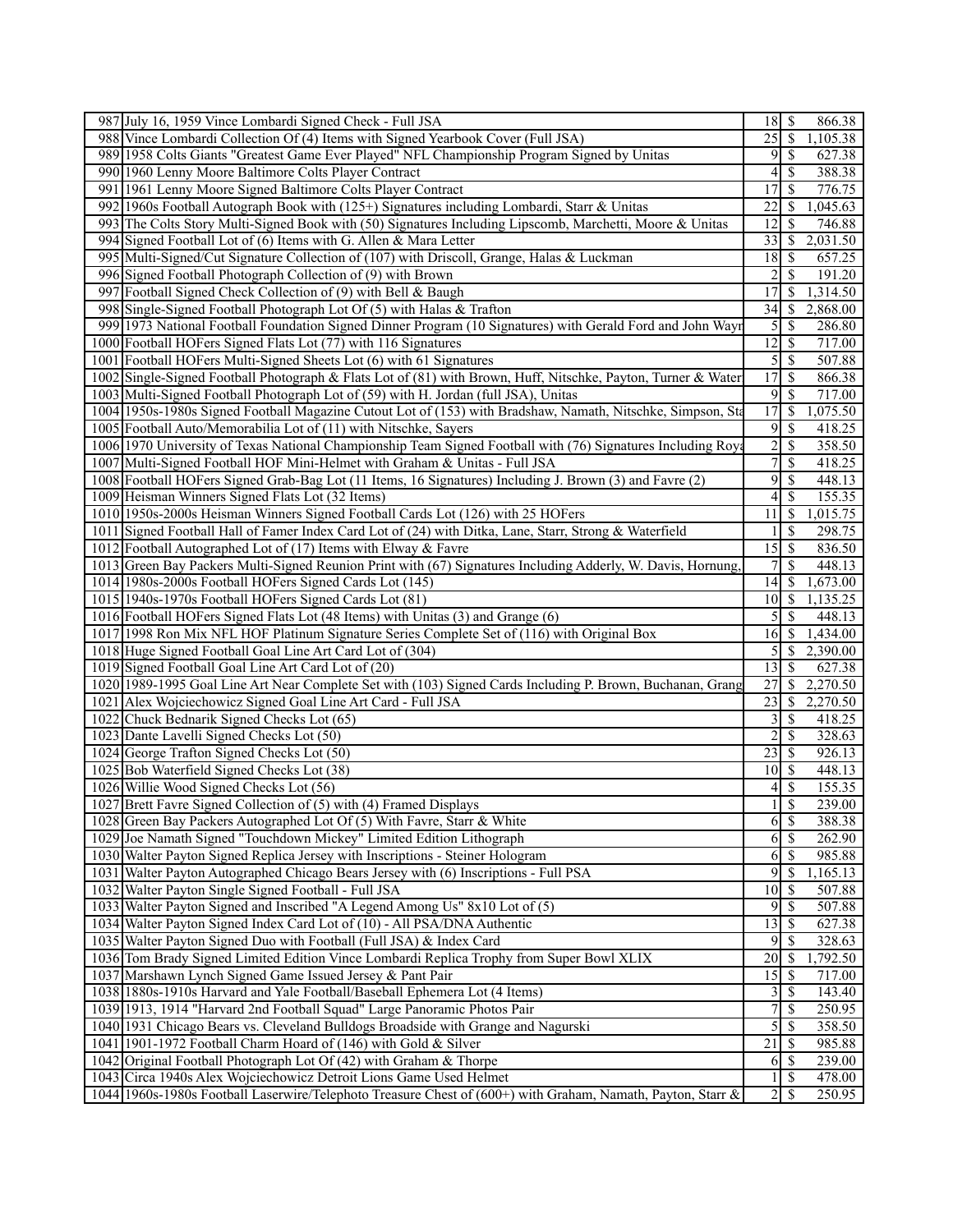| 1045 October 14, 1973 Dave Robinson Washington Redskins Game Used Ball from His Only NFL Touchdown       | $11 \mid$ \$            |                          | 448.13                   |
|----------------------------------------------------------------------------------------------------------|-------------------------|--------------------------|--------------------------|
| 1046 Roosevelt Brown's Personal Silver Yema Chronograph Wristwatch                                       | 6                       | $\overline{\mathcal{S}}$ | 298.75                   |
| 1047 Jarvis Landry Signed 20x16 Photograph & Game Used Cleats Pair                                       | $\overline{0}$          | $\overline{\mathcal{S}}$ | $\overline{\phantom{0}}$ |
| 1048 12/28/58 NFL Championship Ticket Stub "The Greatest Game Ever Played" - SGC Authentic               | 10                      | -S                       | 328.63                   |
| 1049 1948-1968 NFL Championship Game Ticket Stub Lot of (12)                                             | $\overline{27}$         | \$                       | 1,195.00                 |
| 1050 1947-1971 Chicago Football PSA Authentic Ticket Stub Lot of (44)                                    | 2                       | <sup>\$</sup>            | 328.63                   |
| 1051 1970-1999 Super Bowl Ticket Stub Collection of (13) Different                                       | 11                      | -S                       | 262.90                   |
| 1052 1974-2004 Super Bowl/Conference Championship Ticket Lot of (7)                                      | 3                       | $\mathcal{S}$            | 143.40                   |
| 1053 November 28, 1925 Army vs. Navy Program and Full Ticket (2 Items)                                   | 5                       | $\mathcal{S}$            | 286.80                   |
| 1054 1929 Chicago Cardinals at Chicago Bears Official Program - Featuring Halas and Grange               | 11                      | $\mathcal{S}$            | 478.00                   |
| 1055 1930s Pro Football Program Lot of (2): 1930 Frankford Yellow Jackets & 1934 Chicago Bears           | 17                      | \$                       | 746.88                   |
| 1056 November 5, 1933 Portsmouth Spartans at New York Giants Game Program                                | 2                       | $\mathcal{S}$            | 262.90                   |
| 1057 1937 & 1939 Nile Kinnick Iowa Football Program Pair from Freshman and Heisman Seasons               | 4                       | $\mathcal{S}$            | 185.23                   |
|                                                                                                          |                         |                          |                          |
| 1058 1931-1957 College Football Program & Ticket Stub Lot of (23)                                        | $\overline{c}$          | $\overline{\mathcal{S}}$ | 167.30                   |
| 1059 1946 L.A. Rams Inaugural NFL Programs Pair - First Year of Reintegration                            | 3                       | $\mathcal{S}$            | $\overline{95.60}$       |
| 1060 NFL Championship Program Lot of (3) with 1945, 1956 & 1964                                          | 12                      | $\mathcal{S}$            | 448.13                   |
| 1061 NFL World Championship Program Trio: 1952, 1961 & 1962                                              | 5                       | $\mathcal{S}$            | 298.75                   |
| 1062 1938-1984 NFL Record and Rules Guide Near Run of (41/47)                                            | 6                       | -S                       | 418.25                   |
| 1063 1963 NFL Championship Game Program & Press Pass                                                     | $\mathbf{0}$            | $\overline{\mathcal{S}}$ | $\overline{\phantom{a}}$ |
| 1064 1960s AFL Publication/Stub Lot of (10) with 1961 Championship Stub & 1963 Championship Program      | 12                      | $\mathcal{S}$            | 328.63                   |
| 1065 1967 NFL Championship Game "Ice Bowl" Program                                                       | 4                       | -S                       | 215.10                   |
| 1066 1963-2002 NFL Hall of Fame Game Program, Yearbook & Ticket/Stub Lot of (34) with (7) Full Tickets   |                         | $\overline{\mathcal{S}}$ | 119.50                   |
| 1067 1967-1999 NFL Playoffs Program Lot of (22)                                                          | 13                      | -\$                      | 507.88                   |
| 1068 1/15/67 Super Bowl I Program & Ticket Stub Combination                                              | 15                      | $\mathbb{S}$             | 597.50                   |
| 1069 1/14/68 Super Bowl II Program & Ticket Stub Pairing                                                 | 7                       | \$                       | 418.25                   |
| 1070 1968, 1969 New York Jets AFL Championship and Playoff Programs Pair plus Two Ticket Stubs (4 Items) | 6                       | -\$                      | 191.20                   |
| 1071 1/16/72 Super Bowl VI Program & Ticket Stub Combination                                             | 3                       | \$                       | 203.15                   |
| 1072 1976-1991 Super Bowl Program & Ticket Stub Lot of (12) with SBs: X, XIV, XV, XVI, XXI, XXV          | 5                       | $\mathbb{S}$             | 179.25                   |
| 1073 1978 Super Bowl XII Publication Collection with SB Program & Ticket Stub                            | $\mathbf{0}$            | $\mathcal{S}$            |                          |
| 1074 1903-1905 Baltimore Orioles Cabinet Photos Lot (5)                                                  | $\overline{c}$          | $\overline{\mathcal{S}}$ | 627.38                   |
| 1075 Scarce 1910 "On the Road with the Base Ball Bugs" Paperback Book                                    | $\theta$                | $\overline{\mathcal{S}}$ |                          |
| 1076 1913-1914 Giants vs. White Sox World Tour Guide                                                     |                         | \$                       | 179.25                   |
| 1077 1936-1937 National Chicle R313 Fine Pen & Goudey R314 Wide Pen Premiums Lot of (65) with (18) HOFe  | 5                       | \$                       | 687.13                   |
| 1078 1947-1966 Exhibit Cards Lot (41) Including Mantle (2), Robinson (2) and Clemente                    | 5                       | $\mathbb{S}$             | 717.00                   |
| 1079 1939-1946 Exhibit Salutation Card Lot of (19) with Joe DiMaggio                                     | 5                       | $\mathcal{S}$            | 215.10                   |
| 1080 Rare 1932 Charles Denby Cigar Billy Herman Advertising Postcard                                     | $\overline{c}$          | $\mathbb{S}$             | 250.95                   |
| 1081 Rare 1950 Harry Brecheen "Dear Friend" Signed Postcard                                              | $\boldsymbol{0}$        | $\mathbb{S}$             |                          |
| 1082 Old Tom Morris Turn-of-the-Century Photographic Print                                               | 4                       | <sup>5</sup>             | 687.13                   |
| 1083 Historic 1923 U.S. Open News Service Photo with Bobby Jones & Gene Sarazen (Signed) - Type I        | $\overline{0}$          | $\mathbf{\hat{s}}$       | $\overline{\phantom{0}}$ |
| 1084 1931 Ryder Cup Team News Service Photo Featuring Hagen and Sarazen - Type I                         | 0                       | $\mathbb{S}$             | $\overline{\phantom{a}}$ |
| 1085 1930s Oyster Harbors Club Photo Pack (18) Including Walter Hagen and Horton Smith                   | $\overline{6}$          | $\overline{\mathcal{S}}$ | 627.38                   |
| 1086 1929 Hagen/Ryder/Duncan Ryder Cup News Service Photo - Type I                                       |                         | $0 \mid \text{\$}$       | $\overline{\phantom{a}}$ |
| 1087 Rare St. Andrews "Fletcher Series" Early 1900s Real Photo Postcards Lot (4)                         |                         | $\overline{\mathcal{S}}$ | 478.00                   |
| 1088 Circa 1900 "Chick Golf Ball" Illustrated Postcards Complete Set (12) plus Rare Mailing Envelope     | 6                       | $\mathbf s$              | 567.63                   |
| 1089 Bobby Jones 1928 U.S. Amateur Championship 6x8 News Service Photo - Type I                          | $\overline{c}$          | $\mathbb{S}$             | 250.95                   |
| 1090 1930 Bobby Jones Wins British Open News Service Photo - Type I                                      |                         | \$                       | 298.75                   |
| 1091 1930 Bobby Jones Pre-Grand Slam News Service Photo with "Calamity Jane" Putter - Type I             | 5                       | $\mathcal{S}$            | 298.75                   |
| 1092 1930 Bobby Jones News Service Photo with His Five 1930 Trophies (4 Majors and Walker Cup!) - Type I | 7                       | \$                       | $\overline{567.63}$      |
| 1093 1931 Francis Ouimet U.S. Amateur Trophy News Service Photo - Type I                                 | $\boldsymbol{0}$        | $\mathcal{S}$            |                          |
| 1094 1920s-1970s Pebble Beach News Service Photos Lot (14) Including "The Crosby"                        | $\boldsymbol{0}$        | $\mathcal{S}$            | $\overline{a}$           |
| 1095 1913 George Duncan Handwritten Note on his Personal Letterhead                                      | 4                       | \$                       | 328.63                   |
| 1096 1928 Walter Hagen vs. Johnny Farrell Signed Exhibition Match Ticket                                 | 4                       | \$                       | 687.13                   |
| 1097 1939 Byron Nelson/Horton Smith Signed Exhibition Match Ticket                                       | $\overline{\mathbf{3}}$ | -\$                      | 262.90                   |
| 1098 1940 Sam Snead/Ralph Guldahl Signed Exhibition Match Ticket                                         |                         | \$                       | 298.75                   |
| 1099 Circa 1940s Manero/Fogerty vs. McSpaden/Shute Exhibition Match Ticket - Signed by Manero            | 4                       | $\mathcal{S}$            | 388.38                   |
| 1100 1948 Babe D. Zaharias Signed Exhibition Match Ticket                                                | 3                       | - \$                     | 418.25                   |
| 1101 Snead, Palmer, Nicklaus and Trevino Signed Exhibition Match Tickets Quartet                         |                         | $\mathbb{S}$             | 239.00                   |
| 1102 1960 J.H. Taylor Double-Signed Letter Card                                                          |                         | $4$ \ $\sqrt{3}$         | 298.75                   |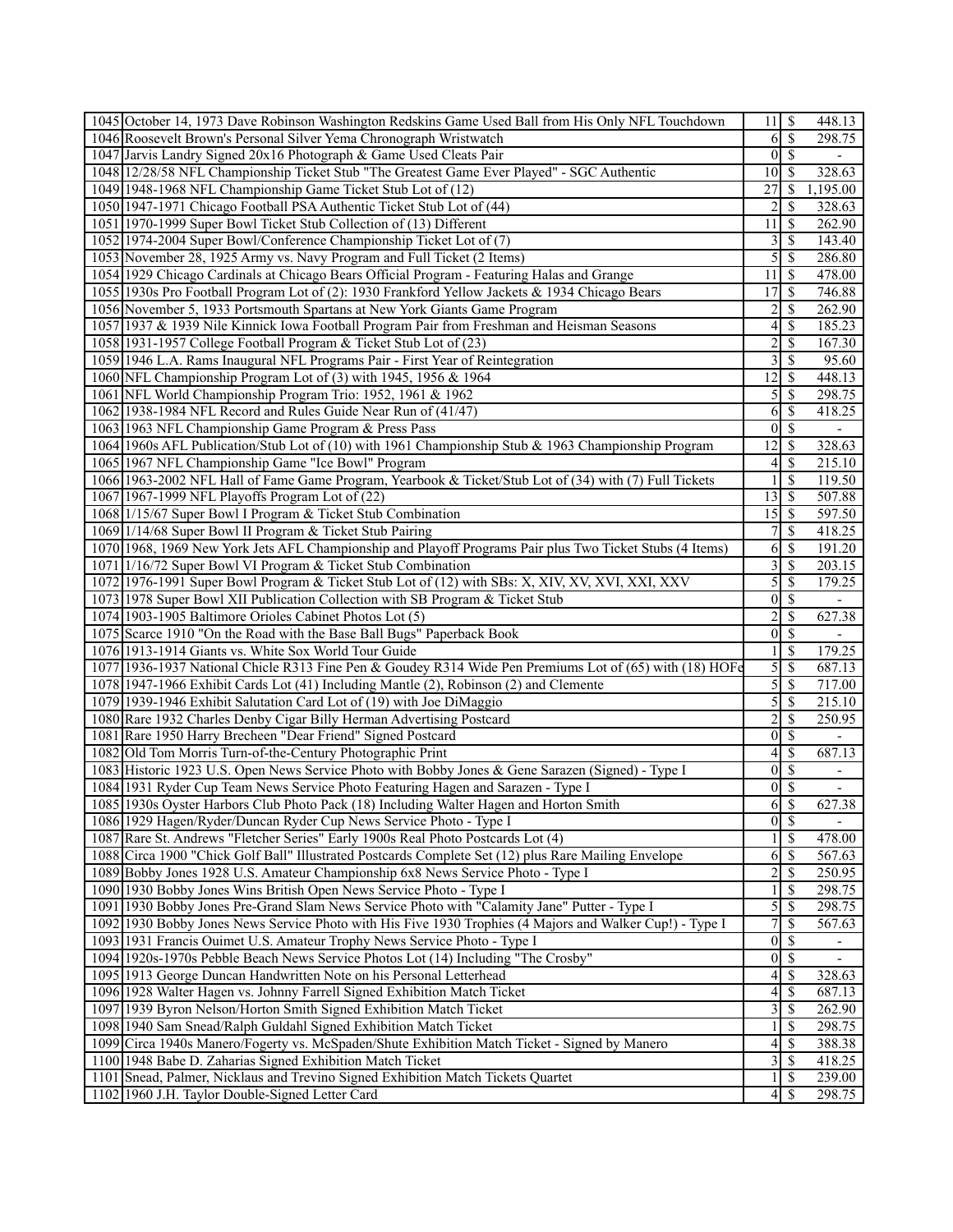| 1103 Jock Hutchison Signed 8x10 Photo                                                                          | 250.95                                               |
|----------------------------------------------------------------------------------------------------------------|------------------------------------------------------|
| 1104 1964 Phoenix Open Final Round Ticket Signed by Palmer and Lema                                            | $\sqrt{S}$<br>$\overline{2}$<br>358.50               |
| 1105 1957-1958 Topps Basketball PSA Graded Lot (23 Diff.) - Including 10 SP Subjects                           | $\overline{17}$<br>$\mathcal{S}$<br>1,673.00         |
| 1106 1961-1962 Fleer Basketball PSA Graded Lot (9 Diff.) - Including 7 HOFers                                  | <b>S</b><br>11<br>388.38                             |
| 1107 1969-70 Topps Basketball Near Set (95/99) Plus (4) Rulers & (20) 1970-71 Topps Singles                    | 27<br>  S<br>1,673.00                                |
| 1108 1969-70 Topps Basketball Rulers (34) with (5) Chamberlain                                                 | $16 \mid$ \$<br>478.00                               |
| 1109 1970-71 Topps Basketball Complete Set of (175) Cards                                                      | 9<br>$\mathsf{S}$<br>567.63                          |
| 1110 1970-71 to 1981-1982 Topps Basketball Collection of (2,472) Cards with Many Stars                         | 7<br>-\$<br>478.00                                   |
| 1111 1976-77 Topps Basketball High-Grade Complete Sets (5)                                                     | 2,270.50<br>$35 \mid \frac{2}{3}$                    |
| 1112 1986-87 Fleer Basketball Complete Set (132/132) Plus (11/11) Stickers Including (2) PSA 8 Graded with Jor | 27<br>-S<br>3,704.50                                 |
| 1113 1986-87 Fleer Basketball Complete Set (132/132) with Stickers Including SGC 80 Jordan RC                  | $25$   \$<br>1,553.50                                |
| 1114 1986-87 Fleer Basketball #57 Michael Jordan Rookie SGC 80 EX/NM 6                                         | 13<br>  S<br>1,015.75                                |
| 1115 1986-87 Fleer Basketball Unopened Wax Pack--PSA NM 7                                                      | $12 \mid$ \$<br>866.38                               |
| 1116 1987-88 Fleer Basketball Complete Set (132) plus 1989-90 Fleer Wax Boxes (2)                              | $\mathsf{S}$<br>12<br>298.75                         |
| 1117 1990s-2000s Basketball Graded Cards (276) with Hall of Famers, Rookies & Stars                            | 11<br>$\mathsf{S}$<br>448.13                         |
| 1118 1953 Philadelphia H.S. Championship Game Ticket - Wilt Chamberlain's First Year!                          | -\$<br>119.50                                        |
| 1119 1960 NBA All-Star Game Program - Chamberlain MVP in Rookie Season                                         | 12<br>8<br>627.38                                    |
| 1120 1959-1968 Philadelphia Warriors/76ers Basketball Ticket Stub Lot of (35)--All From Chamberlain Games      | 14<br>  S<br>448.13                                  |
| 1121 1970 New York Knicks NBA Playoff/Finals Programs (3 Diff.) plus Ticket Stub                               | -\$<br>59.75<br>1                                    |
|                                                                                                                | 22<br><sup>5</sup>                                   |
| 1122 1960-2000 NBA/ABA Program Lot of (169) with Playoff & All-Star Game Publications                          | 657.25                                               |
| 1123 Extremely Rare 1961-62 Fleer Basketball Promotional Advertising Sheet - One of Three Known!               | 15<br><sup>5</sup><br>1,434.00                       |
| 1124 Stunning William Feldman 1999 Eastern Conference Finals Game 3 Original Oil Canvas Painting of Madiso     | <sup>5</sup><br>0<br>$\overline{\phantom{a}}$        |
| 1125 1950s-1960s Bob Cousy Ephemera Trio                                                                       | <sup>\$</sup><br>59.75                               |
| 1126 George Mikan 1982 "Madison Square Garden Hall of Fame" Induction Wristwatch                               | 3<br>- \$<br>358.50                                  |
| 1127 November 19, 2013 John Wall Signed Game Used Shoes - Full JSA                                             | 7<br>$\mathcal{S}$<br>328.63                         |
| 1128 1940s-1950s NBA/Pro Players Signed Index Cards Lot (238)                                                  | 8<br>$\mathcal{S}$<br>418.25                         |
| 1129 Basketball HOFers Signed Index Cards Lot (159) Including "Pistol Pete"                                    | 23<br><sup>5</sup><br>1,673.00                       |
| 1130 Wilt Chamberlain 1970s Volleyball Lot (6 Items) Including Signed Poster - From His Estate                 | <sup>\$</sup><br>388.38                              |
| 1131 Wilt Chamberlain/Bill Russell Limited Edition Signed Basketball                                           | 1,314.50                                             |
| 1132 Wilt Chamberlain Single Signed Basketball - Full JSA                                                      | 806.63                                               |
| 1133 1991 "Wilt Chamberlain Night" Multi-Signed Philadelphia Daily News (6 Signatures!)                        | 3<br>$\mathbb{S}$<br>418.25                          |
| 1134 Wilt Chamberlain Signed 3x5 Index Card - PSA/DNA Authentic                                                | <sup>\$</sup><br>179.25<br>1                         |
| 1135 Bill Russell Lot Of (3) Signed Items with Jersey, Banner & Hat                                            | 3<br>-\$<br>418.25                                   |
| 1136 Bill Russell Signed Lot Of (3) Items with Check - All PSA/DNA                                             | 7<br><sup>\$</sup><br>478.00                         |
| 1137 Bill Russell/Red Auerbach Signed 8x10 Photograph                                                          | $\overline{c}$<br><sup>\$</sup><br>250.95            |
| 1138 Bill Russell and Oscar Robertson Signed Lot Of (3) 16x20 Photographs with Dual Signed                     | 4<br>-\$<br>286.80                                   |
| 1139 Oscar Robertson Signed Lot Of (5) Items with Jersey & 8x10 Photos                                         | $\mathbb{S}$<br>4<br>274.85                          |
| 1140 Basketball Multi-Signed Large Framed Displays Pair Including Reed, Frazier, West and Havlicek             | $\mathfrak{S}$<br>$\overline{\mathcal{S}}$<br>167.30 |
| 1141 1982 North Carolina NCAA Champions Signed Display with Lithograph & Pennant including Jordan, Smith       | 8<br>-\$<br>717.00                                   |
| 1142 1988-1989 Chicago Bulls Signed Sheet (7 Signatures) with Jordan and Pippen - Full JSA                     | $11 \overline{\smash{)}\,}$<br>239.00                |
| 1143 1995-96 NBA Champion Chicago Bulls 72-10 Record Team-Signed Basketball With Jordan, Pippen & Rodn         | $\overline{22}$<br>$\sqrt{s}$<br>2,270.50            |
| 1144 Michael Jordan Signed Chicago Bulls Black Replica Jersey - UDA                                            | $\overline{9}$<br>$\sqrt{S}$<br>1,195.00             |
| 1145 Michael Jordan Signed Publication Page - Full JSA                                                         | $\overline{7}$<br>$\overline{\mathcal{S}}$<br>328.63 |
| 1146 Michael Jordan "Space Jam" Signed Limited Edition Serigraph (#174/500)                                    | 597.50<br>4<br>$\mathsf{S}$                          |
| 1147 1951-52 Parkhurst Hockey Near Set of (98/105) Cards                                                       | 29<br>-\$<br>2,270.50                                |
| 1148 1951-52 Parkhurst #66 Gordie Howe Rookie PSA Good 2                                                       | 19<br>1,553.50<br>8                                  |
| 1149 1952-53 Parkhurst Hockey Partial Set of (62/105) Cards                                                    | 17<br>$\mathsf{S}$<br>896.25                         |
| 1150 1954-55 Topps Hockey #8 Gordie Howe - SGC 35 GD+ 2.5                                                      | 250.95<br>$101$ S                                    |
| 1151 1966-67 Topps Hockey USA Partial Set (49/66) with Hull & Mikita                                           | 23<br>  \$<br>1,912.00                               |
| 1152 1967-1971 Topps Hockey Star Card Collection of (232)—Loaded!                                              | 1,135.25                                             |
| 1153 1968-1970 O-Pee-Chee Hockey Insert Complete, Near & Starter Sets (4)                                      | 27<br>- \$<br>1,165.13                               |
| 1154 1970-71 O-Pee-Chee Hockey Complete Set of (264) Cards                                                     | $10$ $\sqrt{5}$<br>806.63                            |
| 1155 1961-62 Salada Coins Hockey Complete Set Of (120) In (6) Team Shields                                     | $\mathsf{S}$<br>537.75<br>3                          |
| 1156 1962-63 Parkhurst Hockey Complete Set of (54) Cards with (4) SGC Graded Stars--Sharp!                     | $30 \mid S$<br>2,151.00                              |
|                                                                                                                |                                                      |
| 1157 1963-64 Parkhurst Hockey Complete Set (99/99) with (4) SGC Graded Stars--Sharp!                           | $38$   \$<br>3,704.50<br>$14 \mid$ \$                |
| 1158 1963-64 Parkhurst Hockey Complete Set of (99) Cards                                                       | 746.88                                               |
| 1159 1964-65 Topps Hockey Complete Set of (110) Cards                                                          | 2,987.50<br>27<br>-S                                 |
| 1160 1968-69 O-Pee-Chee Hockey Complete Set of (216/216) Cards                                                 | $22 \mid S$<br>2,031.50                              |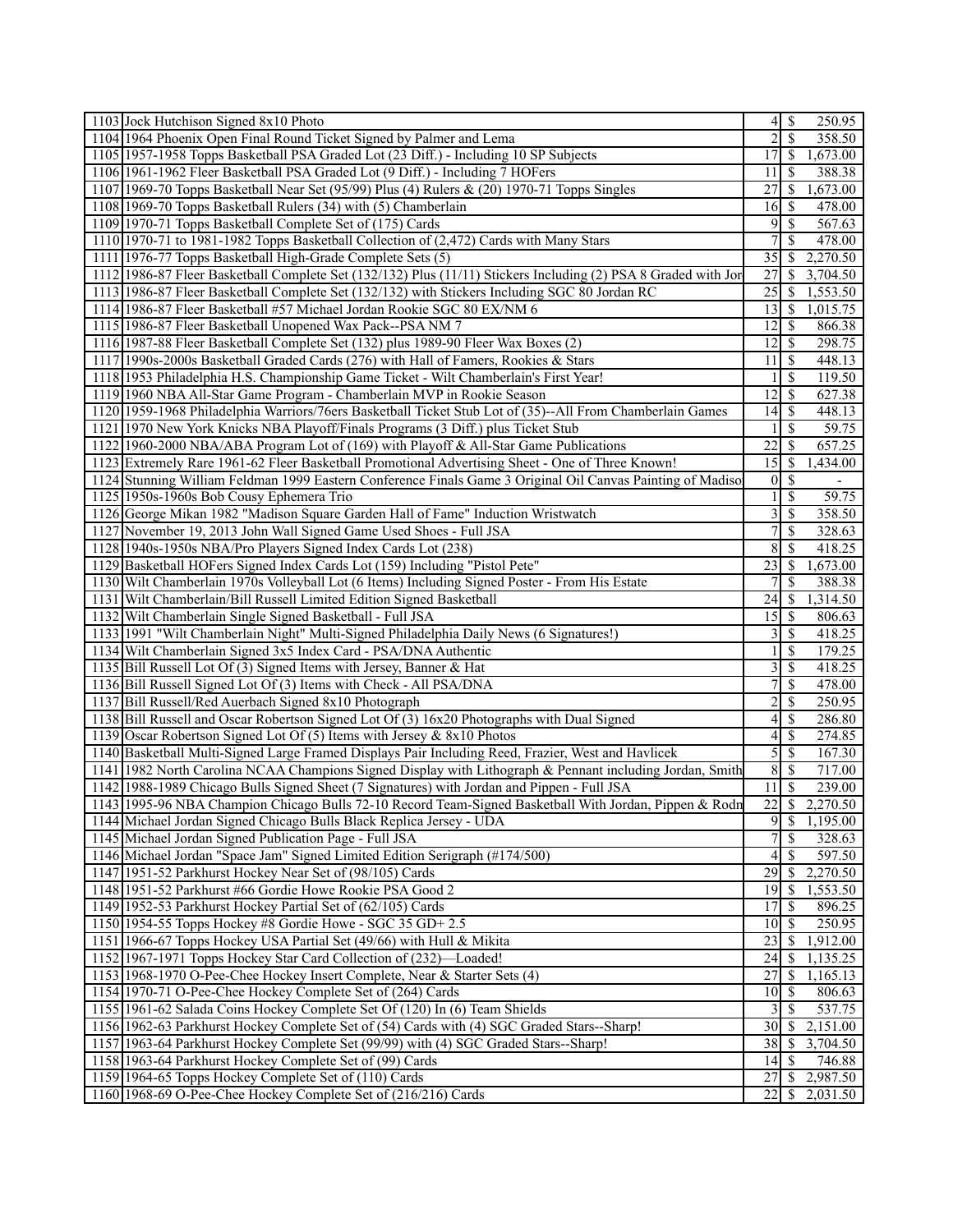| 1161 1971-72 Topps Hockey Near Set (129/132) with (4) PSA Graded Stars Including NM 7 Orr Plus 1970-71 Top                                  | 7 <sup>1</sup>     | -\$                            | 448.13                   |
|---------------------------------------------------------------------------------------------------------------------------------------------|--------------------|--------------------------------|--------------------------|
| 1162 1970-1974 O-Pee-Chee Hockey Complete/Near Insert Sets (5)                                                                              | 18                 | $\mathbf{\hat{s}}$             | 896.25                   |
| 1163 1970-1976 Topps Hockey Card Collection (1,516) with Near Set                                                                           | $12$   \$          |                                | 418.25                   |
| 1164 1972-73 O-Pee-Chee Hockey Complete Set of (340) Cards                                                                                  | 27                 | <sup>\$</sup>                  | 1,165.13                 |
| 1165 1972-73 to 1977-78 Topps Hockey Complete/Near Sets (5)                                                                                 | 9                  | S                              | 537.75                   |
| 1166 1979-1980 O-Pee-Chee Hockey Sets (10) Missing Only Gretzky RC                                                                          | 13                 | -S                             | 836.50                   |
| 1167 1977-79 Sportscaster Hockey Near Subset of (64/65) with Gretzky RC                                                                     | 8                  | <sup>\$</sup>                  | 358.50                   |
| 1168 1979-80 Topps Hockey #18 Wayne Gretzky Rookie SGC 86 NM+7.5                                                                            | 12                 | S                              | 507.88                   |
| 1169 1977-78 to 1980-81 Topps Hockey Complete/Near Set Run                                                                                  | 4                  | <sup>\$</sup>                  | 328.63                   |
| 1170 1971-1986 Topps Hockey Collection (7,700+) with PSA 8 Lemieux Rookie                                                                   | 26                 | -S                             | 1,195.00                 |
| 1171 1970-1985 Hockey Complete Sets Group of (3) Different                                                                                  | 14                 | <sup>\$</sup>                  | 507.88                   |
| 1172 1980-1991 Topps, O-Pee-Chee & Score Hockey Complete Sets (23)                                                                          | 8                  | <sup>\$</sup>                  | 567.63                   |
| 1173 1982-1989 Esso & Post Cereal Hockey Complete/Near Sets (14)                                                                            | 10                 | -\$                            | 298.75                   |
|                                                                                                                                             |                    |                                |                          |
| 1174 1983-1996 Minor League Hockey Team Sets (115)                                                                                          | 4                  | <sup>\$</sup>                  | 227.05                   |
| 1175 1973-74 O-Pee-Chee WHA Posters Unopened Wax Box of (36) Packs                                                                          | 11                 | <sup>\$</sup>                  | 836.50                   |
| 1176 1975-76 Topps Hockey Unopened Wax Box of (36) Packs                                                                                    | 31                 | -S                             | ,673.00                  |
| 1177 1976-77 Topps Hockey Unopened Wax Box of (36) Packs                                                                                    | 11                 | <sup>\$</sup>                  | 746.88                   |
| 1178 1977-78 O-Pee-Chee Hockey Unopened Wax Box of (48) Packs Plus Complete Set                                                             | 9                  | <sup>\$</sup>                  | 806.63                   |
| 1179 1977-78 O-Pee-Chee WHA Wax Box of (48) Unopened Packs                                                                                  | 12                 | <sup>\$</sup>                  | 866.38                   |
| 1180 1978-79 O-Pee-Chee Unopened Hockey Wax Box of (48) Packs                                                                               | 23                 | <sup>\$</sup>                  | 1,673.00                 |
| 1181 1982-83 O-Pee-Chee Hockey Unopened Wax Box with (48) Packs                                                                             | 6                  | <sup>\$</sup>                  | 537.75                   |
| 1182 1983-84 O-Pee-Chee Hockey Unopened Boxes Pair with One Baseball Card Exchange Sealed                                                   | 11                 | <sup>\$</sup>                  | 717.00                   |
| 1183 1984-85 O-Pee-Chee Hockey Unopened Wax Box of (48) Packs                                                                               | 18                 | <sup>\$</sup>                  | 866.38                   |
| 1184 Scarce 1927, 1928 Rhode Island Reds Can-Am Hockey Programs Pair                                                                        |                    | S                              | 179.25                   |
| 1185 1934 Stanley Cup Final Game 4 Full Ticket                                                                                              | 13                 | -S                             | 1,075.50                 |
| 1186 1930s-1970s Hockey Treasure Chest Of (64) Items with Toronto Maple Leaf Emphasis                                                       | 10 <sup>1</sup>    | <sup>\$</sup>                  | 537.75                   |
| 1187 1951-52 Parkhurst Ted Kennedy Signed 8x10 Photograph with Original "Parkies" Wrapper                                                   | 9                  | <sup>\$</sup>                  | 478.00                   |
| 1188 Signed Hockey Sticks/Pucks Lot Of (7) with Howe and (2) Bobby Hull                                                                     | 2                  | <sup>\$</sup>                  | 191.20                   |
| 1189 Pelle Lindbergh Signed Index Card - PSA/DNA Authentic                                                                                  | 13                 | <sup>\$</sup>                  | 478.00                   |
| 1190 1890 N310 Mayo Cut Plug Boxing Near Set of (30/35)                                                                                     | 27                 | S                              | 1,165.13                 |
| 1191 1890 N310 Mayo Cut Plug John L. Sullivan Boxing Card-SGC 70 EX+ 5.5                                                                    | 36                 | <sup>\$</sup>                  | 5,258.00                 |
| 1192 1909 James J. Jeffries Playing Card Complete Graded Set of (54)-43 on PSA Registry                                                     | 6                  | <sup>\$</sup>                  | 746.88                   |
| 1193 1910 Mecca T220 Champions Boxing Card Complete Graded Set of (50)--#6 on PSA Registry                                                  | 19                 | <sup>\$</sup>                  | 1,314.50                 |
| 1194 1910 Mecca T218 Boxing Card Lot of (83) with (40) Different                                                                            | 3                  | <sup>\$</sup>                  | 537.75                   |
| 1195 1910 Mecca Champion Boxer Lot of (56) with Near Set of (38/50) & (7) Silver Variations                                                 | 5                  | \$                             | 507.88                   |
| 1196 1888 N28 Allen & Ginter "World Champions" Boxers Near Set (9/10) in Framed Display                                                     | 4                  | S                              | 155.35                   |
| 1197 1910 Philadelphia Caramel E79 Scrappers Boxing Card Near Set of (19/21)                                                                | 9                  | <sup>\$</sup>                  |                          |
|                                                                                                                                             |                    |                                | 448.13                   |
| 1198 1910-11 T9 Turkey Red Boxers (5) with (1) SGC Graded<br>1199 1901-1938 Vintage Boxing/Other Card Collection of (204) with Unique Items | $\left 4\right $   | <sup>\$</sup><br><sup>\$</sup> | 227.05                   |
|                                                                                                                                             | 6                  |                                | 448.13                   |
| 1200 1920-1923 Boxing W Strip Card Complete/Near/Partial Set Lot of (8) with (78) Cards Including (7) Dempse                                | 9                  | <sup>\$</sup>                  | 358.50                   |
| 1201 Scarce 1920s Jack Dempsey AD Card Opera House, Black Uniform SGC 45 VG+ 3.5                                                            | $\overline{2}$     | <sup>\$</sup>                  | 191.20                   |
| 1202 1907-1908 James J. Jeffries, Kipper and Oldfield Barroom Postcards Trio                                                                | $0 \mid \text{\$}$ |                                | $\overline{\phantom{a}}$ |
| 1203 1910s Jeffries and Willard Silk Ribbons Pair                                                                                           | $\overline{2}$     | <sup>\$</sup>                  | 131.45                   |
| 1204 1910s Jack Johnson and Sam Langford Beagles & Co. Real Photo Postcards Pair                                                            |                    | <sup>\$</sup>                  | 119.50                   |
| 1205 September 23, 1926 Dempsey/Tunney Full Ticket 1st Fight In Philadelphia - PSA Authentic                                                | $\overline{0}$     | $\mathcal{S}$                  |                          |
| 1206 June 22, 1938 Joe Louis vs. Max Schmeling Yankee Stadium Full Ticket                                                                   | 9                  | <sup>\$</sup>                  | 388.38                   |
| 1207 Joe Louis vs. Jersey Joe Walcott Duo of Items with Full Ticket & Envelope                                                              | $\mathfrak{S}$     | \$                             | 286.80                   |
| 1208 May 1957 Boston Sports Awards Oversized Original Photograph with Louis, Marciano and Walcott                                           | $\overline{0}$     | $\mathbb{S}$                   |                          |
| 1209 1920s-1970s Boxing Photograph Lot Of (37) with Dempsey, Frazier, Louis, Marciano & Tunney                                              |                    | \$                             | 119.50                   |
| 1210 February 6, 1967 Ali/Terrell Untorn Press Pass From World Heavyweight Championship Bout                                                | $\overline{c}$     | \$                             | 131.45                   |
| 1211 March 8, 1971 Ali-Frazier "The Fight" Rare Glass Candy Dish                                                                            | $\left 4\right $   | \$                             | 215.10                   |
| 1212 September 15, 1978 Muhammad Ali vs. Leon Spinks On-Sight Fight Poster Lot Of (5)                                                       | $\Omega$           | \$                             |                          |
| 1213 June 26, 1976 Ali vs. Inoki Full Ticket - PSA Authentic                                                                                | $\overline{0}$     | <sup>\$</sup>                  |                          |
| 1214 Original Boxing Fight Poster/Memorabilia Lot Of (111) with Large Concentration Of Sugar Ray Leonard Po                                 | 42                 | \$                             | 9,679.50                 |
| 1215 Mark "Too Sharp" Johnson Fight-Worn Shoes From July 1998 Flyweight Title Fight                                                         | $\vert$ 0          | \$                             |                          |
| 1216 Interesting Boxing Memorabilia Collection of (64) with Dempsey, Louis (Full JSA) & Tunney Autos                                        | $\overline{21}$    | <sup>\$</sup>                  | 1,553.50                 |
| 1217 Boxing Champions Signed Index Cards Lot (89)                                                                                           | 15                 | $\mathcal{S}$                  | 866.38                   |
| 1218 Boxing Champions Signed Cachets, Cuts & GPCs with Burns & Louis                                                                        | $\vert 3 \vert$    | <sup>\$</sup>                  | 203.15                   |
|                                                                                                                                             |                    |                                |                          |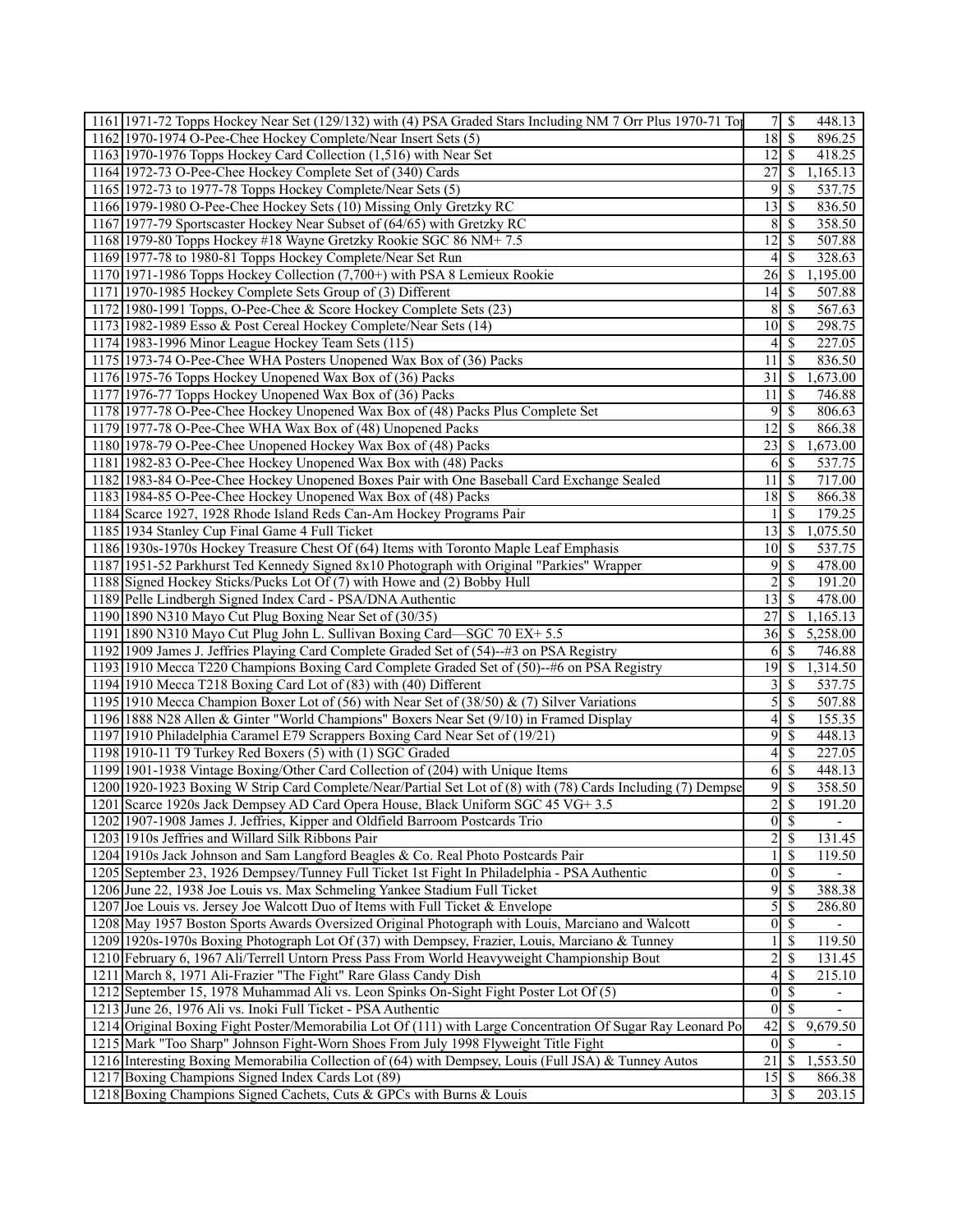|      | 1219 Gene Tunney Triple-Signed 1951 Ringside #51 Card - PSA/DNA Authentic                                      |                 | $1 \mid$ \$              | 179.25   |
|------|----------------------------------------------------------------------------------------------------------------|-----------------|--------------------------|----------|
|      | 1220 Jake LaMotta Signed 16x20 Photograph Display                                                              | 4               | <b>S</b>                 | 167.30   |
| 1221 | Cassius Clay Signed Framed Age 14 Photo with Full JSA                                                          | 15              | \$                       | 1,165.13 |
|      | 1222 Muhammad Ali Signed Boxing Ring Bell - Full JSA                                                           | 11              | -S                       | 687.13   |
|      | 1223 Muhammad Ali Signed 8x10 Photos (3) and Magazine Covers (2)                                               | 18              | 8                        | 836.50   |
|      | 1224 Muhammad Ali Signed 20x20 Photo                                                                           | 14              | -\$                      | 478.00   |
|      | 1225 Muhammad Ali Signed 3x5 Index Card - PSA/DNA Authentic                                                    | 4               | $\mathcal{S}$            | 227.05   |
|      | 1226 World Champion Boxers Signed Photos Lot (14)                                                              | 2               | $\mathcal{S}$            | 131.45   |
| 1227 | Ray "Boom Boom" Mancini Signed Trunks and S.I. Framed Cover                                                    |                 | \$                       | 119.50   |
|      | 1228 1960 Bobby Jones "Golf Is My Game" Signed Hardcover Book - Full PSA/DNA                                   | 8               | $\mathcal{S}$            | 657.25   |
|      | 1229 Jack Nicklaus Huge Signed Photo in Framed Display                                                         | 4               | -\$                      | 155.35   |
|      | 1230 Golf Greats Single-Signed Baseball Lot of (3) with Jack Nicklaus, Phil Mickelson & Rickie Fowler--All JSA |                 | \$                       | 358.50   |
|      | 1231 Jordan Speith Signed U.S. Open Pin Flag - Full JSA                                                        | $\vert 0 \vert$ | $\overline{\mathcal{S}}$ |          |
|      | 1232 Jordan Speith Signed Under Armour Cap--PSA/DNA Certified & 2015 Master Badge Set of (4)                   | $\overline{2}$  | <sup>\$</sup>            | 250.95   |
|      | 1233 1960s Langhorne Speedway "100 Mile Championship" Signed Race Programs (12 Signatures) with Unser, R       | $\overline{0}$  | $\mathcal{S}$            | ÷,       |
|      |                                                                                                                | 9               | -\$                      | 388.38   |
|      | 1234 Pele Signed Soccer Ball and 16x20 Photo (2 Items)                                                         |                 |                          |          |
|      | 1235 1984-85 Baltimore Blast Pair of Items with Game Used Jersey & Team Signed Ball                            | 16              | $\mathsf{S}$             | 537.75   |
|      | 1236 1970s-1990s Tennis Program & Poster Collection Of (74) with Heavy Emphasis On DC Area Tournament Co       |                 | $\mathcal{S}$            | 179.25   |
|      | 1237 1887 Kimball N184 Champions of Games and Sports Partial Set of (31/50) & (1) Duplicate                    | $\overline{17}$ | -\$                      | 687.13   |
|      | 1238 1910 T218 Mecca/Hassan "Champion Athletes and Prizefighter Series" Partial Set (92/153) with (27) Boxers  | 4               | -\$                      | 215.10   |
|      | 1239 1933 Goudey "Sport Kings" Lot (12) with Weissmuller, Dempsey and Lopchick                                 | 18              | $\mathcal{S}$            | 985.88   |
|      | 1240 1948 Kellogg's "PEP" Cards Lot (7 Diff.) - Including George Mikan Rookie                                  | 9               | -S                       | 262.90   |
|      | 1241 1952 Wheaties Multi-Sport Complete Set of (60/60) Cards                                                   | 15              | $\sqrt{3}$               | 687.13   |
|      | 1242 1952 Wheaties Cards (34) $\&$ (6) 1956 Rodeo Meats Athletics Singles                                      | 6               | <b>S</b>                 | 328.63   |
|      | 1243 1956-1969 Baseball & Football Stars (10) with 1956 Topps #135 Mickey Mantle (Gray Back)                   | 11              | $\sqrt{S}$               | 866.38   |
|      | 1244 1927-1980 Multi-Sport Singles (318) with Oddball Sets Plus (12) Vintage Golf Photographs                  | 15              | l \$                     | 866.38   |
|      | 1245 Massive 1952-1965 Baseball, Football & Non-Sport Shoebox Collection of (4,486) Cards—Loaded with Hal      | 16              | -\$                      | 2,031.50 |
|      | 1246 1958-1965 Baseball & Football Shoebox Collection (2,162) Cards with Many Stars                            | 19              | 8                        | 2,390.00 |
|      | 1247 1953-1994 Multi-Sport Singles & Wax Lot of (117) with Numerous Stars Including Banks RC                   | 26              | -\$                      | 1,105.38 |
|      | 1248 Mostly 1954-1981 Multi-Sport Shoebox Collection of (2,806) Cards with Stars                               | 7               | -\$                      | 478.00   |
|      | 1249 1953-1991 Multi-Sport Grab Bag of (171) Items with Many Hall of Famers & Stars                            | 11              | -\$                      | 806.63   |
|      |                                                                                                                |                 | $\mathcal{S}$            | 507.88   |
|      | 1250 1951-1978 Baseball & Football Graded Card Collection of (129)                                             | 8               |                          |          |
|      | 1251 1920s-Modern Mostly Sports Card Collection (1,723) with Hall of Famers & Stars                            | 20              | -\$                      | 1,105.38 |
|      | 1252 1950s-Modern Treasure Chest of (100+) Items with Autographs, Rookies, HOFs and Stars                      | 15              | - \$                     | 956.00   |
|      | 1253 1973-1982 Topps Basketball & Hockey High-Grade Collection of (4,100+) Cards                               | 23              | -\$                      | 1,673.00 |
|      | 1254 1976-1992 Baseball & Football Complete Sets (120) with (75) PSA Graded Stars                              | 33              | - \$                     | 2,509.50 |
|      | 1255 1976-1987 Multi-Sport Hall of Fame SGC Graded Rookie Legends Trio with Bird/Erving, Jordan & Payton       | 13              | $\sqrt{S}$               | 1,015.75 |
|      | 1256 1974-1987 Multi-Sport Singles Lot Of (67) with Fouts Rookie                                               | 9               | $\mathcal{S}$            | 298.75   |
|      | 1257 Multi-Sport J.D. McCarthy Postcard Hoard (1,447)                                                          | 14              | 8                        | 507.88   |
|      | 1258 1987-2003 Football/Basketball Set Lot of (73)                                                             | 8               | 8                        | 239.00   |
|      | 1259 1961-85 Multi Sport/Non Sport Unopened Wax/Pack Lot of (22)                                               | $\overline{11}$ | $\overline{\mathcal{S}}$ | 657.25   |
|      | 1260 1981-1991 Multi-Sport Unopened Collection (53) with Full/Near Cases & Full/Near Boxes                     |                 |                          | 1,553.50 |
|      | 1261 1979-2000 Basketball & Football Unopened Wax/Pack Lot of (121)                                            | 43              | -\$                      | 1,792.50 |
|      | 1262 1980-1992 Multi-Sport Sets/Update & Mini Set Hoard of (425)                                               | $\mathfrak{H}$  | <b>S</b>                 | 227.05   |
|      | 1263 1986-92 Multi-Sport Complete Set Collection of (160)                                                      | 11              | -S                       | 418.25   |
|      | 1264 1993-2005 Football & Basketball Set Hoard of (461)                                                        | 37              | -\$                      | 3,465.50 |
|      | 1265 1981-1998 Multi-Sport & Non-Sport "Junk Wax" & Factory Set Hoard (500+)                                   | 30              | -\$                      | 1,314.50 |
|      | 1266 (600,000+) Multi-Sport 1960s-Present Warehouse Hoard including (200+) Complete Sets and Modern Super      | 35              | -\$                      | 2,868.00 |
|      | 1267 Modern Multi-Sport Certified Autograph & Game-Used Insert Collection (325) with Many Stars                | 12              | -S                       | 627.38   |
|      | 1268 Multi-Sport Signed Flats Lot (90 Items) with Many HOFers                                                  | 4               | $\mathbb{S}$             | 567.63   |
|      | 1269 1930s-1970s Multi-Sport/Non-Sport Balance of Collection Lot with Autographs Including Joe DiMaggio        | 10              | -S                       | 358.50   |
|      | 1270 Multi-Sport Autographed Framed/Flats Lot Of (5) with Mays, Terry & Williams                               | $0\vert S$      |                          |          |
|      | 1271 Multi-Sport Autograph Lot of (64) with C. P. Bell, Dickey, DiMaggio, Greenberg, Mantle, Marquard & Paigo  | 19              | - \$                     | 926.13   |
|      |                                                                                                                |                 |                          |          |
|      | 1272 1980s-1990s Multi-Sport Autograph Collection with Large Concentration of Baseball & Basketball            | 10              | S                        | 537.75   |
|      | 1273 Multi-Sport Signed Card Lot of (69) with Ripken Jr. & Ryan                                                | $16$ $\sqrt{ }$ |                          | 627.38   |
|      | 1274 Autographed Multi-Sport Card Lot of (650+) with Butkus, Erving, Jeter, McGwire, Sosa & L. Wilson          | 26              | 8                        | 1,314.50 |
|      | 1275 Baseball/Hockey Signed Cards and Vintage Magazine Pages Lot (51)                                          | 6               | - \$                     | 215.10   |
|      | 1276 Baseball & Golf Framed/Matted Lot of (5) with Hogan, Terry/T. Williams                                    |                 | 7s                       | 478.00   |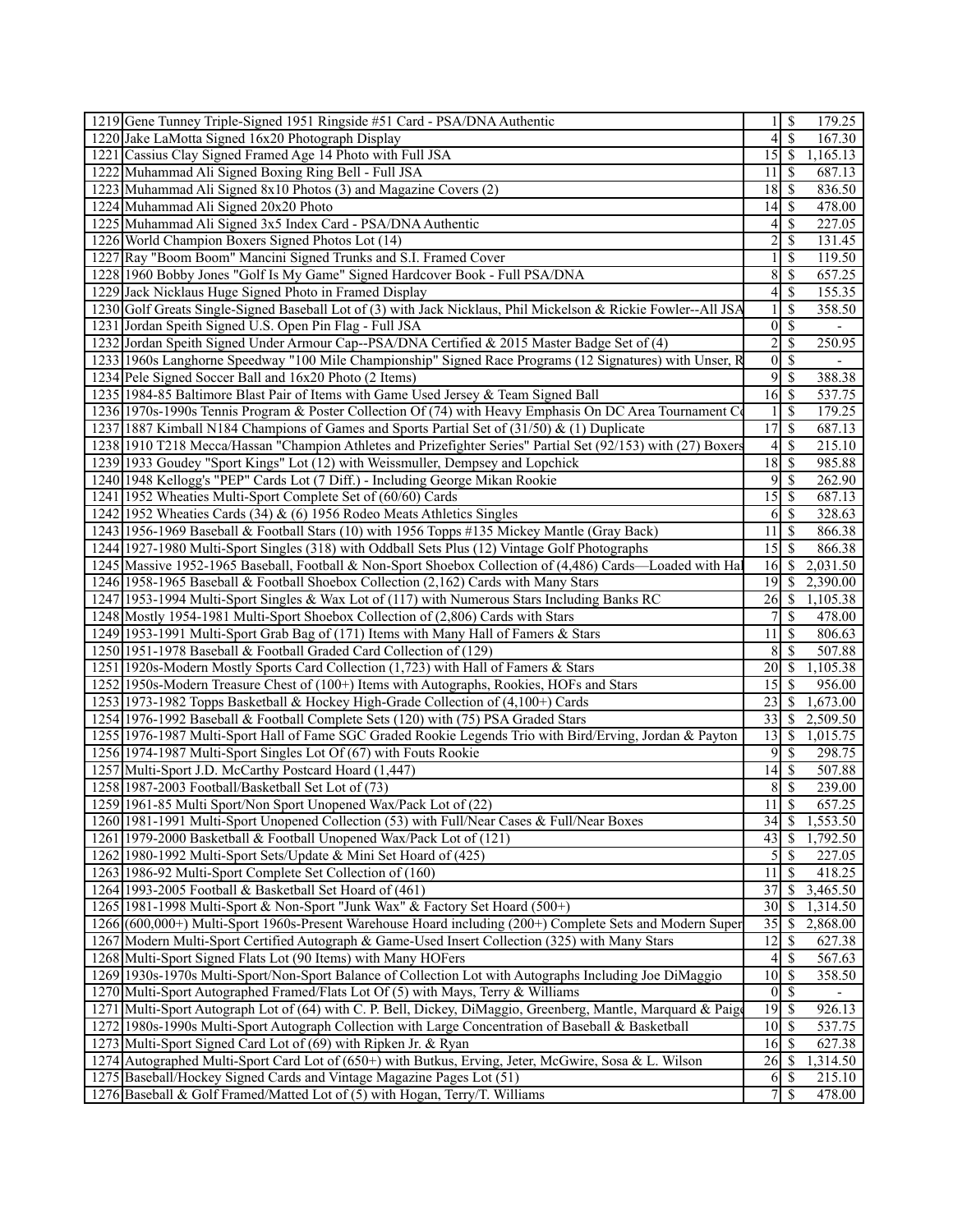|      | 1277 Multi-Sport Signed Books Lot of (40) with P. Brown, Halas, Howe, D. Jones, Luckman                       | 11                      | \$            | 448.13              |
|------|---------------------------------------------------------------------------------------------------------------|-------------------------|---------------|---------------------|
|      | 1278 Historic Autographs Unopened Box Lot of (10)                                                             | $16\overline{3}$        |               | 866.38              |
|      | 1279 Multi-Sport Treasure Chest of (300+) Items with Bird, Erving & Namath Signed Items                       | 16S                     |               | 597.50              |
|      | 1280 Multi-Sport Treasure Chest of (108) with (76) Signed Items                                               | 15                      | 8             | 657.25              |
|      | 1281 1980s-1990s Multi-Sport Commemorative Coin & Medallion Lot of (16) with (17) Ounces of .999 Fine Silve   | 13                      | 8             | 448.13              |
|      | 1282 1920s-1980s News Service/Wire Photo Multi-Sport Hoard of (230+) with Ali, Cobb, Dean, Jones & Mack       | 7                       | S             | 286.80              |
|      | 1283 1950s-2010s Multi-Sport Full Ticket/Ticket Stub Lot of (111) with 1960 NFL Championship & (3) 1960s AF   | 11                      | S             | 298.75              |
|      |                                                                                                               |                         |               |                     |
|      | 1284 1897-1911 Street & Smith Tip Top Weekly Magazine Lot of (44) Different Issues                            | 4                       | -\$           | 167.30              |
|      | 1285 1900-1990 Multi Sport Program & Publication Lot of (61)                                                  | 11                      | S             | 358.50              |
|      | 1286 1930-1999 Multi-Sport Balance of Collection Program & Guide Lot of (111)                                 | 8                       | \$            | 215.10              |
|      | 1287   1954-1970 Multi-Sport/Non-Sport Publication Lot of (33) Including (2) with Mantle/Yankees Card Inserts | $\overline{c}$          | \$            | 250.95              |
|      | 1288 1950s-1980s Multi-Sport Publication Lot Of (180) with Large Concentration Of DC Area Collectibles        | 22                      | <sup>\$</sup> | 806.63              |
|      | 1289 1958-2008 Multi-Sport Publication Lot of (66) with (7) Super Bowl & (5) World Series Programs            | 3                       | S             | 215.10              |
|      | 1290 "Polo Grounds Nocturne" William Feldman 1988 Lithograph Lot of (124)                                     |                         |               | 1,105.38            |
| 1291 | "Baltimore Memorial Matinee" 1990 William Feldman Lithograph Lot of (94)                                      | 8                       | <sup>\$</sup> | 418.25              |
|      | 1292 "New Comiskey Park" 1991 William Feldman Lithograph Lot of (106)                                         | 2                       | S             | 250.95              |
|      | 1293   "Above Ebbets Field" 1992 Andy Jurinko Lithograph Collection of (131)                                  | $10 \mid S$             |               | 657.25              |
|      | 1294 "Outside Wrigley Field" 1994 Thomas Kolendra Lithograph Lot of (93)                                      | $10\vert S$             |               | 687.13              |
|      | 1295  "Nine/Thirty/Twenty Seven" 1995 William Feldman Lithograph Lot of (131)                                 | 12                      | - \$          | 746.88              |
|      | 1296 Babe Ruth's Portrait" 1998 William Feldman Lithograph Lot of (106)                                       |                         |               | 657.25              |
| 1297 | "Ruth's Called Shot" 1998 William Feldman Lithograph Lot of (100)                                             | 14                      | \$            | 866.38              |
|      | 1298 Subway Series Ninety Seven" 1998 Thomas Kolendra Collection of (134)                                     | 8                       | \$            | 567.63              |
|      |                                                                                                               |                         |               |                     |
|      | 1299  "Mike Piazza '53" 1999 James Fiorentino Lithograph Collection of (102)                                  |                         | -S            | 239.00              |
|      | 1300  "M's Do It" 1999 Bill Purdom Lithograph Lot of (111)                                                    | $\overline{\mathbf{3}}$ | -\$           | 262.90              |
|      | 1301   "Pedro Martinez, Stopper" 1999 Bill Purdom Lithograph Lot of (109)                                     | 7                       | \$            | 358.50              |
| 1302 | "Ken Griffey Jr. '54" 2000 Bill Purdom Lithograph Collection of (117)                                         |                         | -S            | 239.00              |
|      | 1303 "Yankee Two Treasure" 2000 Bill Williams Collection of (143)                                             | 12                      | \$            | 776.75              |
|      | 1304 Spirit in St. Louis" 2000 William Feldman Lithograph Lot of (113)                                        | 4                       | S             | 274.85              |
|      | 1305  "Rebirth in Pittsburgh" 2001 Bill Purdom Lithograph Lot of (136)                                        | 10 <sup>1</sup>         | l \$          | 507.88              |
|      | 1306 Circa 1898 PL9-1 Cincinnati Game Co. In the White House Complete PSA Graded Set of (42)                  | 22                      | S             | 1,165.13            |
|      | 1307 1901 Sweet Caporal T175 Heroes of the Spanish War Complete Graded Set of (50)--#1 on PSA Registry        | 10                      | 8             | 926.13              |
|      | 1308 1888-1910 Animals Non-Sports Complete Set Lot of (3) with (2) Kinney & (1) Oxford                        | $16 \mid$ \$            |               | 328.63              |
|      | 1309 1909-1911 Hassan T-Card Complete Set Lot of (3) with Animals, Cowboys & Indian Life In The "60's"        |                         |               | 448.13              |
|      | 1310 Circa 1920-1923 American Caramel E123 Actors & Actresses Complete Set of (120)                           | 17                      | \$            | 418.25              |
|      | 1311 1928-1929 Men of America Booklets Complete Set of (52) with Box                                          | 12                      | -S            | 567.63              |
|      | 1312 1930s Indians Card Set Lot of (2) with 1933 Goudey Mixed Series of 48 with Wax Pack Wrapper              |                         | <sup>\$</sup> | 358.50              |
|      | 1313 1933 World Wide Gum "Sea Raiders" Low Numbers Complete Set (24)                                          | 15                      | S             | 597.50              |
|      |                                                                                                               |                         |               | 1,434.00            |
|      | 1314 1933 Gum Inc. R109 Pirate's Picture Bubble Gum Near Set of $(71/72)$ with #9 & #59                       |                         |               |                     |
|      | 1315 1930s Non-Sport Military Card Complete Set Lot of (2) with Soldier Boys & World In Arms                  |                         | \$            | 597.50              |
|      | 1316 1936 M. Pressner & Co. R61 Government Agents vs. Public Enemies Complete Set of (24)                     | $\overline{\mathbf{c}}$ | \$            | 250.95              |
|      | 1317 1930s Sperry Candy R76 In History's Spotlight Complete Set of (24)                                       |                         | 95            | 262.90              |
|      | 1318 Massive 1930s German Tobacco Set/Near Set Collection of (3,300+) Cards                                   |                         |               | 627.38              |
|      | 1319 Military Non-Sports Complete Set Lot of (2) with 1939 Generals & Their Flags and 1942 Army, Navy and A   | 8                       | $\mathbf{\$}$ | $\overline{215.10}$ |
|      | 1320 1938 Horrors of War Near Set of (229/288) with (5) PSA Graded & Many High Numbers                        | 11                      | <sup>5</sup>  | 806.63              |
|      | 1321 1933-1940 & 1947 Goudey Indian Gun Hoard of (302) with (15) Graded R73 & R773 Near Set of (94/96)        | 18                      | \$            | 1,553.50            |
|      | 1322 1949 Bowman Wild West Complete Set of (180)                                                              | 13                      | S             | 836.50              |
|      | 1323 1949 Bowman Wild West Near Set of (175/180) with (12) PSA Graded                                         |                         |               | 1,673.00            |
|      | 1324 1949 Topps "X-Ray Round-Up" Partial Set (134/200)                                                        | 10 <sup>1</sup>         | - \$          | 286.80              |
|      | 1325 1940s-1950s Military Non-Sports Complete Set Lot of (3) with First Column Defenders, Power For Peace &   | 8                       | -S            | 358.50              |
|      | 1326 1920s-1950s German Tobacco Complete Set Collection of (11) with (4,800+) Total Cards                     | 14                      | <sup>\$</sup> | 567.63              |
|      | 1327 1950 Topps Hopalong Cassidy Complete Set of (230)                                                        | 9                       | S             | 627.38              |
|      | 1328 1951 Bowman Jets, Rockets & Spacemen Complete Set of (108)                                               | $\overline{23}$         | -S            | 1,314.50            |
|      | 1329 1951 Bowman "Red Menace" Near Set (44/48)                                                                | 6                       | -S            | 328.63              |
|      | 1330 1952 Dixie Lids Movie/Cowboy/TV Star Nelson's Ice Cream Complete Graded Set of (24)-+#12 on PSA Reg      | 4                       | S             | 274.85              |
|      |                                                                                                               |                         |               |                     |
|      | 1331 1952 Topps Look 'N See Complete Set of (135)                                                             | $\overline{19}$ \$      |               | 836.50              |
|      | 1332 1954 Topps Scoops Complete Set of (156)                                                                  | $12 \mid$ \$            |               | 776.75              |
|      | 1333 1957 Topps Hit Stars Complete Graded Set of (88) Cards--#6 on PSA Registry                               | $13 \mid$ \$            |               | 1,673.00            |
|      | 1334 1953 Topps Fighting Marines Complete Set of (96)                                                         |                         |               | 418.25              |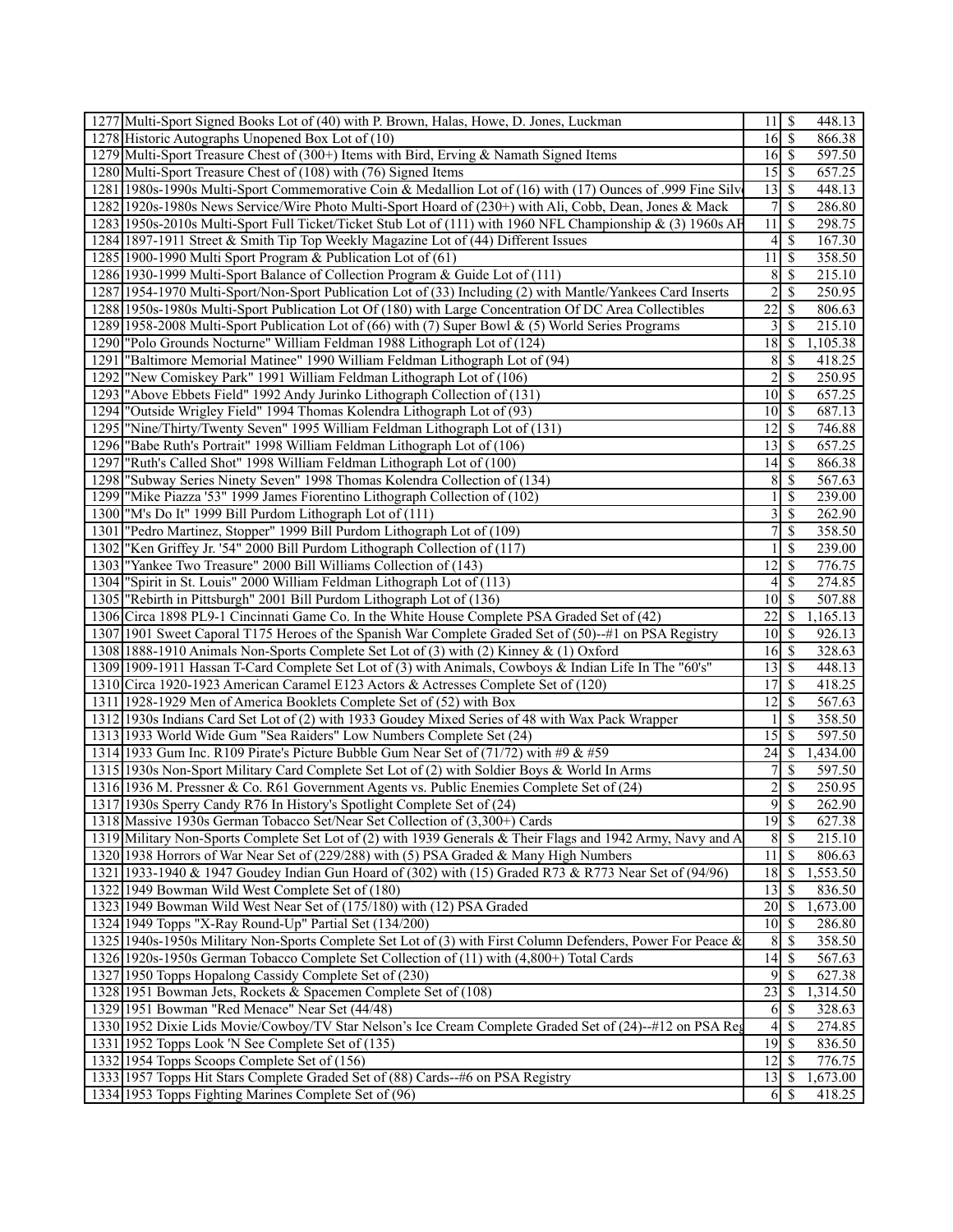| 1335 1953 Bowman Frontier Days Complete Set of (128) with (2) PSA Graded                                      | 11                      | \$                         | 478.00          |
|---------------------------------------------------------------------------------------------------------------|-------------------------|----------------------------|-----------------|
| 1336 1953 Topps "Who-Z-At Star?" Complete Set (80/80) with 24 PSA Graded                                      | 13                      | $\overline{\mathcal{S}}$   | 537.75          |
| 1337 1953 Tarzan & The She Devil and 1954 Tarzan's Savage Fury Complete Set Pair                              |                         |                            | 896.25          |
| 1338 1953-1955 Vehicle Non-Sports Complete Set Lot of (3)                                                     | 8                       | <sup>\$</sup>              | 448.13          |
| 1339 1952-54 Exhibit "Slick Chick Twins" Pin-Up Arcade Cards Near Set (27/32)                                 | 7                       | \$.                        | 328.63          |
| 1340 1955 Topps Rails and Sails Complete Set of (200)                                                         | 33                      | -S                         | 1,553.50        |
| 1341 Pirate Card Non-Sports Complete Set Lot of (2) with 1948 Leaf & 1961 Fleer                               | 14                      | <sup>\$</sup>              | 537.75          |
| 1342 1957 Topps Hit Stars Complete Set of (88) with (2) PSA Graded                                            | 20                      | -S                         | 836.50          |
| 1343 1957 Topps Isolation Booth Complete Set of (88)                                                          | 9                       | -S                         | 274.85          |
| 1344 1950s Topps Flags & Wings Complete Set Lot of (2)                                                        | 20                      | -S                         | 717.00          |
| 1345 1950s Topps Non-Sports Complete Set Lot of (2) with 1956 Elvis & 1958 Zorro                              | 12                      | \$                         | 597.50          |
|                                                                                                               | 12                      |                            |                 |
| 1346 1958 Topps TV Westerns & 1959 Fleer Indian Trading Cards Complete Set Lot of (2)                         |                         | \$                         | 507.88          |
| 1347 1958 Topps Zorro Complete Set (88)                                                                       | $12 \mid$ \$            |                            | 567.63          |
| 1348 1959 Topps Wacky Plaks PSA Graded Near Set of (84/88) Plus (11) Graded Duplicates & (1) Raw Card         | 9                       | -S                         | 1,434.00        |
| 1349 1901-1976 Non-Sports Card Complete Set Lot of (8) Plus Assorted Singles                                  | $\overline{15}$ \$      |                            | 627.38          |
| 1350 1962 Topps Mars Attacks Near Set of (45/55) with (15) PSA Graded & 1964 Topps Outer Limits Complete S    | 20                      | <sup>\$</sup>              | 1,673.00        |
| 1351 1962 Topps Civil War News Complete Set of (88) with PSA 7 Checklist & Complete Currency Set of (17)      | 26                      | <sup>S</sup>               | 1,195.00        |
| 1352 1954-1965 Non-Sports Complete Set Lot of (4) with 1965 A&BC Civil War News                               | 19                      | - \$                       | 956.00          |
| 1353 1963 Topps "Beverly Hillbillies" High Grade Complete Set (66)                                            |                         | $19$ $\sqrt{5}$            | 926.13          |
| 1354 1964 Leaf "Munsters" PSA-Graded Complete Set (72) - #16 on the PSA Set Registry                          | 11                      | <sup>\$</sup>              | 836.50          |
| 1355 1966 Topps "Batman - Black Bat" Complete Set (55) - #18 on the PSA Set Registry                          | 27                      | <sup>S</sup>               | 2,868.00        |
| 1356 Star Trek Complete Set Lot of (2) with Rare 1969 A&BC Set of (55) & 1976 Topps Set of (88) Cards/(22) St | 20                      | $\mathbb{S}$               | 1,673.00        |
| 1357 1970 Tonibell Pop Star Cameos Complete Graded MT to GEM MT Set of (24)--#1 on PSA Registry               | 10 <sup>1</sup>         | \$                         | 418.25          |
| 1358 1880s Allen & Ginter Card Lot of (86) From (18) Different Series with Exceptional Overall Quality        | 12                      | <sup>\$</sup>              | 866.38          |
| 1359 1880s U.S. Trade Cards and Victorian-Era Ephemeral Pieces Hoard (750+ Items)                             |                         | $10\vert S$                | 507.88          |
| 1360 1938 Gum Inc. R83A Lone Ranger Premium #2                                                                | $\vert 4 \vert$         | <sup>\$</sup>              | 215.10          |
| 1361 1944 Gum Inc. American Beauties PSA Graded Card Lot of (14) with (12) Different                          | 6                       | -S                         | 358.50          |
| 1362 1930s-1950s Non-Sports Singles Lot of (714)                                                              | 15                      | <sup>\$</sup>              | 537.75          |
| 1363 1933-1947 Non-Sports Card Lot of (503) with Partial Sets                                                 | 5                       | -S                         | 597.50          |
| 1364 1952 Topps "Look 'n See" PSA-Graded Lot (8 Diff.) - Including Two U.S. Presidents Graded PSA NM-MT 8     | 12                      | <sup>\$</sup>              | 250.95          |
| 1365 1952-1953 Bowman "Television & Radio Stars of NBC" SGC 84 NM 7 Graded Lot (17)                           | $\mathbf{1}$            | <sup>\$</sup>              | 239.00          |
| 1366 1956 Topps Bubbles Inc. Elvis Presley Card Lot of (43) with (16) PSA Graded                              | 15                      | -S                         | 806.63          |
| 1367 1954-1960 Non-Sport Starter Set Lot of (3) with 1954 Scoops                                              |                         |                            | 478.00          |
| 1368 1959 Fleer 3 Stooges Key Card Lot of (3) with #1 Curly, #2 Moe & #3 Larry--All PSA Graded                | 20                      | <sup>\$</sup>              | 776.75          |
| 1369 1957-1960 Oak Mfg. Premiere Trading Card Animals & Birds High Grade Vending Hoard of (9,000+)            | 7                       | <sup>\$</sup>              | 567.63          |
| 1370 1935-1970 Non-Sport Cards High Grade Lot of (26) with (5) Key First/Last Cards & Lincoln/Kennedy Push    | 12                      | -S                         | 567.63          |
| 1371 1962 Topps Civil War News PSA Graded Lot of (30) Different--All 7s & 8s                                  | 12                      | <sup>\$</sup>              |                 |
|                                                                                                               | $\mathbf{1}$            | <sup>\$</sup>              | 597.50<br>59.75 |
| 1372 Early 1960s German-Issue "Movie & Recording Stars" Lot (74 Diff.) Including Elvis and Bardot             |                         |                            |                 |
| 1373 1950-1972 Non-Sports Card Treasure Chest with (21) Red Menace & (5) Mars Attacks                         | 6                       | $\mathbb{S}$               | 627.38          |
| 1374 Tremendous 1930-1979 Non-Sports Card Treasure Chest of (2,000+) with (24) Mars Attacks Cards, (9) PSA    |                         | $\overline{29}$ \$         | 2,987.50        |
| 1375 1880s-1980s Non-Sports Singles Collection of (394)                                                       |                         | $0 \overline{\smash{)}\,}$ |                 |
| 1376 1966 Topps Batman Batlaffs Proof Lot of (5) From Topps Vault                                             | $\overline{\mathbf{3}}$ | -S                         | 143.40          |
| 1377 1970-1974 Topps Test Issue Non-Sport Card Lot of (12) with (10) PSA Graded                               | $\sqrt{2}$              | <sup>\$</sup>              | 250.95          |
| 1378 1950 Topps Stop 'N Go License Plates Wax Pack Graded GAI 8.5                                             | $\boldsymbol{2}$        | $\mathcal{S}$              | 131.45          |
| 1379 1935-1970s Non-Sports Unopened Pack/Box Lot of (7) with (5) Graded Packs                                 | 13                      | -S                         | 567.63          |
| 1380 Non-Sport Display Boxes & Unopened Pack Lot of (14)                                                      | 16                      | <sup>\$</sup>              | 985.88          |
| 1381 1966 Topps Monster Laffs Unopened Cello Box & Graded Pack                                                | 12                      | -S                         | 507.88          |
| 1382 1967 The Monkees Unopened Pack/Box Lot of (8) with Full Box & (7) Graded Packs                           | 11                      | \$                         | 687.13          |
| 1383 1967 Topps "The Monkees Flip Movies" Five Cent Full Wax Box                                              | 7                       | S                          | 448.13          |
| 1384 1960s Non-Sports Graded Wax Pack Lot of (20) with 1968 Military Uniforms GAI Perfect 10                  | 12                      | -S                         | 507.88          |
| 1385 1969 Topps/O-Pee-Chee/A&BC Man on the Moon Lot of (3) with Graded Empty Box, Graded Pack & Full          | 13                      | <sup>\$</sup>              | 537.75          |
| 1386 1960s-1970s Non-Sport Unopened Wax Box/Graded Pack Lot of (19)                                           | 4                       | S                          | 478.00          |
| 1387 1960s-1970 Non-Sport Unopened Wax Box/Pack Lot of (29)                                                   | 20                      | <sup>S</sup>               | 1,045.63        |
| 1388 1971 Fleer Glow Worms Collection with (3) Unopened Wax Boxes & (5) Graded Packs                          | 1                       | S                          | 179.25          |
| 1389 1966-1983 Unopened Non-Sport Wax/Pack Lot of (48) with (40) Graded                                       | 13                      | -S                         | 537.75          |
| 1390 1759 Delaware Colonial Currency "To Counterfeit is Death" 20 Shilling Note Printed by Benjamin Franklin  | $\mathbf{1}$            | <sup>S</sup>               | 179.25          |
| 1391 1801-1856 U.S. Large Cent Graded Coin Lot (7)                                                            | $\mathfrak{Z}$          | <sup>\$</sup>              | 388.38          |
| 1392 1853 Liberty Head \$1 Gold Piece--ANACS MS60                                                             | $16 \mid$ \$            |                            | 567.63          |
|                                                                                                               |                         |                            |                 |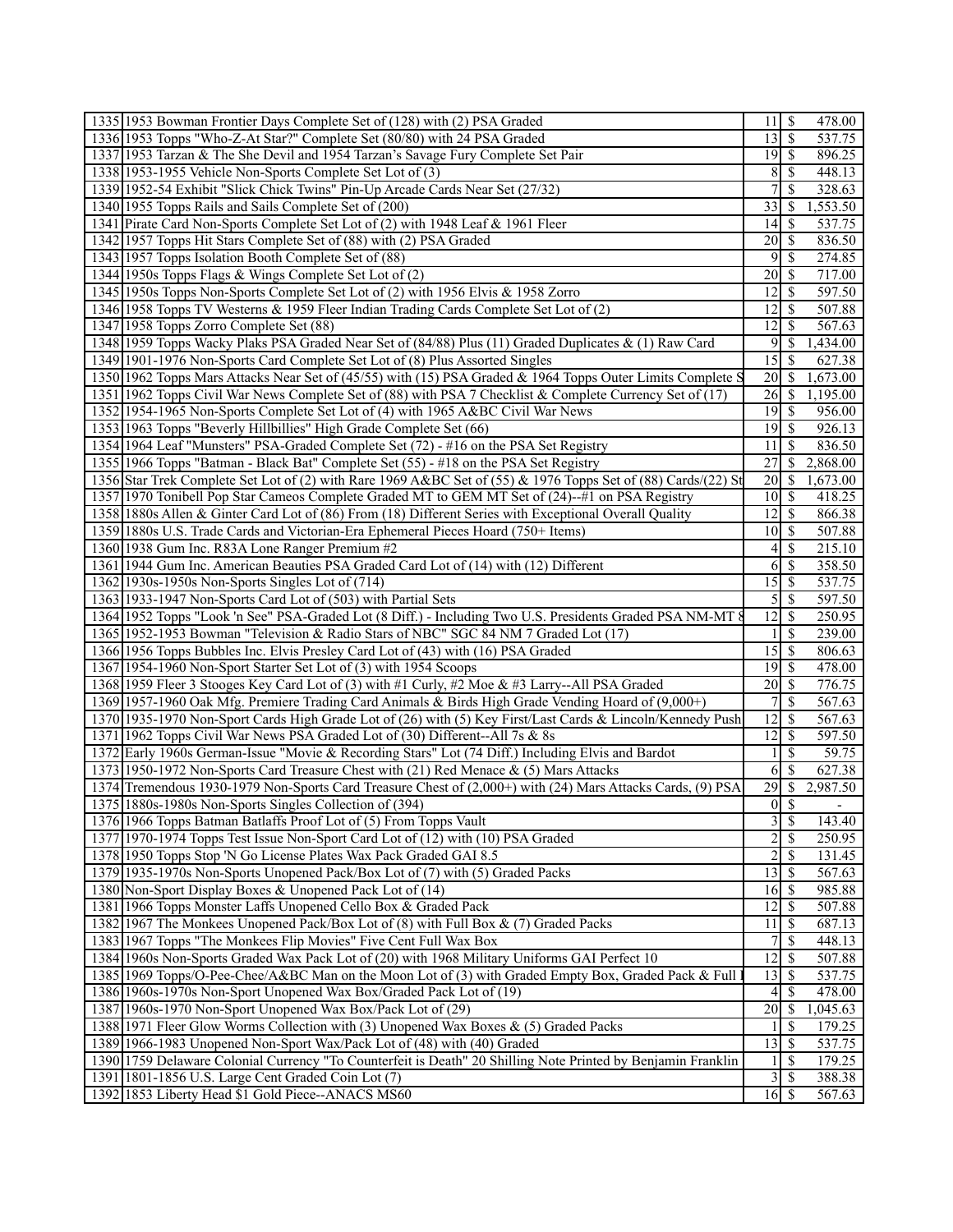| 1393 1862-1875 Civil War Era Obsolete & Fractional Graded Currency Note Lot (7)                                |                         |                          | 298.75                   |
|----------------------------------------------------------------------------------------------------------------|-------------------------|--------------------------|--------------------------|
| 1394 1887 Liberty Nickel Proof--NGC PF66                                                                       | 8                       | $\overline{\mathcal{S}}$ | 478.00                   |
| 1395 1828-1938 U.S. Graded Coin Lot of (10) with (2) Key Date Liberty Nickels                                  | 3                       | $\mathcal{S}$            | 388.38                   |
| 1396 One 1955 Captain Gallant #1 Issue Comic Book Sealed Factory Case                                          | 6                       | $\mathbb{S}$             | 358.50                   |
| 1397 1991 The New Mutants #98 Key Issue Comic Book 1st Appearance of Deadpool--CGC 9.6                         | $\overline{15}$         | $\mathcal{S}$            | 507.88                   |
| 1398 1940s Mutoscope Pin-Up Ephemera Lot (67) with Arcade/Greeting Cards, Calendar Pad Illustrations and De    | 3                       | \$                       | 262.90                   |
| 1399 1940s Mutoscope and Related Pin-up Advertising Ephemera Lot (67 Items)                                    | $\overline{8}$          | \$                       | 358.50                   |
| 1400 1940s "Dr. Pepper" and "Coca-Cola" Advertising Signs Pair                                                 | 5                       | $\mathcal{S}$            | 167.30                   |
| 1401 1940s-1960s Gil Elvgren Pin-Up Calendars Lot (24 Different)                                               | 3                       | \$                       | 262.90                   |
| 1402 1948-1951 "Esquire" Pin-Up Calendars (4 Different)                                                        | $\overline{c}$          | $\mathcal{S}$            | 131.45                   |
| 1403 1952 "Custer's Last Fight" Budweiser 30x20 Store Advertising Display                                      | 1                       | $\mathcal{S}$            | 239.00                   |
| 1404 Barclay/Manoil/American Metal Vintage Lead Toy Soldier Lot of (118) with (5) American Metal               | 11                      | $\mathcal{S}$            | 627.38                   |
| 1405 1930s-1950s Marx/Other Military Tin Toy Lot of (86) with (2) in Original Boxes                            | 7                       | $\mathcal{S}$            | 448.13                   |
|                                                                                                                |                         |                          |                          |
| 1406 Vintage Toy Soldier/Other Balance of Collection with (3) Boxed Sets                                       | 5                       | $\mathcal{S}$            | $\overline{227.05}$      |
| 1407 1930s-1960s Military Vehicle & Artillery Metal/Rubber Toy Lot of (41)                                     | 8                       | \$                       | 274.85                   |
| 1408 Unused Model Airplane Collection of (88) with (3) Aurora                                                  | 4                       | -S                       | 298.75                   |
| 1409 Mid-1950s Lionel Train Set & Accessories with Boxes in Outstanding Condition                              | 15                      | - \$                     | 567.63                   |
| 1410 1956 Hubley No. 75 Road Building Set of (5) Vehicles in Original Box                                      | 6                       | $\mathcal{S}$            | 203.15                   |
| 1411   1954-2011 Playboy Magazine Cover Hoard of (1800+) Plus (85) Centerfolds & (11) 1950s Complete/Partial   |                         | $\mathcal{S}$            | 179.25                   |
| 1412 1960s-1970s Beatles Original Album Collection of (40) with Complete U.S. Charted Run of (17)              | 14                      | $\mathsf{S}$             | 328.63                   |
| 1413 Musical Entertainer Autographed Record Album/Program Lot of (4) with Louis Armstrong—All Full JSA         | 3                       | $\mathcal{S}$            | 358.50                   |
| 1414 Ringo Starr Signed CD Cover - Full JSA                                                                    | $\overline{c}$          | $\mathbb{S}$             | 250.95                   |
| 1415 Noted Musicians Signed Ephemera Lot (24 Items)                                                            | $\overline{4}$          | -\$                      | 155.35                   |
| 1416 The Young Dalai Lama Signed Photos Lot (5) - From the Arthur Kaufmann Collection                          | 11                      | -\$                      | 627.38                   |
| 1417 1950s Dalai Lama Signed Magazines Lot (4) - From the Arthur Kauffman Collection                           | 17                      | $\mathcal{S}$            | 657.25                   |
| 1418 Venerable Dalai Lama Signed Photos Quartet - From the Arthur Kaufmann Collection                          |                         | $\mathcal{S}$            | 298.75                   |
| 1419 Dalai Lama with Presidents Obama and Bush Signed Photos Pair - From the Arthur Kaufmann Collection        | $\overline{c}$          | $\overline{\mathcal{S}}$ | 250.95                   |
| 1420 1938 Walt Disney "Snow White and the Seven Dwarfs" Movie-Related Archive (15 Items)                       |                         | \$                       | 298.75                   |
| 1421 Early-1950s Hopalong Cassidy Treasure Chest Collection of (33)                                            | 5                       | -\$                      | 191.20                   |
| 1422 Ultimate 1940s-1950s Hopalong Cassidy Memorabilia Collection with Cap Guns, Radio & Nightlight            | 12                      | $\mathcal{S}$            | 806.63                   |
| 1423 1950s Davy Crockett Collection of (5) with (2) Disney Items in Original Boxes                             | 9                       | \$                       | 250.95                   |
| 1424 1950s Hollywood, Sports Stars Signed Ball (13 Signatures) with Edward G. Robinson and Nat King Cole       | $\boldsymbol{0}$        | $\overline{\mathcal{S}}$ | $\overline{\phantom{a}}$ |
| 1425 1950s Roy Rogers Toy Lot of (2) with Modeling Clay Set in Original Box & Yo-Yo                            | $\boldsymbol{0}$        | $\mathbb{S}$             | $\overline{\phantom{a}}$ |
| 1426 Circa 1959 Ben Cooper Official Walt Disney Deluxe Zorro Costume in Original Box                           | $\overline{2}$          | \$                       | 131.45                   |
| 1427 1875 Andrew Carnegie Rare Signed Check in the Amount of \$65,000-Full JSA                                 | 6                       | -\$                      | 1,075.50                 |
| 1428 Rare 1884 John D. Rockefeller Sr. Signed Check in the Amount of \$130,000--Full JSA                       | 14                      | -S                       | 3,943.50                 |
| 1429 James Stewart Signed Ephemera (6) with Signed "Harvey" Original Artwork                                   |                         | <sup>\$</sup>            | 358.50                   |
| 1430 Larry Fine Signed Handwritten Letter with Envelope Dated 1973 - Full JSA                                  |                         | \$                       | 597.50                   |
| 1431 Roy Rogers and Dale Evans Signed Flats Lot (10 Items)                                                     |                         | \$                       | 239.00                   |
| 1432 Political, Military and Celebrities Signed Lot (24 Items)                                                 |                         | \$                       | 298.75                   |
| 1433 Hollywood Movie and TV Stars Signed Ephemera Lot (32 Items)                                               | $\overline{c}$          | $\overline{\mathcal{S}}$ | 191.20                   |
| 1434 Judy Garland Framed Display with Check, Program & Photograph                                              | 11                      | $\sqrt{S}$               | 507.88                   |
| 1435 Wizard of Oz Autograph Lot of (2) with Jack Haley Check Display                                           | $\overline{\mathbf{c}}$ | $\overline{\mathcal{S}}$ | 203.15                   |
| 1436 Clara Barton Signed Business Card with Red Cross Inscription--Full JSA                                    | $\vert 4 \vert$         | \$                       | 274.85                   |
| 1437 Entertainment Autographed/Matted Signed Duo with Carson                                                   | 4                       | $\mathcal{S}$            | 191.20                   |
| 1438 NASA Astronauts Signed Ephemera Lot (13 Items) with Glenn and Shepard                                     | 10 <sup>1</sup>         | -\$                      | 537.75                   |
| 1439 1920s-1930s Hollywood Studio Publicity Photos (62 Different) Including Tom Mix                            | $\left 4\right $        | - \$                     | 95.60                    |
| 1440 1992 Comic Images Extremely Rare Spider-Man 30th Anniversary Unissued Promo/Sample Card Lot of (4)        |                         | $\mathcal{S}$            | 119.50                   |
| 1441 1779 Revolutionary War Active Colonel Clement Biddle Signed Letter                                        |                         | \$                       | 239.00                   |
| 1442 1814 James Madison Signed Land Grant--Full JSA                                                            | 12                      | $\mathcal{S}$            | 567.63                   |
| 1443 1824 James Monroe Signed Land Grant with Full JSA                                                         | 4                       | \$                       | 567.63                   |
| 1444 1835 Andrew Jackson Signed Patent Grant--Full PSA/DNA                                                     | 13                      | -S                       | 2,151.00                 |
| 1445 Pairing of James A. Garfield Signed Free Frank & His Assassin Charles Guiteau Signature Cut--Both with Fi | $\overline{c}$          | $\mathcal{S}$            | 507.88                   |
| 1446 1900 William McKinley Signed Executive Mansion Letter Display with Period Cabinet Photo & Campaign 1      | 6                       | $\mathbb{S}$             | 507.88                   |
| 1447 William McKinley Signed Check Dated January 7th 1885 - Full JSA                                           | $\overline{0}$          | $\sqrt{S}$               |                          |
| 1448 1903 Theodore Roosevelt Signed C.M. Bell Cabinet Photo in Framed Display--Full JSA                        | 14                      | -\$                      | 1,015.75                 |
| 1449 Franklin D. Roosevelt Signed in Office Harris & Ewing Photo--Full JSA                                     |                         | $\mathbb{S}$             | 478.00                   |
| 1450 Franklin Roosevelt Signed 9x11 Cabinet Photo - Full JSA                                                   |                         |                          | 567.63                   |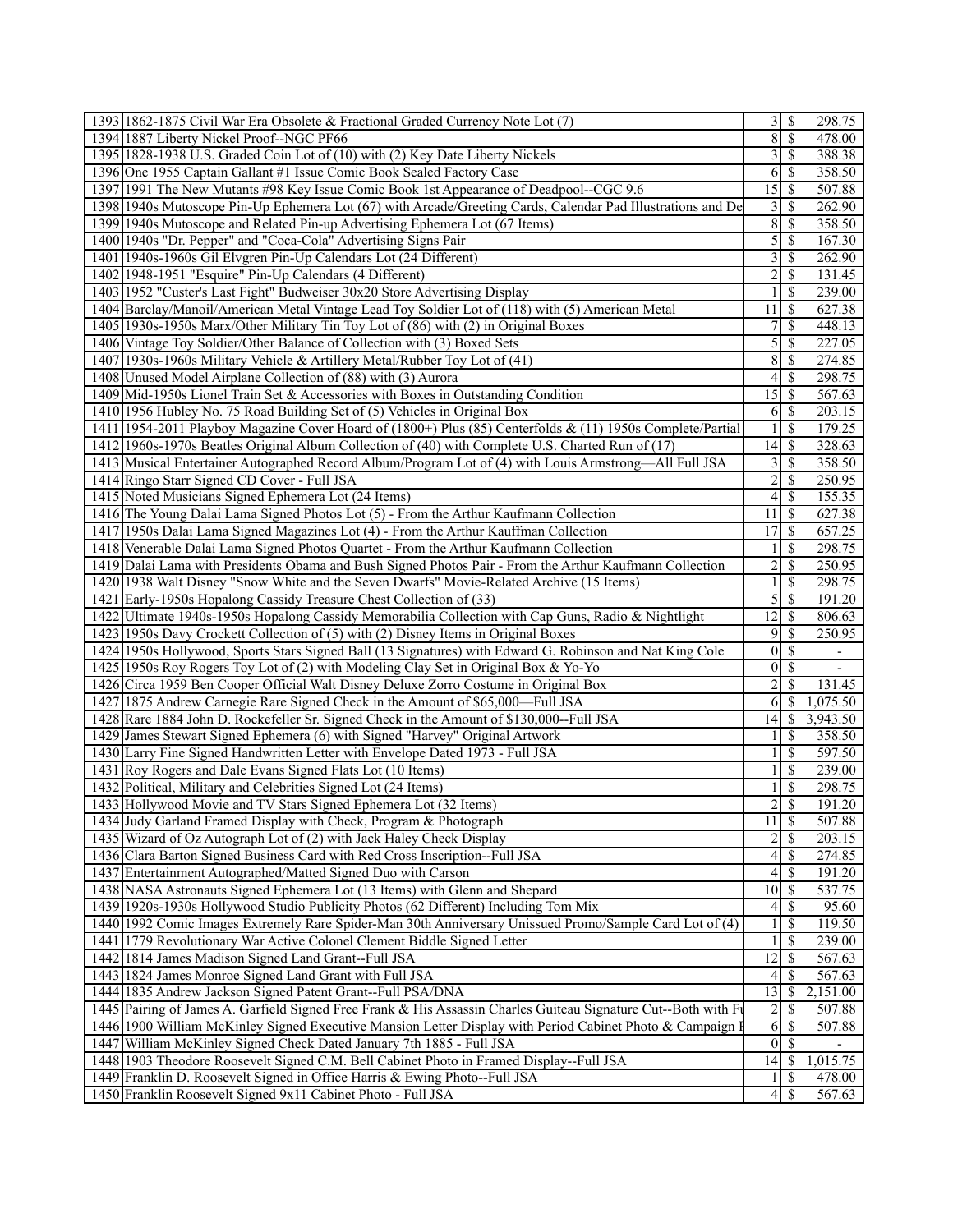| 1451 1946 Harry & Bess Truman Signed White House Staff Presentation Photo with Full JSA                    | $1 \overline{\sqrt{}}$                   |                          | 358.50              |
|------------------------------------------------------------------------------------------------------------|------------------------------------------|--------------------------|---------------------|
| 1452 Douglas MacArthur Signed Photo Inscribed to General Henry Gibbins--Full JSA                           | 1 <sup>1</sup>                           | $\overline{\mathcal{S}}$ | 597.50              |
| 1453 1896-1957 George Washington Commemorative Pin Graded Lot of (8) Different                             | $\overline{2}$                           | $\mathbb{S}$             | 328.63              |
| 1454 1850s-1970s Presidential, Senate, Congress, Governor and Mayor Campaign Button Lot of (41)            | $\overline{\mathbf{3}}$                  | $\overline{\mathcal{S}}$ | 143.40              |
| 1455 Dwight Eisenhower Signed 16x20 Photo - Full JSA                                                       | 7 <sup>1</sup>                           | \$                       | 292.78              |
| 1456 1963 Dwight D. Eisenhower Signed Typed Letter with Original Mailing Envelope--Full JSA                | 10 <sup>1</sup>                          | $\mathcal{S}$            | 298.75              |
| 1457 Richard Nixon Single Signed Ball                                                                      | 9                                        | \$                       | 418.25              |
| 1458 April 1972 Playbill "An Evening With Richard Nixon" Program Signed By Nixon & McGovern                | $\mathbf{1}$                             | $\mathbb{S}$             | 298.75              |
| 1459 1960s Jacqueline Kennedy Signed Historic Photo Lot of (2)--Both Full JSA                              | 14                                       | $\mathbb{S}$             | 717.00              |
| 1460 1920s-1990s Political/Entertainment/General News Service/Wire Photo Hoard of (500+)                   | 11                                       | $\mathbb{S}$             | 328.63              |
| 1461 President/Vice President Signed Photo & Letter Lot of (11) with Ford, Carter & G.H.W. Bush            | $\overline{5}$                           | $\mathbb{S}$             | 388.38              |
| 1462 Bush Family Signed Book Lot of (4) with Both Former Presidents & Their Wives--All Certified           | $\mathbf{1}$                             | \$                       | 478.00              |
|                                                                                                            | $\overline{\mathbf{3}}$                  | $\mathbb{S}$             |                     |
| 1463 Bill & Hillary Clinton Signed Book Pair--Both JSA Certified                                           |                                          |                          | 274.85              |
| 1464 Donald Trump Signed Hat & Book--Both JSA Certified                                                    | $6 \overline{\smash{)}\,}$               |                          | 448.13              |
| 1465 Donald Trump Single-Signed Baseball--JSA Certified                                                    | $10$ $\sqrt{5}$                          |                          | 328.63              |
| 1466 1887 N28 Allen & Ginter Baseball Near Set of (9/10) SGC Graded Cards                                  | 17                                       | \$                       | 2,987.50            |
| 1467 1887 N28 Allen & Ginter Charles Comiskey SGC 70 EX+ 5.5                                               | $16 \mid$ \$                             |                          | 926.13              |
| 1468 1909-11 T206 White Borders Ty Cobb (Red Portrait) SGC 50 VG-EX 4                                      |                                          |                          | 1,912.00            |
| 1469 1909-11 T206 White Borders John McGraw (Glove at Hip) American Beauty 460 SGC 60 EX 5--1 of 1 with    | 8 <sup>l</sup>                           | <sup>S</sup>             | 567.63              |
| 1470 1921 E253 Oxford Confectionery SGC Graded Pair with Williams & Witt                                   | $4 \overline{\sqrt{}}$                   |                          | 239.00              |
| 1471 1921-1923 American & National Caramel Baseball Cards (28) with (6) Hall of Famers                     |                                          |                          | 746.88              |
| 1472 1911 T205 Jimmy Collins Minor Leaguer - SGC 70 EX+ 5.5                                                | 8 <sup>l</sup>                           | <sup>\$</sup>            | 657.25              |
| 1473 1911 T205 Gold Border Larry Doyle SGC 84 NM 7--1 of 1 None Better                                     | $\overline{8}$                           | $\mathbb{S}$             | 597.50              |
| 1474 1911 T205 Gold Border John Dunn Minor Leaguer - SGC 70 EX+ 5.5                                        | 14                                       | $\mathcal{S}$            | 448.13              |
| 1475 1911 T205 Gold Border James Frick Minor Leaguer - SGC 70 EX+ 5.5                                      | $\mathfrak{S}$                           | $\mathbb{S}$             | 286.80              |
| 1476 1911 T205 Gold Border Edward Konetchy - SGC 80 EX/NM 6                                                | $4\sqrt{3}$                              |                          | $2\overline{15.10}$ |
| 1477 1911 T205 Gold Border Lewis McAllister Minor Leaguer - SGC 70 EX+ 5.5                                 | 71                                       | $\mathbb{S}$             | 448.13              |
| 1478 1911 T205 Gold Border John Nee Minor Leaguer - SGC 60 EX 5                                            | $7\vert$                                 | \$                       | 286.80              |
| 1479 1911 T205 Gold Border Rebel Oakes - SGC 82 EX/MT+ 6.5                                                 | $\overline{7}$                           | \$                       | 274.85              |
| 1480 1911 T205 Gold Border Edward Reulbach - SGC 86 NM+7.5                                                 | $\overline{13}$ \ $\overline{\$}$        |                          | 806.63              |
| 1481 (5) 1914 B18 Blankets with (2) Hall of Famers Including Cobb                                          | 15                                       | <sup>\$</sup>            | 328.63              |
| 1482 1939-1966 Baseball Exhibits (85) with Many Hall of Famers & Shortprints Including Mantle              | 9                                        | $\mathbb{S}$             | 478.00              |
| 1483 $(18)$ 1952-1954 Red Man Hall of Famers & Stars with (2) Williams                                     | 8 <sup>1</sup>                           | $\mathcal{S}$            | 358.50              |
| 1484 (413) 1948-1974 Topps & Bowman Baseball Shoebox Collection with Many Stars                            | 24                                       | S.                       | 1,195.00            |
| 1485 1948-1979 Topps & Bowman New York Yankees Singles Lot of (137) Cards with (5) Mantle                  | $8 \mid$ \$                              |                          | 597.50              |
| 1486 1955-1971 Baseball Shoebox Collection of (1,927) Cards with Many Stars                                | 15                                       | $\mathcal{S}$            | 746.88              |
| 1487 1953-1985 Baseball Singles Collection (108) with Mostly Stars—Loaded                                  | 9                                        | <sup>\$</sup>            | 657.25              |
| 1488 1962 Topps Uncut Partial Sheet (15 Cards) with Al Kaline                                              | $\overline{2}$                           | $\mathbb{S}$             | 131.45              |
| 1489 (1,865) 1963 & 1967 Topps Baseball Cards                                                              | $\overline{3}$                           | $\overline{\mathcal{S}}$ | 388.38              |
| 1490 1966-1970 Topps Baseball Near, Partial & Starter Set Run with 1966 Topps Near (566/598)               | 37                                       | \$                       | 3,943.50            |
| 1491 1968 Topps Action Sticker #10 Near Full Strip with Aaron & Mantle                                     | $\overline{13}$ \ $\overline{\$}$        |                          | 328.63              |
| 1492 1972 Topps Baseball High-Grade Singles Lot of (1,700+) Cards                                          | $14 \mid$ \$                             |                          | 597.50              |
| 1493 1979 O-Pee-Chee Baseball Unopened Wax Box of (36) Packs                                               | $15\overline{\smash{)}\,}$               |                          | 597.50              |
| 1494 1984 Fleer Update Baseball Complete Set Uncut Sheet                                                   | $6\sqrt{5}$                              |                          | 358.50              |
| 1495 1981 Drakes Cakes Unopened 500ct Vending Box Pair                                                     | 11 l                                     | $\mathbb{S}$             | 274.85              |
| 1496 1981 TCMA Rochester Red Wings Cal Ripken Jr. - PSA Gem MT 10                                          | 18 <sup> </sup>                          | <sup>\$</sup>            | 806.63              |
| 1497 (183) 1947-Modern Japanese Baseball Cards with (94) Ichiro Suzuki                                     |                                          |                          | 1,673.00            |
| 1498 1987-1991 Mostly Baseball Rack/Cello Unopened Collection with (6) Cases, (36) Boxes & (214) Rack Pack | $10\overline{\smash{)}\,}$               |                          | 388.38              |
| 1499 1930-2002 Baseball Program Hoard of $(500+)$                                                          | $30 \mid \frac{2}{3}$                    |                          | 2,629.00            |
| 1500 1951-2009 MLB Yearbook Lot of (249)                                                                   | 25                                       | <sup>\$</sup>            | 1,015.75            |
| 1501 1940s-1980s Brooks Robinson Collection Photo Lot of (100)                                             | 71                                       | $\mathbb{S}$             | 507.88              |
| 1502 1990 Ty Cobb Limited Edition Hartland Statue - Very Rare                                              | 4                                        | $\mathcal{S}$            | 746.88              |
| 1503 1910s Crosley Field Turnstile                                                                         | $23 \mid$ \$                             |                          | 3,107.00            |
| 1504 Pittsburgh Pirates Vintage Forbes Field Stadium Seat Pair                                             | 12                                       | $\overline{\mathcal{S}}$ | 627.38              |
| 1505 Pittsburgh Pirates Vintage Forbes Field Stadium Seating Detail Sign                                   | 12                                       | $\mathbb{S}$             | 3,107.00            |
| 1506 1950s "Hi Neighbor!" Boston Red Sox License Plate                                                     | 9 <sup>1</sup>                           | $\mathcal{S}$            | 298.75              |
| 1507 Extremely Rare 1960s Houston Astros "Astronaut" Pennant by Keezer Manufacturing - Uncatalogued and Po | $\mathbf{1}$                             | \$                       | 358.50              |
| 1508 1962 Gaylord Perry San Francisco Giants Game-Used Jersey                                              | $27 \overline{\smash{\big)}\, \text{S}}$ |                          | 2,629.00            |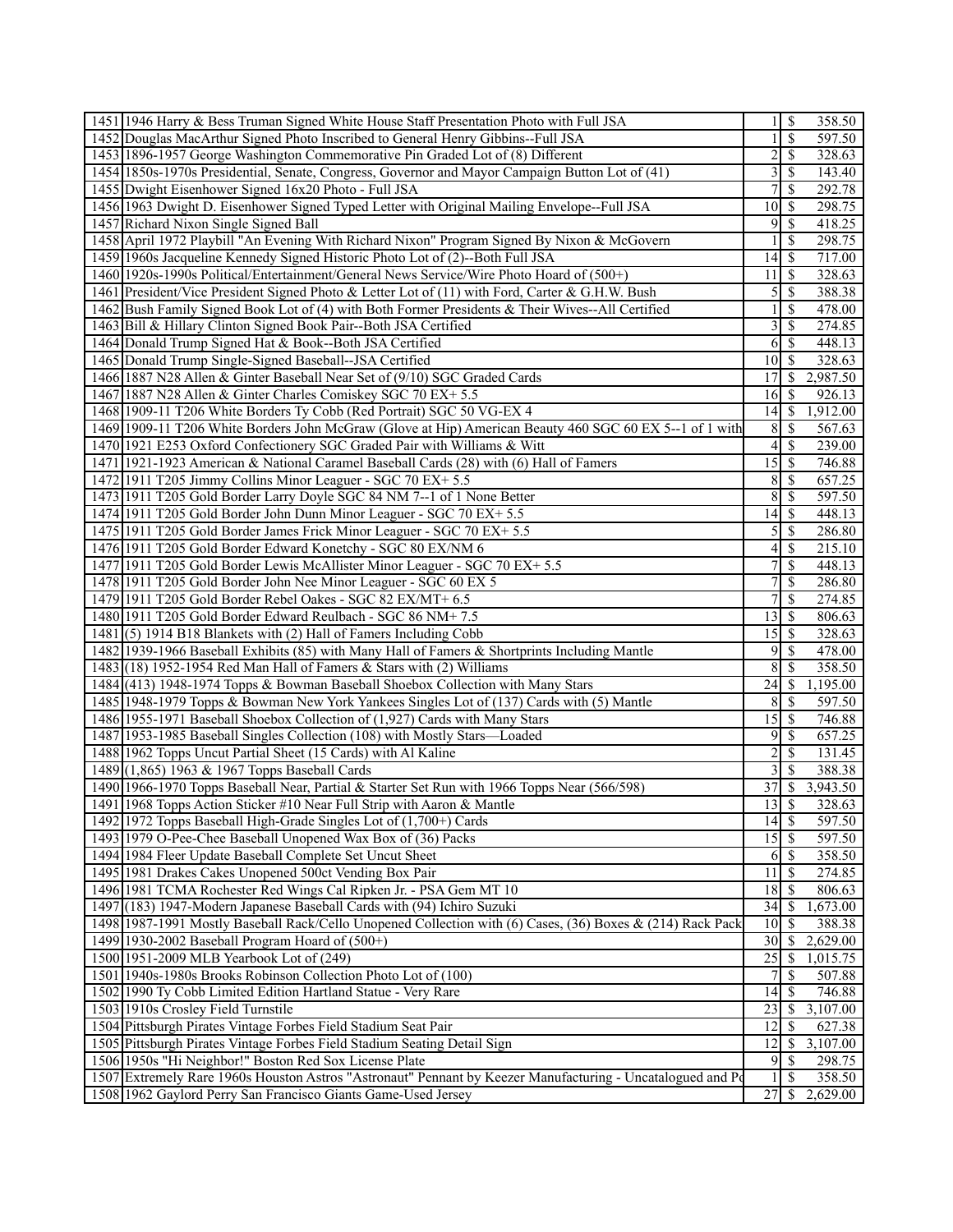| 1509 Extremely Rare Joe Jackson/Ty Cobb/Nap Lajoie Vintage Real-Photo Postcard                                     | \$<br>836.50<br>16                                          |
|--------------------------------------------------------------------------------------------------------------------|-------------------------------------------------------------|
| 1510 Circa 1920s-1930s Frankford Giants Black Baseball Team Photo                                                  | \$<br>418.25<br>6                                           |
| 1511 1960s Hartland & Transogram Statue Lot of (6) with Aaron Hartland Statue                                      | 7<br><sup>\$</sup><br>274.85                                |
| 1512 Barry Bonds 1994-1995 Game Used Bat - Full PSA/DNA                                                            | 15<br>567.63<br>S                                           |
| 1513 Single-Signed Baseball Hall of Famer Bat Lot of (6) with Aaron (Full JSA), Dickey, Mays & Reese               | S<br>1,045.63<br>16 <sub>1</sub>                            |
| 1514 Don Mattingly Autographed Lot of (4) with Bat, Ball & Jersey                                                  | 12<br>S<br>358.50                                           |
| 1515 Stan Musial Signed Lot of (5) with Baseballs, Bats & Jerseys                                                  | 12<br>S<br>717.00                                           |
| 1516 Nolan Ryan Signed Lot of (4) with Hat, Jacket & Photographs                                                   | 358.50<br>11<br><sup>\$</sup>                               |
| 1517 Lou Gehrig Signed 1938 Who's Who Magazine Cut - Full JSA [reserve met]                                        | 8<br><sup>\$</sup><br>1,792.50                              |
| 1518 Rogers Hornsby Signed Magazine Cut                                                                            | <sup>\$</sup><br>$\overline{0}$<br>$\overline{\phantom{a}}$ |
| 1519 1920s-1960s Pie Traynor Collection (4) with Vintage Autograph with Full JSA                                   | $\overline{2}$<br>\$<br>191.20                              |
| 1520 George Kelly Single-Signed Baseball - Full JSA                                                                | $\overline{5}$<br>286.80<br>S                               |
| 1521 Team/Multi-Signed Baseball Lot of (23) with 1941 & 1954 Yankees (both full JSA)                               | 21<br>1,135.25<br>S                                         |
| 1522 1959 Chicago Cubs Team-Signed Baseball with (21) Signatures Including Hornsby & Long - Full JSA               | \$<br>12<br>806.63                                          |
| 1523 Single-Signed Baseball Lot of (144) with Aaron, DiMaggio, Griffey Jr., Koufax, Ripken Jr. & Ryan              | 21<br><sup>\$</sup><br>2,868.00                             |
|                                                                                                                    | \$                                                          |
| 1524 Single-Signed Baseball Lot of (23) with DiMaggio (Full JSA), Jeter, Griffey Jr., Ripken Jr., Ryan, T. William | 21<br>1,673.00                                              |
| 1525 Mickey Mantle/Billy Martin Autographed Duo with Baseball & Photograph - Each Full JSA                         | 9<br>S<br>567.63                                            |
| 1526 Joe DiMaggio Signed Lot of (3) with Baseball & Framed Photographs - Each Full JSA                             | 12<br><sup>\$</sup><br>627.38                               |
| 1527 Mickey Mantle Autographed Framed Custom Painted Home Plate - Full PSA                                         | $\mathfrak{S}$<br><sup>\$</sup><br>418.25                   |
| 1528 Mickey Mantle Signed Framed "First Home Run" Black & White Photograph Display with 1951 Inscription           | 12 <br>657.25<br>S                                          |
| 1529 Mickey Mantle/Whitey Ford Dual Signed 8x10 - Full PSA/DNA                                                     | $\overline{3}$<br><sup>\$</sup><br>215.10                   |
| 1530 Multi-Signed 1951 Boston Braves vs. New York Giants Scorecard with (6) Autographs Including Rookie Yea        | $\overline{3}$<br>\$<br>143.40                              |
| 1531 New York Yankees Single-Signed 16x20 Lot of (36) with Berra, Rizzuto                                          | 6<br>\$<br>746.88                                           |
| 1532 New York Yankees Single-Signed & Inscribed 16x20 Lot of (21) with Ford                                        | $\overline{3}$<br>S<br>448.13                               |
| 1533 Baseball Hall of Famer Signed 16x20 Photograph Lot of (23)                                                    | 26<br>776.75<br>S                                           |
| 1534 Single-Signed Baseball 16x20 Flats Lot of (18)                                                                | 239.00<br><sup>\$</sup>                                     |
| 1535 Multi-Signed Baseball 16x20 Flats Lot of (9) with Berra, Ford & Rizzuto                                       | 11<br>S<br>597.50                                           |
| 1536 New York Yankees Signed & Framed Oversized Photograph Lot of (4) with Cano, A. Rod                            | $\vert 0 \vert$<br>S<br>$\overline{\phantom{a}}$            |
| 1537 Derek Jeter Autographed Lot of (4) with Book, Ball & (2) Cards                                                | S<br>507.88<br>11                                           |
| 1538 Alex Rodriguez Autographed Lot of (4) with High School Jersey & Canvas Art Pieces                             | $\frac{3}{ }$<br>S<br>262.90                                |
| 1539 1954-1958 Topps & Bowman Football Group (194) with 1956 Topps Partial (91/120)                                | $\overline{\mathbf{3}}$<br>215.10<br>S                      |
| 1540 1965 Topps Football Near Set of (171/176) Cards                                                               | 13<br><sup>\$</sup><br>776.75                               |
| 1541 1969 Washington Redskins Team Signed Football with (40) Signatures including Huff, Jurgensen, Lombardi        | 13<br>S<br>567.63                                           |
| 1542 Sayers, Payton and Butkus Signed 8x10 Photos in "Bears Legends" Framed Display                                | <sup>\$</sup><br>4<br>250.95                                |
| 1543 Walter Payton Signed Chicago Bears Jersey with Multiple Inscriptions - Full PSA                               | 12<br>\$<br>896.25                                          |
| 1544 1947-2007 NFL Game Day Program Hoard of (200+)                                                                | 17<br>S<br>717.00                                           |
| 1545 1970-2009 NFL Hall of Fame Game Program Lot of (53)                                                           | <sup>\$</sup><br>$\overline{0}$                             |
| 1546 1972-2005 NFL Playoff/Super Bowl Program Lot of (58)                                                          | 191.20                                                      |
| 1547 1888 N162 Goodwin Champions "Pugilists" PSA Graded Pair                                                       | 10 <sup>1</sup><br><sup>\$</sup><br>298.75                  |
| 1548 1917 Greystock Greys Eastern Basketball League Champions 16x20 Cabinet Photo by Gilbert & Bacon               | 6S<br>298.75                                                |
| 1549 1954-1957 Topps Baseball & Football Hall of Fame Trio with Ernie Banks RC                                     | 7 <sup>1</sup><br>$\mathbb{S}$<br>478.00                    |
| 1550 1964-65 Coca-Cola NHL Caps Complete Set (108/108) in Original Plastic Rink                                    | 15<br>418.25<br>S                                           |
| 1551 1963-1970 Football, Basketball & Hockey Card Shoebox Collection (1,007) with Many Stars                       | 27<br>\$<br>1,015.75                                        |
| 1552 2/1/64 Power Memorial vs. DeMatha High School Basketball Program & Ticket Stub with Lew Alcindor in           | \$<br>358.50<br>11                                          |
| 1553 1970-71 Topps Basketball Complete Set of (175/175) Cards                                                      | 15<br>S<br>388.38                                           |
| 1554 1955-1996 Multi-Sport Singles Collection (881) with Stars                                                     | \$<br> 0                                                    |
| 1555 1971-1985 Topps Baseball & Football Collection with (2) USFL Sets Including (10) PSA Graded                   | $\overline{9}$<br>358.50<br>S                               |
| 1556 1986-87 Fleer Basketball Stickers (11/11) Complete Graded Set                                                 | $\overline{2}$<br>143.40<br>S                               |
| 1557   1999-00 Upper Deck Michael Jordan Master Collection Box Set #/500 with BGS 9 Certified Auto #/50            | $\sqrt{8}$<br>\$<br>1,673.00                                |
| 1558 Michael Jordan Autographed Red Chicago Bulls Jersey - UDA                                                     | 1,314.50                                                    |
| 1559 Harlem Globetrotters Ephemera & Memorabilia Lot of (26) From Personal Collection of Hubert "Geese" Au         | <sup>\$</sup><br>298.75                                     |
| 1560 1976-1998 Multi-Sport Coin Collection (573) with 1976 Franklin Mint Pro Football Hall of Fame Mini Silve      | \$<br>274.85<br>6                                           |
| 1561 (40) 1977-1991 Multi/Non-Sport Uncut Sheets                                                                   | $10 \,$ \$<br>388.38                                        |
| 1562 1950s-1990s Sports Illustrated Hoard of (500+) with 1954 First Issue                                          | $3\vert$<br>203.15<br>S                                     |
| 1563 December 28, 2008 Mike Gartner Washington Capitals Retirement Ceremony Game Used/Signed Lot of (3)            | 448.13                                                      |
| 1564 March 6, 2010 Dave Steckel Game Used Washington Capitals Home Jersey with 35th Anniversary Patch              | $2\vert$<br>262.90<br>S                                     |
| 1565 1977 Seattle Slew Display with Photograph, (3) Tickets & Signed Index Card                                    | 4<br>S<br>215.10                                            |
| 1566 Civil War Era Surgeon General Joseph K. Barnes Signed Note with Original Mailing Envelope—Full JSA            |                                                             |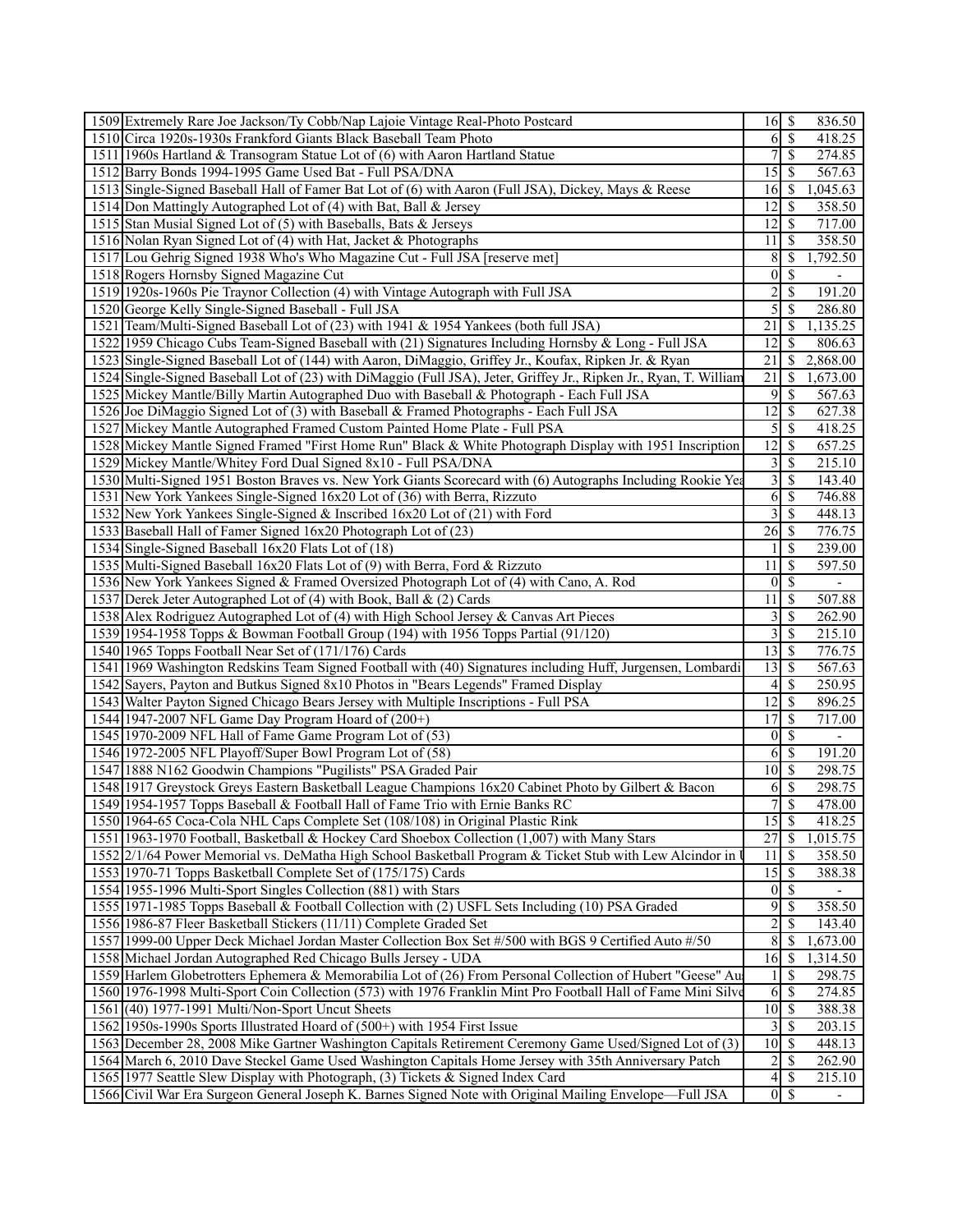|                                                                                                                            |                                                                                                                                                                                                                                                                                                                                                                                                                                                                                                                                                                                                                                                                                                                                                                                                                                                                                                                                                                                                                                                                                                                                                                                                                                                                                                                                                                                                                                                                                                                                                                                                                                                                                                                                                                                                                                                                                                                                                                                                                                                                                                                                                                                                                                                                                                                                                                                                                                                                                                                                                                                                                                                                                                                                                                                                                                                                                                                                                                                                                                                                                                                                                                                                                                                                                                                                                                                                                                                                                                                                                                                                                                                                              |                                                                                                                                                                                                                                                                                                                                                                                                                                                                                                                                                                             | 627.38                                                                                                                                                                                                                                                                                                                                                                                                                                                                                                                                                                                             |                                                                                                                                                                                                                                                                            |
|----------------------------------------------------------------------------------------------------------------------------|------------------------------------------------------------------------------------------------------------------------------------------------------------------------------------------------------------------------------------------------------------------------------------------------------------------------------------------------------------------------------------------------------------------------------------------------------------------------------------------------------------------------------------------------------------------------------------------------------------------------------------------------------------------------------------------------------------------------------------------------------------------------------------------------------------------------------------------------------------------------------------------------------------------------------------------------------------------------------------------------------------------------------------------------------------------------------------------------------------------------------------------------------------------------------------------------------------------------------------------------------------------------------------------------------------------------------------------------------------------------------------------------------------------------------------------------------------------------------------------------------------------------------------------------------------------------------------------------------------------------------------------------------------------------------------------------------------------------------------------------------------------------------------------------------------------------------------------------------------------------------------------------------------------------------------------------------------------------------------------------------------------------------------------------------------------------------------------------------------------------------------------------------------------------------------------------------------------------------------------------------------------------------------------------------------------------------------------------------------------------------------------------------------------------------------------------------------------------------------------------------------------------------------------------------------------------------------------------------------------------------------------------------------------------------------------------------------------------------------------------------------------------------------------------------------------------------------------------------------------------------------------------------------------------------------------------------------------------------------------------------------------------------------------------------------------------------------------------------------------------------------------------------------------------------------------------------------------------------------------------------------------------------------------------------------------------------------------------------------------------------------------------------------------------------------------------------------------------------------------------------------------------------------------------------------------------------------------------------------------------------------------------------------------------------|-----------------------------------------------------------------------------------------------------------------------------------------------------------------------------------------------------------------------------------------------------------------------------------------------------------------------------------------------------------------------------------------------------------------------------------------------------------------------------------------------------------------------------------------------------------------------------|----------------------------------------------------------------------------------------------------------------------------------------------------------------------------------------------------------------------------------------------------------------------------------------------------------------------------------------------------------------------------------------------------------------------------------------------------------------------------------------------------------------------------------------------------------------------------------------------------|----------------------------------------------------------------------------------------------------------------------------------------------------------------------------------------------------------------------------------------------------------------------------|
|                                                                                                                            |                                                                                                                                                                                                                                                                                                                                                                                                                                                                                                                                                                                                                                                                                                                                                                                                                                                                                                                                                                                                                                                                                                                                                                                                                                                                                                                                                                                                                                                                                                                                                                                                                                                                                                                                                                                                                                                                                                                                                                                                                                                                                                                                                                                                                                                                                                                                                                                                                                                                                                                                                                                                                                                                                                                                                                                                                                                                                                                                                                                                                                                                                                                                                                                                                                                                                                                                                                                                                                                                                                                                                                                                                                                                              |                                                                                                                                                                                                                                                                                                                                                                                                                                                                                                                                                                             |                                                                                                                                                                                                                                                                                                                                                                                                                                                                                                                                                                                                    |                                                                                                                                                                                                                                                                            |
|                                                                                                                            |                                                                                                                                                                                                                                                                                                                                                                                                                                                                                                                                                                                                                                                                                                                                                                                                                                                                                                                                                                                                                                                                                                                                                                                                                                                                                                                                                                                                                                                                                                                                                                                                                                                                                                                                                                                                                                                                                                                                                                                                                                                                                                                                                                                                                                                                                                                                                                                                                                                                                                                                                                                                                                                                                                                                                                                                                                                                                                                                                                                                                                                                                                                                                                                                                                                                                                                                                                                                                                                                                                                                                                                                                                                                              | S                                                                                                                                                                                                                                                                                                                                                                                                                                                                                                                                                                           | 286.80                                                                                                                                                                                                                                                                                                                                                                                                                                                                                                                                                                                             |                                                                                                                                                                                                                                                                            |
|                                                                                                                            |                                                                                                                                                                                                                                                                                                                                                                                                                                                                                                                                                                                                                                                                                                                                                                                                                                                                                                                                                                                                                                                                                                                                                                                                                                                                                                                                                                                                                                                                                                                                                                                                                                                                                                                                                                                                                                                                                                                                                                                                                                                                                                                                                                                                                                                                                                                                                                                                                                                                                                                                                                                                                                                                                                                                                                                                                                                                                                                                                                                                                                                                                                                                                                                                                                                                                                                                                                                                                                                                                                                                                                                                                                                                              | <sup>\$</sup>                                                                                                                                                                                                                                                                                                                                                                                                                                                                                                                                                               | 274.85                                                                                                                                                                                                                                                                                                                                                                                                                                                                                                                                                                                             |                                                                                                                                                                                                                                                                            |
|                                                                                                                            |                                                                                                                                                                                                                                                                                                                                                                                                                                                                                                                                                                                                                                                                                                                                                                                                                                                                                                                                                                                                                                                                                                                                                                                                                                                                                                                                                                                                                                                                                                                                                                                                                                                                                                                                                                                                                                                                                                                                                                                                                                                                                                                                                                                                                                                                                                                                                                                                                                                                                                                                                                                                                                                                                                                                                                                                                                                                                                                                                                                                                                                                                                                                                                                                                                                                                                                                                                                                                                                                                                                                                                                                                                                                              |                                                                                                                                                                                                                                                                                                                                                                                                                                                                                                                                                                             | 328.63                                                                                                                                                                                                                                                                                                                                                                                                                                                                                                                                                                                             |                                                                                                                                                                                                                                                                            |
|                                                                                                                            |                                                                                                                                                                                                                                                                                                                                                                                                                                                                                                                                                                                                                                                                                                                                                                                                                                                                                                                                                                                                                                                                                                                                                                                                                                                                                                                                                                                                                                                                                                                                                                                                                                                                                                                                                                                                                                                                                                                                                                                                                                                                                                                                                                                                                                                                                                                                                                                                                                                                                                                                                                                                                                                                                                                                                                                                                                                                                                                                                                                                                                                                                                                                                                                                                                                                                                                                                                                                                                                                                                                                                                                                                                                                              |                                                                                                                                                                                                                                                                                                                                                                                                                                                                                                                                                                             | 328.63                                                                                                                                                                                                                                                                                                                                                                                                                                                                                                                                                                                             |                                                                                                                                                                                                                                                                            |
|                                                                                                                            |                                                                                                                                                                                                                                                                                                                                                                                                                                                                                                                                                                                                                                                                                                                                                                                                                                                                                                                                                                                                                                                                                                                                                                                                                                                                                                                                                                                                                                                                                                                                                                                                                                                                                                                                                                                                                                                                                                                                                                                                                                                                                                                                                                                                                                                                                                                                                                                                                                                                                                                                                                                                                                                                                                                                                                                                                                                                                                                                                                                                                                                                                                                                                                                                                                                                                                                                                                                                                                                                                                                                                                                                                                                                              |                                                                                                                                                                                                                                                                                                                                                                                                                                                                                                                                                                             | 388.38                                                                                                                                                                                                                                                                                                                                                                                                                                                                                                                                                                                             |                                                                                                                                                                                                                                                                            |
|                                                                                                                            |                                                                                                                                                                                                                                                                                                                                                                                                                                                                                                                                                                                                                                                                                                                                                                                                                                                                                                                                                                                                                                                                                                                                                                                                                                                                                                                                                                                                                                                                                                                                                                                                                                                                                                                                                                                                                                                                                                                                                                                                                                                                                                                                                                                                                                                                                                                                                                                                                                                                                                                                                                                                                                                                                                                                                                                                                                                                                                                                                                                                                                                                                                                                                                                                                                                                                                                                                                                                                                                                                                                                                                                                                                                                              |                                                                                                                                                                                                                                                                                                                                                                                                                                                                                                                                                                             | 215.10                                                                                                                                                                                                                                                                                                                                                                                                                                                                                                                                                                                             |                                                                                                                                                                                                                                                                            |
|                                                                                                                            |                                                                                                                                                                                                                                                                                                                                                                                                                                                                                                                                                                                                                                                                                                                                                                                                                                                                                                                                                                                                                                                                                                                                                                                                                                                                                                                                                                                                                                                                                                                                                                                                                                                                                                                                                                                                                                                                                                                                                                                                                                                                                                                                                                                                                                                                                                                                                                                                                                                                                                                                                                                                                                                                                                                                                                                                                                                                                                                                                                                                                                                                                                                                                                                                                                                                                                                                                                                                                                                                                                                                                                                                                                                                              |                                                                                                                                                                                                                                                                                                                                                                                                                                                                                                                                                                             | 298.75                                                                                                                                                                                                                                                                                                                                                                                                                                                                                                                                                                                             |                                                                                                                                                                                                                                                                            |
|                                                                                                                            |                                                                                                                                                                                                                                                                                                                                                                                                                                                                                                                                                                                                                                                                                                                                                                                                                                                                                                                                                                                                                                                                                                                                                                                                                                                                                                                                                                                                                                                                                                                                                                                                                                                                                                                                                                                                                                                                                                                                                                                                                                                                                                                                                                                                                                                                                                                                                                                                                                                                                                                                                                                                                                                                                                                                                                                                                                                                                                                                                                                                                                                                                                                                                                                                                                                                                                                                                                                                                                                                                                                                                                                                                                                                              |                                                                                                                                                                                                                                                                                                                                                                                                                                                                                                                                                                             | 478.00                                                                                                                                                                                                                                                                                                                                                                                                                                                                                                                                                                                             |                                                                                                                                                                                                                                                                            |
|                                                                                                                            |                                                                                                                                                                                                                                                                                                                                                                                                                                                                                                                                                                                                                                                                                                                                                                                                                                                                                                                                                                                                                                                                                                                                                                                                                                                                                                                                                                                                                                                                                                                                                                                                                                                                                                                                                                                                                                                                                                                                                                                                                                                                                                                                                                                                                                                                                                                                                                                                                                                                                                                                                                                                                                                                                                                                                                                                                                                                                                                                                                                                                                                                                                                                                                                                                                                                                                                                                                                                                                                                                                                                                                                                                                                                              |                                                                                                                                                                                                                                                                                                                                                                                                                                                                                                                                                                             | 746.88                                                                                                                                                                                                                                                                                                                                                                                                                                                                                                                                                                                             |                                                                                                                                                                                                                                                                            |
|                                                                                                                            |                                                                                                                                                                                                                                                                                                                                                                                                                                                                                                                                                                                                                                                                                                                                                                                                                                                                                                                                                                                                                                                                                                                                                                                                                                                                                                                                                                                                                                                                                                                                                                                                                                                                                                                                                                                                                                                                                                                                                                                                                                                                                                                                                                                                                                                                                                                                                                                                                                                                                                                                                                                                                                                                                                                                                                                                                                                                                                                                                                                                                                                                                                                                                                                                                                                                                                                                                                                                                                                                                                                                                                                                                                                                              |                                                                                                                                                                                                                                                                                                                                                                                                                                                                                                                                                                             |                                                                                                                                                                                                                                                                                                                                                                                                                                                                                                                                                                                                    |                                                                                                                                                                                                                                                                            |
|                                                                                                                            |                                                                                                                                                                                                                                                                                                                                                                                                                                                                                                                                                                                                                                                                                                                                                                                                                                                                                                                                                                                                                                                                                                                                                                                                                                                                                                                                                                                                                                                                                                                                                                                                                                                                                                                                                                                                                                                                                                                                                                                                                                                                                                                                                                                                                                                                                                                                                                                                                                                                                                                                                                                                                                                                                                                                                                                                                                                                                                                                                                                                                                                                                                                                                                                                                                                                                                                                                                                                                                                                                                                                                                                                                                                                              |                                                                                                                                                                                                                                                                                                                                                                                                                                                                                                                                                                             |                                                                                                                                                                                                                                                                                                                                                                                                                                                                                                                                                                                                    |                                                                                                                                                                                                                                                                            |
|                                                                                                                            |                                                                                                                                                                                                                                                                                                                                                                                                                                                                                                                                                                                                                                                                                                                                                                                                                                                                                                                                                                                                                                                                                                                                                                                                                                                                                                                                                                                                                                                                                                                                                                                                                                                                                                                                                                                                                                                                                                                                                                                                                                                                                                                                                                                                                                                                                                                                                                                                                                                                                                                                                                                                                                                                                                                                                                                                                                                                                                                                                                                                                                                                                                                                                                                                                                                                                                                                                                                                                                                                                                                                                                                                                                                                              |                                                                                                                                                                                                                                                                                                                                                                                                                                                                                                                                                                             |                                                                                                                                                                                                                                                                                                                                                                                                                                                                                                                                                                                                    |                                                                                                                                                                                                                                                                            |
|                                                                                                                            |                                                                                                                                                                                                                                                                                                                                                                                                                                                                                                                                                                                                                                                                                                                                                                                                                                                                                                                                                                                                                                                                                                                                                                                                                                                                                                                                                                                                                                                                                                                                                                                                                                                                                                                                                                                                                                                                                                                                                                                                                                                                                                                                                                                                                                                                                                                                                                                                                                                                                                                                                                                                                                                                                                                                                                                                                                                                                                                                                                                                                                                                                                                                                                                                                                                                                                                                                                                                                                                                                                                                                                                                                                                                              |                                                                                                                                                                                                                                                                                                                                                                                                                                                                                                                                                                             |                                                                                                                                                                                                                                                                                                                                                                                                                                                                                                                                                                                                    |                                                                                                                                                                                                                                                                            |
|                                                                                                                            |                                                                                                                                                                                                                                                                                                                                                                                                                                                                                                                                                                                                                                                                                                                                                                                                                                                                                                                                                                                                                                                                                                                                                                                                                                                                                                                                                                                                                                                                                                                                                                                                                                                                                                                                                                                                                                                                                                                                                                                                                                                                                                                                                                                                                                                                                                                                                                                                                                                                                                                                                                                                                                                                                                                                                                                                                                                                                                                                                                                                                                                                                                                                                                                                                                                                                                                                                                                                                                                                                                                                                                                                                                                                              |                                                                                                                                                                                                                                                                                                                                                                                                                                                                                                                                                                             |                                                                                                                                                                                                                                                                                                                                                                                                                                                                                                                                                                                                    |                                                                                                                                                                                                                                                                            |
|                                                                                                                            |                                                                                                                                                                                                                                                                                                                                                                                                                                                                                                                                                                                                                                                                                                                                                                                                                                                                                                                                                                                                                                                                                                                                                                                                                                                                                                                                                                                                                                                                                                                                                                                                                                                                                                                                                                                                                                                                                                                                                                                                                                                                                                                                                                                                                                                                                                                                                                                                                                                                                                                                                                                                                                                                                                                                                                                                                                                                                                                                                                                                                                                                                                                                                                                                                                                                                                                                                                                                                                                                                                                                                                                                                                                                              |                                                                                                                                                                                                                                                                                                                                                                                                                                                                                                                                                                             |                                                                                                                                                                                                                                                                                                                                                                                                                                                                                                                                                                                                    |                                                                                                                                                                                                                                                                            |
|                                                                                                                            |                                                                                                                                                                                                                                                                                                                                                                                                                                                                                                                                                                                                                                                                                                                                                                                                                                                                                                                                                                                                                                                                                                                                                                                                                                                                                                                                                                                                                                                                                                                                                                                                                                                                                                                                                                                                                                                                                                                                                                                                                                                                                                                                                                                                                                                                                                                                                                                                                                                                                                                                                                                                                                                                                                                                                                                                                                                                                                                                                                                                                                                                                                                                                                                                                                                                                                                                                                                                                                                                                                                                                                                                                                                                              |                                                                                                                                                                                                                                                                                                                                                                                                                                                                                                                                                                             |                                                                                                                                                                                                                                                                                                                                                                                                                                                                                                                                                                                                    |                                                                                                                                                                                                                                                                            |
|                                                                                                                            |                                                                                                                                                                                                                                                                                                                                                                                                                                                                                                                                                                                                                                                                                                                                                                                                                                                                                                                                                                                                                                                                                                                                                                                                                                                                                                                                                                                                                                                                                                                                                                                                                                                                                                                                                                                                                                                                                                                                                                                                                                                                                                                                                                                                                                                                                                                                                                                                                                                                                                                                                                                                                                                                                                                                                                                                                                                                                                                                                                                                                                                                                                                                                                                                                                                                                                                                                                                                                                                                                                                                                                                                                                                                              |                                                                                                                                                                                                                                                                                                                                                                                                                                                                                                                                                                             |                                                                                                                                                                                                                                                                                                                                                                                                                                                                                                                                                                                                    |                                                                                                                                                                                                                                                                            |
|                                                                                                                            |                                                                                                                                                                                                                                                                                                                                                                                                                                                                                                                                                                                                                                                                                                                                                                                                                                                                                                                                                                                                                                                                                                                                                                                                                                                                                                                                                                                                                                                                                                                                                                                                                                                                                                                                                                                                                                                                                                                                                                                                                                                                                                                                                                                                                                                                                                                                                                                                                                                                                                                                                                                                                                                                                                                                                                                                                                                                                                                                                                                                                                                                                                                                                                                                                                                                                                                                                                                                                                                                                                                                                                                                                                                                              |                                                                                                                                                                                                                                                                                                                                                                                                                                                                                                                                                                             |                                                                                                                                                                                                                                                                                                                                                                                                                                                                                                                                                                                                    |                                                                                                                                                                                                                                                                            |
|                                                                                                                            |                                                                                                                                                                                                                                                                                                                                                                                                                                                                                                                                                                                                                                                                                                                                                                                                                                                                                                                                                                                                                                                                                                                                                                                                                                                                                                                                                                                                                                                                                                                                                                                                                                                                                                                                                                                                                                                                                                                                                                                                                                                                                                                                                                                                                                                                                                                                                                                                                                                                                                                                                                                                                                                                                                                                                                                                                                                                                                                                                                                                                                                                                                                                                                                                                                                                                                                                                                                                                                                                                                                                                                                                                                                                              |                                                                                                                                                                                                                                                                                                                                                                                                                                                                                                                                                                             |                                                                                                                                                                                                                                                                                                                                                                                                                                                                                                                                                                                                    |                                                                                                                                                                                                                                                                            |
|                                                                                                                            |                                                                                                                                                                                                                                                                                                                                                                                                                                                                                                                                                                                                                                                                                                                                                                                                                                                                                                                                                                                                                                                                                                                                                                                                                                                                                                                                                                                                                                                                                                                                                                                                                                                                                                                                                                                                                                                                                                                                                                                                                                                                                                                                                                                                                                                                                                                                                                                                                                                                                                                                                                                                                                                                                                                                                                                                                                                                                                                                                                                                                                                                                                                                                                                                                                                                                                                                                                                                                                                                                                                                                                                                                                                                              |                                                                                                                                                                                                                                                                                                                                                                                                                                                                                                                                                                             |                                                                                                                                                                                                                                                                                                                                                                                                                                                                                                                                                                                                    |                                                                                                                                                                                                                                                                            |
|                                                                                                                            |                                                                                                                                                                                                                                                                                                                                                                                                                                                                                                                                                                                                                                                                                                                                                                                                                                                                                                                                                                                                                                                                                                                                                                                                                                                                                                                                                                                                                                                                                                                                                                                                                                                                                                                                                                                                                                                                                                                                                                                                                                                                                                                                                                                                                                                                                                                                                                                                                                                                                                                                                                                                                                                                                                                                                                                                                                                                                                                                                                                                                                                                                                                                                                                                                                                                                                                                                                                                                                                                                                                                                                                                                                                                              |                                                                                                                                                                                                                                                                                                                                                                                                                                                                                                                                                                             |                                                                                                                                                                                                                                                                                                                                                                                                                                                                                                                                                                                                    |                                                                                                                                                                                                                                                                            |
|                                                                                                                            |                                                                                                                                                                                                                                                                                                                                                                                                                                                                                                                                                                                                                                                                                                                                                                                                                                                                                                                                                                                                                                                                                                                                                                                                                                                                                                                                                                                                                                                                                                                                                                                                                                                                                                                                                                                                                                                                                                                                                                                                                                                                                                                                                                                                                                                                                                                                                                                                                                                                                                                                                                                                                                                                                                                                                                                                                                                                                                                                                                                                                                                                                                                                                                                                                                                                                                                                                                                                                                                                                                                                                                                                                                                                              |                                                                                                                                                                                                                                                                                                                                                                                                                                                                                                                                                                             |                                                                                                                                                                                                                                                                                                                                                                                                                                                                                                                                                                                                    |                                                                                                                                                                                                                                                                            |
|                                                                                                                            |                                                                                                                                                                                                                                                                                                                                                                                                                                                                                                                                                                                                                                                                                                                                                                                                                                                                                                                                                                                                                                                                                                                                                                                                                                                                                                                                                                                                                                                                                                                                                                                                                                                                                                                                                                                                                                                                                                                                                                                                                                                                                                                                                                                                                                                                                                                                                                                                                                                                                                                                                                                                                                                                                                                                                                                                                                                                                                                                                                                                                                                                                                                                                                                                                                                                                                                                                                                                                                                                                                                                                                                                                                                                              |                                                                                                                                                                                                                                                                                                                                                                                                                                                                                                                                                                             | $\overline{\phantom{a}}$                                                                                                                                                                                                                                                                                                                                                                                                                                                                                                                                                                           |                                                                                                                                                                                                                                                                            |
|                                                                                                                            |                                                                                                                                                                                                                                                                                                                                                                                                                                                                                                                                                                                                                                                                                                                                                                                                                                                                                                                                                                                                                                                                                                                                                                                                                                                                                                                                                                                                                                                                                                                                                                                                                                                                                                                                                                                                                                                                                                                                                                                                                                                                                                                                                                                                                                                                                                                                                                                                                                                                                                                                                                                                                                                                                                                                                                                                                                                                                                                                                                                                                                                                                                                                                                                                                                                                                                                                                                                                                                                                                                                                                                                                                                                                              |                                                                                                                                                                                                                                                                                                                                                                                                                                                                                                                                                                             | $\overline{\phantom{a}}$                                                                                                                                                                                                                                                                                                                                                                                                                                                                                                                                                                           |                                                                                                                                                                                                                                                                            |
|                                                                                                                            |                                                                                                                                                                                                                                                                                                                                                                                                                                                                                                                                                                                                                                                                                                                                                                                                                                                                                                                                                                                                                                                                                                                                                                                                                                                                                                                                                                                                                                                                                                                                                                                                                                                                                                                                                                                                                                                                                                                                                                                                                                                                                                                                                                                                                                                                                                                                                                                                                                                                                                                                                                                                                                                                                                                                                                                                                                                                                                                                                                                                                                                                                                                                                                                                                                                                                                                                                                                                                                                                                                                                                                                                                                                                              |                                                                                                                                                                                                                                                                                                                                                                                                                                                                                                                                                                             |                                                                                                                                                                                                                                                                                                                                                                                                                                                                                                                                                                                                    |                                                                                                                                                                                                                                                                            |
|                                                                                                                            |                                                                                                                                                                                                                                                                                                                                                                                                                                                                                                                                                                                                                                                                                                                                                                                                                                                                                                                                                                                                                                                                                                                                                                                                                                                                                                                                                                                                                                                                                                                                                                                                                                                                                                                                                                                                                                                                                                                                                                                                                                                                                                                                                                                                                                                                                                                                                                                                                                                                                                                                                                                                                                                                                                                                                                                                                                                                                                                                                                                                                                                                                                                                                                                                                                                                                                                                                                                                                                                                                                                                                                                                                                                                              |                                                                                                                                                                                                                                                                                                                                                                                                                                                                                                                                                                             | 328.63                                                                                                                                                                                                                                                                                                                                                                                                                                                                                                                                                                                             |                                                                                                                                                                                                                                                                            |
|                                                                                                                            |                                                                                                                                                                                                                                                                                                                                                                                                                                                                                                                                                                                                                                                                                                                                                                                                                                                                                                                                                                                                                                                                                                                                                                                                                                                                                                                                                                                                                                                                                                                                                                                                                                                                                                                                                                                                                                                                                                                                                                                                                                                                                                                                                                                                                                                                                                                                                                                                                                                                                                                                                                                                                                                                                                                                                                                                                                                                                                                                                                                                                                                                                                                                                                                                                                                                                                                                                                                                                                                                                                                                                                                                                                                                              | S                                                                                                                                                                                                                                                                                                                                                                                                                                                                                                                                                                           | 143.40                                                                                                                                                                                                                                                                                                                                                                                                                                                                                                                                                                                             |                                                                                                                                                                                                                                                                            |
|                                                                                                                            |                                                                                                                                                                                                                                                                                                                                                                                                                                                                                                                                                                                                                                                                                                                                                                                                                                                                                                                                                                                                                                                                                                                                                                                                                                                                                                                                                                                                                                                                                                                                                                                                                                                                                                                                                                                                                                                                                                                                                                                                                                                                                                                                                                                                                                                                                                                                                                                                                                                                                                                                                                                                                                                                                                                                                                                                                                                                                                                                                                                                                                                                                                                                                                                                                                                                                                                                                                                                                                                                                                                                                                                                                                                                              | <sup>\$</sup>                                                                                                                                                                                                                                                                                                                                                                                                                                                                                                                                                               | 191.20                                                                                                                                                                                                                                                                                                                                                                                                                                                                                                                                                                                             |                                                                                                                                                                                                                                                                            |
|                                                                                                                            | 4                                                                                                                                                                                                                                                                                                                                                                                                                                                                                                                                                                                                                                                                                                                                                                                                                                                                                                                                                                                                                                                                                                                                                                                                                                                                                                                                                                                                                                                                                                                                                                                                                                                                                                                                                                                                                                                                                                                                                                                                                                                                                                                                                                                                                                                                                                                                                                                                                                                                                                                                                                                                                                                                                                                                                                                                                                                                                                                                                                                                                                                                                                                                                                                                                                                                                                                                                                                                                                                                                                                                                                                                                                                                            | <sup>\$</sup>                                                                                                                                                                                                                                                                                                                                                                                                                                                                                                                                                               | 227.05                                                                                                                                                                                                                                                                                                                                                                                                                                                                                                                                                                                             |                                                                                                                                                                                                                                                                            |
|                                                                                                                            |                                                                                                                                                                                                                                                                                                                                                                                                                                                                                                                                                                                                                                                                                                                                                                                                                                                                                                                                                                                                                                                                                                                                                                                                                                                                                                                                                                                                                                                                                                                                                                                                                                                                                                                                                                                                                                                                                                                                                                                                                                                                                                                                                                                                                                                                                                                                                                                                                                                                                                                                                                                                                                                                                                                                                                                                                                                                                                                                                                                                                                                                                                                                                                                                                                                                                                                                                                                                                                                                                                                                                                                                                                                                              | <sup>\$</sup>                                                                                                                                                                                                                                                                                                                                                                                                                                                                                                                                                               | 95.60                                                                                                                                                                                                                                                                                                                                                                                                                                                                                                                                                                                              |                                                                                                                                                                                                                                                                            |
|                                                                                                                            |                                                                                                                                                                                                                                                                                                                                                                                                                                                                                                                                                                                                                                                                                                                                                                                                                                                                                                                                                                                                                                                                                                                                                                                                                                                                                                                                                                                                                                                                                                                                                                                                                                                                                                                                                                                                                                                                                                                                                                                                                                                                                                                                                                                                                                                                                                                                                                                                                                                                                                                                                                                                                                                                                                                                                                                                                                                                                                                                                                                                                                                                                                                                                                                                                                                                                                                                                                                                                                                                                                                                                                                                                                                                              |                                                                                                                                                                                                                                                                                                                                                                                                                                                                                                                                                                             | 95.60                                                                                                                                                                                                                                                                                                                                                                                                                                                                                                                                                                                              |                                                                                                                                                                                                                                                                            |
|                                                                                                                            |                                                                                                                                                                                                                                                                                                                                                                                                                                                                                                                                                                                                                                                                                                                                                                                                                                                                                                                                                                                                                                                                                                                                                                                                                                                                                                                                                                                                                                                                                                                                                                                                                                                                                                                                                                                                                                                                                                                                                                                                                                                                                                                                                                                                                                                                                                                                                                                                                                                                                                                                                                                                                                                                                                                                                                                                                                                                                                                                                                                                                                                                                                                                                                                                                                                                                                                                                                                                                                                                                                                                                                                                                                                                              |                                                                                                                                                                                                                                                                                                                                                                                                                                                                                                                                                                             | 155.35                                                                                                                                                                                                                                                                                                                                                                                                                                                                                                                                                                                             |                                                                                                                                                                                                                                                                            |
|                                                                                                                            |                                                                                                                                                                                                                                                                                                                                                                                                                                                                                                                                                                                                                                                                                                                                                                                                                                                                                                                                                                                                                                                                                                                                                                                                                                                                                                                                                                                                                                                                                                                                                                                                                                                                                                                                                                                                                                                                                                                                                                                                                                                                                                                                                                                                                                                                                                                                                                                                                                                                                                                                                                                                                                                                                                                                                                                                                                                                                                                                                                                                                                                                                                                                                                                                                                                                                                                                                                                                                                                                                                                                                                                                                                                                              |                                                                                                                                                                                                                                                                                                                                                                                                                                                                                                                                                                             | 298.75                                                                                                                                                                                                                                                                                                                                                                                                                                                                                                                                                                                             |                                                                                                                                                                                                                                                                            |
|                                                                                                                            |                                                                                                                                                                                                                                                                                                                                                                                                                                                                                                                                                                                                                                                                                                                                                                                                                                                                                                                                                                                                                                                                                                                                                                                                                                                                                                                                                                                                                                                                                                                                                                                                                                                                                                                                                                                                                                                                                                                                                                                                                                                                                                                                                                                                                                                                                                                                                                                                                                                                                                                                                                                                                                                                                                                                                                                                                                                                                                                                                                                                                                                                                                                                                                                                                                                                                                                                                                                                                                                                                                                                                                                                                                                                              | -\$                                                                                                                                                                                                                                                                                                                                                                                                                                                                                                                                                                         | 262.90                                                                                                                                                                                                                                                                                                                                                                                                                                                                                                                                                                                             |                                                                                                                                                                                                                                                                            |
|                                                                                                                            |                                                                                                                                                                                                                                                                                                                                                                                                                                                                                                                                                                                                                                                                                                                                                                                                                                                                                                                                                                                                                                                                                                                                                                                                                                                                                                                                                                                                                                                                                                                                                                                                                                                                                                                                                                                                                                                                                                                                                                                                                                                                                                                                                                                                                                                                                                                                                                                                                                                                                                                                                                                                                                                                                                                                                                                                                                                                                                                                                                                                                                                                                                                                                                                                                                                                                                                                                                                                                                                                                                                                                                                                                                                                              | -\$                                                                                                                                                                                                                                                                                                                                                                                                                                                                                                                                                                         | 107.55                                                                                                                                                                                                                                                                                                                                                                                                                                                                                                                                                                                             |                                                                                                                                                                                                                                                                            |
|                                                                                                                            |                                                                                                                                                                                                                                                                                                                                                                                                                                                                                                                                                                                                                                                                                                                                                                                                                                                                                                                                                                                                                                                                                                                                                                                                                                                                                                                                                                                                                                                                                                                                                                                                                                                                                                                                                                                                                                                                                                                                                                                                                                                                                                                                                                                                                                                                                                                                                                                                                                                                                                                                                                                                                                                                                                                                                                                                                                                                                                                                                                                                                                                                                                                                                                                                                                                                                                                                                                                                                                                                                                                                                                                                                                                                              | -S                                                                                                                                                                                                                                                                                                                                                                                                                                                                                                                                                                          | 95.60                                                                                                                                                                                                                                                                                                                                                                                                                                                                                                                                                                                              |                                                                                                                                                                                                                                                                            |
|                                                                                                                            |                                                                                                                                                                                                                                                                                                                                                                                                                                                                                                                                                                                                                                                                                                                                                                                                                                                                                                                                                                                                                                                                                                                                                                                                                                                                                                                                                                                                                                                                                                                                                                                                                                                                                                                                                                                                                                                                                                                                                                                                                                                                                                                                                                                                                                                                                                                                                                                                                                                                                                                                                                                                                                                                                                                                                                                                                                                                                                                                                                                                                                                                                                                                                                                                                                                                                                                                                                                                                                                                                                                                                                                                                                                                              |                                                                                                                                                                                                                                                                                                                                                                                                                                                                                                                                                                             | 119.50                                                                                                                                                                                                                                                                                                                                                                                                                                                                                                                                                                                             |                                                                                                                                                                                                                                                                            |
|                                                                                                                            |                                                                                                                                                                                                                                                                                                                                                                                                                                                                                                                                                                                                                                                                                                                                                                                                                                                                                                                                                                                                                                                                                                                                                                                                                                                                                                                                                                                                                                                                                                                                                                                                                                                                                                                                                                                                                                                                                                                                                                                                                                                                                                                                                                                                                                                                                                                                                                                                                                                                                                                                                                                                                                                                                                                                                                                                                                                                                                                                                                                                                                                                                                                                                                                                                                                                                                                                                                                                                                                                                                                                                                                                                                                                              |                                                                                                                                                                                                                                                                                                                                                                                                                                                                                                                                                                             | 155.35                                                                                                                                                                                                                                                                                                                                                                                                                                                                                                                                                                                             |                                                                                                                                                                                                                                                                            |
|                                                                                                                            |                                                                                                                                                                                                                                                                                                                                                                                                                                                                                                                                                                                                                                                                                                                                                                                                                                                                                                                                                                                                                                                                                                                                                                                                                                                                                                                                                                                                                                                                                                                                                                                                                                                                                                                                                                                                                                                                                                                                                                                                                                                                                                                                                                                                                                                                                                                                                                                                                                                                                                                                                                                                                                                                                                                                                                                                                                                                                                                                                                                                                                                                                                                                                                                                                                                                                                                                                                                                                                                                                                                                                                                                                                                                              |                                                                                                                                                                                                                                                                                                                                                                                                                                                                                                                                                                             | 274.85                                                                                                                                                                                                                                                                                                                                                                                                                                                                                                                                                                                             |                                                                                                                                                                                                                                                                            |
|                                                                                                                            |                                                                                                                                                                                                                                                                                                                                                                                                                                                                                                                                                                                                                                                                                                                                                                                                                                                                                                                                                                                                                                                                                                                                                                                                                                                                                                                                                                                                                                                                                                                                                                                                                                                                                                                                                                                                                                                                                                                                                                                                                                                                                                                                                                                                                                                                                                                                                                                                                                                                                                                                                                                                                                                                                                                                                                                                                                                                                                                                                                                                                                                                                                                                                                                                                                                                                                                                                                                                                                                                                                                                                                                                                                                                              |                                                                                                                                                                                                                                                                                                                                                                                                                                                                                                                                                                             | 286.80                                                                                                                                                                                                                                                                                                                                                                                                                                                                                                                                                                                             |                                                                                                                                                                                                                                                                            |
|                                                                                                                            |                                                                                                                                                                                                                                                                                                                                                                                                                                                                                                                                                                                                                                                                                                                                                                                                                                                                                                                                                                                                                                                                                                                                                                                                                                                                                                                                                                                                                                                                                                                                                                                                                                                                                                                                                                                                                                                                                                                                                                                                                                                                                                                                                                                                                                                                                                                                                                                                                                                                                                                                                                                                                                                                                                                                                                                                                                                                                                                                                                                                                                                                                                                                                                                                                                                                                                                                                                                                                                                                                                                                                                                                                                                                              |                                                                                                                                                                                                                                                                                                                                                                                                                                                                                                                                                                             | 59.75                                                                                                                                                                                                                                                                                                                                                                                                                                                                                                                                                                                              |                                                                                                                                                                                                                                                                            |
|                                                                                                                            |                                                                                                                                                                                                                                                                                                                                                                                                                                                                                                                                                                                                                                                                                                                                                                                                                                                                                                                                                                                                                                                                                                                                                                                                                                                                                                                                                                                                                                                                                                                                                                                                                                                                                                                                                                                                                                                                                                                                                                                                                                                                                                                                                                                                                                                                                                                                                                                                                                                                                                                                                                                                                                                                                                                                                                                                                                                                                                                                                                                                                                                                                                                                                                                                                                                                                                                                                                                                                                                                                                                                                                                                                                                                              |                                                                                                                                                                                                                                                                                                                                                                                                                                                                                                                                                                             |                                                                                                                                                                                                                                                                                                                                                                                                                                                                                                                                                                                                    |                                                                                                                                                                                                                                                                            |
|                                                                                                                            |                                                                                                                                                                                                                                                                                                                                                                                                                                                                                                                                                                                                                                                                                                                                                                                                                                                                                                                                                                                                                                                                                                                                                                                                                                                                                                                                                                                                                                                                                                                                                                                                                                                                                                                                                                                                                                                                                                                                                                                                                                                                                                                                                                                                                                                                                                                                                                                                                                                                                                                                                                                                                                                                                                                                                                                                                                                                                                                                                                                                                                                                                                                                                                                                                                                                                                                                                                                                                                                                                                                                                                                                                                                                              | <sup>\$</sup>                                                                                                                                                                                                                                                                                                                                                                                                                                                                                                                                                               |                                                                                                                                                                                                                                                                                                                                                                                                                                                                                                                                                                                                    |                                                                                                                                                                                                                                                                            |
|                                                                                                                            |                                                                                                                                                                                                                                                                                                                                                                                                                                                                                                                                                                                                                                                                                                                                                                                                                                                                                                                                                                                                                                                                                                                                                                                                                                                                                                                                                                                                                                                                                                                                                                                                                                                                                                                                                                                                                                                                                                                                                                                                                                                                                                                                                                                                                                                                                                                                                                                                                                                                                                                                                                                                                                                                                                                                                                                                                                                                                                                                                                                                                                                                                                                                                                                                                                                                                                                                                                                                                                                                                                                                                                                                                                                                              |                                                                                                                                                                                                                                                                                                                                                                                                                                                                                                                                                                             |                                                                                                                                                                                                                                                                                                                                                                                                                                                                                                                                                                                                    |                                                                                                                                                                                                                                                                            |
|                                                                                                                            |                                                                                                                                                                                                                                                                                                                                                                                                                                                                                                                                                                                                                                                                                                                                                                                                                                                                                                                                                                                                                                                                                                                                                                                                                                                                                                                                                                                                                                                                                                                                                                                                                                                                                                                                                                                                                                                                                                                                                                                                                                                                                                                                                                                                                                                                                                                                                                                                                                                                                                                                                                                                                                                                                                                                                                                                                                                                                                                                                                                                                                                                                                                                                                                                                                                                                                                                                                                                                                                                                                                                                                                                                                                                              |                                                                                                                                                                                                                                                                                                                                                                                                                                                                                                                                                                             |                                                                                                                                                                                                                                                                                                                                                                                                                                                                                                                                                                                                    |                                                                                                                                                                                                                                                                            |
|                                                                                                                            |                                                                                                                                                                                                                                                                                                                                                                                                                                                                                                                                                                                                                                                                                                                                                                                                                                                                                                                                                                                                                                                                                                                                                                                                                                                                                                                                                                                                                                                                                                                                                                                                                                                                                                                                                                                                                                                                                                                                                                                                                                                                                                                                                                                                                                                                                                                                                                                                                                                                                                                                                                                                                                                                                                                                                                                                                                                                                                                                                                                                                                                                                                                                                                                                                                                                                                                                                                                                                                                                                                                                                                                                                                                                              |                                                                                                                                                                                                                                                                                                                                                                                                                                                                                                                                                                             |                                                                                                                                                                                                                                                                                                                                                                                                                                                                                                                                                                                                    |                                                                                                                                                                                                                                                                            |
|                                                                                                                            |                                                                                                                                                                                                                                                                                                                                                                                                                                                                                                                                                                                                                                                                                                                                                                                                                                                                                                                                                                                                                                                                                                                                                                                                                                                                                                                                                                                                                                                                                                                                                                                                                                                                                                                                                                                                                                                                                                                                                                                                                                                                                                                                                                                                                                                                                                                                                                                                                                                                                                                                                                                                                                                                                                                                                                                                                                                                                                                                                                                                                                                                                                                                                                                                                                                                                                                                                                                                                                                                                                                                                                                                                                                                              |                                                                                                                                                                                                                                                                                                                                                                                                                                                                                                                                                                             |                                                                                                                                                                                                                                                                                                                                                                                                                                                                                                                                                                                                    |                                                                                                                                                                                                                                                                            |
|                                                                                                                            |                                                                                                                                                                                                                                                                                                                                                                                                                                                                                                                                                                                                                                                                                                                                                                                                                                                                                                                                                                                                                                                                                                                                                                                                                                                                                                                                                                                                                                                                                                                                                                                                                                                                                                                                                                                                                                                                                                                                                                                                                                                                                                                                                                                                                                                                                                                                                                                                                                                                                                                                                                                                                                                                                                                                                                                                                                                                                                                                                                                                                                                                                                                                                                                                                                                                                                                                                                                                                                                                                                                                                                                                                                                                              |                                                                                                                                                                                                                                                                                                                                                                                                                                                                                                                                                                             |                                                                                                                                                                                                                                                                                                                                                                                                                                                                                                                                                                                                    |                                                                                                                                                                                                                                                                            |
|                                                                                                                            |                                                                                                                                                                                                                                                                                                                                                                                                                                                                                                                                                                                                                                                                                                                                                                                                                                                                                                                                                                                                                                                                                                                                                                                                                                                                                                                                                                                                                                                                                                                                                                                                                                                                                                                                                                                                                                                                                                                                                                                                                                                                                                                                                                                                                                                                                                                                                                                                                                                                                                                                                                                                                                                                                                                                                                                                                                                                                                                                                                                                                                                                                                                                                                                                                                                                                                                                                                                                                                                                                                                                                                                                                                                                              |                                                                                                                                                                                                                                                                                                                                                                                                                                                                                                                                                                             |                                                                                                                                                                                                                                                                                                                                                                                                                                                                                                                                                                                                    |                                                                                                                                                                                                                                                                            |
|                                                                                                                            |                                                                                                                                                                                                                                                                                                                                                                                                                                                                                                                                                                                                                                                                                                                                                                                                                                                                                                                                                                                                                                                                                                                                                                                                                                                                                                                                                                                                                                                                                                                                                                                                                                                                                                                                                                                                                                                                                                                                                                                                                                                                                                                                                                                                                                                                                                                                                                                                                                                                                                                                                                                                                                                                                                                                                                                                                                                                                                                                                                                                                                                                                                                                                                                                                                                                                                                                                                                                                                                                                                                                                                                                                                                                              |                                                                                                                                                                                                                                                                                                                                                                                                                                                                                                                                                                             |                                                                                                                                                                                                                                                                                                                                                                                                                                                                                                                                                                                                    |                                                                                                                                                                                                                                                                            |
|                                                                                                                            |                                                                                                                                                                                                                                                                                                                                                                                                                                                                                                                                                                                                                                                                                                                                                                                                                                                                                                                                                                                                                                                                                                                                                                                                                                                                                                                                                                                                                                                                                                                                                                                                                                                                                                                                                                                                                                                                                                                                                                                                                                                                                                                                                                                                                                                                                                                                                                                                                                                                                                                                                                                                                                                                                                                                                                                                                                                                                                                                                                                                                                                                                                                                                                                                                                                                                                                                                                                                                                                                                                                                                                                                                                                                              |                                                                                                                                                                                                                                                                                                                                                                                                                                                                                                                                                                             |                                                                                                                                                                                                                                                                                                                                                                                                                                                                                                                                                                                                    |                                                                                                                                                                                                                                                                            |
|                                                                                                                            |                                                                                                                                                                                                                                                                                                                                                                                                                                                                                                                                                                                                                                                                                                                                                                                                                                                                                                                                                                                                                                                                                                                                                                                                                                                                                                                                                                                                                                                                                                                                                                                                                                                                                                                                                                                                                                                                                                                                                                                                                                                                                                                                                                                                                                                                                                                                                                                                                                                                                                                                                                                                                                                                                                                                                                                                                                                                                                                                                                                                                                                                                                                                                                                                                                                                                                                                                                                                                                                                                                                                                                                                                                                                              |                                                                                                                                                                                                                                                                                                                                                                                                                                                                                                                                                                             |                                                                                                                                                                                                                                                                                                                                                                                                                                                                                                                                                                                                    |                                                                                                                                                                                                                                                                            |
| 1618 Billy Martin Signed & Framed Photograph Display                                                                       |                                                                                                                                                                                                                                                                                                                                                                                                                                                                                                                                                                                                                                                                                                                                                                                                                                                                                                                                                                                                                                                                                                                                                                                                                                                                                                                                                                                                                                                                                                                                                                                                                                                                                                                                                                                                                                                                                                                                                                                                                                                                                                                                                                                                                                                                                                                                                                                                                                                                                                                                                                                                                                                                                                                                                                                                                                                                                                                                                                                                                                                                                                                                                                                                                                                                                                                                                                                                                                                                                                                                                                                                                                                                              |                                                                                                                                                                                                                                                                                                                                                                                                                                                                                                                                                                             |                                                                                                                                                                                                                                                                                                                                                                                                                                                                                                                                                                                                    |                                                                                                                                                                                                                                                                            |
| 1619 1973 Mets/Yankees New York Daily News Caricatures Lot of (10) with (4) Signed including Berra                         |                                                                                                                                                                                                                                                                                                                                                                                                                                                                                                                                                                                                                                                                                                                                                                                                                                                                                                                                                                                                                                                                                                                                                                                                                                                                                                                                                                                                                                                                                                                                                                                                                                                                                                                                                                                                                                                                                                                                                                                                                                                                                                                                                                                                                                                                                                                                                                                                                                                                                                                                                                                                                                                                                                                                                                                                                                                                                                                                                                                                                                                                                                                                                                                                                                                                                                                                                                                                                                                                                                                                                                                                                                                                              | $2\sqrt{3}$                                                                                                                                                                                                                                                                                                                                                                                                                                                                                                                                                                 | 131.45                                                                                                                                                                                                                                                                                                                                                                                                                                                                                                                                                                                             |                                                                                                                                                                                                                                                                            |
| 1620 Signed Baseball Custom-Die Cut Photograph Lot of (6) with Ford & Rizzuto                                              | 2 <sup>1</sup>                                                                                                                                                                                                                                                                                                                                                                                                                                                                                                                                                                                                                                                                                                                                                                                                                                                                                                                                                                                                                                                                                                                                                                                                                                                                                                                                                                                                                                                                                                                                                                                                                                                                                                                                                                                                                                                                                                                                                                                                                                                                                                                                                                                                                                                                                                                                                                                                                                                                                                                                                                                                                                                                                                                                                                                                                                                                                                                                                                                                                                                                                                                                                                                                                                                                                                                                                                                                                                                                                                                                                                                                                                                               | -\$                                                                                                                                                                                                                                                                                                                                                                                                                                                                                                                                                                         | 131.45                                                                                                                                                                                                                                                                                                                                                                                                                                                                                                                                                                                             |                                                                                                                                                                                                                                                                            |
| 1621 Single-Signed New York Yankee Baseball Lot of (41) with Ford, Rivera                                                  | $\overline{17}$ \$                                                                                                                                                                                                                                                                                                                                                                                                                                                                                                                                                                                                                                                                                                                                                                                                                                                                                                                                                                                                                                                                                                                                                                                                                                                                                                                                                                                                                                                                                                                                                                                                                                                                                                                                                                                                                                                                                                                                                                                                                                                                                                                                                                                                                                                                                                                                                                                                                                                                                                                                                                                                                                                                                                                                                                                                                                                                                                                                                                                                                                                                                                                                                                                                                                                                                                                                                                                                                                                                                                                                                                                                                                                           |                                                                                                                                                                                                                                                                                                                                                                                                                                                                                                                                                                             | 926.13                                                                                                                                                                                                                                                                                                                                                                                                                                                                                                                                                                                             |                                                                                                                                                                                                                                                                            |
| 1622 Bob Feller Single-Signed Baseball Pair with "I Struck Out Mantle & T. Williams" Inscriptions                          |                                                                                                                                                                                                                                                                                                                                                                                                                                                                                                                                                                                                                                                                                                                                                                                                                                                                                                                                                                                                                                                                                                                                                                                                                                                                                                                                                                                                                                                                                                                                                                                                                                                                                                                                                                                                                                                                                                                                                                                                                                                                                                                                                                                                                                                                                                                                                                                                                                                                                                                                                                                                                                                                                                                                                                                                                                                                                                                                                                                                                                                                                                                                                                                                                                                                                                                                                                                                                                                                                                                                                                                                                                                                              | $3$ \ $\sqrt{3}$                                                                                                                                                                                                                                                                                                                                                                                                                                                                                                                                                            | 83.65                                                                                                                                                                                                                                                                                                                                                                                                                                                                                                                                                                                              |                                                                                                                                                                                                                                                                            |
| 1623 Mariano Rivera & Bernie Williams Single-Signed Baseball Pair<br>1624 Yogi Berra Signed Mitchell & Ness Replica Jersey | $10 \mid S$                                                                                                                                                                                                                                                                                                                                                                                                                                                                                                                                                                                                                                                                                                                                                                                                                                                                                                                                                                                                                                                                                                                                                                                                                                                                                                                                                                                                                                                                                                                                                                                                                                                                                                                                                                                                                                                                                                                                                                                                                                                                                                                                                                                                                                                                                                                                                                                                                                                                                                                                                                                                                                                                                                                                                                                                                                                                                                                                                                                                                                                                                                                                                                                                                                                                                                                                                                                                                                                                                                                                                                                                                                                                  | $10\vert S$                                                                                                                                                                                                                                                                                                                                                                                                                                                                                                                                                                 | 262.90<br>250.95                                                                                                                                                                                                                                                                                                                                                                                                                                                                                                                                                                                   |                                                                                                                                                                                                                                                                            |
|                                                                                                                            | 1567 James A. Garfield Signed 1864 Circular with Hand Written Note--Full JSA<br>1568 1865 James Seddon Signed Confederate States of America Letter<br>1569 Grover Cleveland Signed Executive Mansion Card Hand Dated 1896-Full JSA<br>1570 1890s-1950s Presidential/Political Campaign Pin Lot of (64)<br>1571 1910s Hassan "Indian Life in the 60's" and "Cowboy Series" Complete Sets Pair<br>1572 1941 R137 Goudey Sky Birds Complete Set of (24) Cards<br>1573 1941 R157 Gum, Inc. "Uncle Sam" Complete Set (96) and 1941 R158 "Uncle Sam's Home Defense" #'s 97-<br>1574 1962 Topps "Mars Attacks" Graded Lot (8)<br>1575 1966 Topps Monster Laffs Unopened Cello Box of (36) Packs<br>1577 Lionel Train and Accessory Collection with (3) Engines $\&$ (3) Transformers<br>1578 Stan Lee Signed Captain America Lot of (2) with Action Figure & Poster—Both PSA/DNA Certified<br>1579 Taylor Swift & Carrie Underwood Signed Photo Display Pair—Both JSA Certified<br>1581 Neil Armstrong Signed Photo with Rare "Apollo 11" Inscription Full JSA<br>1584 Philadelphia Phillies 1983 Game Used Lot of (4) with Lezcano Jersey and Hayes Hat<br>1585 1936 R311 Glossy Team Photo Lot of (3): Browns, Pirates & White Sox<br>1586 1971 Pittsburgh Pirates World Series Lot of (4) with Program, Press Pin and Ticket Pair<br>1587 1967 Boston Red Sox World Series Press Pin<br>1588 1909-1911 T206 John McGraw Glove At Hip Card Sweet Caporal Factory 42 Ad Back--PSA 4<br>1589 1908-1913 Baseball Related Envelope Lot of (2) with St. Louis Federal League & H.M. Taylor<br>1590 1964 Mickey Mantle "Minute a Day Gym"<br>1591 Bradford Exchange/Delphi Plates Lot (4) - Cobb, Young, Musial and Yankee Stadium<br>1592 1969 Chicago Cubs Oddball Complete/Near Sets (3)<br>1593 1965-1987 O-Pee-Chee Baseball Collection Of (2287) Cards with Stars<br>1594 Early 1930s Chicago Cubs Picture Pack Photos (18) with 4 HOFers<br>1595 1952 Topps Baseball High Numbers Lot of (4)<br>1596 1911 T3 Turkey Red Cabinets #109 Pat Moran (Checklist Back) PSA VG-EX 4<br>1597 1910 T206 Piedmont Del Howard--SGC 60 EX 5<br>1598 1955 Golden Press Dodgers Stamp Album and 1960s Photo Pack (12) with Signed Alston<br>1599 1970s-1990s Souvenir Team Baseballs Lot (54)<br>1600 1956 Topps Baseball PSA 6-7 Graded Checklists Pair<br>1601 1911-1940 Pre-War Baseball Grab Bag (6) with Alexander<br>1602 1936 R313 National Chicle Fine Pens Joe DiMaggio (Erickson Catching) Rookie<br>1603 1961-1963 Post/Jell-O Hall of Famers & Stars (9) with Mantle & Clemente<br>1604 1977-84 Topps & Donruss High Grade Singles Lot of (3,800+) Cards<br>1605 Philadelphia Phillies Signed "Shibe Park" Cachet Lot of (15) with (75) Autographs<br>1606 Philadelphia Phillies HOFers Signed Cachet Lot of (33)<br>1608 "Boys of Summer" and "Ebbets Field" Signed Publications Pair (15 Signatures)<br>1609 1950s-1980s Baseball Balance of Collection Treasure Chest with (7) HOFer Autographs<br>1610 Stan Musial Signed "Stan The Man" Framed Photograph Display<br>1611 1987 MLB All-Star Gala Invitation Signed by Mark McGwire<br>1612 Take Me Out to the Ballgame Composer Jack Norworth 1950 TLS & 1944 Wire Photo<br>1613 Tony Gwynn Signed Index Card Lot of (10) - All PSA/DNA Gem Mint 10<br>1614 Derek Jeter/Mariano Rivera Limited Edition Steiner Display with Single-Signed Jeter & Rivera Baseballs<br>1615 Single-Signed Baseball Bat Lot of (8) with Longoria, Rose<br>1616 Roy Campanella Signed & Framed Christopher Paluso Limited Edition Print<br>1617 Derek Jeter 3000th Hit Steiner Sports Display with Signed Photograph, Gold Coin & Game Used Dirt | 1576 Circa 1960 Whitey Bulger Signed Alcatraz Postcard with Extensive Content Regarding The Birdman of Alca<br>1580 1950-1951 Topps Freedom's War Complete Set of (203) with (10) PSA Graded plus (3) Tank Duplicates with<br>1582 President Calvin Coolidge's Personal 1923 National League Season Pass - The Earliest Known Presidential P<br>1583 Al Simmons Game Used Half-Bat Signed by 1940 A.L. All Stars (30 Signatures) w/DiMaggio, Williams, Gr<br>1607 Philadelphia Phillies Signed "Veterans Stadium 25th Anniversary" Cachet Lot of (46) with (160+) Autograph | 0 <sup>1</sup><br>41<br>41<br>$6 \mid$ \$<br>$\overline{12}$ \$<br>$6 \mid S$<br>7s<br>$10$   \$<br>$5$ $\sqrt{5}$<br>$16$ $\sqrt{ }$<br>$3$ \ $\sqrt{3}$<br>$3 \mid$ \$<br>18S<br>$17$ S<br> 22 <br><sup>\$</sup><br>6 S<br>- \$<br>61 S<br>$\overline{2}$<br><sup>\$</sup><br>$0\vert$ \$<br>$0\vert$ \$<br>14   S<br>81<br>61<br>3I<br>41S<br>$7$ $\sqrt{5}$<br>$14\sqrt{3}$<br>81<br>51<br>3I<br>$6 \mid S$<br>$7$ $\sqrt{ }$<br>$16$ $\sqrt{5}$<br>$\overline{15}$ \$<br>$1 \,$ \$<br>$\overline{15}$ \$<br>$\overline{2}$<br><sup>\$</sup><br>$15\overline{\smash{)}\,}$<br>5S<br>- \$<br>11 | 203.15<br>155.35<br>1,195.00<br>$\overline{18}$ \ \$ 2,031.50<br>2,270.50<br>2,509.50<br>388.38<br>119.50<br>119.50<br>507.88<br>215.10<br>131.45<br>179.25<br>286.80<br>59.75<br>71.70<br>107.55<br>328.63<br>597.50<br>537.75<br>239.00<br>262.90<br>$0 \mid \mathsf{S}$ |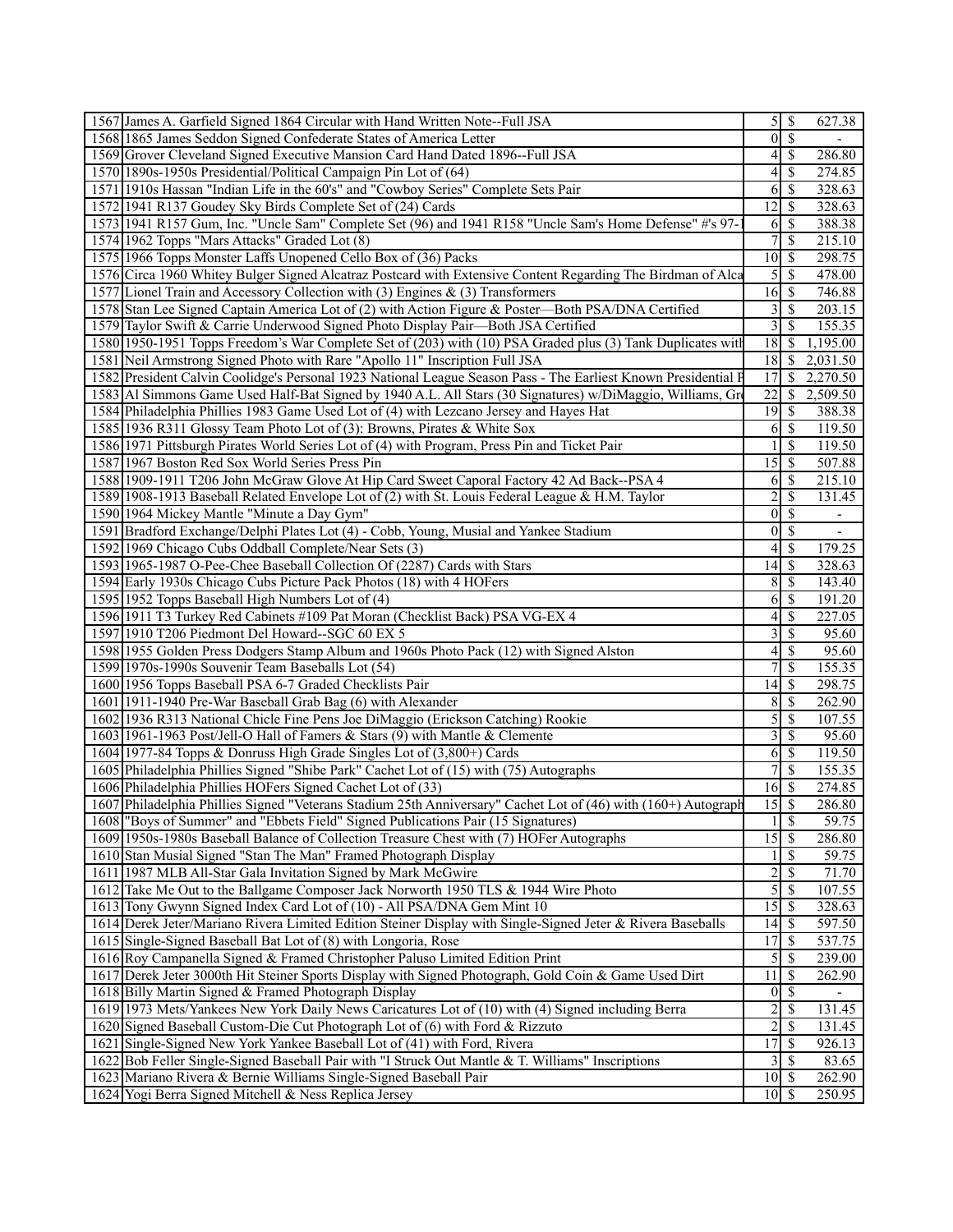| 1625 Robinson Cano, Whitey Ford & Phil Rizzuto Signed Replica Jersey Trio                                      | 11                      | \$                            | 203.15                   |  |
|----------------------------------------------------------------------------------------------------------------|-------------------------|-------------------------------|--------------------------|--|
| 1626 Baltimore Orioles Single/Multi-Signed 16x20 Lot of (8) with Ripken Jr.                                    | 9                       | $\overline{\mathcal{S}}$      | 358.50                   |  |
| 1627 New York Yankees Signed 16x20 Lot of (6) with Ford & Rivera                                               |                         | $9 \mid \$$                   | 298.75                   |  |
| 1628 9/21/2008 Final Game & Yankee Stadium Replica Line-Up Card Signed by Girardi                              | 1                       | S                             | 59.75                    |  |
| 1629 1935 R311 National Chicle Chicago Bears Team Photograph                                                   | 10                      | -S                            | 167.30                   |  |
| 1630 Late 2000s Oakland Raiders Game-Used Sideline Cape                                                        | $\vert 4 \vert$         | -S                            | 95.60                    |  |
| 1631 Late 1990s/Early 2000s Game Used Denver Broncos Pro Line Sideline Cape                                    | 4                       | S                             | 107.55                   |  |
| 1632 1970s-1980s New England Patriots Game Used Sideline Cape                                                  | 18                      | -S                            | 1,434.00                 |  |
| 1633 1990s Green Bay Packers Game Used Sideline Cape                                                           |                         |                               | 119.50                   |  |
| 1634 1970s-1980s Kansas City Chiefs Sideline Cape                                                              | 4                       | $\mathcal{S}$                 | 107.55                   |  |
| 1635 Modern Super Bowl Photographer Worn Vest/Press Pass Lot of (16)                                           | $\overline{c}$          | <sup>\$</sup>                 | 131.45                   |  |
| 1636 Johnny Unitas Signed May 7, 2001 Sports Illustrated Magazine                                              | $\overline{\mathbf{3}}$ | -S                            | 143.40                   |  |
| 1637 Red Grange Signed Hand-Written Note Cutout - PSA/DNA Authentic                                            | $\overline{3}$          | $\mathcal{S}$                 | 143.40                   |  |
| 1638 Autographed Football Mini Helmet Lot Of (13) with Aikman & B. Sanders                                     | 19                      | -\$                           | 597.50                   |  |
| 1639 1981 Topps Football Complete Set (528)                                                                    |                         |                               | 95.60                    |  |
| 1640 Brett Favre Certified Signed Jersey with MVP Inscriptions                                                 | $\vert 4 \vert$         | $\mathcal{S}$                 | 179.25                   |  |
| 1641 Official NFL Wilson Football Lot of (10) with World League Helmet                                         | 9                       | -S                            | 203.15                   |  |
| 1642 Multi-Signed NFL Quarterback Football with (32) Signatures including Graham, Unitas                       | $\overline{\mathbf{4}}$ | \$                            | 215.10                   |  |
| 1643 Super Bowl Winning Players Multi-Signed Football with (23) Signatures including Starr, Staubach           |                         | \$                            | 179.25                   |  |
| 1644 Multi-Signed Football Duo with (34) Signatures Including Marino & Young                                   |                         | <sup>\$</sup>                 | 179.25                   |  |
| 1645 1986-87 Fleer Basketball #57 Michael Jordan Rookie--SGC Authentic                                         | 16                      | 8                             | 717.00                   |  |
| 1646 Leroy Neiman Signed 1976 Olympic Hurdlers Display                                                         | $\overline{2}$          | \$                            | 71.70                    |  |
| 1647 1967-1977 Boston Bruins Team Issued Photograph Lot Of (77) with Bucyk, Esposito & Orr                     | 10                      | -S                            | 167.30                   |  |
| 1648 Gordie, Mark and Marty Howe Signed LE Print in Framed Display                                             | $\overline{\mathbf{3}}$ | -S                            | 83.65                    |  |
| 1649 Lot of (14) Autographed Boston Bruins Items with (48) Signatures                                          | 1                       | \$                            | 179.25                   |  |
| 1650 Sam Snead Signed Check Lot of (25)                                                                        | 8                       | -S                            | 418.25                   |  |
| 1651 Circa 1860s-1870s Abraham Lincoln CDV Photo Lot of (3)                                                    |                         |                               | 537.75                   |  |
| 1652(21) 1980s-2000s Multi/Non-Sport Star Cards with (11) Graded                                               | 9                       | \$                            | 262.90                   |  |
| 1653 1920s-1990s Political Pin, Charm and Pocket Knife Treasure Chest Lot of (76)                              | 11                      | -S                            | 358.50                   |  |
| 1654 1950s-1990s Multi-Sport Pennant Collection of (28) with (2) World Series                                  | $\mathfrak{S}$          | -S                            | 227.05                   |  |
| 1655 Circa 1950s Cowboy/Cowgirl & Western Four-in-One Exhibits Complete/Near Sets (3)—Sharp!                   | $\overline{5}$          | -S                            | 179.25                   |  |
| 1656 Single/Multi-Signed 1980-1984 New York Islanders Signed Lot of (17) with Bossy, Gillies, Potvin & Trottie | $\overline{7}$          | <sup>\$</sup>                 | 191.20                   |  |
| 1657 Basketball Autographed Flats (169) with Hall of Famers & Stars                                            |                         | $0 \mid \mathsf{S}$           | $\overline{\phantom{a}}$ |  |
| 1658 1956 Topps Davy Crockett #20A Ambush (Green Back) Error--PSA EX-MT 6                                      | $\overline{\mathbf{3}}$ | $\mathcal{S}$                 | 143.40                   |  |
| 1659 1968 Action All-Stars Yastrzemski & 1969-1970 Bazooka ATG Panels Near Set (10/12)                         | $\overline{2}$          | $\mathcal{S}$                 | 131.45                   |  |
| 1660 1910s-1920s Fred Graff Baseball Photograph & Ephemera Personal Collection of (13)                         | $\overline{13}$         | -\$                           | 358.50                   |  |
| 1661 1903 Yale vs. Harvard Dated Souvenir Score Badge                                                          |                         | <sup>\$</sup>                 | 119.50                   |  |
| 1662 1940-1972 Life Magazine Lot of (70) Publications                                                          |                         | $5\overline{\smash{)}\,}$     | 167.30                   |  |
| 1663 1950s-1900s Boxing Magazine Hoard of (550+)                                                               | 8                       | -S                            |                          |  |
| 1664 1927-1962 Babe Ruth 60th Home Run Group (5) with Cards & Newspaper                                        | $\overline{2}$          | \$                            | 418.25<br>71.70          |  |
| 1665 1916 National League Champion Brooklyn Dodgers Team Photograph Type 1                                     |                         | 9s                            | 215.10                   |  |
| 1666 1877 Boston Red Caps Stock Certificate Signed by Owner Arthur Soden                                       | 9                       | -S                            | 448.13                   |  |
|                                                                                                                |                         |                               |                          |  |
| 1667 William Harridge Signed Magazine Photograph                                                               | $\vert 0 \vert$         | $\mathbf{\$}$<br><sup>S</sup> |                          |  |
| 1668 Roy Campanella Signed Salvino Cut                                                                         | $\overline{2}$          |                               | 191.20                   |  |
| 1669 Casey Stengel Signed Magazine Photograph                                                                  | $\overline{\mathbf{3}}$ | -S                            | 143.40                   |  |
| 1670 Sandy Koufax Los Angeles Dodgers Signed 8x10 Photograph                                                   | 5                       | \$                            | 107.55                   |  |
| 1671 1961-1963 NFL New York Giants Square Gold Base Bobble Head                                                | $\overline{\mathbf{4}}$ | $\mathcal{S}$                 | 203.15                   |  |
| 1672 1974-1984 WFL/USFL Program Lot of (20)                                                                    | 1                       | <sup>\$</sup>                 | 119.50                   |  |
| 1673 1939 NFL Brooklyn Dodgers Team-Signed Album (w/Kinard, Parker and Waddy Young) Plus 1940 Giants-I         | 15                      | -S                            | 507.88                   |  |
| 1674 Gerald Ford Single-Signed Baseball - Full JSA                                                             |                         | $3\overline{3}$               | 262.90                   |  |
| 1675 1951 World Series Game 4 Full Ticket - Joe DiMaggio Last World Series Home Run                            | $\vert 0 \vert$         | -S                            | $\overline{\phantom{a}}$ |  |
| 1676 1989 World Series Giants vs. Athletics Complete Ticket Run of (4)                                         | $\vert 0 \vert$         | <sup>\$</sup>                 | $\overline{\phantom{a}}$ |  |
| 1677 1926 World Series Yankees vs. Cardinals Program                                                           |                         | $0 \overline{\smash{5}}$      |                          |  |
| 1678 1925 Washington Senators World Series Program                                                             | $\overline{2}$          | -S                            | 388.38                   |  |
| 1679 1947 MLB All-Star Game Full Ticket - PSA EX 5                                                             | 1                       | -S                            | 119.50                   |  |
| 1680 1929 World Series Game 1 Full Ticket - PSA Authentic                                                      |                         | $0\sqrt{s}$                   |                          |  |
| 1681 Sandy Koufax 500th Career Strikeout Full Ticket - PSA 5 - Koufax 15 K's                                   | $\vert 4 \vert$         | -S                            | 215.10                   |  |
| 1682 Sonny Liston vs. Floyd Patterson July 22, 1963 Re-Match PSA 7 Full Ticket                                 |                         | $\overline{0}$ \$             |                          |  |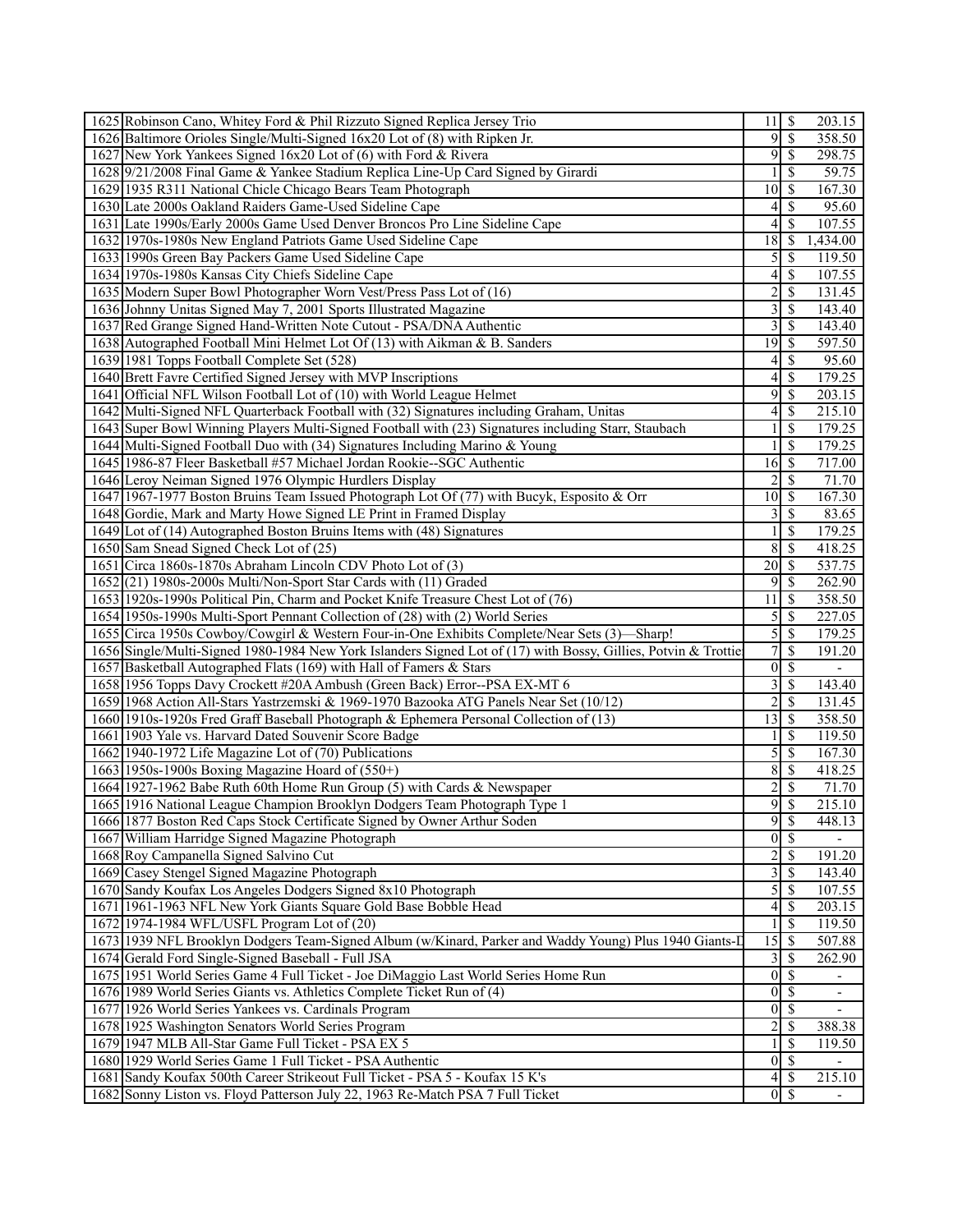| 1683 1992 World Series Game 5 Full Ticket - PSA 8                                                          |                  | $\overline{0 S}$                          | $\overline{\phantom{a}}$ |
|------------------------------------------------------------------------------------------------------------|------------------|-------------------------------------------|--------------------------|
| 1684 1999, 2000 & 2003 NHL All-Star Game Graded Full Ticket                                                | $\vert$          | $\overline{\mathcal{S}}$                  |                          |
| 1685 1973 World Series Game 7 Full Ticket - PSA 5                                                          | $14$ S           |                                           | 687.13                   |
| 1686 2009 World Series Game 1 & 2 Full Tickets - Both PSA 6                                                | $\mathbf{0}$     | $\mathcal{S}$                             |                          |
| 1687 1977 World Series Yankee Stadium Press Pass Pair - Jackson's 3 HRs                                    | $\mathbf{0}$     | S                                         |                          |
| 1688 Barry Bonds April 17, 2001 500th Career Home Run Full Ticket - PSA 10                                 | $\vert 0 \vert$  | -S                                        | $\overline{\phantom{0}}$ |
| 1689 1953 World Series Game 5 Full Ticket - Mantle Grand Slam                                              | $\mathbf{0}$     | $\overline{\mathcal{S}}$                  | $\overline{\phantom{a}}$ |
| 1690 1991 World Series Game 4 Full Ticket - PSA 5                                                          | $\mathbf{0}$     | \$                                        |                          |
| 1691 1936 World Series Game 2 Yankees vs. Giants Ticket Stub - PSA 3                                       | 2                | \$                                        | 191.20                   |
| 1692 1937 World Series Game 3 Ticket Stub - PSA 5                                                          | 3                | \$                                        | 203.15                   |
| 1693 1937 World Series Game 2 Yankee Stadium Ticket Stub - PSA 4                                           | $\overline{c}$   | $\mathbf S$                               | 191.20                   |
| 1694 1937 World Series Game 1 Yankee Stadium Ticket Stub - PSA 6                                           | $\vert 0 \vert$  | -\$                                       | $\overline{\phantom{0}}$ |
| 1695 July 23, 1994 Don Mattingly 2000th Hit PSA 9 Anaheim Stadium Full Ticket - Highest Graded             | $\mathbf{0}$     | -\$                                       | $\blacksquare$           |
| 1696 1936 World Series Game 5 Ticket Stub - PSA 4                                                          | $\vert 0 \vert$  | $\overline{\mathcal{S}}$                  |                          |
| 1697 MLB Game Used Bullpen Jacket Trio with Brewers, Rays & Padres                                         | $\overline{c}$   | <sup>\$</sup>                             | 131.45                   |
| 1698 Circa 1910 Dana Boxing/Wrestling Champions Original Photograph Postcard with Gleason, Sharkey & Sulli | $\overline{0}$   | $\mathcal{S}$                             |                          |
| 1699 1947-1955 Brooklyn Dodgers Wire Photo Lot of (4) with (2) Jackie Robinson                             | $\overline{c}$   | $\mathcal{S}$                             | 191.20                   |
| 1700 Senior Professional Baseball Association Game-Used Jacket Lot of (5)                                  | $\overline{7}$   | $\overline{\mathcal{S}}$                  | 215.10                   |
| 1701 West Palm Tropics Game Used & Signed Lot of (3) Items                                                 | 4                | $\mathcal{S}$                             | 155.35                   |
| 1702 5/19/62 Stan Musial Record Setting Hit Photo Lot of (3)                                               | $\vert 0 \vert$  | $\overline{\mathcal{S}}$                  |                          |
| 1703 Major League Baseball Game Used Hat Lot of (5)                                                        |                  | <sup>\$</sup>                             | 119.50                   |
| 1704 (5) 2015 Baseball Hobby Unopened Boxes                                                                | 7                | \$                                        | 239.00                   |
| 1705 World Baseball Classic Game Used Lot of (8) with Hats, Jackets                                        | 6                | $\mathcal{S}$                             | 179.25                   |
| 1706 Baltimore Orioles Game Used Warm Up Jersey & Jacket Lot of (6) with Mussina                           | 10               | $\sqrt{S}$                                | 328.63                   |
| 1707 California Angels Game Used Lot of (4) with Campaneris Jersey & John Jacket                           | 18               | -\$                                       | 358.50                   |
| 1708 Chicago Cubs Game Used Jacket Lot of (3)                                                              |                  | $\mathcal{S}$                             | 119.50                   |
| 1709 (300,000+) Multi-Sport Trading Card Hoard                                                             | 26               | -\$                                       | 597.50                   |
| 1710 Rare 1971 San Francisco Giants NLCS Program vs. Pittsburgh Pirates                                    | 11               | $\mathcal{S}$                             | 418.25                   |
| $1711(5)$ 2015-16 Hockey Unopened Hobby Boxes                                                              | $\overline{2}$   | $\mathcal{S}$                             | 191.20                   |
|                                                                                                            | 5                |                                           |                          |
| 1712 1960-1963 John F. Kennedy Presidential Pin Lot of (12)                                                |                  | $\mathcal{S}$<br>$\overline{\mathcal{S}}$ | 167.30                   |
| 1713 c.1940s Joe DiMaggio Spalding Model 133 Glove                                                         | $\mathbf{0}$     |                                           | $\overline{\phantom{a}}$ |
| 1714 Peter Max Signed Super Bowl XXX Poster                                                                | 4                | $\overline{\mathcal{S}}$                  | 95.60                    |
| 1715 Rare PCL Minor League Yearbook Lot of (2) with 1948 Portland Beavers & 1949 San Francisco Seals       |                  | <sup>\$</sup>                             | 179.25                   |
| 1716 1920s Hollywood Masons 233 Club Directory with (25) Signatures Including Jean Hersholt                | $\mathbf{0}$     | $\mathcal{S}$                             | ۰.                       |
| 1717 [Completed Baseball Stamp Album Lot of (2) with 1955 Golden Stamp Braves & 1964 Wheaties All-Stars    | $\mathbf{0}$     | $\mathcal{S}$                             | ÷,                       |
| 1718 Derek Jeter "Last At Bat At Yankee Stadium" Framed Display                                            |                  | $\mathcal{S}$                             | 119.50                   |
| 1719 Multi-Sport Autographed Cards, Flats & Cuts Lot of (1300+)                                            | $16$ $\sqrt{ }$  |                                           | 746.88                   |
| 1720 Odell Beckham Jr. Signed "The Catch" Framed Display                                                   | 8                | $\sqrt{S}$                                | 262.90                   |
| 1721 Mickey Mantle (full JSA), Willie Mays & Ted Williams Signed Framed Display Trio                       | 12               | $\mathbf{\hat{s}}$                        | 746.88                   |
| 1722 Kid Gavilan Signed Photograph Display with Ticket Stub                                                | $\boldsymbol{0}$ | -S                                        | $\overline{\phantom{a}}$ |
| 1723 1982-1984 Pro Bowlers Association Multi-Signed Tour Program Lot of (4) with (130) Autographs          | $\overline{0}$   | $\overline{\mathcal{S}}$                  | $\mathbf{r}$             |
| 1724 Baseball First Day Cover Collection of (53) with Many HOFers                                          |                  | $6 \,$ $\,$                               | 155.35                   |
| 1725 Negro Leagues Collection of (173) with (4) Postcard Sets & Pictorial Album                            | 3                | $\overline{\mathcal{S}}$                  | 83.65                    |
| 1726 1984-1992 Star Co. Cal Ripken Jr. Cards Lot of (116) with (21) Promos                                 |                  | -\$                                       | 119.50                   |
| 1727 Baseball Hall of Famer Statue Lot of (5) with C.P. Bell signed                                        |                  | $\mathbb{S}$                              | 119.50                   |
| 1728 Stunning 1960 Topps Baseball Series 4 Cello Pack with Aaron Front--PSA NM-MT 8                        | 28               | -S                                        | 2,270.50                 |
| 1729 1936 Brown Hall of Fame Induction Limited Edition (101/500) Bat                                       | 7                | <sup>\$</sup>                             | 388.38                   |
| 1730 1968 Topps Football Collection of (2,000+) Cards                                                      | 7                | $\mathbb{S}$                              | 448.13                   |
| 1731 1969 Topps Football Collection of (3,500+) Cards                                                      | 6                | $\mathcal{S}$                             | 567.63                   |
| 1732 1950-1976 New York Yankee Yearbook Lot of (33)                                                        | 13               | 8                                         | 717.00                   |
| 1733 Multi-Sport Autograph Lot of (8) with Mickey Mantle                                                   | 5                | $\mathbb{S}$                              | 167.30                   |
| 1734 1954-55 Parkhurst Hockey Near Set (89/100) with (18) Lucky Premium Variations Plus (4) Dupes          | 6                | \$                                        | 687.13                   |
| 1735 1955-56 Parkhurst Hockey Partial Set of (53/79) Cards Plus One Star Dupe                              | 5                | -S                                        | 657.25                   |
| 1736 1952-53 Parkhurst Hockey Partial Set of (75/105) with PSA 4 Horton RC                                 | 14               | -\$                                       | 1,015.75                 |
| 1737 1941-1991 Multi-Sport Publication Lot of $(400+)$                                                     |                  | -S                                        | 298.75                   |
| 1738 1948-1958 Dell Tarzan Gold Age Comic Book Run of (107) with Issues 1 to 100 & (7) Annuals             | 4                | - \$                                      | 274.85                   |
| 1739 (2,100+) 1970s-Modern Sports Card Hall of Famers & Stars Plus (200+) 1980s-1990s Wax Boxes/Packs      | 15               | <sup>5</sup>                              | 478.00                   |
| 1740 1900s-2000s Multi-Sport/Non-Sport Lot of (22) Items with Ruth & Gehrig                                | $12 \mid$ \$     |                                           | 328.63                   |